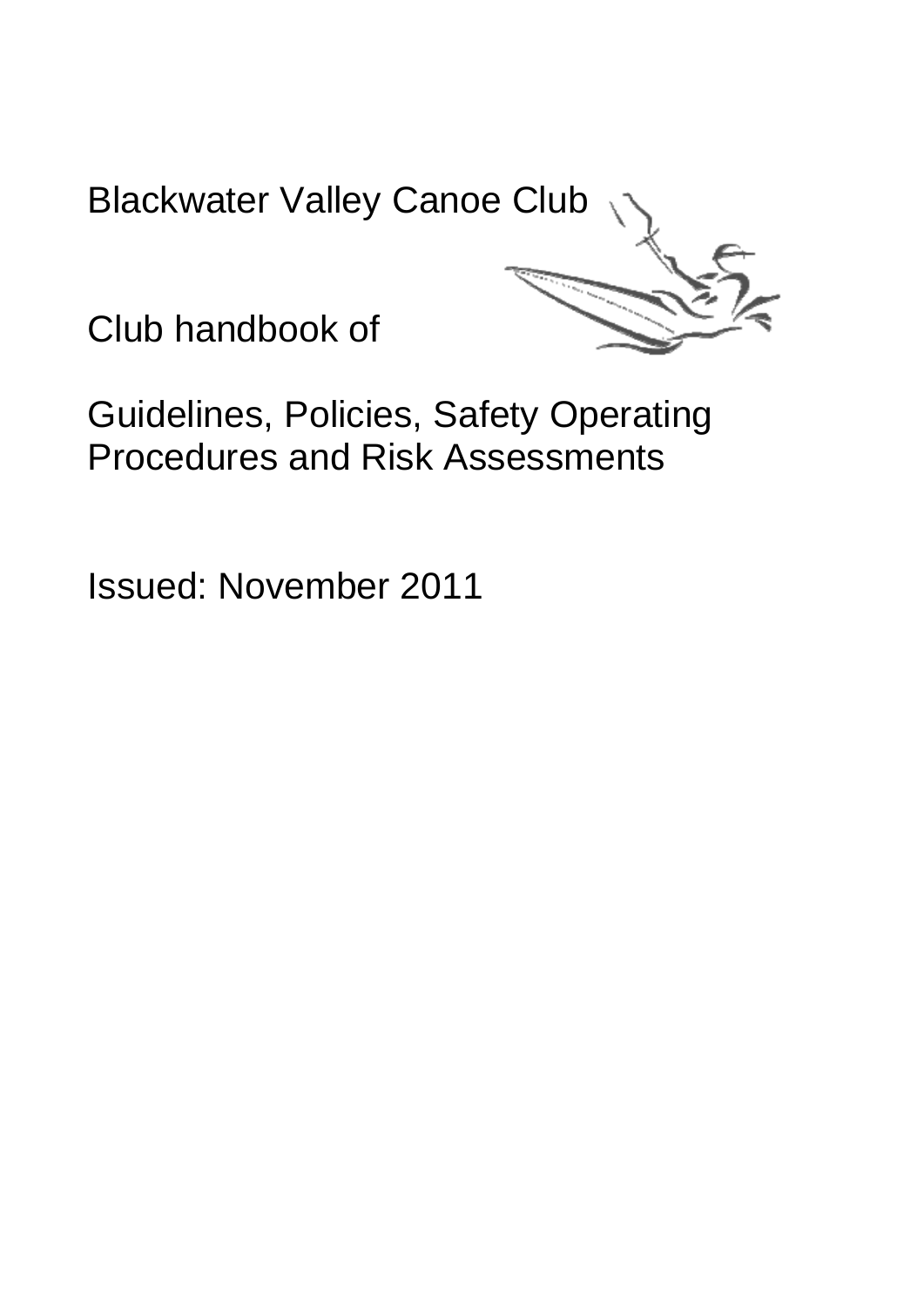| Contents       |  |
|----------------|--|
|                |  |
| 1.1            |  |
| 1.2            |  |
| 1.3            |  |
| 1.4            |  |
| 1.5            |  |
| 1.6            |  |
| $2^{\circ}$    |  |
| 2.1            |  |
| 2.2            |  |
| 2.3            |  |
| 2.4            |  |
| 2.5            |  |
| 3              |  |
| 3.1            |  |
| 3.2            |  |
| 3.3            |  |
| 3.4            |  |
| 3.4.1          |  |
| 3.4.2          |  |
| 3.5<br>3.6     |  |
| 3.7            |  |
| 3.8            |  |
| 3.9            |  |
| 3.10           |  |
| 3.11           |  |
| 3.12           |  |
| 3.13           |  |
| $\overline{4}$ |  |
| 4.1            |  |
| 4.2            |  |
| 4.3            |  |
| 4.4            |  |
| 4.5            |  |
| 4.6            |  |
| 4.7<br>4.8     |  |
| 4.9            |  |
| 4.10           |  |
| 4.11           |  |
| 4.11.1         |  |
| 4.11.2         |  |
| 5              |  |
| 5.1            |  |
| 5.2            |  |
| 5.3            |  |
| 5.4            |  |
| 5.5            |  |
| 5.6            |  |
| 5.7            |  |
| 5.8            |  |
| 5.9            |  |
| 5.10           |  |
| 6<br>7         |  |
| 7.1.1          |  |
| 7.1.2          |  |
| 7.1.3          |  |
| 7.1.4          |  |
| 7.1.5          |  |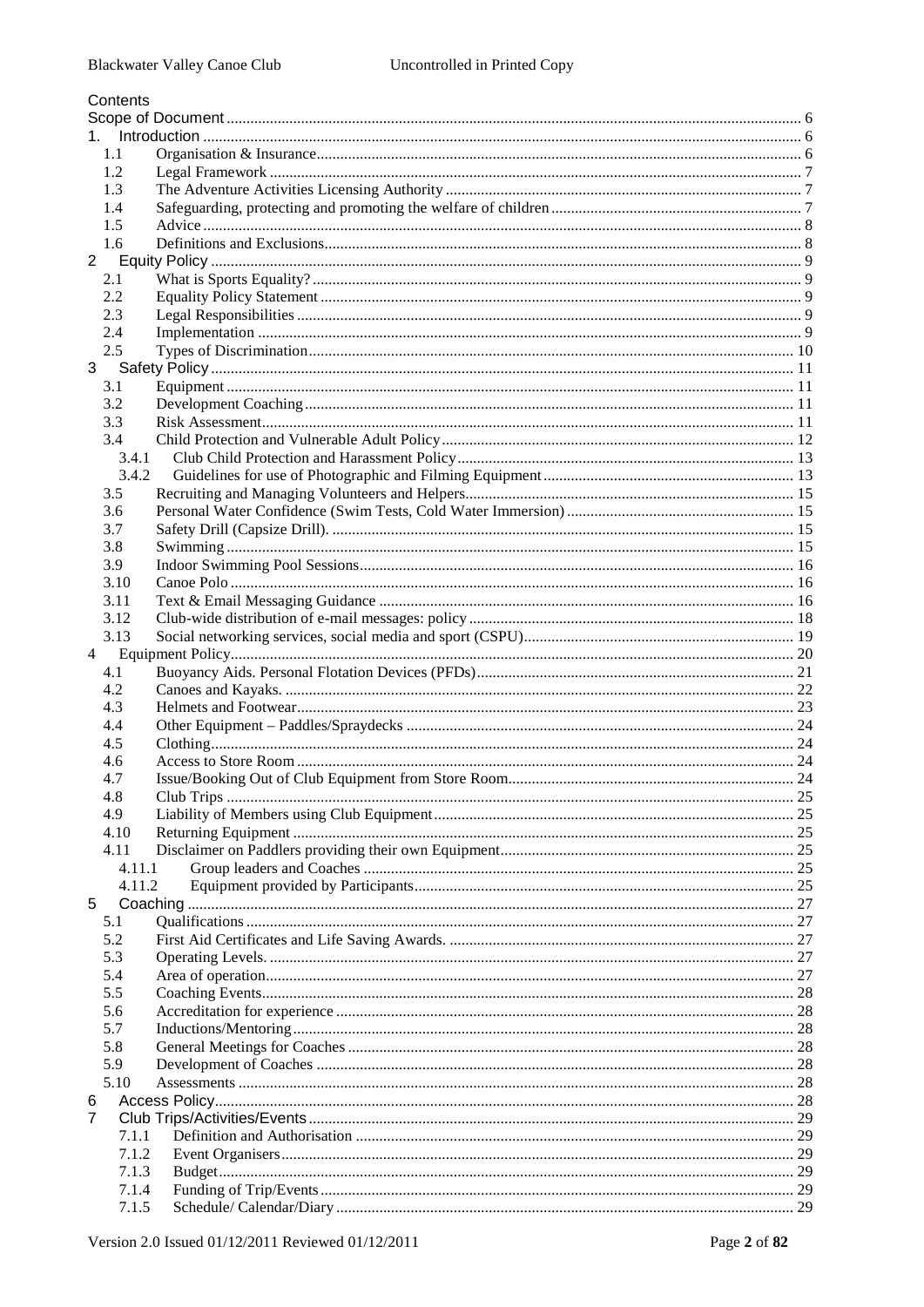| 8.1             |                                                                                         |  |
|-----------------|-----------------------------------------------------------------------------------------|--|
| 8.2             |                                                                                         |  |
| 8.3             |                                                                                         |  |
| 8.4             |                                                                                         |  |
| 8.5             |                                                                                         |  |
| 8.6             |                                                                                         |  |
| 9               |                                                                                         |  |
| 9.1             |                                                                                         |  |
|                 | 9.1.1                                                                                   |  |
|                 | 9.1.2                                                                                   |  |
| 9.2             |                                                                                         |  |
| 9.3             |                                                                                         |  |
| 9.4             |                                                                                         |  |
| 9.5             |                                                                                         |  |
| 9.6             |                                                                                         |  |
| 9.7             |                                                                                         |  |
|                 | 9.7.1                                                                                   |  |
| 10              |                                                                                         |  |
| 10.1            |                                                                                         |  |
| 10.2            |                                                                                         |  |
| 10.3            |                                                                                         |  |
| 10.4            |                                                                                         |  |
| 10.5            |                                                                                         |  |
| 10.6            |                                                                                         |  |
| 10.7            |                                                                                         |  |
| 10.8            |                                                                                         |  |
| 10.9            |                                                                                         |  |
| 10.10           |                                                                                         |  |
| 11              |                                                                                         |  |
| 11.1            |                                                                                         |  |
| 11.2            |                                                                                         |  |
|                 |                                                                                         |  |
| 11.3            |                                                                                         |  |
| 12 <sup>2</sup> | Procedures for reporting and recording accidents and dangerous incidents/near misses 45 |  |
| 12.1            |                                                                                         |  |
| 12.2            |                                                                                         |  |
| 12.3            |                                                                                         |  |
| 12.4            |                                                                                         |  |
| 12.5            |                                                                                         |  |
| 12.6            |                                                                                         |  |
| 12.7            |                                                                                         |  |
| 12.8            |                                                                                         |  |
| 13              |                                                                                         |  |
| 13.1            |                                                                                         |  |
| 13.2            |                                                                                         |  |
| 13.3            |                                                                                         |  |
|                 | 13.3.1                                                                                  |  |
|                 | 13.3.2                                                                                  |  |
|                 | 13.3.3                                                                                  |  |
|                 | 13.3.4                                                                                  |  |
|                 | 13.3.5                                                                                  |  |
| 13.4            |                                                                                         |  |
| 13.5<br>14      |                                                                                         |  |
|                 |                                                                                         |  |
| 14.1            |                                                                                         |  |
| 14.2            |                                                                                         |  |
| 14.3            |                                                                                         |  |
| 14.4<br>14.5    |                                                                                         |  |
| 14.6            |                                                                                         |  |
| 14.7            |                                                                                         |  |
| 14.8            |                                                                                         |  |
| 14.9            |                                                                                         |  |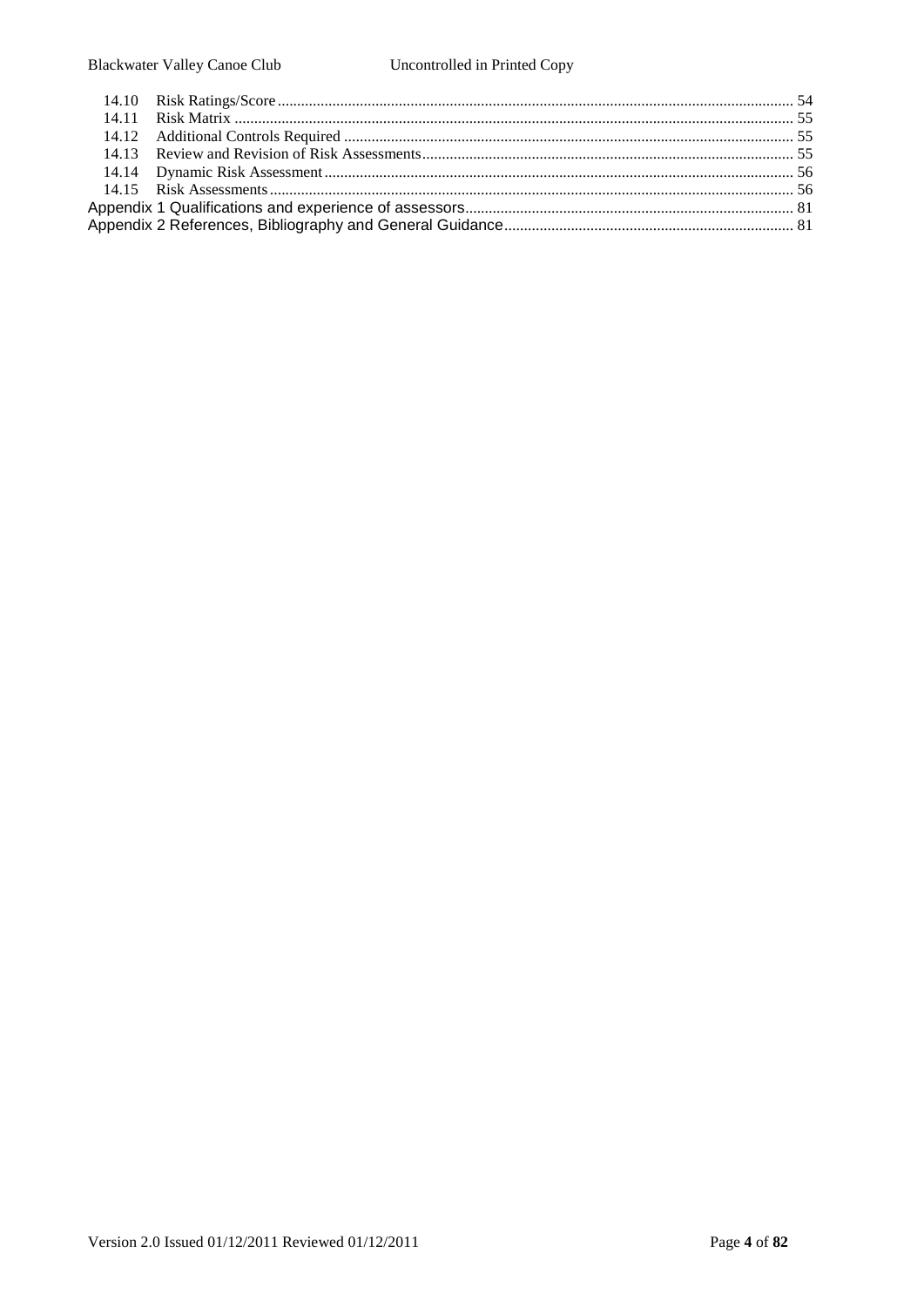# **Document History**

| <b>Version</b><br><b>No</b> | <b>Date</b> | <b>Status</b>                                                                                                                                                                                                | <b>Prepared by</b> | <b>Reviewed by</b> |
|-----------------------------|-------------|--------------------------------------------------------------------------------------------------------------------------------------------------------------------------------------------------------------|--------------------|--------------------|
| 0.A                         | 10/09/2008  | <b>Initial Version</b>                                                                                                                                                                                       | Damian<br>Edwards  | Tom Brindley       |
| 1.0                         | 3010/2008   | Comments                                                                                                                                                                                                     | Damian             |                    |
|                             |             | James Hinves                                                                                                                                                                                                 | Edwards            |                    |
| 2.0                         | 01/12/2011  | <b>Clubmark Re-Assessment</b><br>Review all areas<br>$\bullet$<br>Social/Text/Email Policy<br>٠<br>SOP Lido<br>Add Governance &<br><b>Operating Processes</b><br><b>Update Risk Assessments</b><br>$\bullet$ | Damian<br>Edwards  |                    |

# **Change Control for Document**

Here follows the version control method for Changes to document

| Version No   | Major Changes X.0                      |  |
|--------------|----------------------------------------|--|
|              | Minor changes increments $+$ 0.X.,     |  |
| Date:        | Change when version changes            |  |
| Status:      | initial version, reasons for amendment |  |
| Prepared by  |                                        |  |
| Reviewed by: | Enter Who                              |  |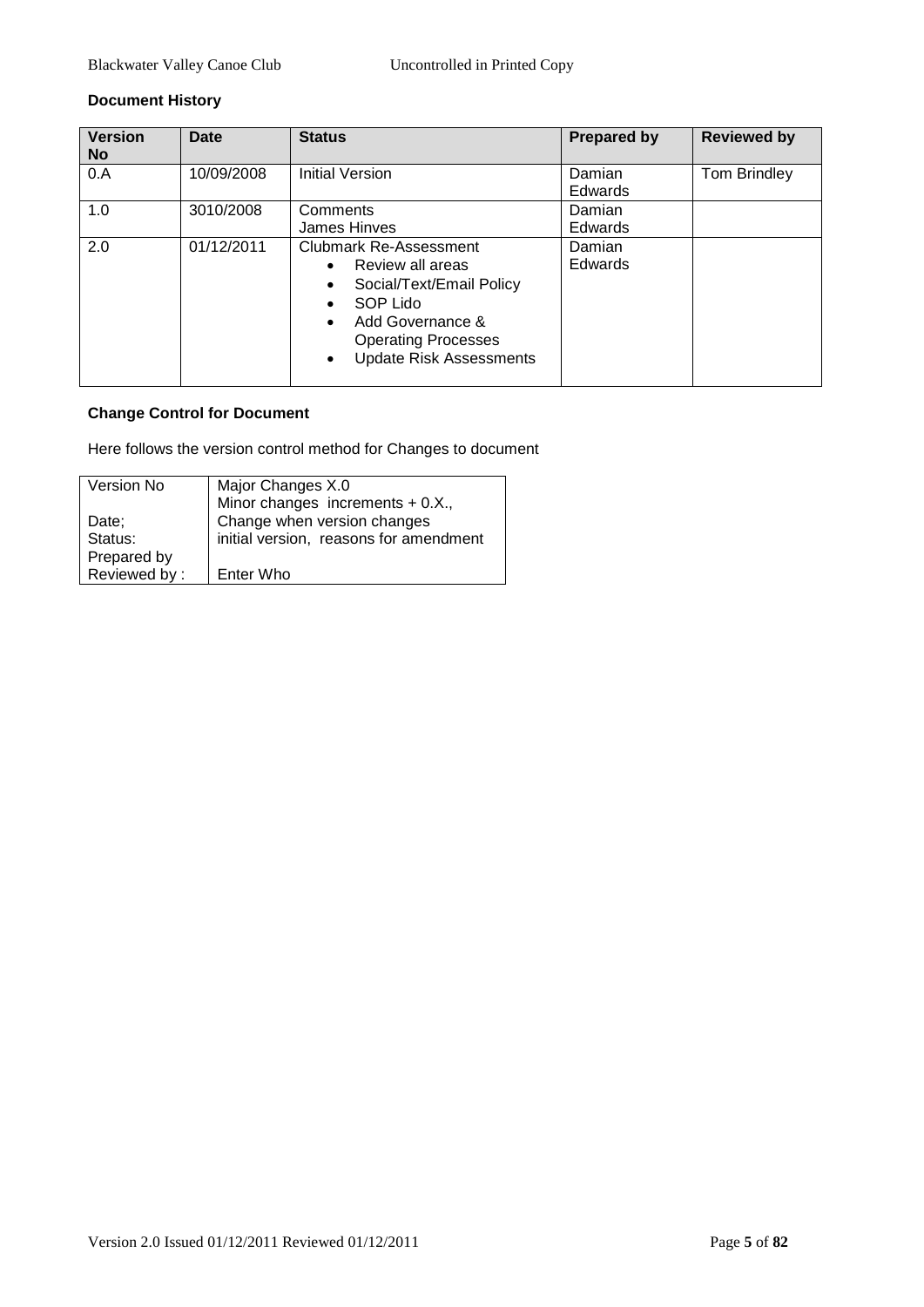### <span id="page-5-0"></span>**Scope of Document**

This document has been written to take account of the various guidelines UK Legislation and other directives

#### <span id="page-5-1"></span>**1. Introduction**

The basis of this document is that it provides guidance to all club members, parents/carers, instructors, helpers and officials at the Club to ensure the efficient safe operation of the Club Operation Guidelines, Safety Procedures and Risk assessments. It is design to help to prevent problems as a result of people "not knowing" the, what, where, when or how!

These Operation Guidelines, Safety Procedures and Risk assessments have been carried out by experienced canoeists in order to provide guidance for club members associated with in club canoeing activities. Details of relevant experience and qualifications of those involved in the generation of document are contained in appendix 1.

There are a number of important caveats:

- The persons involved in generating this document did so in a personal capacity. No responsibility lies with their employers or other professional contacts.
- Canoeing can be a hazardous activity. People taking part in certain aspects of the sport must accept that there is an unavoidable element of risk of injury or death. The risk assessments cannot remove all risk.
- The existence of these Operating Guidelines, Procedures and Risks assessment does not detract from the personal responsibility of all involved in the sport, both for their own safety and that of their colleagues.
- Although a person may act as a trip/activity leader, it is important that all participants are aware of the risks that the trip/activity entails. They should make their own decision as to participation.
- In preparing these risk assessments it has been assumed that under 18s will be required to have parental permission: this may take the form of general approval to take part in canoeing on the swimming pool or at the canal, however, for all weekend trips away the Club's Consent Form which has parental permission and contact details shall be used to confirm that permission has been given.
- The club is an informal organisation. Care has been taken when attempting to apply standards applicable to professional organisations to club activities. For example, there are very clear qualifications required for coaches leading groups on water. Although these are guidance to clubs, equivalent experience is equally valid in a club environment where participation is at the individual's risk

### <span id="page-5-2"></span>**1.1 Organisation & Insurance**

Blackwater Valley Canoe Club – a non-profit making, canoe and kayak club run by its members for its members. The Club has a number of members qualified as BCU instructors. The minimum age for club members is 8 years old – children under 16 must be accompanied by a parent or guardian

The Club is affiliated to the Paddlesport's national governing body – the British Canoe Union. As such, events organised by the Club (such as canoeing at the Aldershot Lido Pool) are recognised by the BCU as 'BCU events' and are afforded third party liability insurance cover under the BCU insurance scheme.

Furthermore, the Club acknowledges and recognises the BCU's general risk appreciation for paddle sports which is reflected in the BCU statement:

**"Canoeing and Kayaking are "assumed risk" water contact sports that may carry attendant risks.** 

#### **Participants should be aware of and accept these risks and be responsible for their own action and**

**involvement"**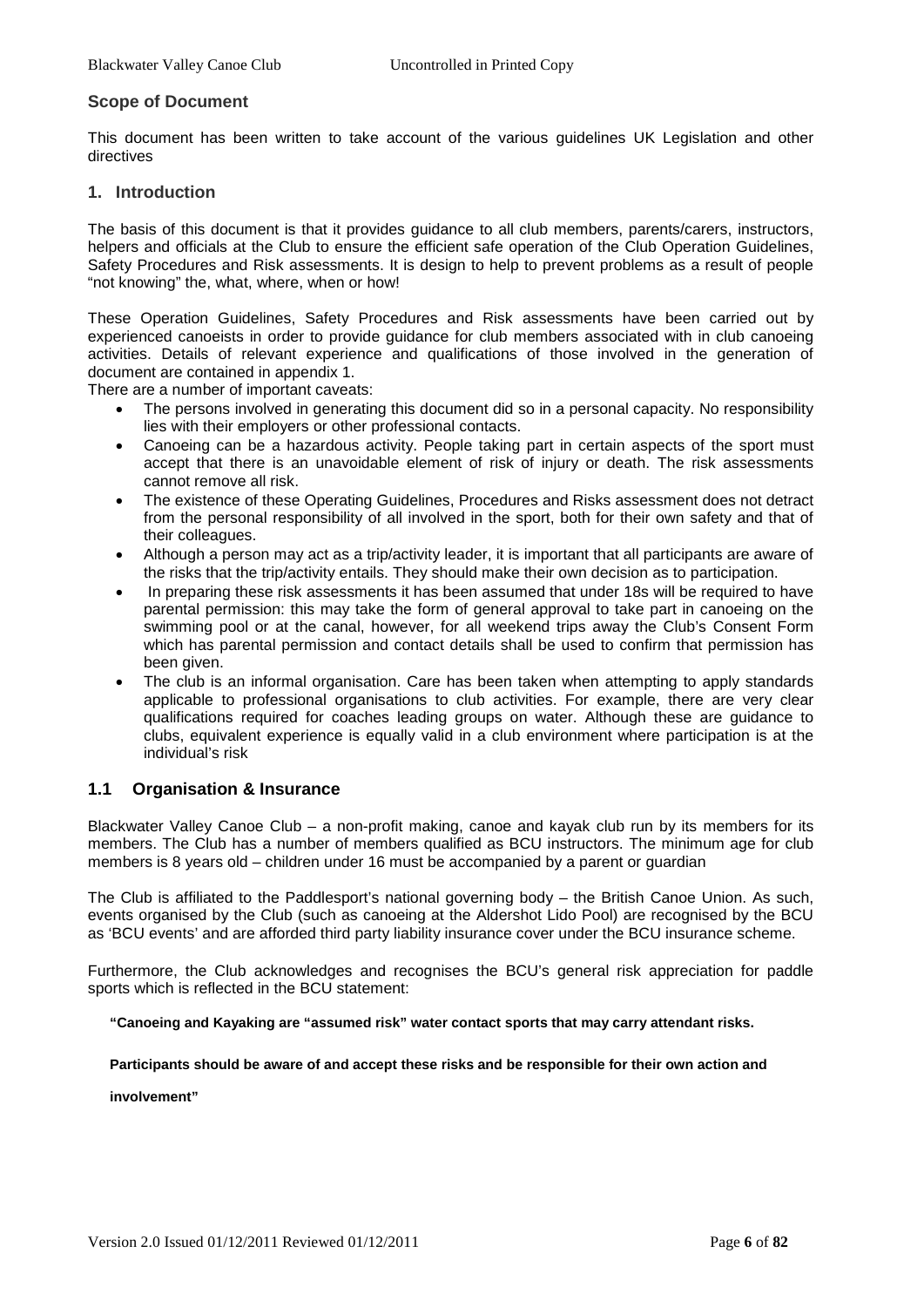# <span id="page-6-0"></span>**1.2 Legal Framework**

*It is the duty of every club to give serious consideration to the manner in which it conducts its activities and to take all reasonable steps to ensure that participants, visitors and volunteers can enjoy the sport offered by the club in a safe environment. That obligation is particularly important with regard to the safety and welfare of young sports participants* 

To gain support from partner agencies, the club needs to demonstrate that we take our duty of care seriously in terms of safeguarding and protecting children, including participants, visitors and volunteers and the organisation of appropriate, high quality programmes. All clubs have a duty in law not to harm or endanger anyone as a result of negligent acts or omissions in the performance of their activities.

This 'duty of care' has been developed by the courts over many years and liability may arise in a wide variety of circumstances. Your responsibility is to consider the duty of care owed to your members, participants, visitors and volunteers and to take such steps as may be necessary to comply with it.

In addition the club has exposure to other Statutory Instruments in particular

- Health and Safety at Work Act 1974 (HASAW74)
- The Manual Handling Operations Regulations 1992(as amended)
- RIDDOR '95 The Reporting of Injuries Diseases and Dangerous Occurrences Regulations 1995.

The Management of Health and Safety at Work Regulations (1999) place a duty on organisations to assess the risks to anyone who may be affected by the activities being undertaken. As a result of this assessment, appropriate preventive and protective measures have to be taken to reduce risks identified if they are not being adequately controlled. In general, the same health and safety standards apply to volunteers and employees exposed to the same risks. The Health and Safety Executive (HSE) considers it good practice for a volunteer to expect and receive the same level of health and safety as s/he would in an employer/employee relationship

# <span id="page-6-1"></span>**1.3 The Adventure Activities Licensing Authority**

The Activity Centres (Young Persons' Safety) Act came into effect on the 1st of April 1996 and makes it a criminal offence to provide adventure activities to young people under 18 without a licence. Anyone who, in return for payment, provides adventure activities to young people under 18, must have a licence and abide by its conditions. The scheme is aimed at those who sell adventure activities to schools and to the public. It does not cover activities offered by voluntary associations to their members, schools to their pupils or young people accompanied by their parents or legal guardians.

With the Adventurous Activities Licensing Regulations the spotlight has been on safety at centres and schools providing canoe activity. Many people operating in the volunteer section particularly with young people have expressed concern with respect to their personal liability in the event of an incident. The following document has been written by the Club Management team to formalise our operating and safety procedures to provide guidelines and a framework of operation for our volunteers to operate within. There is no legal requirement for a Club to produce a document unless they come under the above act or employ five or more people. However, it is seen as good practice" to develop our own safety and operating procedures policy — particularly as our Club runs courses for young people.

### <span id="page-6-2"></span>**1.4 Safeguarding, protecting and promoting the welfare of children**

Many clubs offer new coaching and playing opportunities for young people. This development will continue to expand and is an important part of the sporting infrastructure in this country. In order to safeguard and protect young people, coaches and other volunteers working with them, it is important for our club to raise awareness of safeguarding and protecting children issues and adopt recommended working practices.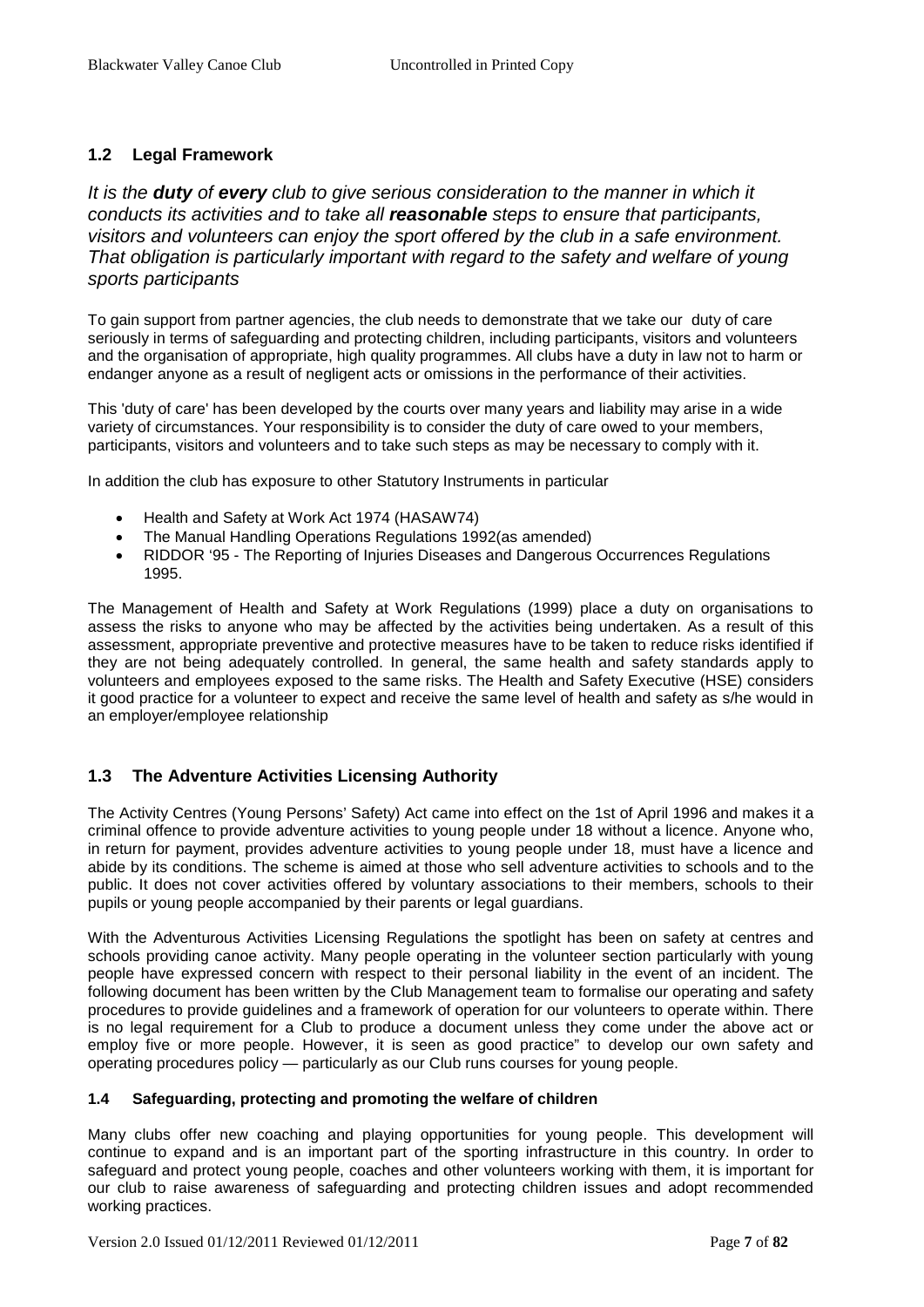All funded NGBs are required by Sport England to implement the National Standards for Safeguarding and Protecting Children in Sport. These standards were developed by the NSPCC Child Protection in Sport Unit in partnership with the sport sector to help create a safe sporting environment for children and protect them from harm. NGBs and CSPs working towards the standards have developed child protection policies, procedures and systems that promote best practice and support effective safeguarding and protection of children. As our club provides opportunities for children and young people, under 18 years of age, we should ensure that we comply with the child protection guidelines and procedures issued by our NGB and/or the CSP covering your area.

The National Standards for Safeguarding and Protecting Children in Sport and statutory government guidance require all organisations, including sports clubs, which provide activities for children to undertake appropriate screening or checking staff and volunteers (including coaches) whether they are paid or unpaid. It is also a requirement that clubs have a policy, procedures and systems for dealing with child welfare and protection issues.

### <span id="page-7-0"></span>**1.5 Advice**

For further additional advice contract not contained in this document the British Canoe Union as the governing body.

#### <span id="page-7-1"></span>**1.6 Definitions and Exclusions**

**Group leader/Coach** is defined as the person in charge when organising an activity and to which participants belong or are associated.

**Participant'** - any person (regardless of age, ability, membership) participating in an activity taking place at, or organised by, a sports club (and which shall include members of other clubs/teams);

**'Visitor'** - means any person other than participants visiting or attending events at premises owned or occupied by a sports club (and which shall include parents/carers of participants and any spectators);

**'Volunteer'** - means any person acting as an officer of a sports club or otherwise providing services to or on behalf of the club (including coaches, team managers, administrative and catering staff) or assisting a club (whether or not financially remunerated).

#### **Youth** – Under 18

**BCU –** British Canoe Union (Canoe England, Canoe Scotland and Canoe Wales)

**NGB –** a National Governing Body of sport (either covering England or a wider portion of Great Britain that includes England).

**CSP –** a County Sports Partnership; one of the 49 that operate covering all areas of England.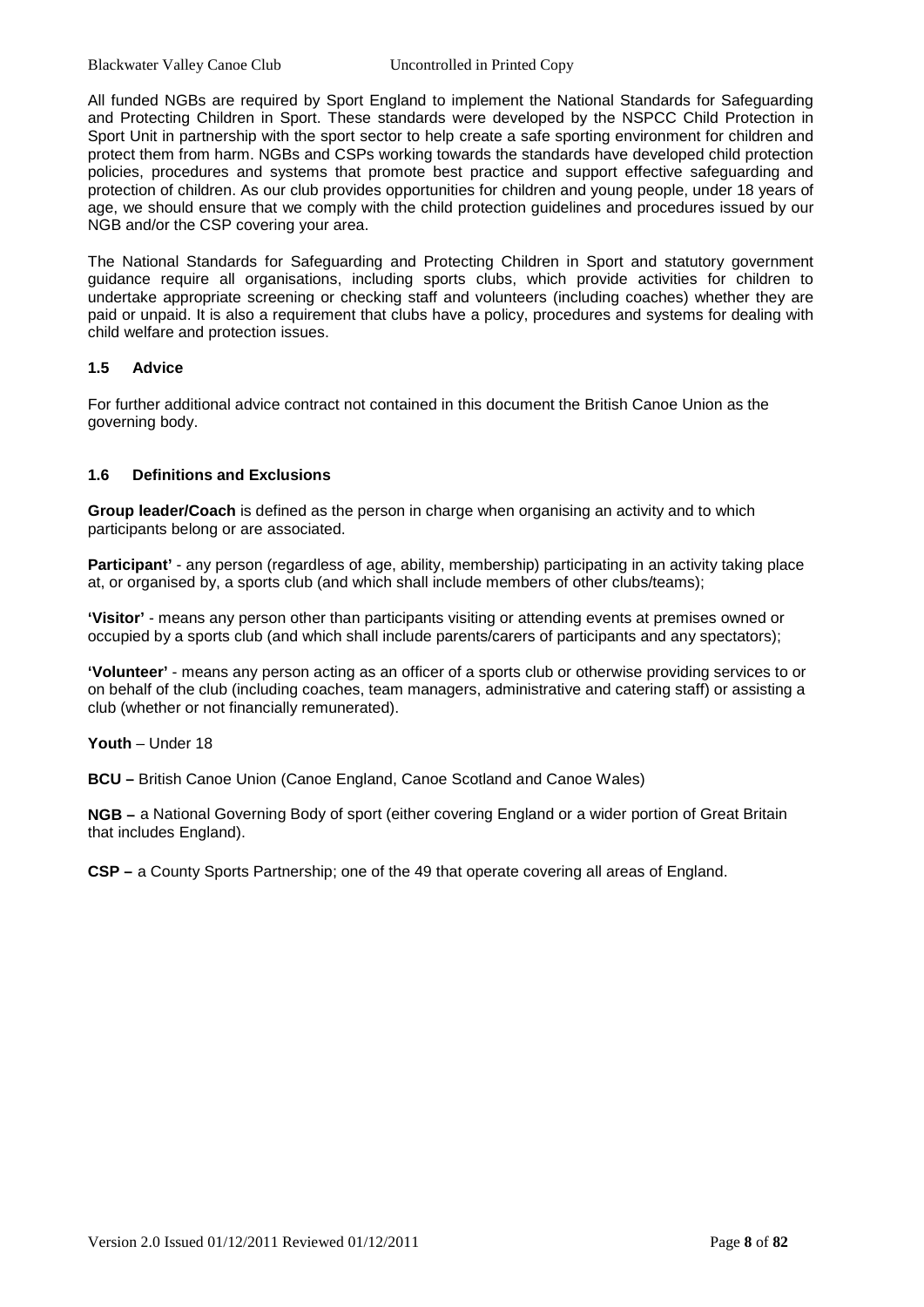# <span id="page-8-0"></span>**2 Equity Policy**

# <span id="page-8-1"></span>**2.1 What is Sports Equality?**

Sports Equality is about fairness in sport; equality of access; recognising inequalities and taking steps to address them. It involves changing the culture and structure of sport to ensure it becomes equally accessible to all members of society and ensuring that everyone has the opportunity to realise their talent and full potential.

### <span id="page-8-2"></span>**2.2 Equality Policy Statement**

The Club is fully committed to the principles of equality of opportunity and aims to ensure that everyone has a genuine and equal opportunity to participate in Paddlesport at all levels and in all roles of the sport, irrespective of their age, gender, ability, disability, religion, race, ethnic origin, nationality, colour, social/economic status or sexual orientation. This includes members, volunteers, participants, supporters, coaches, officials, job applicants and employees.

The Club recognises that discrimination is unacceptable and will not tolerate direct or indirect discrimination.

The Club will take, or support, positive action to eliminate individual and institutional discrimination :

- The Club respects the rights, dignity and worth of every person and will treat everyone equally within the context of their sport.
- $\checkmark$  The Club is committed to everyone having the right to enjoy their sport in an environment free from threat of intimidation, victimisation, harassment and abuse.
- $\checkmark$  All Club members have a responsibility to oppose discriminatory behaviour and promote equality of opportunity and the club's management committee is responsible for implementing, maintaining and dealing with any breaches of this policy.
- The Club regards any incidence of discriminatory behaviour as serious misconduct and will deal with this according to club disciplinary procedures.

### <span id="page-8-3"></span>**2.3 Legal Responsibilities**

The club fully accepts its legal responsibility under the following:

- Race Relations Act (1976)
- Race Relations Amendment Act (2000)
- **Equal Pay Act (1970)**<br>**Explorate Discriminat**
- Disability Discrimination Act (1995)
- Employment Equality (Sexual Orientation) Regulations (2003)
- Protection from Harassment Act (1997)
- Children Act (1989  $& 2004$ )
- Age Discrimination Act (2006)
- Sex Discrimination Act (1975, 1986, 1999)
- $\blacksquare$  Human Rights Act (2000)
- Rehabilitation of Offenders Act (1974)
- Employment Equality (religion & Belief) Regulations (2003)
- Employment Protection (Consolidation) Act (1980, 1982, 1988, 1989)
- Gender Recognition Act (2004)
- Civil Partnership Act (2004)

*or any subsequent amendments to the above or new Acts/Regulations that are relevant to BCU/Canoe England*

### <span id="page-8-4"></span>**2.4 Implementation**

A copy of the policy will be available to all members and employees of The Club. All persons shall respect, act in accordance with and thereby support and promote the spirit and intentions of this policy.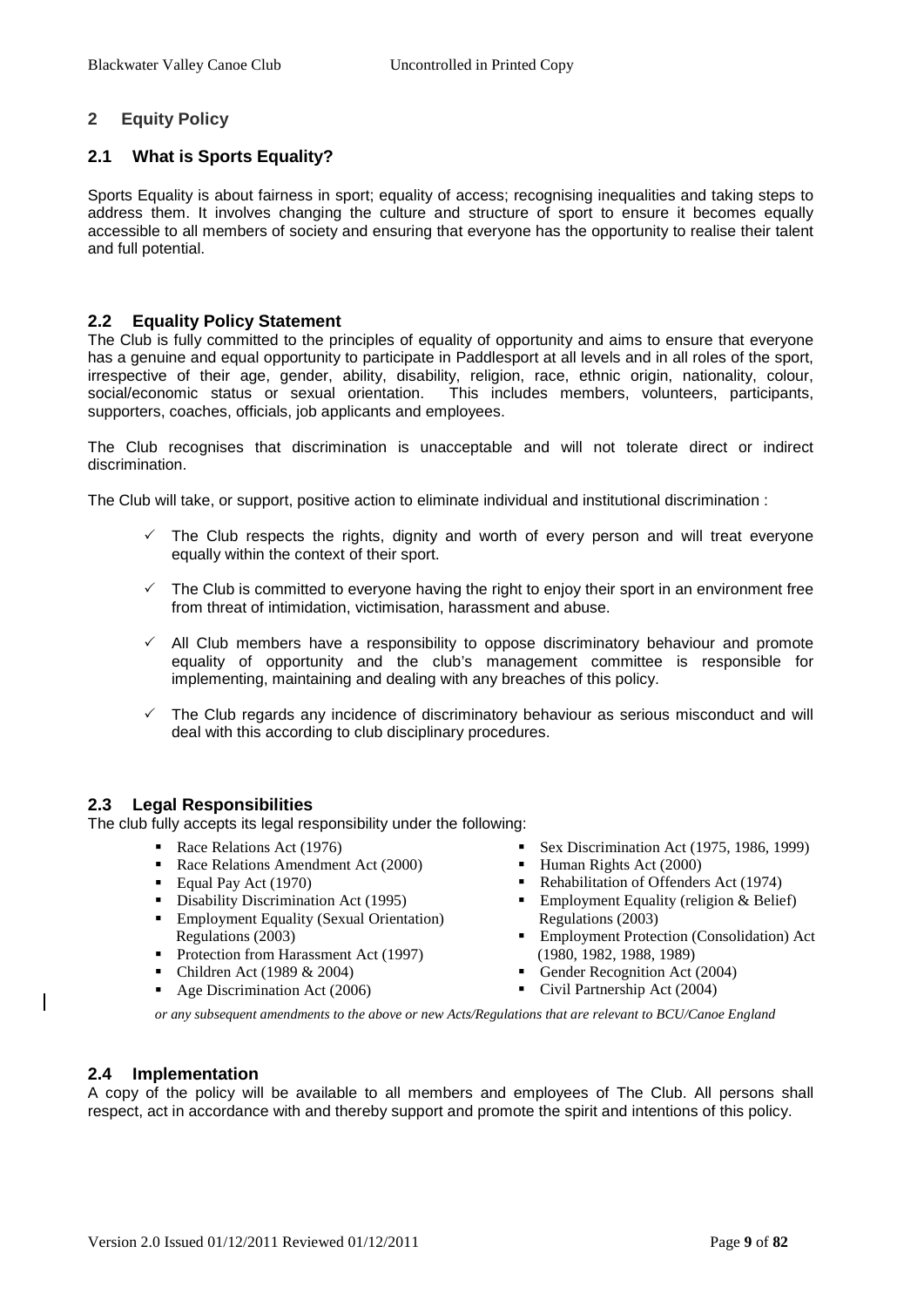# <span id="page-9-0"></span>2.5 **Types of Discrimination**

The Club regards any form of discrimination as serious misconduct and any employee, volunteer or member who discriminates against, harasses or victimises any other person will be liable to appropriate disciplinary action. Discrimination can take the following forms:

### *Direct Discrimination*

- treating a person less favourably than others would be treated in the same circumstances on the grounds of their age, gender, ability, disability, religion, race, ethnic origin, nationality, colour, social status or sexual orientation.

### *Indirect Discrimination*

- occurs when a job requirement or condition is applied equally to all, which has a disproportionate and detrimental affect on one sector of society, because fewer from that sector can comply with it and the requirement cannot be justified in relation to the job.

### *Harassment*

- described as inappropriate actions, behaviour, comments or physical contact that are objectionable or cause offence to the recipient.

### *Victimisation*

- described as when one person is treated less favourably than others because he or she has taken action under one of the relevant Acts / Regulations or provided information about discrimination, harassment or inappropriate behaviour.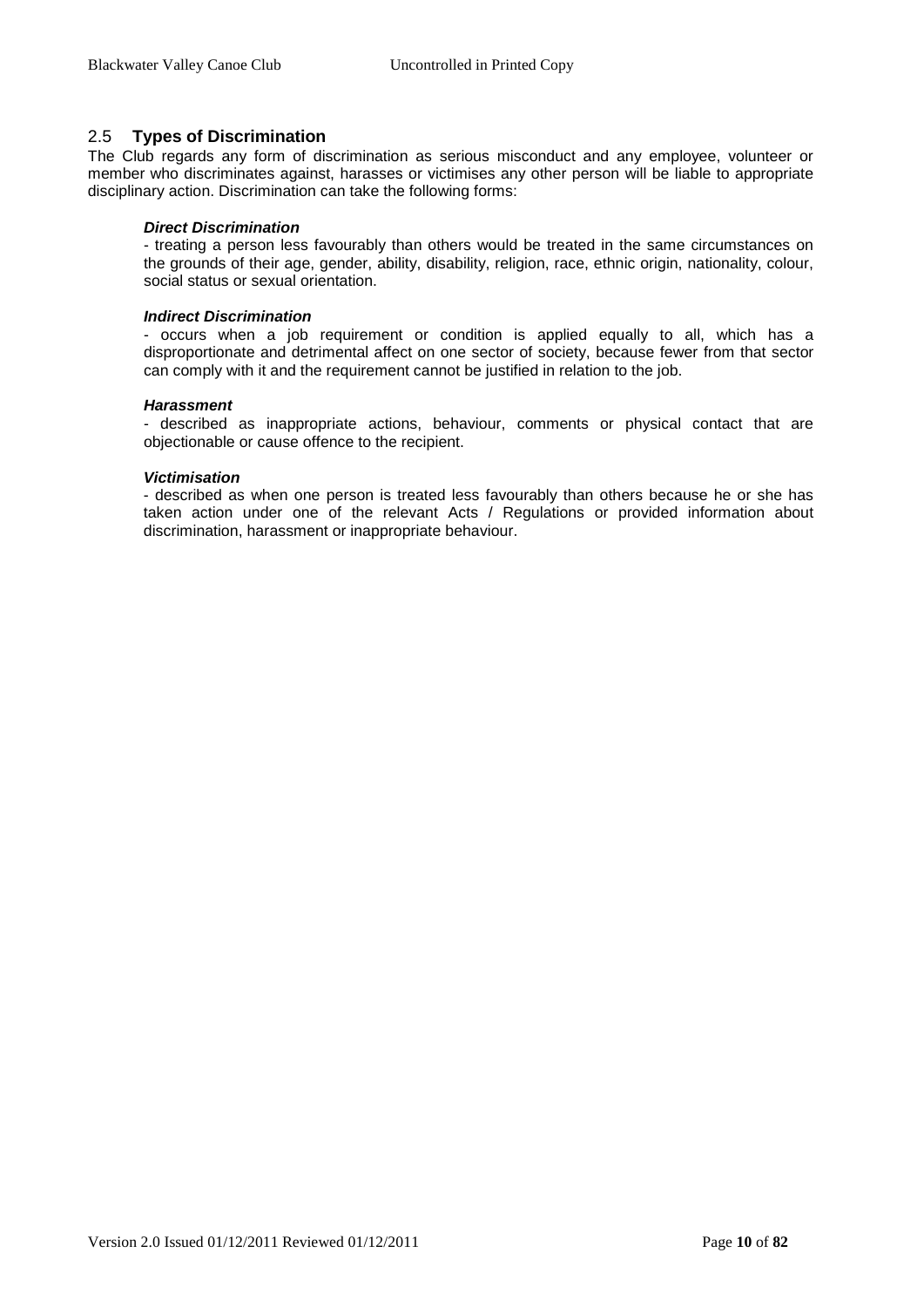# **Equipment and Safe Systems of Operation with Club**

# <span id="page-10-0"></span>**3 Safety Policy**

### <span id="page-10-1"></span>**3.1 Equipment**

It is Club policy to encourage safe canoeing practice. The club will endeavour to provide the necessary and appropriate equipment to support participants in their Paddle sport development and that it is well maintained. This will include the use of suitable buoyancy aids, helmets and other safety equipment where appropriate

### <span id="page-10-2"></span>**3.2 Development Coaching**

The club actively encourages members in the progressing through the BCU coaching scheme and in promoting safety training which will assist in aims of club. In some cases the Club will provide financial support to members in these initiatives so as the provide support to the club infrastructure and development.

Through the use of the Club Membership Form and the Qualification/Coaching Form the Head Coach (BVCC Paddle Sport Development Officer) will maintain a list of coaches and all paddlers a matrix of skills and experience.

The BCU coaching scheme defines the necessary requirements through the coach's Terms of Reference. However this relies heavily on paper qualifications and a given the influence of a group leader has on the success and safety of an activity, it is important that only suitably qualified and experienced people lead groups. Often the club situation there will often be people who are acknowledged within the Club as suitable to lead groups on a particular grade of water but do not, for their own reasons, wish to obtain coaching qualifications.

The Clubs development plan of using Long Term Plan Development (LTPD) and Coaching Register that incorporates experience, aptitude and ability as well as qualifications has helped to ensure that groups are lead by suitable people.

The Club aims to provide safety and first aid training in-house if possible at minimum cost where possible: Currently BCU Foundation Safety Rescue test (formally Canoeing Safety Test), or a 16 hour Recognised First Aid Course by BCU.

Where necessary the club will receive safety training from external providers ensures that the club maintains awareness of current practices and covers areas that cannot be taught in-house. It also encourages a safety culture.

### <span id="page-10-3"></span>**3.3 Risk Assessment**

The Clubs management Committee shall maintain a risk assessment for the Club's activities. The risk assessment shall be reviewed as necessary to ensure that it remains current. The Club shall be made aware of any significant safety issues that arise from the risk assessment and a copy of the risk assessment shall be available to Club members from the Secretary on request and on the Website the risk assessments are attached within this document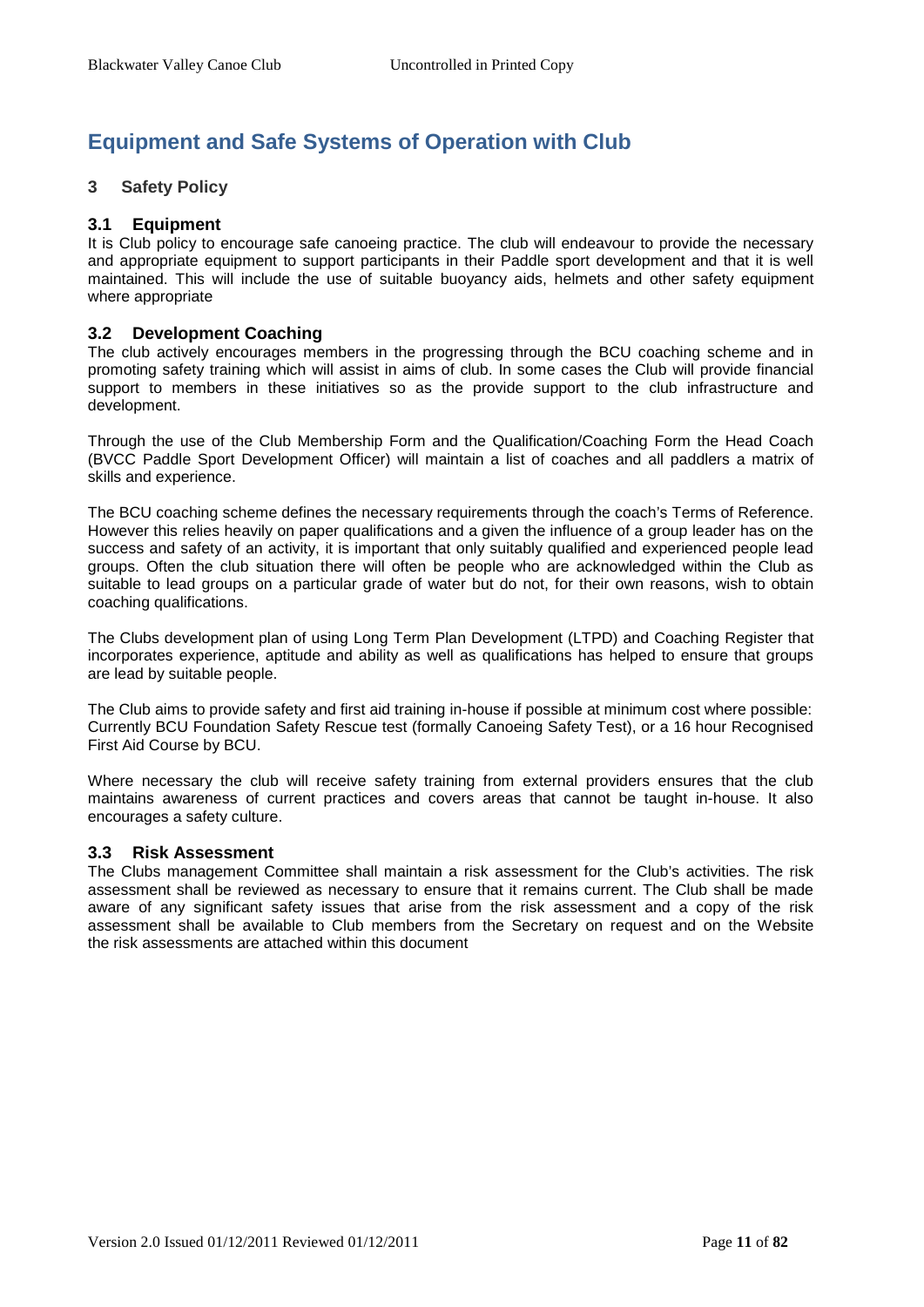# <span id="page-11-0"></span>**3.4 Child Protection and Vulnerable Adult Policy**

The Club policy is to conform to the current BCU Duty of Care -Child Protection and Vulnerable Adult Policy, Guidelines and Procedures.

The principles of both the policy and the Guidance documents are based on our moral and ethical duty to ensure children and vulnerable groups can enjoy canoeing in a safe environment and as such they reflect current best practice and the legislative framework of each home nation. They also take account of legal variation and social policy national association bodies will, where necessary, establish guidelines to take account of home nation government, law and social work practices.

Key Policies

- Child and Vulnerable Groups Protection Policy (P1)
- Whistle Blowing (P2)
- Anti-Bullying (P3)
- Disclosure (P4)

Key Guidelines

- SPC- G6 BCU Photographic Guidelines
- SPC- G9 Paddlesafe Away Trips
- SPC- G10 Paddlesafe Events
- SPC- G11 Physical Contact and Young People Guidelines
- SPC- G12 Protecting Children and Young People with Disabilities
- SPC- G13 Managing Challenging Behaviour
- SPC- G16 A Guide to Training Programmes for Young People
- SPC- G20 Text & Email Messaging Guidance

Other Areas

- Codes of Conduct and Ethics
- BCU Coaching Code of Ethics
- The requirements for coaches and helpers to have undergone disclosure and relevant training.

The full BCU Guidelines and Policies are displayed on Club Notice board and BCU Web site

All members will sign to accept the BCU/Clubs Child Protection Child Protection and Vulnerable Adult Policy, Guidelines and procedures upon joining the club on the membership form and each renewal

The Club Welfare/Child Protection Officer will raise awareness of the Child Protection and Vulnerable policies, guidelines and procedures including anti-bullying within the Club.

Any incidents or concerns related to Child Protection and Vulnerable Adult should be reported to one of the Clubs Welfare/Child Protection officer, whose name's and contact details are on club Notice board, Club Website and are published in newsletters.

The Club Welfare/Child Protection Officer shall issue guidance to members as necessary. Details of the Child Protection and Vulnerable Adult policy shall be available to Club members from the Secretary on request

If issues of bullying arise then they will consider meeting with the paddlers to discuss the issue openly and constructively

The Club acknowledges its responsibility (in loco parentis) towards the younger club members whilst they are participating in Club events and requires all members under the age of 16 to be accompanied by a nominated guardian who will be responsible for the younger member when not 'on the water' and under the direct supervision/control of a club leader or instructor.

Junior members, when not under the supervision of a club instructor, are supervised by a parent or guardian.

The club will provide financial support to the Welfare/Child Protection Officer and other club officials for the necessary training courses deemed by the BCU for conformance.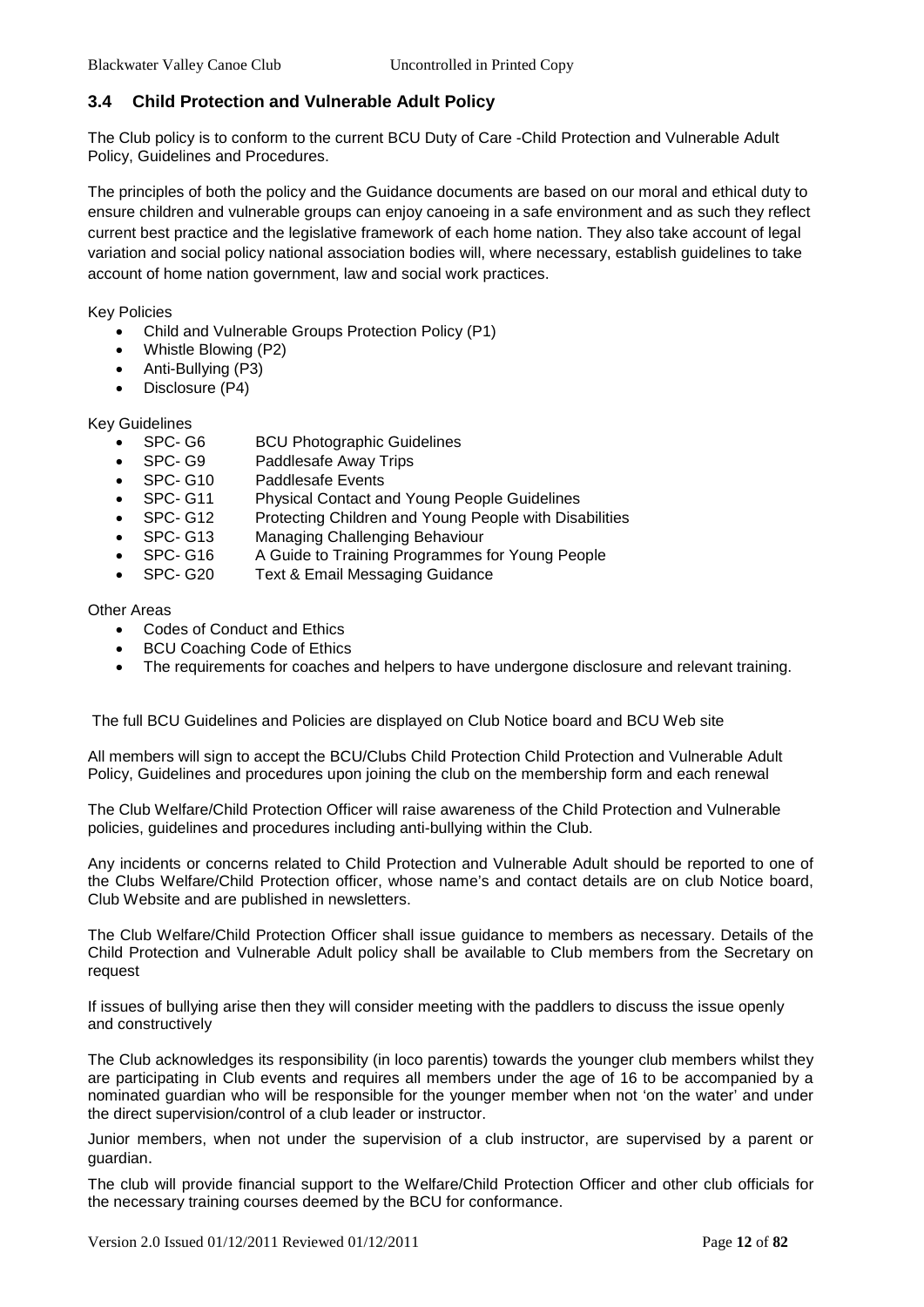# <span id="page-12-0"></span>3.4.1 Club Child Protection and Harassment Policy

The Canoe Club is fully committed to safeguarding the well being of its members. All members should show respect and understanding for the rights, safety and welfare of others, and conduct themselves in a way that reflects the principles of the Club.

We believe that taking part in Paddlesport should be a positive and enjoyable part of children's lives and to achieve this have the following aims:

- Club coaches should follow the BCU Code of Ethics
- All Club coaches, helpers and officials working with young people should read and adhere to the BCU Child Protection and Harassment Policy. The Club will follow the guidance of the policy in the event of any concerns or allegations.
- The Club will ensure that anyone working with young people undertake a screening procedure.
- All Club members are made aware of the Club Code/s of Conduct
- The Club will obtain written Medical details of young paddlers which will be made known to coaches where deemed appropriate and/or necessary.
- Any paddler who coaches for the Club should be a member of the BCU. The club will encourage and support helpers to gain qualifications and assist coaches to stay up-dated
- The Club will identify a person whose role it is to deal with any issues concerning Child Protection and Harassment and notify this person to all members. Anyone with concerns with respect to Child Abuse or Harassment should contact that person. If that person is unavailable they can contact the Club Chairman or the BCU Child Protection /Harassment Officer.
- The Club will adopt and regularly review its Operating and Safety Policies
- The Club will review this Policy annually.

# <span id="page-12-1"></span>3.4.2 Guidelines for use of Photographic and Filming Equipment

There is evidence that some people have used sporting events as an opportunity to take inappropriate photographs or film footage of young and disabled sports people. The NSPCC Child Protection in Sport Unit has therefore issued guidelines to sport to help prevent this form of abuse.

#### Paddlesport events

The nature of Paddlesport and the environment in which events take place make it difficult and sometimes impractical to follow the recommendations in every situation. However, the BCU is encouraging Clubs and event organisers to take reasonable steps to protect young people and where it is appropriate apply the following guidelines.

- The media and/or professional photographers wishing to record an event or activity should register with the Event Organiser accompanied by proof of their professional identification. This should be in advance of the event to be filmed.
- Anyone wishing to take zoom photographs or video at focus youth events should register with the Event Organiser. Organisers may wish to issue a label to highlight those who have been accredited.
- Concerns regarding inappropriate or intrusive photography should be reported to the event organiser or official and recorded in the same manner as any child protection concerned

#### **NB This does not apply to coaches and helpers using video as a legitimate coaching aid but care should be taken in how it is stored**.

There is also concern that photographs of children used on web sites or in publications can make children vulnerable to abusers if accompanied by personal information. The BCU encourages the celebration of the achievements of our young paddlers in the media but advise using the following guidelines. Easy rules to remember are:

- When using a photo avoid using full name linked with an address.
- Ask the paddler, parents or carers for permission to use their image (this could be included in the entry form or event details).
- Inform paddlers and parents if a photographer will be in attendance at an event and ensure they consent to the taking and publication of films or photographs.

The following statement could be used to support the above: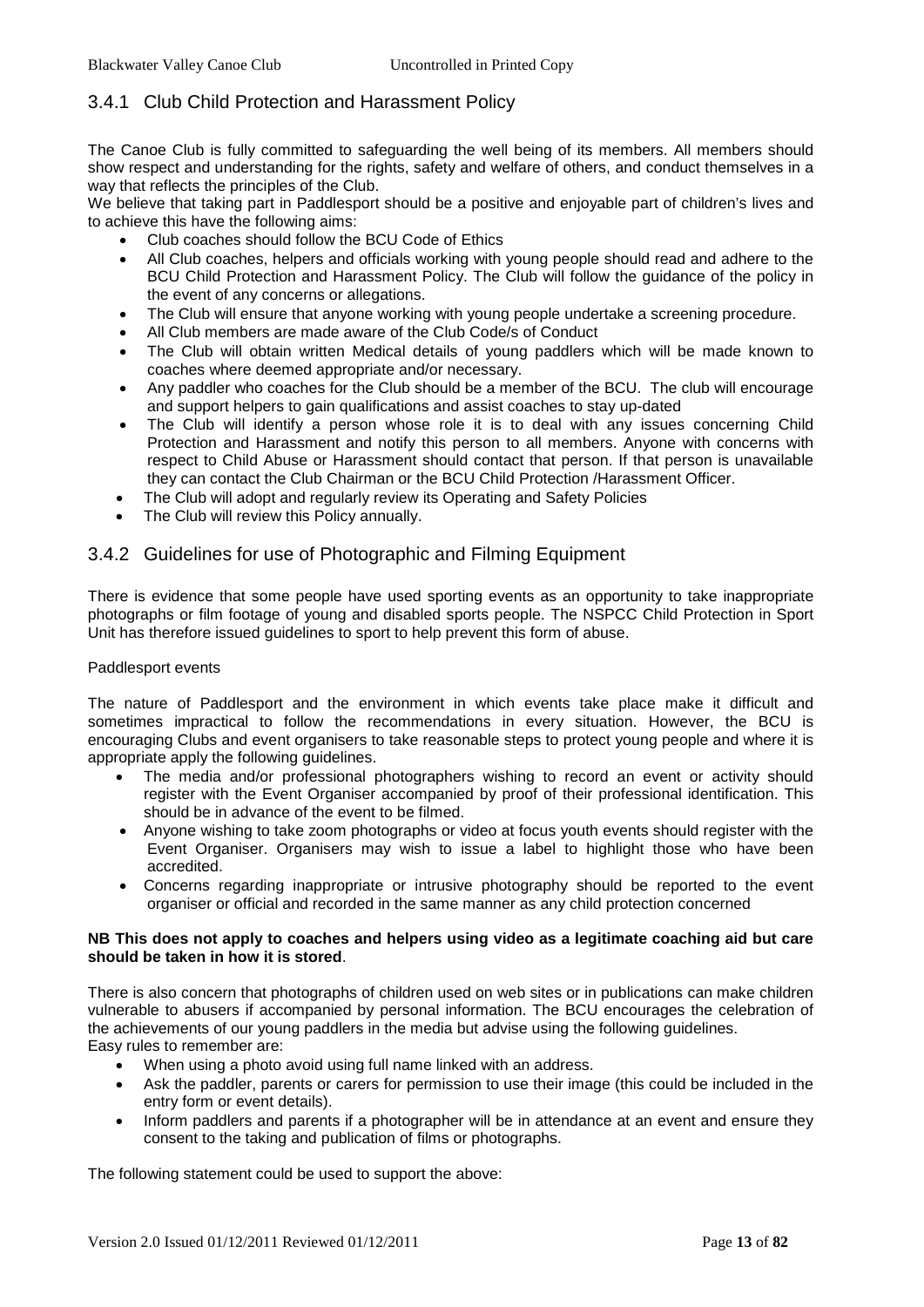**In line with the NSPCC Child Protection in Sport Unit and BCU recommendations, we require any person who wishes to engage in** video or zoom photography **to register with the Event Organiser prior to carrying out such photography. If you are concerned about any photography taking place please contact the Event Organiser.**

In addition the Membership form has an option for All/Parents/Carers to tick so as to make club officials aware as to whether they wish to exclude use of photographs

General Guidance (SPC G6)

The BCU recognises that publicity and pictures/ recordings of young people enjoying Paddlesport are essential to celebrate the achievements of the child and to promote the sport and a healthy lifestyle. However it is important to observe the following guidelines.

# **The key concerns regarding the use of images of children and young people relate to:**

- The possible identification of children when a photograph is accompanied by personal information.
- The inappropriate use, adaptation or copying of images for use on child pornography or illegal website.
- The taking of inappropriate photographs or recorded images of children.

# **Guidelines for Photographic/ Recorded Images**

- Ensure parents/ guardian/ young person have granted their consent for the taking and publication of photographic images.
- All children featured in recordings must be appropriately dressed with outer clothing garments covering torso from at least the bottom of their neck to their thighs (i.e. a minimum of vest/ shirt and shorts).
- The photograph or recording should focus on the activity rather than a particular young person and personal details, which might make the young person vulnerable, such as their exact address, should not be revealed.
- Clubs, coaches and volunteers should be allowed to use video equipment as a legitimate coaching aid and means of recording special occasions however care should be taken in the dissemination and storage of the material.
- You should not use any images of a child or young persons who is the subject of any court order or who has denied you their consent.
- Parents and spectators taking photographs/ recordings should be prepared to identify themselves if requested and state their purpose for photography/ filming.
- Any instances of the use if inappropriate images should be reported to the Club, BCU or the Police.

# **Guidelines for Publishing Photographic/ Recorded Images**

- If a photograph is used, it is appropriate to name the child. However, personal details of children such as an email address, home address and telephone numbers should never be revealed on a website or in print.
- Think about the level of consideration that you give to the use of images in all publications, for example the process used in choosing photographs for a publicity brochure for the club. Apply an increased level of consideration to the images of children used on websites.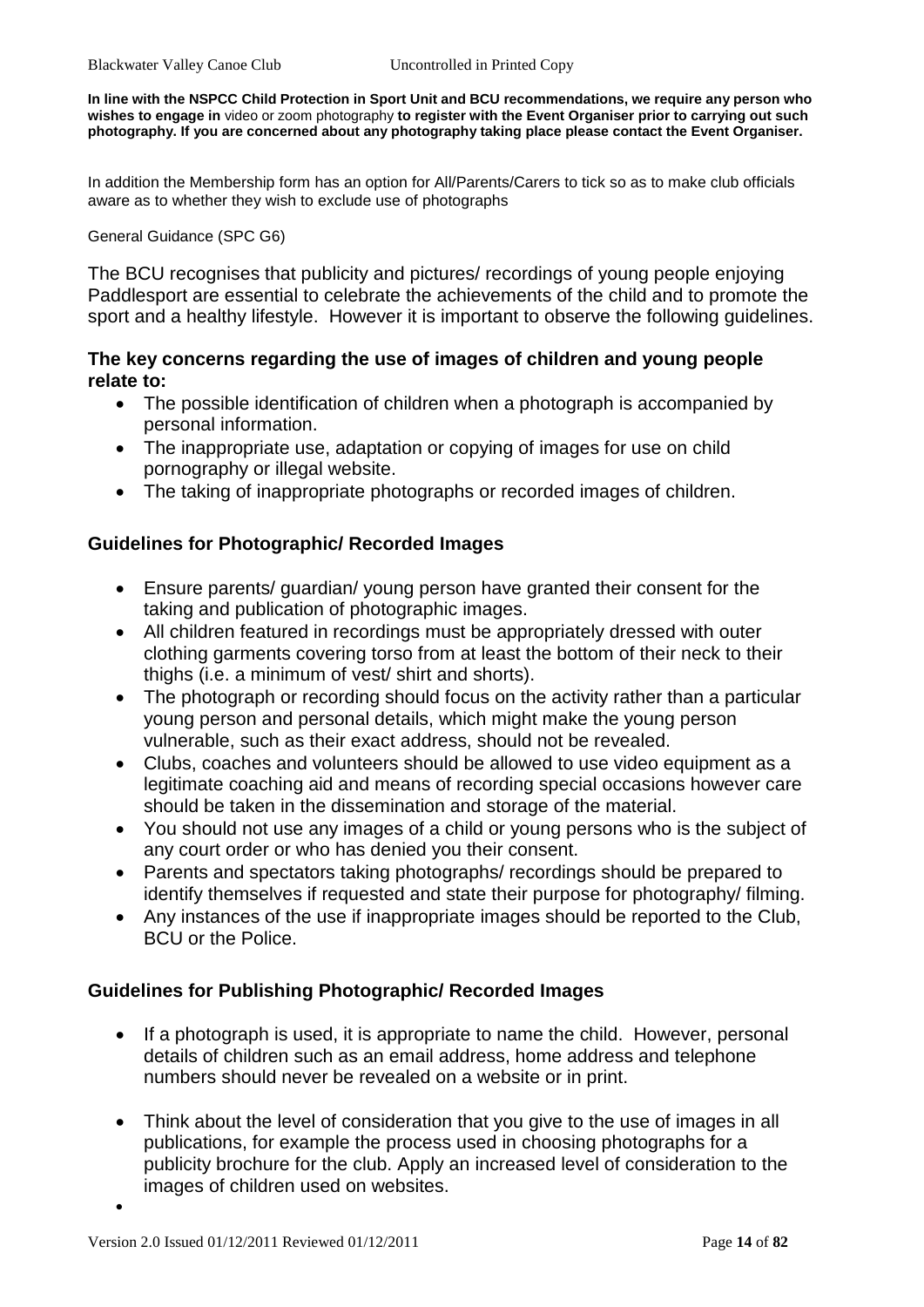# <span id="page-14-0"></span>**3.5 Recruiting and Managing Volunteers and Helpers**

The club will conform to the BCU Guidelines as to the standards of practice in the recruitment, management of Volunteers and Helpers. This includes:

- screening of helpers (see below)
- induction procedures for all helpers
- establishing clear roles
- regular checks or supervision of helpers
- information about clubs rules /operating procedures
- system for feedback and support
- support training of helpers and coaches in child protection/vulnerable group issues
- nominate a person to take responsibility for child protection
- if you are running an event nominate a person responsible for child protection

No system is foolproof – it is important that we do not rely on just one system to help create a safe environment for young people

### <span id="page-14-1"></span>**3.6 Personal Water Confidence (Swim Tests, Cold Water Immersion)**

It is common practice in canoeing, endorsed by the BCU, to instruct beginners, non-swimmers and persons with some categories of handicap, in introductory sessions of canoeing without a swim test or capsize drill. It is important that such beginners should be confident to try the activity, and the session should be undertaken by a fully experienced and qualified instructor, at a location that is sheltered, where the water is placid.

Introductory Water activity sessions must be carried out in a tightly controlled situation and in a location appropriate to the abilities of the participants.

Introductory session will last no longer than a day and the group instructor must satisfy themselves of the ability of each participant to mange themselves adequately in prevailing conditions and also in the event of immersion in cold water.

Involvement in activity lasting longer than one require the participants to demonstrate to instructor/trip leader in charge of activity at the most appropriate opportunity during the course , the standard of personal water confidence required by the BCU.

Leaders in charge of canoeing activities should ensure that participants are appropriately experienced and have the ability to cope with the canoeing activities envisaged and the type of craft to be used.

No progression to more exposed or disturbed water should take place before the participants have fully demonstrated confidence on being suddenly immersed in cold water.

#### **A swim test and safety drill (capsize drill) in a heated swimming pool is not sufficient by itself.**

#### <span id="page-14-2"></span>**3.7 Safety Drill (Capsize Drill).**

Novices must have practised and understood Safety Drill (capsize drill) under controlled but realistic conditions during initial training before progressing to exposed or moving water. If canoeing takes place in deep open water, novices should have undertaken deep water capsize and have experienced being rescued before progressing out on to areas of water distant from the shore.

#### <span id="page-14-3"></span>**3.8 Swimming**

All members should be able to swim at least 50 metres with their normal personal canoeing equipment. In the event that a member cannot swim 50 metres without a buoyancy aid, he shall be required to wear a buoyancy aid whilst undertaking all water-based activities.

All Participants /Club Members make a declaration on their consen/membership tform that they can swim 50metres.

Swimming will only be when conducted

- All new Participants will be requested to do a swim test during their first session.
- During the annual swimming test this is conducted under formal supervision and in a ropedoff lane of the swimming pool.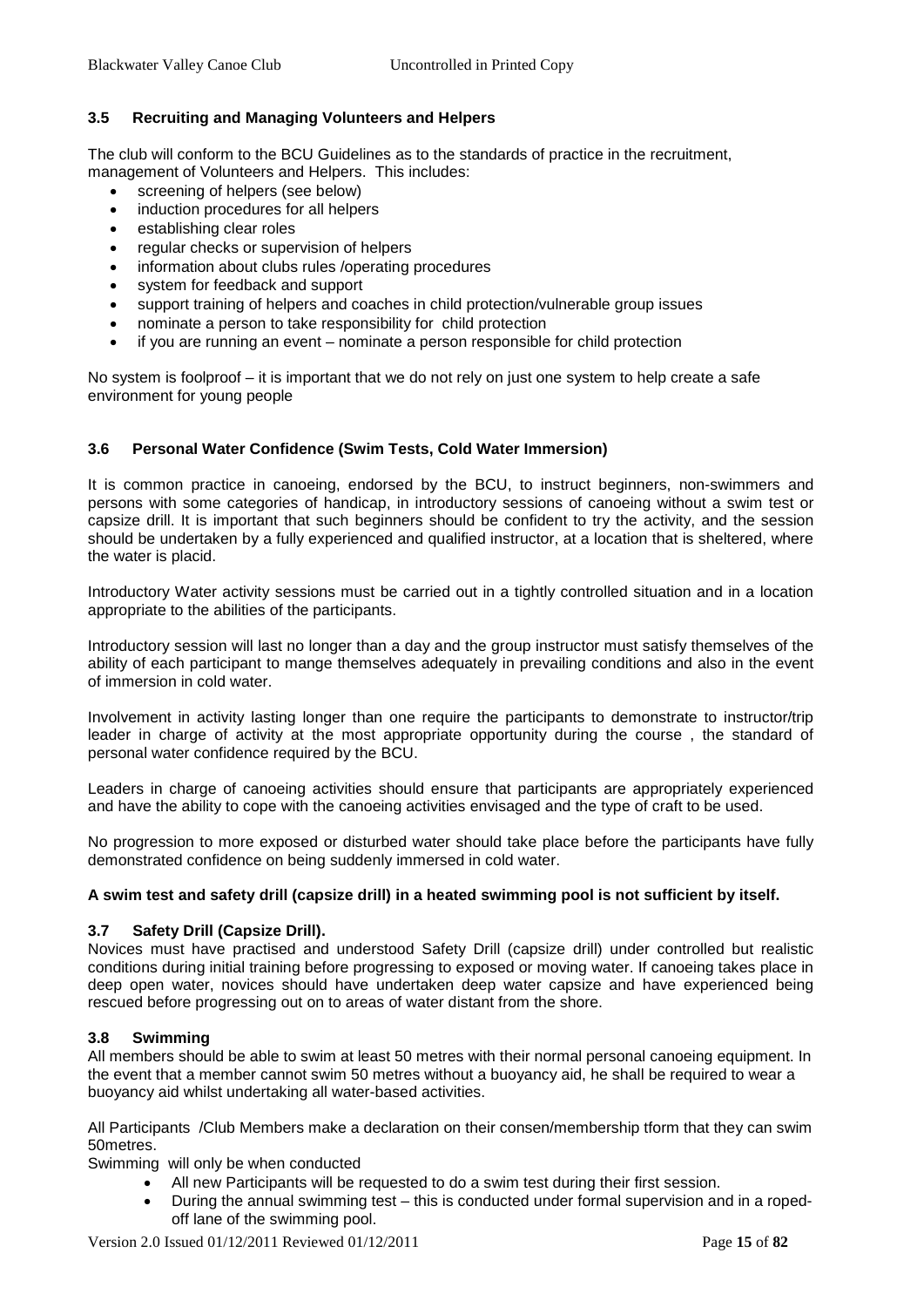in association with canoe capsize and rescue drills

#### <span id="page-15-0"></span>**3.9 Indoor Swimming Pool Sessions**

During swimming pool sessions, the teacher or instructor should hold the appropriate qualification from the British Canoe Union.

An additional adult (Pool Safety Officer) must be present supervising from the pool side and**.** The maximum number of people in the water under instruction should not exceed the BCU guidelines for the qualified BCU Instructor.

For further guidance see the Section [13.1](#page-46-1) [Swimming Pool Guidance to Authorities and Pool Managers \(BCU \(Extract\)](#page-46-1)

### <span id="page-15-1"></span>**3.10 Canoe Polo**

All players will have an understanding of the rules and are required to have read the ICF Canoe Polo rules and the UK interpretation which are available on the BCU Canoe Polo website.

#### <span id="page-15-2"></span>**3.11 Text & Email Messaging Guidance**

(SPC- G20)

Many coaches and volunteers are keen to utilise text , email messaging systems and social Networking to help their communication with young paddlers. The significant benefits are that they are not only cheap, but it is one of the most direct forms of communication for most young people.

For children and young people the safeguarding risks associated with texts and emails are:

- inappropriate access to/ use/ sharing of personal details
- unwanted contact with children/ young people by adults with poor intent
- Text or on-line bullying by peers
- being sent offensive or otherwise inappropriate materials
- grooming for sexual abuse
- direct contact and actual abuse
- For adults involved risks include:
	- misinterpretation of their communication with young people
	- potential investigation (internal or by statutory agencies)<br>• potential disciplinary action
	- potential disciplinary action

To help to ensure that effective safeguarding measures are put in place and to minimise risk the following guidelines have been produced to help coaches and volunteers when using text and/ or messages to communicate with young people.

#### **Bulk (bundled) messages v individual messages**

Bulk texting and emailing (i.e. the same message being sent to several young people) presents fewer opportunities for misuse and abuse than individual arrangements between coaches/ volunteers and children. Where possible the Club will use a **bulk messaging system wherever possible**..

There may be exceptional circumstances in which it is justified to send an individual text or email, subject to appropriate safeguarding considerations. For example the coach of an elite athlete who is not part of a group of participants may need to pass on information about practical training arrangements or feedback on competition results.

#### **General Guidelines**

- 1. Only Club Members that have been through relevant safeguarding checks (e.g. enhanced level Disclosure checks and references) should use and have access to the text or email messaging system or contact details.
- 2. The numbers of individuals with access to data relating to young people will be kept to a practical minimum, and their details recorded by the organisation's lead child protection/welfare officer. Contact details that will be used to send messages should be recorded – ideally a single number/ address that is used consistently.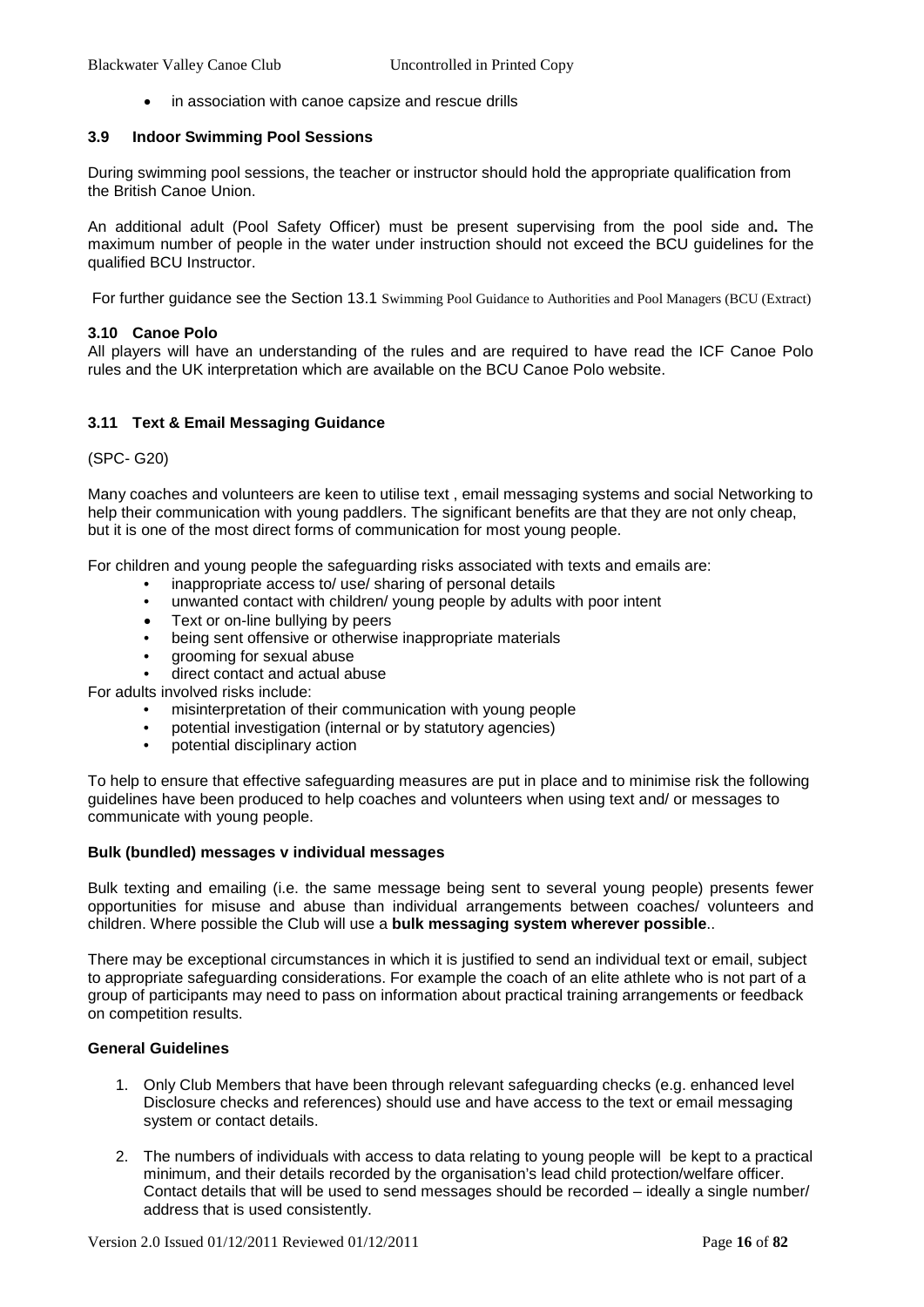- 3. If texting an individual child, the decision to use text messaging should not be made by a coach in isolation, and should be discussed and agreed with the organisation's designated safeguarding/ welfare officer. This will ensure that the organisation's safeguarding expectations and requirements can be clarified, and an undertaking given by the coach to comply with them.
- 4. The young people's mobile phone numbers/ email address should be stored in either a locked secure cabinet, or on an electronic system which is password protected, with access only available to the individual identified in point 1 above. The contact details should not be shared with anyone else.
- 5. Consent must be obtained prior to sending young people text/email messages. For young people aged 15 or under, specific consent must be obtained from their parents. Parents of younger children should be offered the option to be copied into any messages their child will be sent. Although parental consent is not required for young people aged 16 and over, written consent must be obtained from these individuals themselves and it is still recommended that their parents are also informed of the intention to send their children text/ email messages.
- 6. When sending group messages they must be sent via a bundle to a group of young people i.e. the same standard message being sent to every member of the group. The text/ email messaging system should never be used to send messages on an individual basis (i.e. to just one person), or to less than 5 people.
- 7. All messages sent must make it clear to the young people receiving it which organisation has sent the message.
- 8. Bulk messages should only be used as a one-way communication channel. Young people should not be given the opportunity to text or email back to the system. Where individual messages have been sent then replies should also be discouraged. Young people should be made aware that if they need to text the coach (for example to confirm attendance or advise on a travel delay), they should ensure that the content of messages relates only to matters relevant to the sports activity, and that they are (like the coach) required to copy in either a parent or the identified moderator (e.g. club welfare officer) to all communications.
- 9. The messages which are sent must never contain any offensive, abusive or inappropriate language. When sending individual texts or emails care must be taken to avoid over-familiarity or language that could be misinterpreted or misconstrued.
- 10. The content should relate solely to sports activity. Messages should reflect the professional relationship between coach and athlete, and the coach's position of trust. Text messages, mobile phones and emails must never be used for any other reason or in any other way.
- 11. All bulk messages that are sent should include a sentence at the bottom which provides the young people and parents with the opportunity to unsubscribe from receiving any further messages.
- 12. All bulk or bundled text/ email messages sent to young people should also be sent to an external moderator – preferably someone with designated safeguarding responsibility in the organisation e.g. a Club Welfare Officer. The moderator's role will be to ensure that the system is being used appropriately, and to respond to any concerns arising.
- 13. When sending bulk email use blind copy (Bcc) facility so addresses are kept private, include a circulation list in the email.
- 14. Information to young athletes and parents should include details of how any concerns arising from the use of text/ email messaging can be reported in line with the organisation's safeguarding policies and procedures.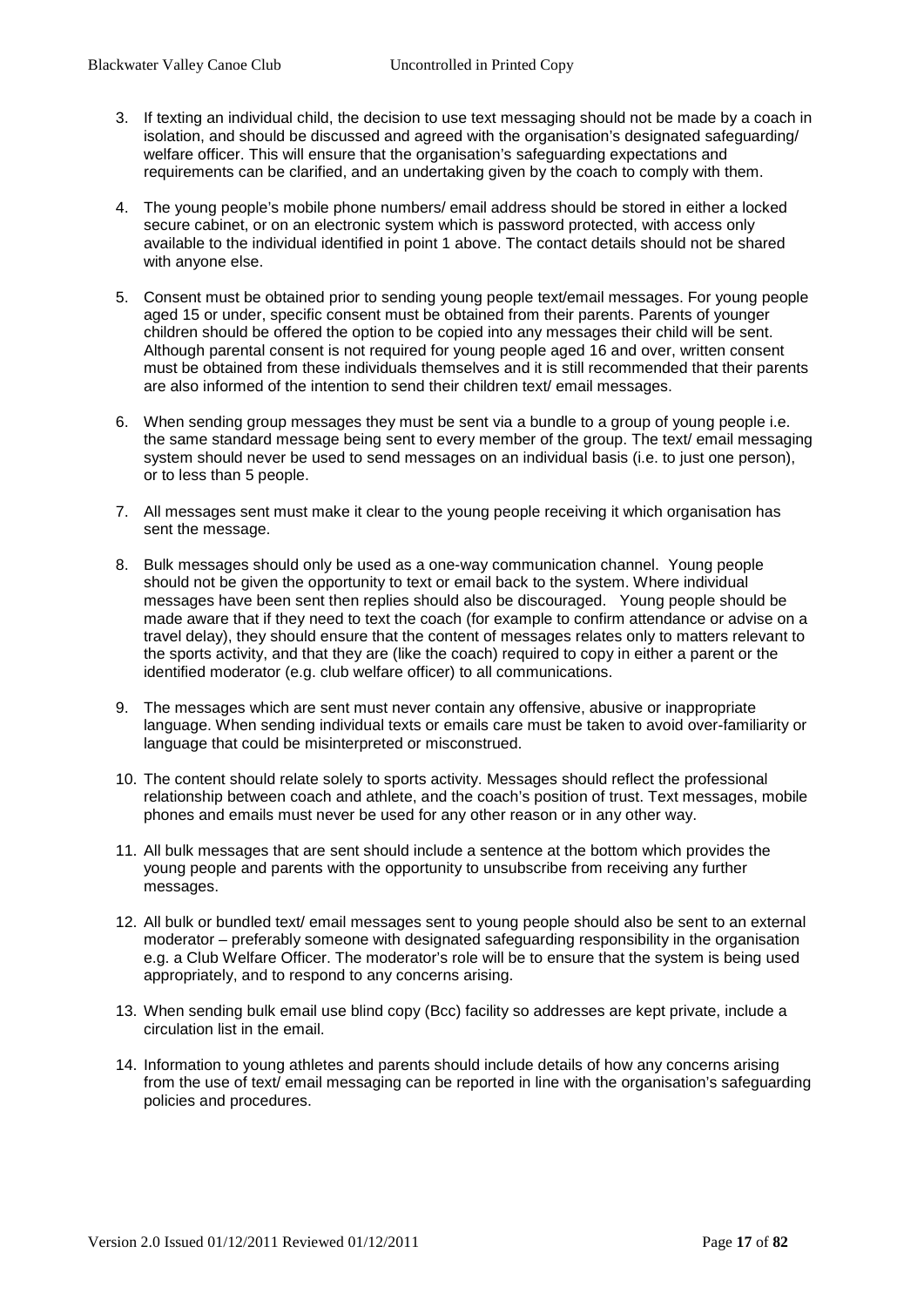# <span id="page-17-0"></span>**3.12 Club-wide distribution of e-mail messages: policy**

It can be frustrating if e-mail messages are not clear and concise.

To maximise the club messaging please adopt the following:

1. If you have a need to communicate with the entire club membership please first consult the club Chairman, Secretary or the Web Monkey or other official . You should make clear the purpose of the message and any deadlines.

2. They will advise whether the e-mail can be sent.

3. If the message refers to some kind of event then first ensure that details are on the club's website/Social Media. Direct the request for inclusion on the website to the Club Chairman, Secretary or the Website editor.

.. A great deal of effort is expended populating the website and keeping it up to date - so let us make use of it! We aim to provide a 24-hour turnaround to have items included on the website.

4. If approval for the distribution is given then the request will be forwarded to the Membership Secretary for distribution who will send out Global emails to club members

5. Use Bcc "blind copy" to hide individual member's e-mail addresses.

6. Parents/Guardian email addresses should be used rather than the childs

7 . Format standard for club-wide distribution e-mails:

**Subject:**  BVCC: Training Courses **Content:**  BVCC is organising a number of beginners, first aid and coaching courses.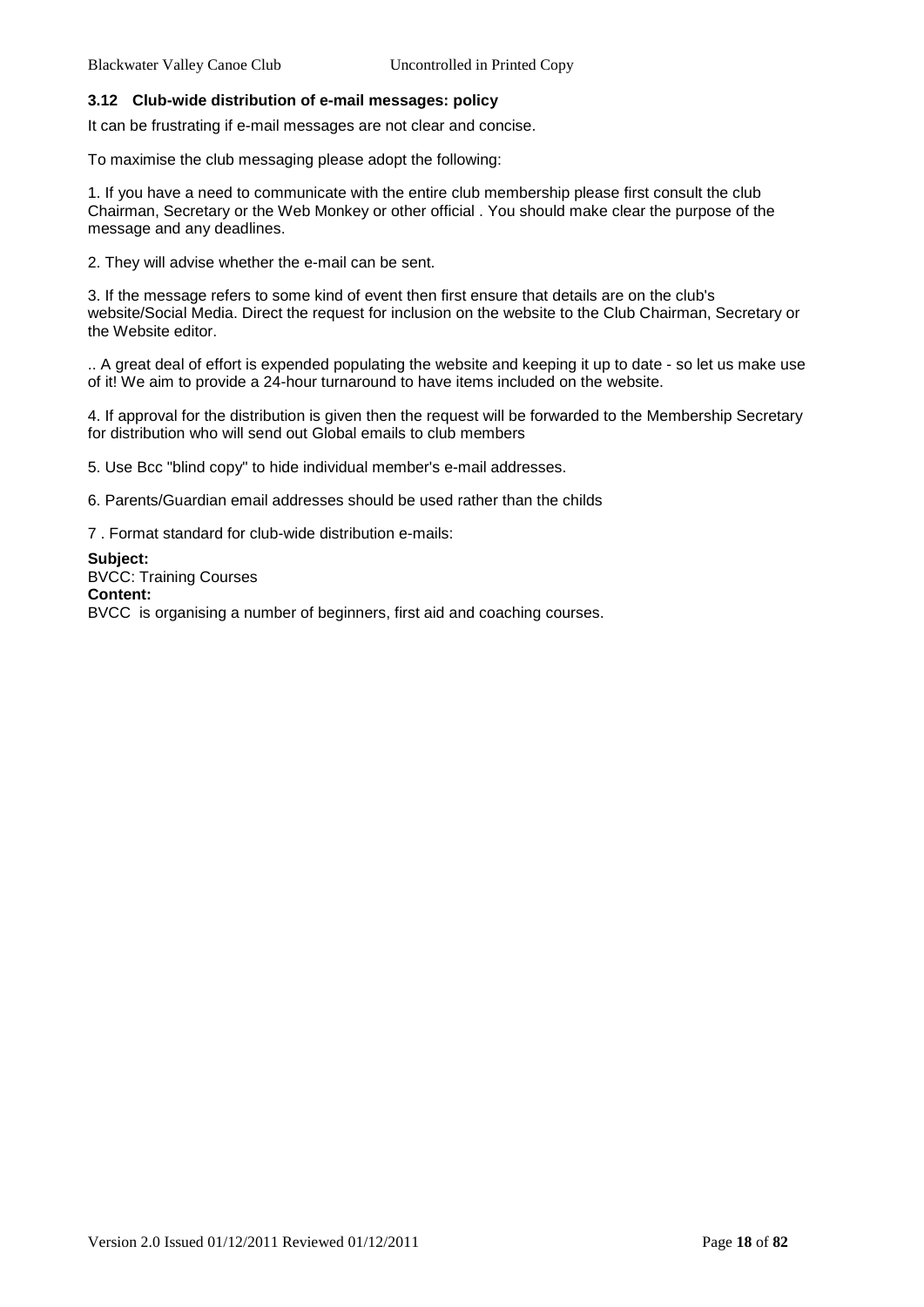### <span id="page-18-0"></span>**3.13 Social networking services, social media and sport (CSPU)**

Interactive social media technology has revolutionised the way that people connect and interact. Facebook, Twitter, blogs, instant messaging and photo and video exchange sites are increasingly popular, and provide an opportunity for the sporting world to connect with children and young people. However the use of social networking sites also introduces a range of potential safeguarding risks to children and young people (described below). The NSPCC Child Protection in Sport Unit has been commissioned by Sport England to provide these safeguarding guidelines for County Sports Partnerships, National Governing Bodies and other sports organisations.

As sports organisations increasingly use social networking and other developing media to communicate with young people it is critical that safeguarding protocols and practices keep pace with the raft of communication methods young people use.

The club management committee will try to ensure the following areas

- Web Site Editor/WebMonkey
	- o Assess the suitability of the person who will manage your social media, including undertaking an enhanced level CRB check.
	- o Ensure the person accesses recognised safeguarding or child protection training that addresses online safeguarding issues, including warning signs of grooming and sexual exploitation.
- Setup
	- o Use an official sports organisation email address where possible<br>
	o The club will use an official sports organisation email address
	- The club will use an official sports organisation email address rather than a personal email address (e.g. [info@bvcc.org.uk](mailto:info@bvcc.org.uk) rather than joebloggs@hotmail.com). This will reduce the risk of impostor or fake profiles, and is important in relation to any liability or risk for the individual who sets up the profile on behalf of the organisation. Similarly, ensure that only organisational rather than personal email addresses are made available on or through a profile.
	- o Keep log-in details secure
	- o Set the appropriate privacy levels
	- o Set the 'Accept comment' setting so you can check messages
- Promoting safety online
	- o Don't target underage children
	- o Don't accept 'friend' requests from underage children Avoid taking personal details of children and young people. Be careful how you use images of children
	- o Remind people to protect their privacy online
	- o Think before you post<br>o Ensure that any mess
	- Ensure that any messages, photos, videos or information comply with existing policies within your organisation. Ask yourself whether photographs or text are appropriate to your target audience, and if they may create any potential safeguarding concerns
	- o Always seek the permission of young people and their parents before adding photos of or information about children or young people to your sports web page/profile.
	- o Promote safe and responsible social networking
	- o Provide links to safety and support organisations
	- o Data Protection considerations
- Reporting problems
	- o Reporting concerns about possible online abuse
	- o Reporting other breaches of terms of service
- Involve the Club Welfare Officer
- Information on our web page/profile about how to contact your organisation directly, including a website address and telephone number. This allows users to get in touch and verify your sports organisation. By including details of membership of sports associations, you will also enable people to see that you are a bona fide organisation.
- Promote your social networking page on your sports website
- Put the web address of your social networking web page/profile on our organisation's sports website. . Taking care to avoid targeting or encouraging potential users who are likely to be under the minimum age for the service.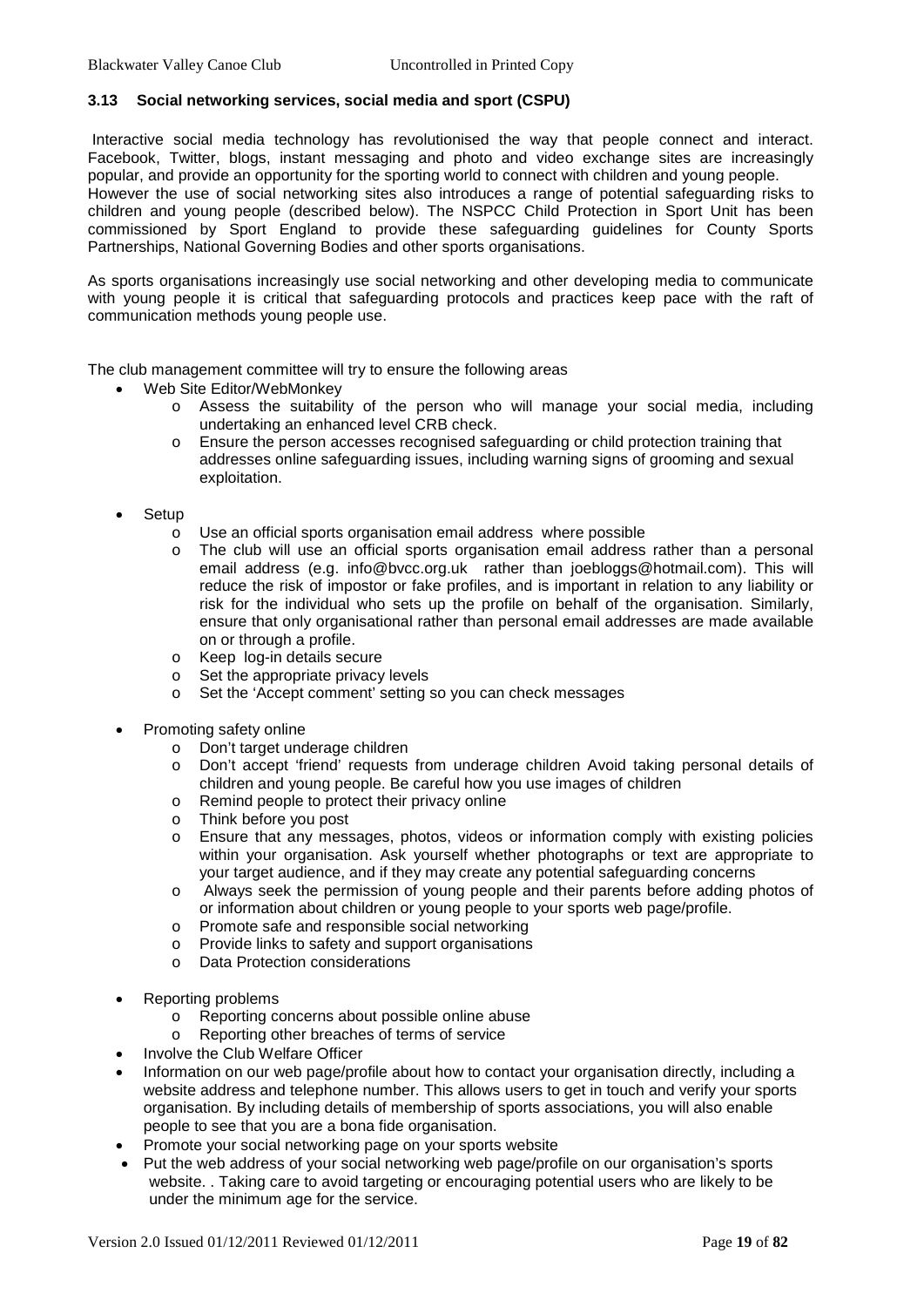# <span id="page-19-0"></span>**4 Equipment Policy**

Routine checks will help to identify defective equipment but may not pick up on recently damaged items. Conversely, checking items when they are drawn for use and checking them again when they are returned is frequently not thorough. Similarly, defective items noticed and/or isolated during the session can easily get mixed in again with club equipment.

To prevent defective items from inadvertently creeping back into the system all equipment will be immediately removed by Equipment officer

As part of good practice from a safety point of view and as part of regular inventory checks to see what's is missing the Equipment Committee/Officer will Pre-plan checks at least every quarter and carry out routine maintenance

Routine checks and maintenance are carried out on key equipment by the Equipment Committee/Officer and records of these are maintained. Equipment is also checked when it is taken out and again when it is returned. Items for repair or disposal are isolated

Keeping records of all usage is useful can be useful however, it is doubtful whether the effort involved is worth the marginal return in safety terms. The club management committee has found that the time is better spent checking for damage more frequently and more thoroughly.

All Club equipment shall be suitably marked preferably permanent, so that can be identified against the Equipment Register/log which is prepared for audit purposes and. insurance.

All Club PFDs will are recorded in the Equipment registers as to date purchased, supplier, type, colour, size, Serial number/Bath and the Newton weight.

All Club equipment shall be inspected for wear and tear, damage and condition at least once each year. The date of the last inspection shall be recorded on the master Equipment Register list.

If you see or use any Club kit which needs attention or repair please note it in the Equipment Repair Log/Book and advise a member of the Management Committee. If you think that any item is dangerous please ensure that the person running that session is aware and can remove the item so it cannot be used.

Either the Group leader/coach in charge of the session or the user shall record any defects the Equipment Repair Log/Book

Any defective equipment shall be marked, for example with brightly coloured tape, so that it is not used. Any dangerous equipment will be physically removed from use

The equipment officer shall ensure that equipment recorded as defective is not used until it is repaired or disposed off. Equipment that is not repairable shall be made unusable, for example by cutting in half, before disposal.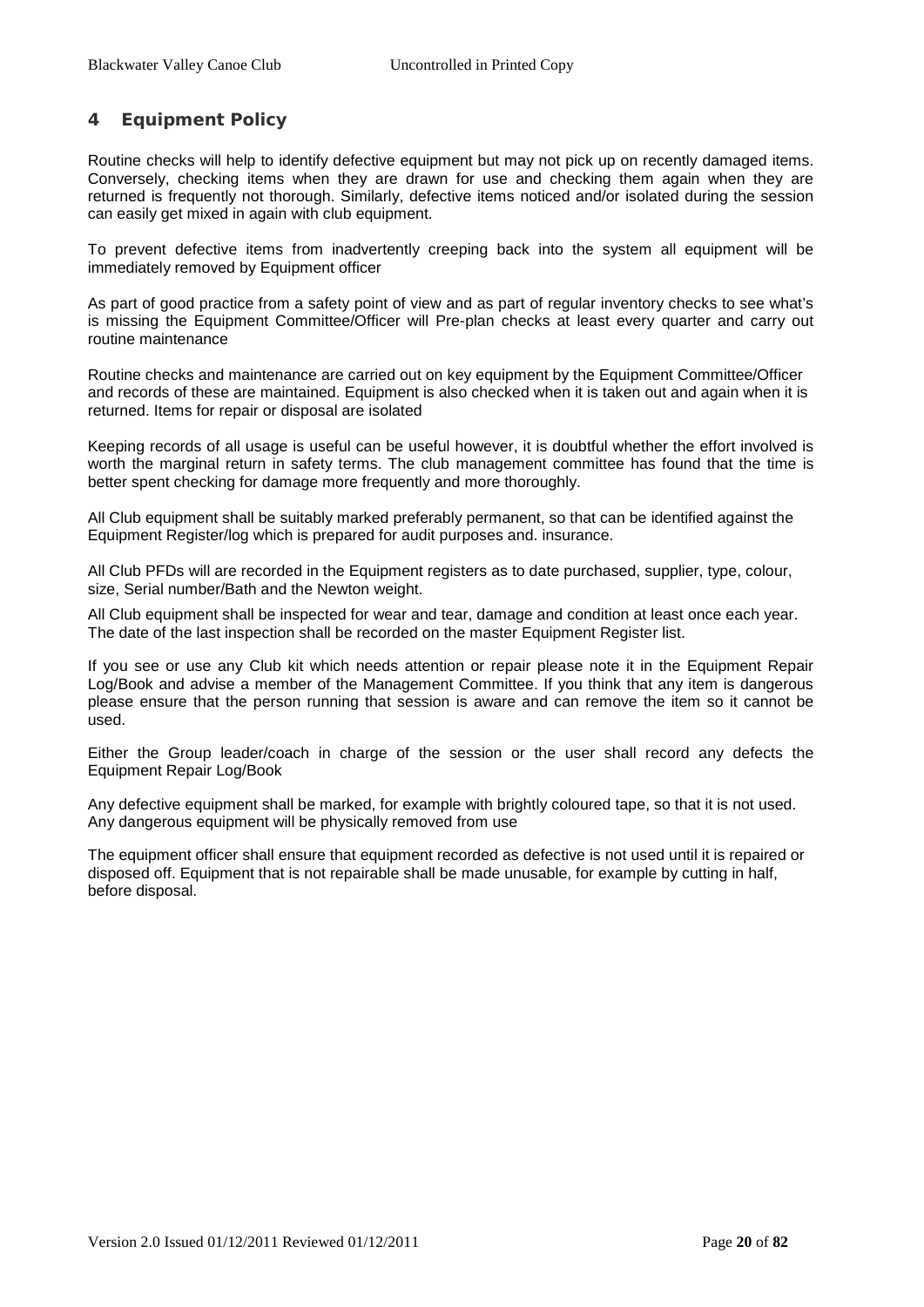# <span id="page-20-0"></span>**4.1 Buoyancy Aids. Personal Flotation Devices (PFDs)**

#### **Genera**l

Each buoyancy aid is inspected prior to every use by the Coach/instructor/staff member concerned and is "fit for purpose". In addition to this, regular formal checks should be instigated by the provider and the outcomes recorded.

All participants must wear a lifejacket or buoyancy aid that conforms to current CE/EN/ISO standards and is appropriate to the requirements of the activity, the personal proficiency of the participants and level of training being undertaken.

The fitting of which should be checked with instruction on application and use given by experience paddlers

. All participants in Canoe Polo PFDs wearing is Mandatory and should be of suitable type providing the necessary protection

All Club PFDs will are recorded in the Equipment register as to date purchased by, supplier, type, colour, size, Serial number/Batch No and the Newton weight.

#### **Annual Checks**

All Personal Flotation Devices will be checked on issuing and annually for signs of wear and tear/fitness for purpose particularly to stitching and zips.

The results will be logged in the Equipment Register and be available for inspection on request.

A random sampling" of approximately 10% of the Club Buoyancy Aids will be weight test each year and depending upon the results/age a large sample will be tested. . This process will be recorded for a period of two seasons, or until the items are replaced

#### **Buoyancy Aid testing and Legislation**

The following section is based upon the British Canoe Union 'Notes for Guidance Concerning the Implementation of the EC Directives on Personal Protective Equipment.

The EU Directive on Personal Protective Equipment 89/656/EEC concerns itself with the responsibility of employers to provide , maintain etc Personal Protective Equipment for use by their employees while at work. This has implications for all Providers with respect to the working conditions of their employees. In effect equipment issued to protect the worker from any hazard such as cold or drowning, the equipment issued must comply with the EC Standard (CEN) provided one has been agreed. The main effect of this legislation is on equipment such as buoyancy aids. Buoyancy aids cannot be sold or manufactured for sale in the EU if they do not comply to CEN standardswhere these have been agreed. The standard for buoyancy aids which affects most providers of adventure Watersports concerns: • 50 N Buoyancy Aids. *"Intended for use in sheltered waters when help is close at hand and the user is a swimmer, in circumstances where more bulky or buoyant devices would impair the users' activity or actually endanger him".*

#### **CE and ISO standards explained**

The CE and ISO standards use Newtons as the form of measurement. The N symbol equates to the minimum number of Newton's for the average adult. A Newton is a measurement of force, and can be determined by applying a measured load. In effect a 50N buoyancy aid will support a lead weight of 5.5 kg. This minimum stated buoyancy should be available in the device for the duration of its reasonable life.

#### **Why test**

.

Frequency of use, abuse, and conditions of use and storage will all affect the buoyancy of the equipment over the course of its life. Surveys indicate that average life expectancy for a buoyancy aid that has not been abused, is between 3-5 years – the shorter term applying to frequent multi use. It is recommended that buoyancy aids be checked to ensure that sufficient buoyancy remains.

It is very important to note that due to the varying density of metals, different dry weights are required for different metals.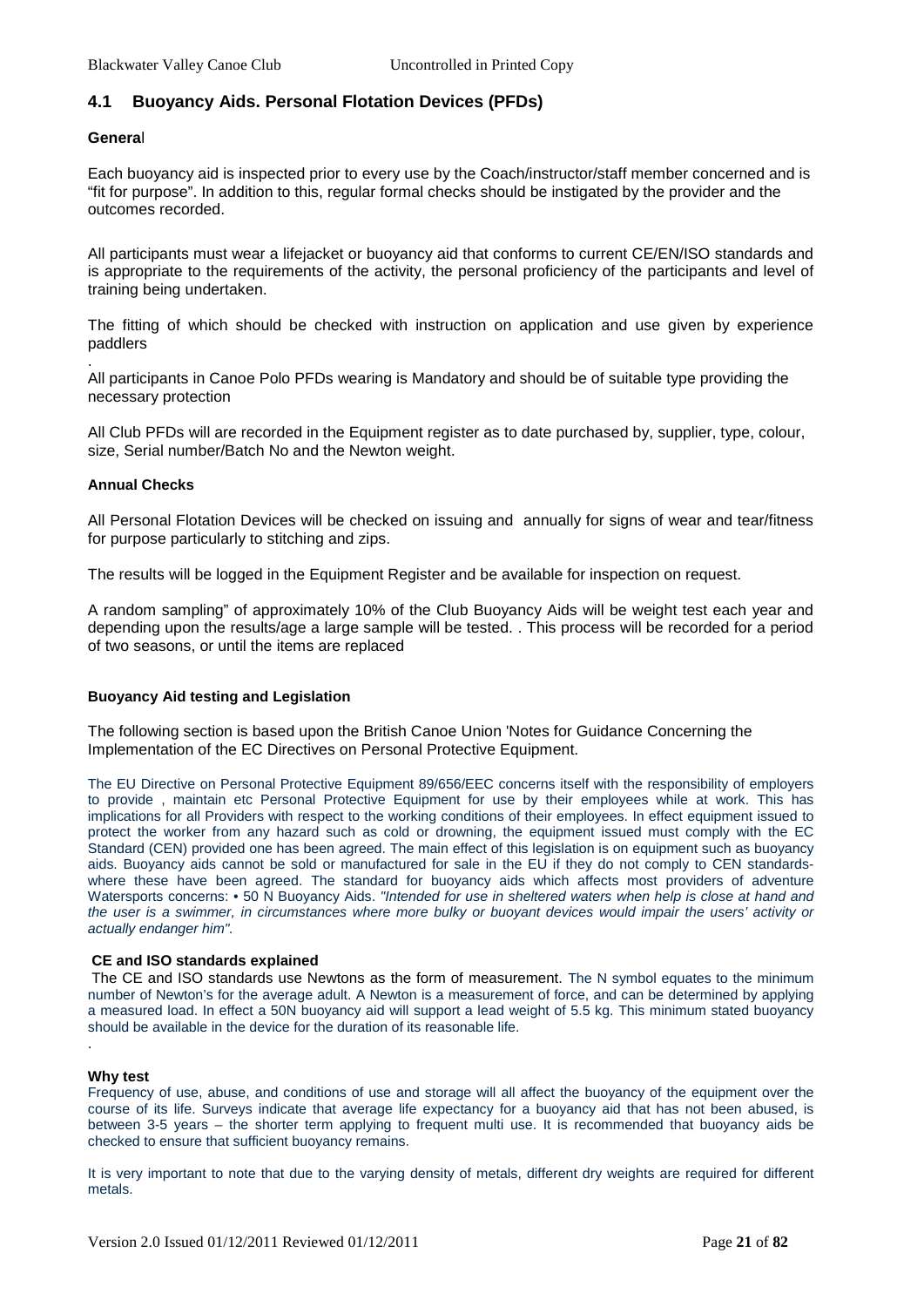### **Weight Test**

The method of testing requires the following:

• The tying of an appropriate metal weight to the buoyancy aid.

• The placing of buoyancy aid and weight in a sufficiently deep tank of water.

• The removal of air and other extraneous buoyancy from the buoyancy Aid.

If the buoyancy aid continues to float on the surface, it meets the required buoyancy. If it fails to float it needs replacing.

#### **Weights for Buoyancy Aid Testing – 50N Standard**

| Minimum buoyancy                                                                                                | Lead weight       | Iron or steel weight | Cast iron weight  |  |
|-----------------------------------------------------------------------------------------------------------------|-------------------|----------------------|-------------------|--|
| 70N                                                                                                             | TBA               | <b>TBA</b>           | <b>TBA</b>        |  |
| 50N                                                                                                             | 5.5 <sub>kq</sub> | 5.7 <sub>kg</sub>    | 5.8 <sub>kg</sub> |  |
| 45N                                                                                                             | 4.9kg             | 5.2 <sub>kq</sub>    | 5.2 <sub>kq</sub> |  |
| 40N                                                                                                             | 4.4kg             | 4.6kg                | 4.6kg             |  |
| 35N                                                                                                             | 3.8 <sub>k</sub>  | 4.0kg                | 4.1kg             |  |
| The Weights in testing are not calibrated specifically but have been manufactured by club members using general |                   |                      |                   |  |
| scales                                                                                                          |                   |                      |                   |  |

# <span id="page-21-0"></span>**4.2 Canoes and Kayaks.**

### **General**

Use of craft must conform to manufacturer's guidelines for use and current BCU guidelines on buoyancy, footrests and end loops and toggles.

Canoe Polo boats should conform to current ICF Canoe Polo rules and the UK interpretation

Maximum buoyancy should be fitted where craft are used on open water or rivers.

A visual inspection must occur at each issue.

All club members are briefed on correct manual handling techniques regarding the lifting and carrying of canoes on their induction into the club and or by senior members/coaches of the club.

The fact that an examination has taken place does not absolve the Group leader/coach in charge of the activity from ensuring that the craft and equipment are in good condition and suitable to be used in the area of the activity concerned on each occasion of use.

#### **Annual inspection**

All Club craft will have an annual check which will be logged in the Equipment Register/Log and be available for inspection.

#### **Qualifications of a Equipment Officer (Inspector)**

Different Inspectors can be used for the various types of craft depending on their skills and experience. All Inspectors must be able to demonstrate detailed knowledge of the boats they are expected to inspect, and must inspect within these limits. Inspectors should ideally have at least three years experience in the boat concerned.

#### **So what is an Inspector looking for?**

Basically, the overall soundness of the hull, condition of associated equipment and correct fitments, to ensure that a person would not be placed in any danger when using them. A small hole or split, taped over may solve an immediate problem during a trip or session, but would not be acceptable as part of an inspection and may be removed in order to complete an examination. Rough edges or damaged wood creating splinters, frayed ropes, delimitation of ply, sharp glass fibres or gel coat blips, rusted fittings, insecure fixings and illegal foot rests are not acceptable.

#### **Examinations**

The clubs normal operating procedures of visual inspection of boats will mean that the following methods of testing are to help do a more detailed examination if so required

Any canoes using Air Bags, will need these to be inflated at least half an hour before these tests are taken.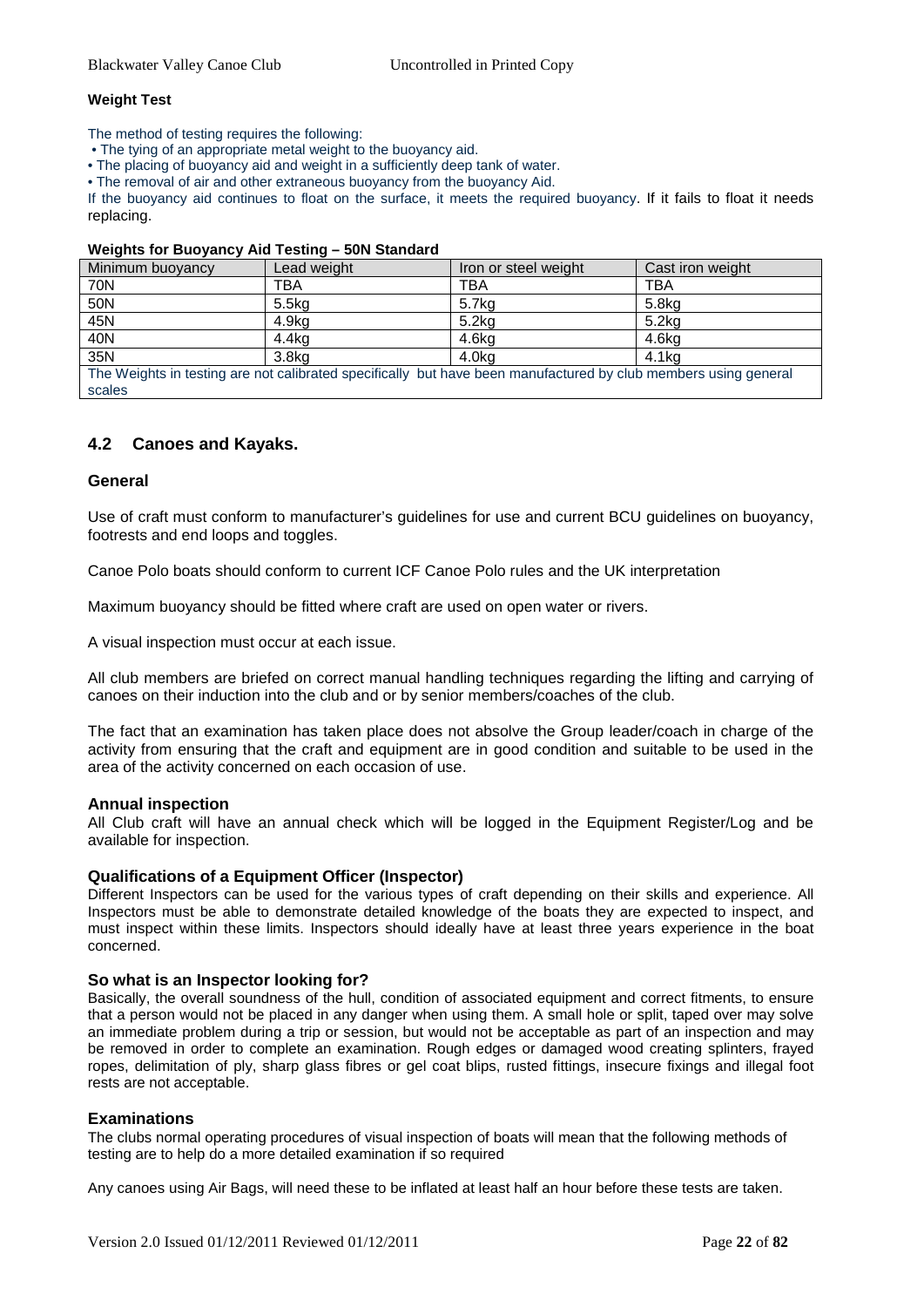### **Examination of Canoes**

All tests (a to c) should be completed at the discretion of the Boat Inspector.

#### **K – Applies to Kayaks Only OC – Applies to Open Canoes Only**

(a) Saturation Test – Boat to be completely swamped to ensure buoyancy is sufficient to keep it floating at the surface. Buoyancy must remain in place throughout with only minimal movement.

(b) Internal Inspection – Buoyancy must be secure and not hinder exit from the craft. Foam buoyancy must be inspected for signs of deterioration. Where buoyancy bags are fitted these must be inflated a minimum of thirty minutes to test their integrity. All internal surfaces must be free from sharp edges and splinters.

**K:** There must be nothing within the cockpit area which prevents an easy exit from the craft in the event of a capsize. Seats (where present) must be secure and free from cracks and splinters. Footrests (where present) must not be able to entrapped a foot. Where a foot can pass beyond a footrest, a "fail safe" release system should be in place.

**OC:** Seats and thwarts must be secure and free from cracks and splinters, and must be at a height which will allow a kneeling paddler to remove their feet without hindrance.

Any internal fittings not mentioned above must be in good condition and must not hinder a capsized paddler exiting their upturned craft.

(c) External Inspection – Hull to be inspected to ensure there are no cracks and splinters. Where doubts as to the integrity of the hull exist, the craft should be subjected to a Water Leak Test to ensure that no holes are present. This involves pouring a minimum of four litres of water into the boat, and then tilting the craft on its sides and ends to see if any water escapes. Any repairs which have been made to the craft should not adversely affect its structural integrity. End loops or grabs must be fitted at both the bow and the stern of the craft. It is recommended that they are not big enough for a paddler to get their entire hand through which could potentially cause entrapment.

**K:** The cockpit rim must be free from any splinters and sharp edges which could cause damage to spraydecks, buoyancy aids and clothing. Decklines are only recommended where boats are being used on the sea or open water or for the purpose of touring. Where these are fitted they must be secure and tight to the main deck so as to cause minimal risk of entanglement to a paddler who has exited their capsized craft.

**OC: If a** painter is fitted it should ideally consist of a minimum of 3 metres of 10mm diameter floating rope and should adhere to a "clean line" principle i.e. no knots along its length.

Water Leak Test – This is to establish whether the boat lets water in and can be simply done, by pouring at least four litres of water into the boat, laying it on each side and on each end, to see if any comes out.

### <span id="page-22-0"></span>**4.3 Helmets and Footwear**

#### **Genera**l

Helmets are for protection from objects above the water e.g. trees, below the water in the event of a capsize e.g. rocks, for protection from slipping on the sides of the water, for personal protection e.g. during rescues, games.

Appropriate canoe/kayak Helmets conforming to current CE/ISO standards must be worn for all canoeing activities on moving river waters, for surfing activities and journeys in rough open water close to rocky shores.

They should be strong and lightweight, Cover the head to protect back of head, forehead and temple and have enough buoyancy to float. Be comfortable but not able to move around on the head, with a strap/ buckle to hold it securely on head. Have a lining to protect from impacts and to provide a separation distance between head and shell in case of puncture of the helmet.

If participating at Canoe Polo helmets are Mandatory

Version 2.0 Issued 01/12/2011 Reviewed 01/12/2011 Page **23** of **82** Helmets must be inspected regularly for wear/damage and results recorded in Equipment Register. Manufacturers recommended lifespan will be adhered to.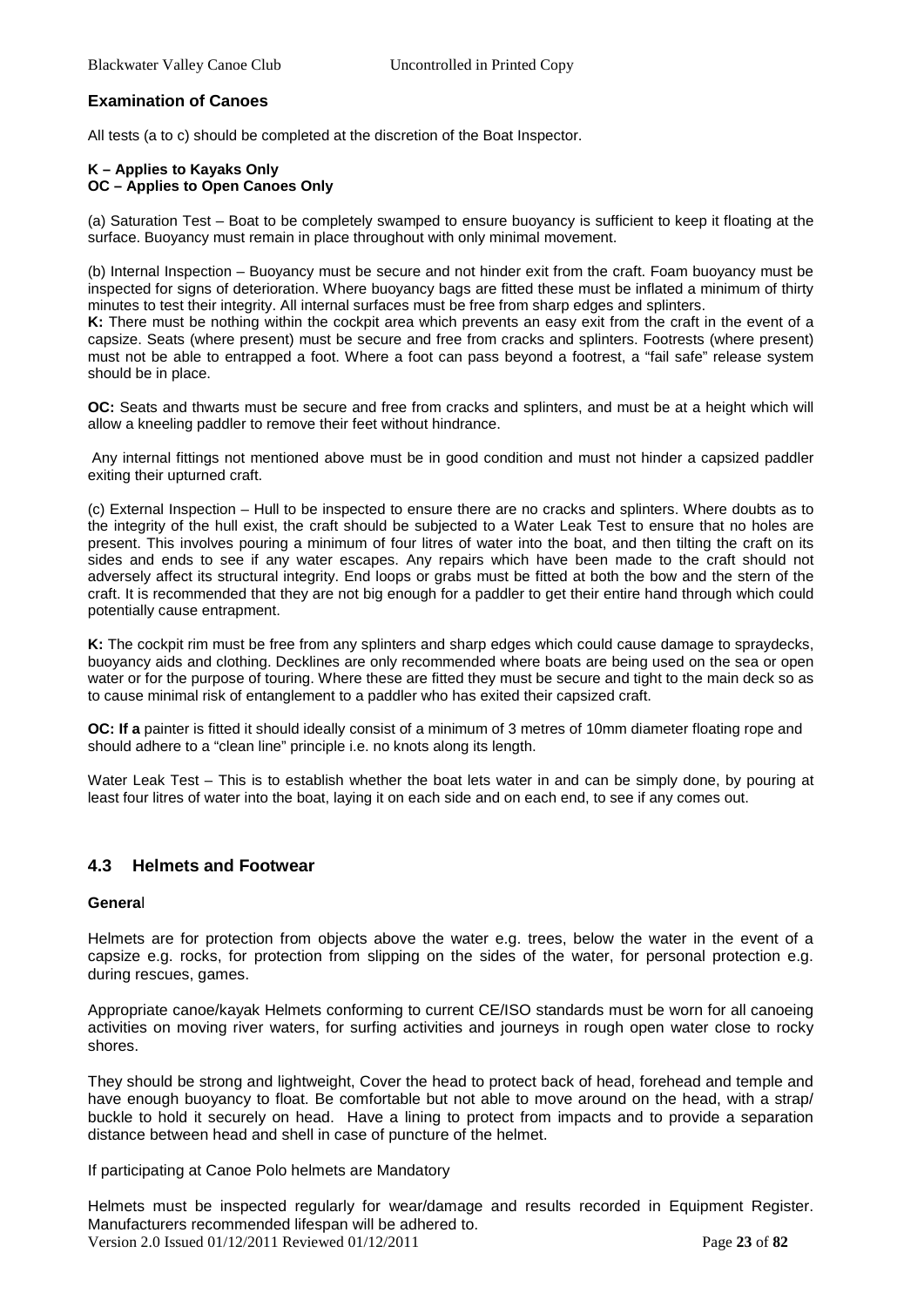Where helmets predate this legislation their use may be continued to the end of their natural life or the

At all times participants should wear suitable footwear to prevent injury to the feet.

# <span id="page-23-0"></span>**4.4 Other Equipment – Paddles/Spraydecks**

Spray decks can be made of nylon or neoprene and are used to keep water out of the kayak. Neoprene decks are harder to remove so should only be used by more experienced paddlers. All spray-decks should have a good strap for removing the deck

Paddles should be free of sharp edges, cracks and shafts not be bent which may lead to failure during use.

Paddles/Spraydecks and other equipment must be inspected regularly for wear/damage and results recorded in Equipment Register.

A visual inspection must occur at each issue.

# <span id="page-23-1"></span>**4.5 Clothing**

At all times participants' must be clothed appropriate to the weather conditions, water temperature, ability and location of the canoeing activity taken. Where possible it is recommended that wet or dry suits be worn in addition or in place of waterproofs particularly if frequent immersion takes place between October and April be used at appropriate times. Appropriate head covering should be available to suit conditions The Club has some basic Cags and Trousers for Beginners to use.

### <span id="page-23-2"></span>**4.6 Access to Store Room**

There has been a rebuild of the canoe store racking in Spring 2006 and Spring 2010 to comply with manual handling guidelines (HASAW74 et al) this has resulted in reduced but acceptable access to the canoe store. Club members will be briefed and instructed in the most practical method of accessing and handling the canoes by a qualified Manual Handling Instructor to minimise potential risk of injury.

Casual public (Go Paddling or Come and try it) participants will not be permitted access to the canoe store.

All boats and associated equipment for a particular session will be taken out of clubhouse by a senior paddler. This is a requirement under our risk assessment for current Manual Handling Regulations

No Youth members should enter the Club Store unless supervised.

No Equipment should be removed off site without the necessary procedure being followed.

The only Authorised access to the Club Store is by Approved Committee Members and by Lido staff as required. The Lido has been instructed that only Committee Members have access to the Club Store room outside of Club nights. This is to ensure the safe keeping of club equipment

### <span id="page-23-3"></span>**4.7 Issue/Booking Out of Club Equipment from Store Room**

Club Courses take precedent when issuing of Equipment before other Participants

The Participants shall visually inspect all Club equipment before use. If the Participants does not have sufficient experience, either the coach running the session or equipment officer shall assist them.

Participants and Visitors will be brief in on how and when lifting any heavy items.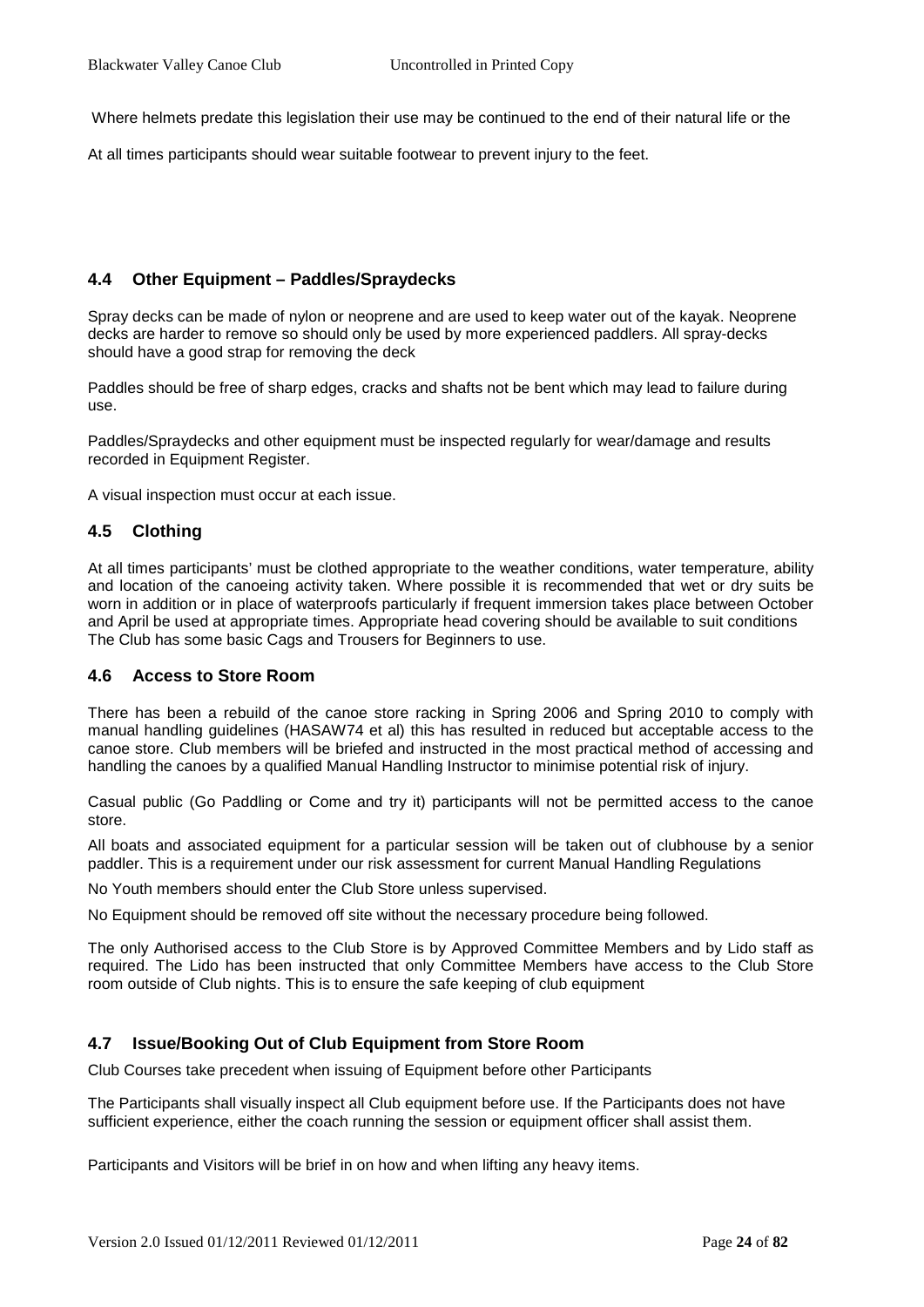# <span id="page-24-0"></span>**4.8 Club Trips**

All Equipment required for club trips should be pre-booked out with Equipment Committee, hire form completed and deposit paid.

Equipment should be collected on a Club night at Lido or pre-arranged collection with Club Management Committee member

# <span id="page-24-1"></span>**4.9 Liability of Members using Club Equipment**

Members hiring or borrowing Club equipment shall exercise due care to avoid loss or damage. Members hiring or borrowing Club equipment shall be liable for making good any damage or loss beyond fair wear and tear. The Equipment Officer shall agree any liability for loss or damage with the Member. In the event that agreement is not possible the matter shall be referred to the Committee.

Members hiring or borrowing club equipment shall prove to the issuing officer that adequate security devices such as cable locks will be used whenever the equipment is unattended in line with the Club's current insurance policy

# <span id="page-24-2"></span>**4.10 Returning Equipment**

### **Canoes/Kayaks**

At end of club night all boats should be empty of water by use of sponges provided and returned to entrance to club house.

### **Paddles**

Placed in appropriate marked wheelie bin

### **PFDs**

All Club PFS should be zipped up and hunger up on the Clothes rail in the appropriate space for its size Junior, Youth, Adult, XL

All equipment will then be placed back into Store Room by Senior paddlers,

### <span id="page-24-4"></span><span id="page-24-3"></span>**4.11 Disclaimer on Paddlers providing their own Equipment**

### 4.11.1 Group leaders and Coaches

The Club Management Committee has given careful thought as to allowing Group Leaders/Coaches /Participants supply their own equipment and in particular when leading activities. The danger is that the equipment may suffer unregulated abuse at times which is not under the clubs control or that is 'substandard' equipment with no history of use or maintenance

Therefore all group leaders/Coaches may only use items of personal equipment (boat, paddle, harness, buoyancy aid etc.) and critical safety equipment' which conforms to current best practice. These may be subject to 'spot-checks'

# <span id="page-24-5"></span>4.11.2 Equipment provided by Participants

There are three potential problem areas here:

• due to poor communications, participants may not be clear what they have to supply, and what will be provided.

• participants simply may not have adequate clothing and equipment for the activities, and when asked to provide it may bring sub-standard items.

• participants turn up proudly displaying some piece of apparently 'hi-tech' equipment that they want to use, but which may be inappropriate.

Therefore a clear, written statement, with precise details of the sort of equipment which participants will need is sent out well in advance in course and trip instructions.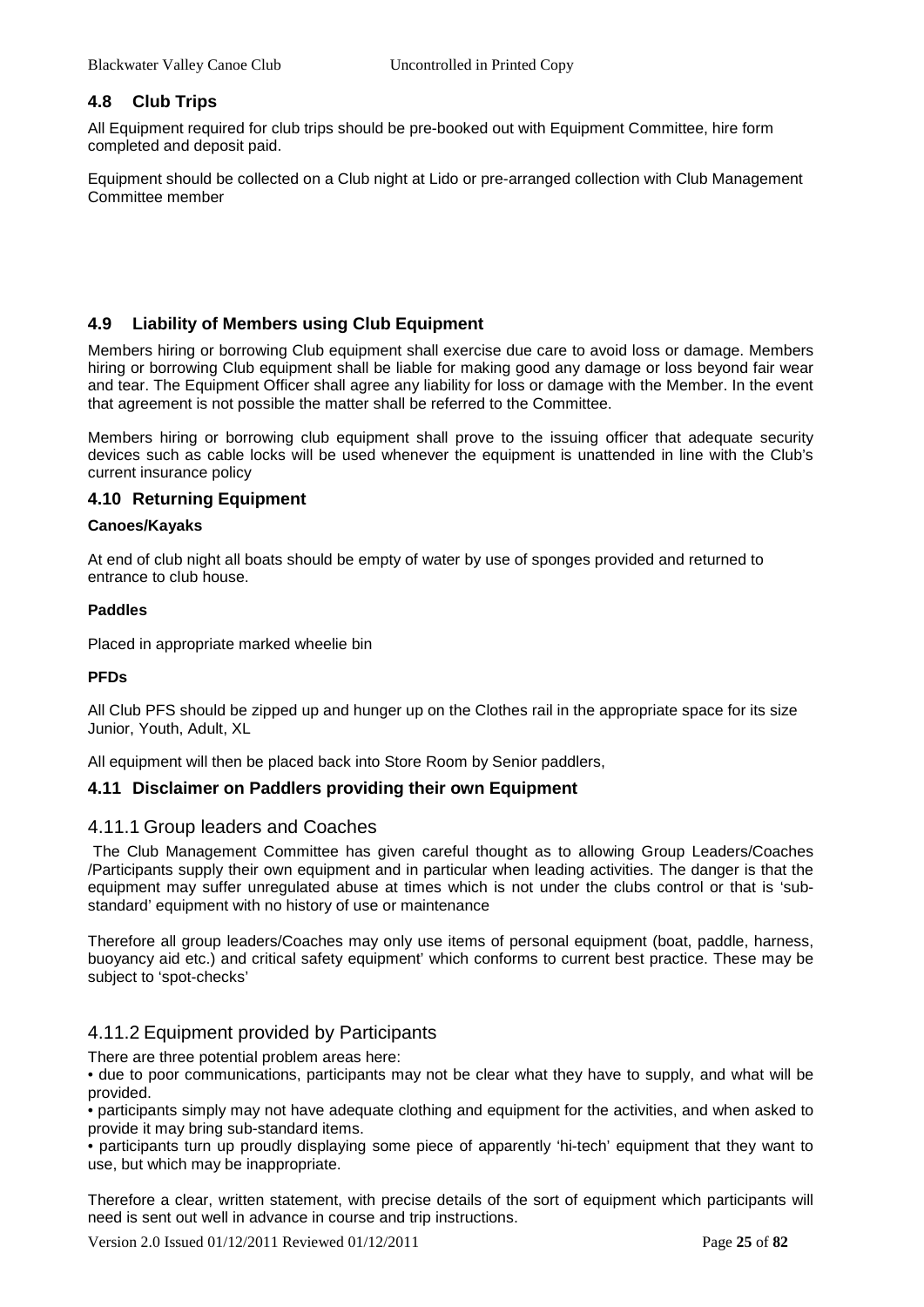If participants are inadequately equipped, the club has a limited supply of essential items which are available and other Senior paddlers may have spare equipment which can be used, The Group Leaders/Coaches are only allowed to authorise the use of personal equipment that is known to them to be effective.

Group Leaders/Coaches are responsible for refusing to take anyone who seems to be inadequately equipped or clothed.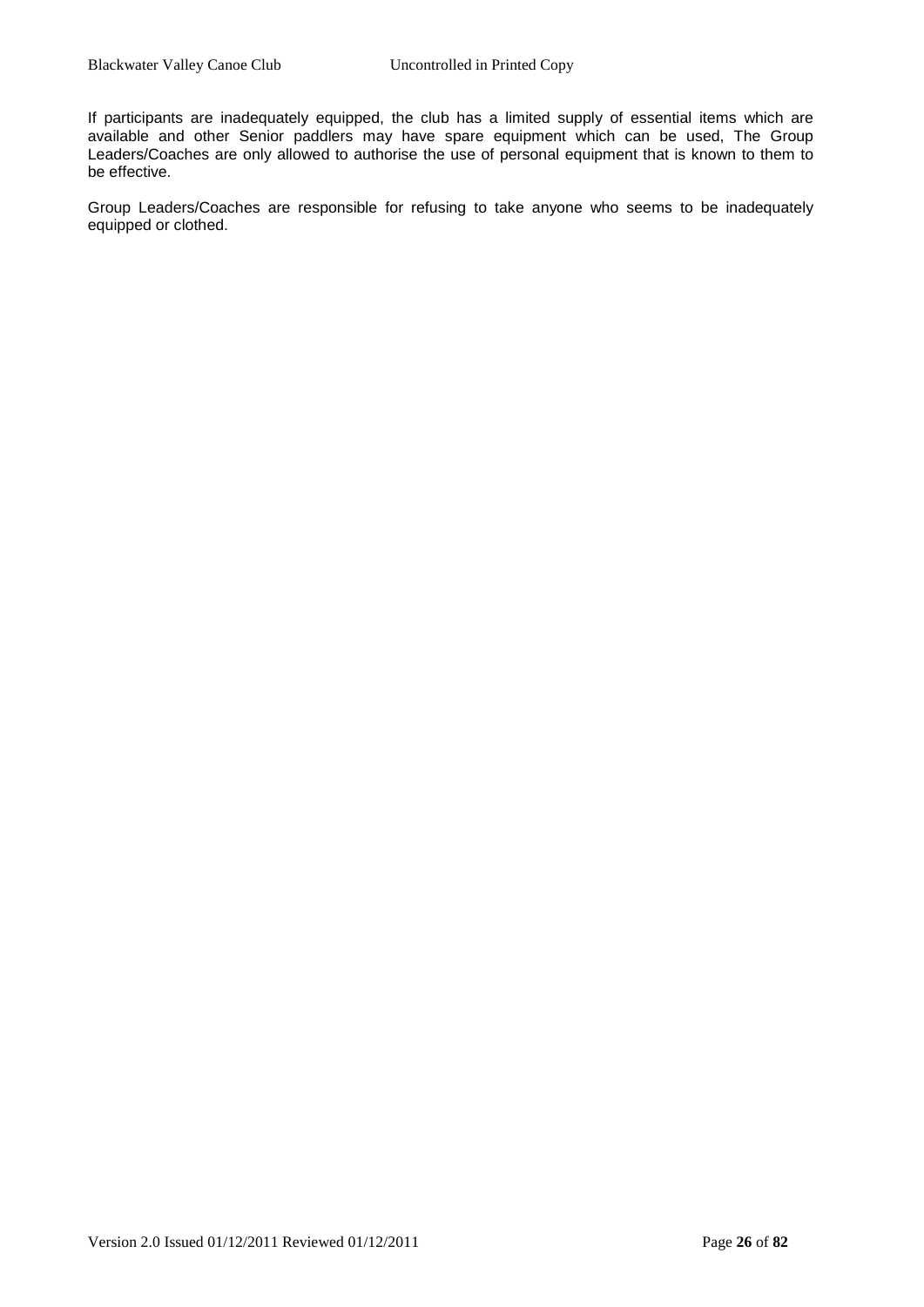# <span id="page-26-0"></span>**5 Coaching**

# <span id="page-26-1"></span>**5.1 Qualifications**

The British Canoe Union has issued guidelines concerning the appropriate operating level and minimum qualifications required for training, supervision and running of clubs trips. These are available on the BCU website [www.bcu.org.uk](http://www.bcu.org.uk/)

Leaders and Coaches should all be comprehensive members of BCU, in order to that they continue to receive the coaching literature and are able to keep up to date with safety procedures and proper coaching methods.

All Qualifications/awards should be kept updated by re-validation course and where necessary Coaches update their training.

All coaches should regularly update the club Head Coach as to the status of qualifications and at the regular coaching meetings.

The club management recognised that in practice it is often very difficult for leaders /instructors to keep all their awards up to date and current due to voluntary nature of the sports. The Club accepts that young people will not be exposed to any significant additional risk in circumstances where a qualification has recently lapsed and the guidance contained in this document has been correctly followed.

The Club Head Coach will exercise their own judgement as to whether a trusted and experienced leader or instructor, whose particular activity award has temporarily lapsed, should continue being responsible for activities.

In circumstances where coach is regularly involved in leading, instructing and supervising groups, with sole responsibility for the safety of participants at an activity site, the relevant qualification must be renewed as quickly as practicable. It is recommended that an award should not have lapsed for more than 6 months

### <span id="page-26-2"></span>**5.2 First Aid Certificates and Life Saving Awards.**

The normal Health & Safety minimum requirements in respect of the number of competent first aiders in the workplace is frequently not sufficient in the outdoor activity context, where leaders and their groups may be several hours (or days, in some cases) away from qualified help. It is standard good practice nowadays for all activity leaders to hold qualifications that address the special problems of dealing with accidents in a remote outdoor environment.

All activity leaders hold valid first aid qualifications that are tailored to the outdoor activity environment. These awards must be kept valid and renewal is monitored centrally in the Coaching Register and BCU Databases.

### <span id="page-26-3"></span>**5.3 Operating Levels.**

Ratios for all activities will be as per recommended by BCU. These rations have a degree of flexibility in numbers, both upwards and downwards, to reflect the ability of the participants and the conditions prevailing at the time.

The judgement on whether to exceed or decrease numbers from standard ratios is covered in the training leading to the various awards and accreditation. For these decisions to be made the aims of the session must be clear to the Coach at time

### <span id="page-26-4"></span>**5.4 Area of operation**

All coaches/session leaders are expected to work within the BCU remit for the Coaching qualifications they hold

The Supervising Coach shall be responsible for the canoeing activity of the group and for the delivery of appropriate coaching. His primary responsibility shall be the safety of the group. They shall assess the water and weather conditions, the equipment available to the group and personal paddling equipment before launching. They may cancel, postpone, curtail or terminate paddling activities at any time if he believes that the group's safety to be at risk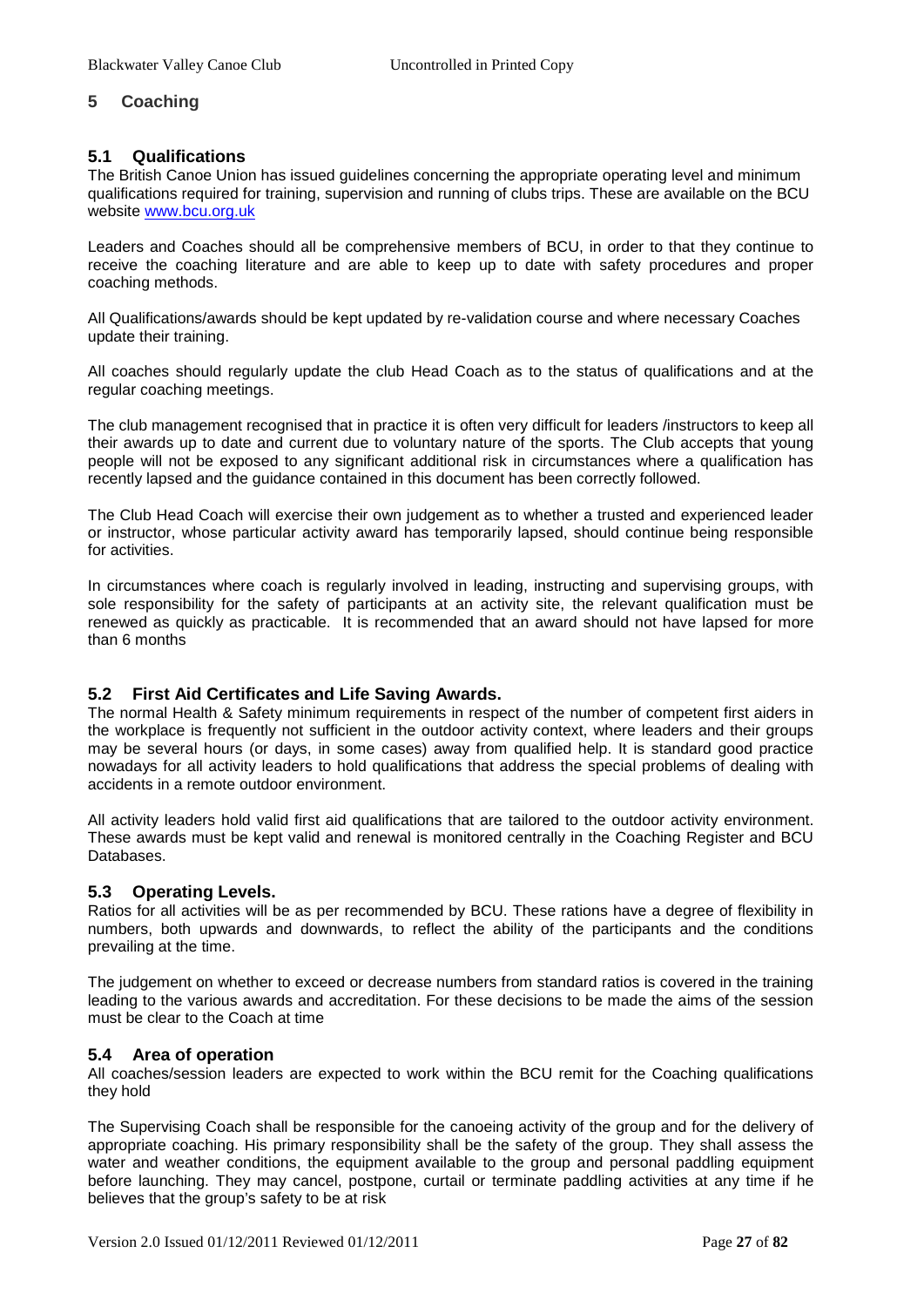# <span id="page-27-0"></span>**5.5 Coaching Events**

Courses and other coaching activities arranged from time to time by the Head Coach (BVCC Paddlesport Development Officer) shall be deemed to be Club Events.

The Head Coach (BVCC Paddlesport Development Officer) shall appoint a coach to supervise each coaching activity, the Supervising Coach. Head Coach (BVCC Paddlesport Development Officer) shall consider both qualifications and experience before appointing the Supervising Coach. The Head Coach (BVCC Paddlesport Development Officer) may also appoint others to assist the Supervising Coach.

# <span id="page-27-1"></span>**5.6 Accreditation for experience**

Experience, training or qualifications that are not contained within this document may be recognised. Such training should have been clearly structured so as to be quantifiably equivalent. Where a potential group leader has substantial prior experience and training there will still be a requirement to demonstrate satisfactory ability in all levels of competence either by attendance at a training day or by a reference from a trainer / assessor of the equivalent National Governing Body award.

Applications for experience or other qualifications to be recognised must be made to the Head Coach (BVCC Paddlesport Development Officer) and Club Management Committee. Applicants will then be expected to go through a Induction period to ensure that the application meets the necessary criteria for the club.

# <span id="page-27-2"></span>**5.7 Inductions/Mentoring**

All newly qualified and "new to the club" coaches will be expected to do a period of probation by mentoring or be shadowed. This will allow the Head Coach (BVCC Paddlesport Development Officer) to ensure that the necessary experience is obtained and necessary competence is satisfactory and in place and they have the necessary knowledge of the club procedures and policies

# <span id="page-27-3"></span>**5.8 General Meetings for Coaches**

These are an excellent means of fulfilling a range of obligations related to safety. Any participants and coaches should have the opportunity to attend. This will allow time to develop and discuss ideas. This will be formal meetings will occur on a frequent basis throughout the season. Operational procedures relating to safety and good practice are discussed and the coach register should be update by participants.

### <span id="page-27-4"></span>**5.9 Development of Coaches**

Using the coaching register and the regular coaching meetings, the Head Coach (BVCC Paddlesport Development Officer) and individual Coach will discuss as to the individual development requirements as coach or their personal skills and make the appropriate plan/arrangements.

### <span id="page-27-5"></span>**5.10 Assessments**

All training is done on the outside Lido and other outside venues such as Canals, Lakes as the Lido is not an assessable venue.

### <span id="page-27-6"></span>**6 Access Policy**

The Club policy is to conform to the current BCU access policy.

All members will undertake to observe all bylaws; regulations and current BCU (or similar) access agreements relating to waters on which they canoe in Club events.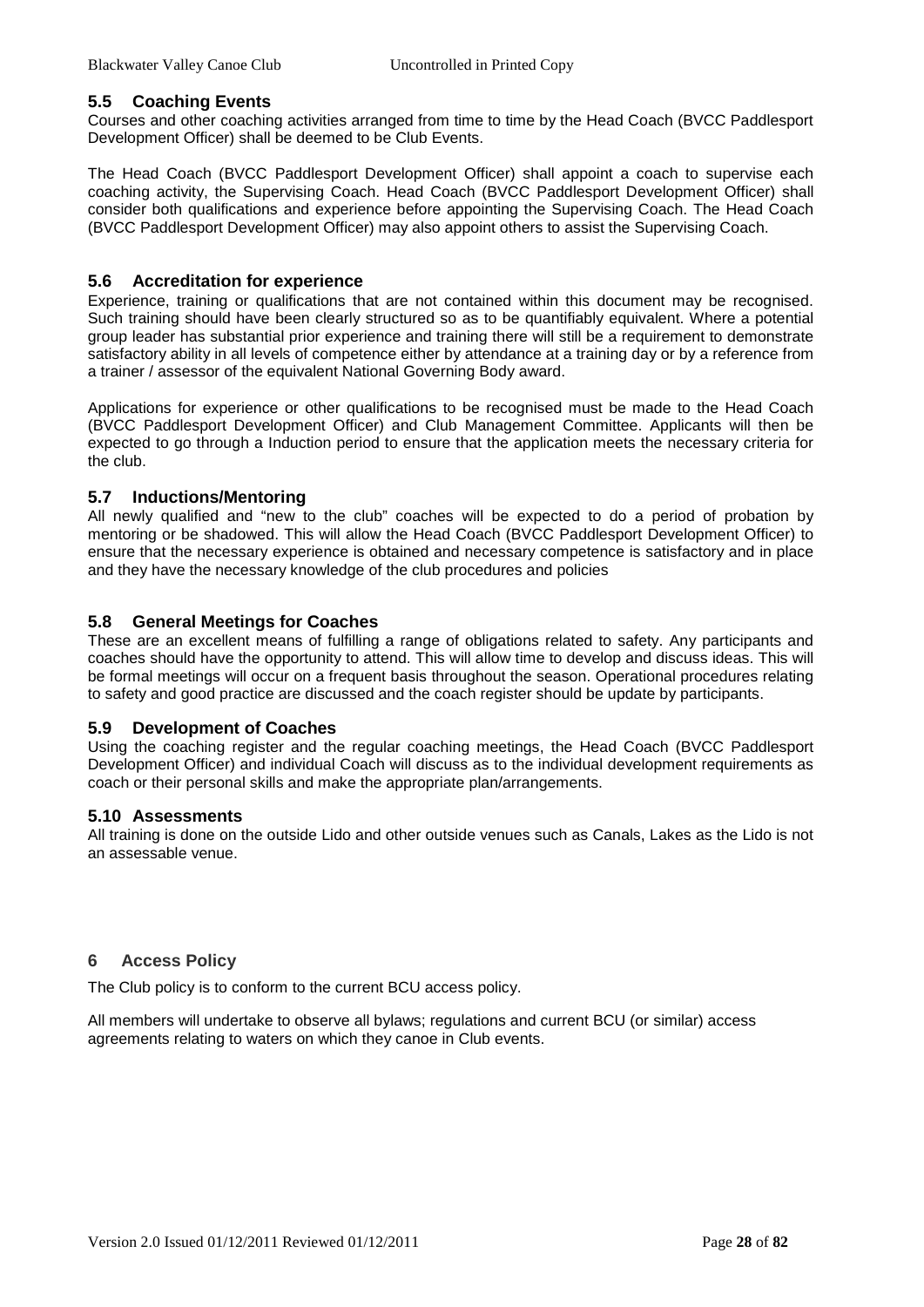# <span id="page-28-0"></span>**7 Club Trips/Activities/Events**

### <span id="page-28-1"></span>7.1.1 Definition and Authorisation

Club Trips/Activities/Events shall be events arranged or co-ordinated by Club members and authorised by the Committee and shall normally be advertised in the newsletter. Brief details of the proposed event shall be submitted to the Committee for approval (for examples dates, location, budget, leaders for waterbased activities etc). Authorisation by the Committee shall not be withheld without reason.

# <span id="page-28-2"></span>7.1.2 Event Organisers

All members of the Club shall be encouraged to run events (canoeing, social and fund raising) from time to time. Limited canoeing experience should not be a bar to organising Club events providing a suitably experienced paddler will be leading water-based activities. For water based activities the Event Organiser shall liaise with the Committee to appoint a "home contact". The Trip Organiser shall collect the details of members taking part on the trip and ensure that they are passed to the "home contact" and to the person leading on the water. More detail follows in Trips Away & Home contact

# <span id="page-28-3"></span>7.1.3 Budget

Funding of events shall be the responsibility of the organiser until such time as a budget is agreed with the Treasurer. Agreement by the Treasurer shall not be withheld without reason. In the event that agreement to the budget is withheld then the event organiser may appeal to the Committee, whose decision shall be final.

# <span id="page-28-4"></span>7.1.4 Funding of Trip/Events

Specific Club Trip/Events should in principle be self-financing. To achieve this a budget shall be prepared in advance based on a reasonable level of attendance: the cost should aim to minimise the risk of the event running at a deficit and aim to avoid an excessive surplus. At the discretion of the Committee two or more similar or linked events may be considered together in order to meet this criterion, for example to smooth the cost of weekend trips where accommodation costs can vary widely or hiring Indoor swimming pool for Water Confidence/Rolling instruction

. If an trip/event makes a loss the Club shall fund the deficit providing a budget has been agreed in advance. Where events make a surplus that shall be retained by the Club and shall not be refunded to members attending.

Members reserving spaces on Club events shall be responsible for payment in full whether or not they attend. If a member is unable to attend for medical, compassionate or similar reasons their contribution shall be refunded if either the event made a surplus greater than their contribution or their space is taken by another member or exceptionally if the Committee decide to do so The Trip/Event Organiser shall be responsible for collecting monies due and accounting for it to the Treasurer.

# <span id="page-28-5"></span>7.1.5 Schedule/ Calendar/Diary

The Event Organiser shall liaise with the Programme Co-ordinator before arranging an event to minimise the risk of a clash with another Club event. An event shall not be included in the diary until it has been authorised by the Committee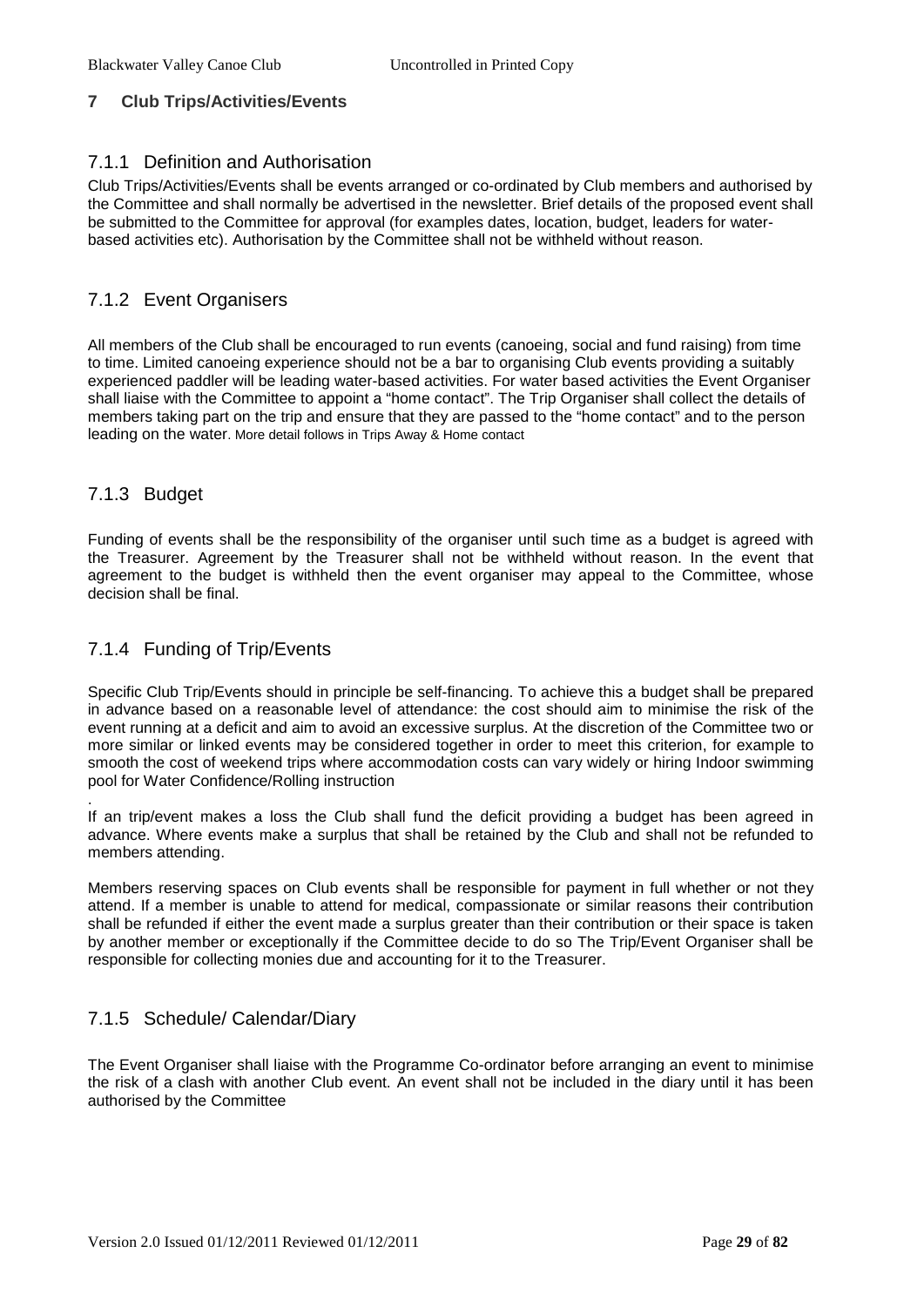# <span id="page-29-0"></span>**8 Paddlesafe Trips Away**

### (SPC-G9 20.01.09 Extract)

When planning a trip it is important to allow sufficient time for all the required arrangements to be made carefully. Whether it is a short trip in the UK or travel abroad, good planning is the key to a safe trip. All staff and volunteers should operate in a manner in line with the BCU Coaches & Officials Code of Conduct at all times.

The following guidance applies to clubs and centres in England and Wales, all National Squad/team trips in the UK and internationally. For organisations in Scotland please refer to the SCA Guidance documents.

### **Pre Travel Planning**

- All such trips should be risk assessed.
- It is a good idea to be familiar with the area/ venue to which you are travelling or to have made an exploratory visit. If this is not possible gather as much information as possible from a variety of sources.
- Check to ensure that you and your club have sufficient insurance to cover the type of trip you are undertaking. When travelling abroad it is advised that the following cover should be in place: medical cover, including repatriation expenses, compensation for loss of baggage, passports and money, emergency expenses to cover accommodation and transport, legal assistance in recovery of claims.
- When dealing with insurance matters, be sure to obtain a full copy of the insurance policy and read it carefully, noting exclusions.
- Ensure that you have a procedure to cover any emergency situation that may arise. If an emergency occurs overseas, notify the British Embassy / Consulate, inform club and home contacts, notify insurers, especially if medical assistance is required, notify the tour operator or provider if appropriate, ascertain phone numbers for future calls (do not rely on mobile phones).

### **Information about the participants/competitors**

- Written permission of parents/guardians should be obtained for all overnight away trips. Parents/guardians must inform the club/team manager at the outset of any medical condition or special needs of their child.
- Make sure that trip details and parental consent forms for extended trips and trips overseas are comprehensive in terms of the information and details of the trip in question and in the nature of the information sought. This would include an emergency contact number whilst you are away.
- For overseas trips you may wish to ask parents to provide spare passport photos and /or a photo copy of the passport for reference in an emergency.
- When preparing paperwork to leave with a home contact consider the following: itinerary and contact number and address of the accommodation, list of all group members, contact names and address for all group members, copies of parental consent forms and emergency contact numbers.

### **Staff and Volunteers**

- All adults, staff, volunteers who travel on away trips with children should be carefully chosen and if they have not already done so they should be asked to undergo an enhanced CRB/disclosure check.
- Adults, sports leaders and coaches accompanying or participating in an away trip should make known any medical condition/special needs to the Trip Organiser in advance.
- The roles and responsibilities of adults participating in away trips should be clearly defined.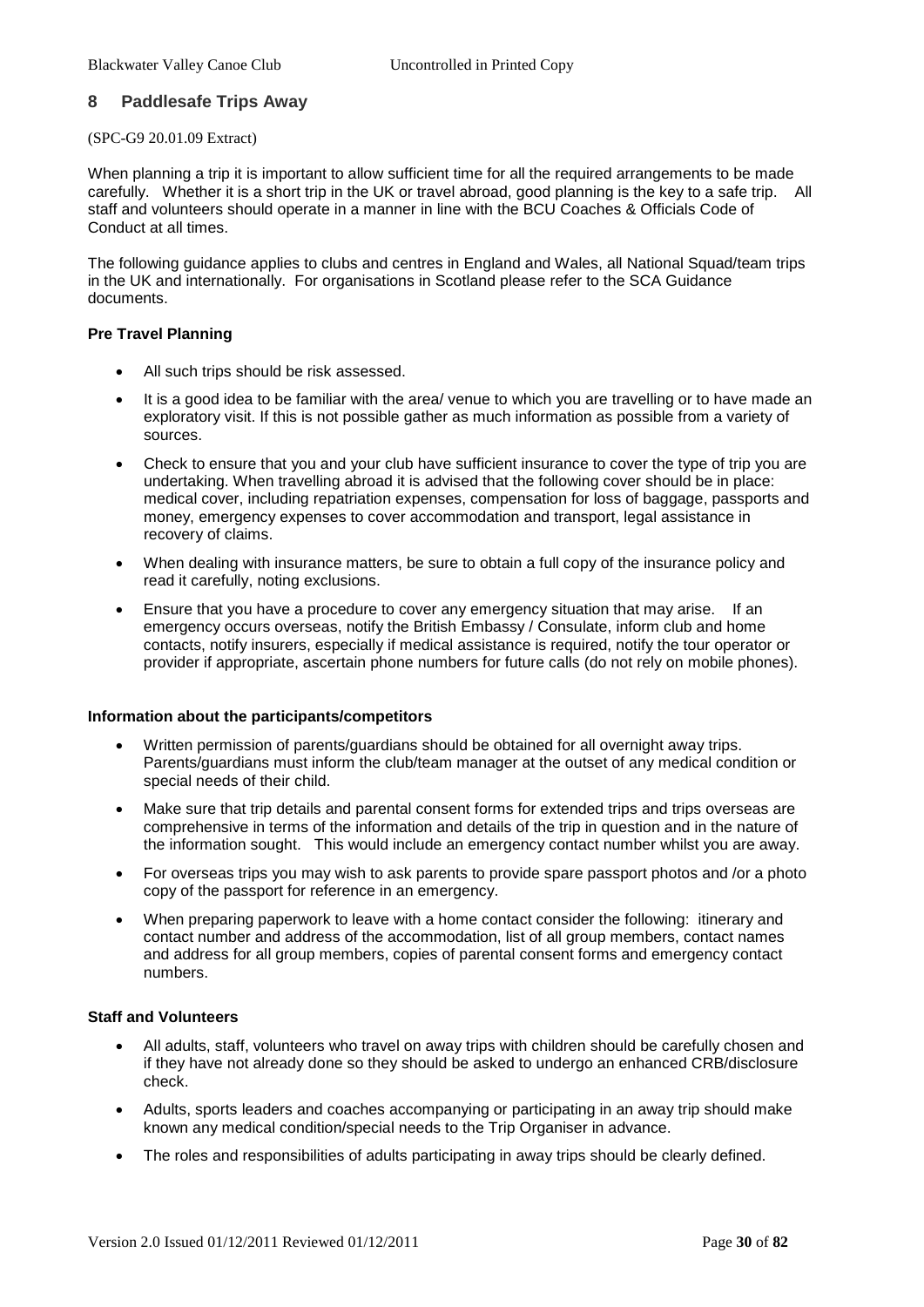### **Conduct**

- All participants taking part should be aware of the behaviour and personal conduct standards expected of them at all times on the trip and all athletes / students, irrespective of age should adhere to the codes of conduct applied to the trip or team event in question.
- It should be made clear that illegal and performance enhancing drugs and substances are strictly forbidden. All other illegal drugs / substances, alcohol and tobacco are also banned whether not they are on the official banned substance list.
- All participants should be clear that breaches of the established trip code of conduct will be subject to sanctions and that these will in the first instance be dealt with by the team manager.

### **Roles and Responsibilities**

- A team manager/ group manager should be appointed for away trips. They should have overall responsibility for the children's well being, behaviour and sleeping arrangements. They should be appointed as an official of the club/BCU/Home Nation for the duration of the trip; coaches should be accountable to the team manager in all non-performance related matters.
- Where there are mixed teams there should be at least one female in the management/coaching structure who should remain on site where overnight stays are involved.
- The team manager or group leader should submit a report to the club or lead body as soon as possible after the end of the trip.
- Adequate adult: child ratios should be observed.
- If a child suffers a significant injury or an accident the parents/guardians should be informed as soon as possible.

### **Transport**

Where self drive mini-bus travel is arranged the following guidelines should apply.

- All drivers should have attended a minibus driving course as appropriate and have the appropriate licence to drive the bus.
- All minibuses used should be maintained to the standard required by law
- Trips should be planned allowing sufficient time for breaks and additional drivers should be available to meet the driving regulations.
- All drivers should operate to the driving regulations and driving laws of the land in which they are operating
- Where travel involves juniors, none should travel alone, except in special circumstances when appropriate arrangements can be made with the young person, their parents, travel companies and airlines concerned.
- Coaches and leaders are discouraged from travelling alone in their cars with children.

#### **Accommodation**

- Adults should not share a room with a child. Where the presence of an adult is needed there should be more than one child in the room with the adult. If children are sharing a room, it should be with those of the same age and sex.
- Special care should be taken by both host and visiting clubs in the selection of homes for overnight stays and where practical more than one child should be placed with each host family.

For further information and guidance read Safe Sport Away – A Guide to Good Planning which is published by the NSPCC and ASA.

#### <span id="page-30-0"></span>**8.1 Policy Under 18s**

In addition topics to the Paddlesafe Away Trips (SPC-9) covered in the above section i.e.

- Parents/Carers are expected to accompany their child/children off the water.
- Adequate adult: child ratios should be observed.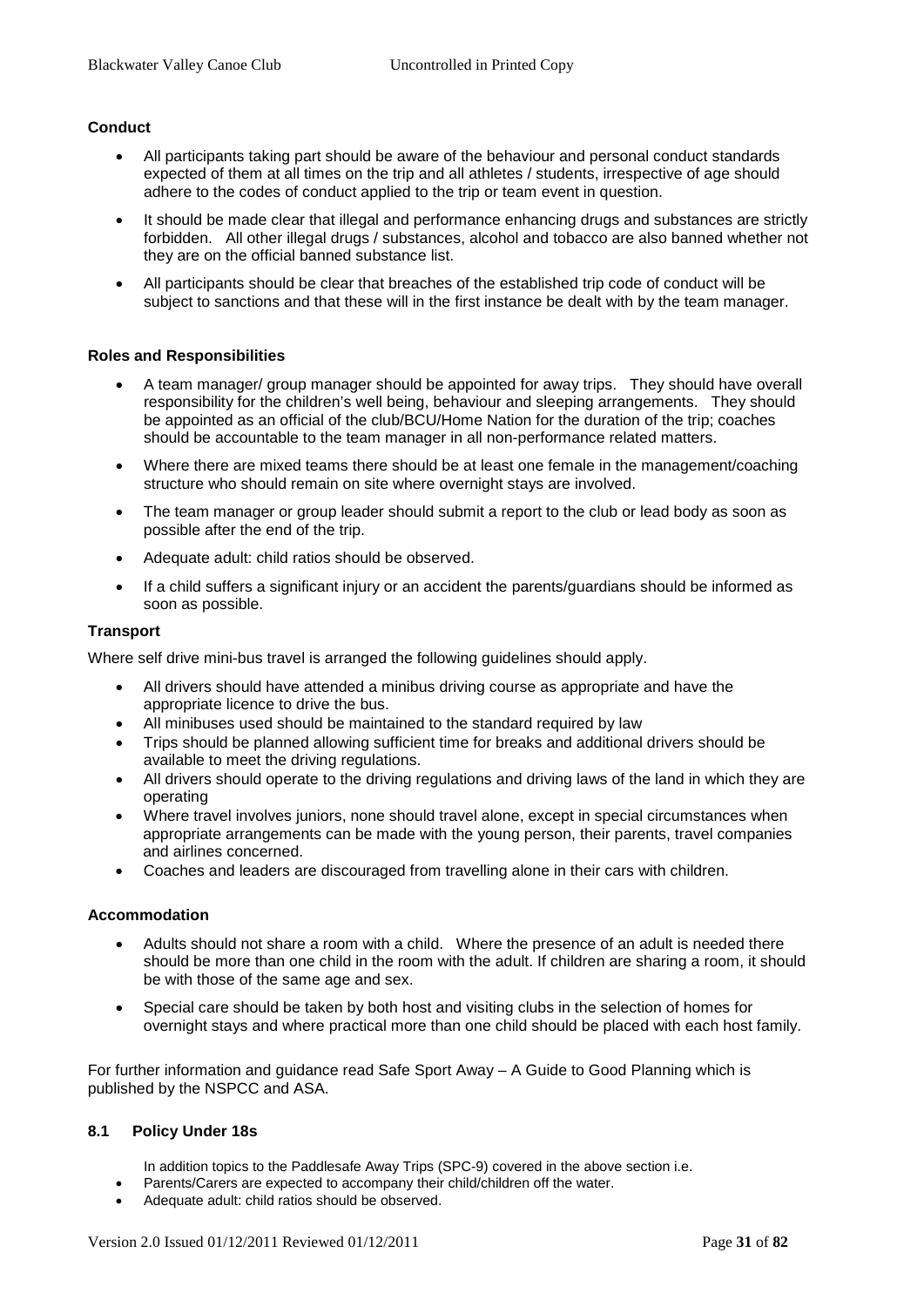# <span id="page-31-0"></span>**8.2 Trip Organisers**

An Info Sheet will be issued to participants which as a must contain as a minimum the following Items

- Location,
- Purposes of Trip
- Accommodation,
- Travel Requirements
- Travel Arrangements
- Food arrangements
- Who is going and Who can attend
- Equipment Required
- Participant Ability
- Under 18s allowed
- Ask the paddler, parents or carers for permission to use their image if and photos are taken on trip/activity/event
- If necessary any Insurance Arrangements

### <span id="page-31-1"></span>**8.3 Modern Technology**

Over-reliance on modern technology is to be discouraged. Where technologies such as mobile phones and global positioning systems can add to the safety of activities they should be used, but there must always be reliable and robust systems in place to take over in the event of failure of the technology being utilised.

### <span id="page-31-2"></span>**8.4 Home Contact System Standard Operating Procedure**

A "home contact" will be appointed depending upon the trip who will have the necessary contact details of all those taking part on Club trips.

They will act as central contact between Trip Organiser and Parents/Carers and Other Interest Parties If necessary the "home contact" shall liaise with the appropriate authorities to contact the next of kin.

Required where trips involve a long distance to travel

| <b>SOP</b>   | <b>Activity</b>                                                                                                                                                                                                                                                                                  | Who                                              |
|--------------|--------------------------------------------------------------------------------------------------------------------------------------------------------------------------------------------------------------------------------------------------------------------------------------------------|--------------------------------------------------|
| <b>HC-01</b> | <b>Appoint Home Contact</b>                                                                                                                                                                                                                                                                      | <b>Trip Organiser</b>                            |
| $HC-02$      | Provided the following information Itinerary<br>contact number and address of the accommodation<br>list of all group members, contact names and address for all<br>$\bullet$<br>group members copies of parental consent forms<br>Where possible who is travelling with whom i.e." in who's Car" | <b>Trip Organiser</b>                            |
| HC-03        | Ring Home Contact when safely arrived at destination                                                                                                                                                                                                                                             | Trip Organiser/Group<br>Leader                   |
| $HC-04$      | Ring Home Contact when activity completed or for daily update                                                                                                                                                                                                                                    | Trip Organiser/Group<br>Leader                   |
| $HC-05$      | Ring Home Contact when back home                                                                                                                                                                                                                                                                 | Trip Organiser/Group<br>Leader                   |
| <b>HC-06</b> | Ring Home Contact if need to contact people in Emergency                                                                                                                                                                                                                                         | Trip Organiser/Group<br>Leader/or Senior Paddler |
| <b>HC-07</b> | Ring Contact if Home contacted regarding home Emergency                                                                                                                                                                                                                                          | Parents/Carers                                   |

If an incident was to occur at any stages it is vital that all club members and officials (other than those authorised by the BCU) refrain from comment and from giving interviews and statements to the media and press. Only those who are fully informed and briefed should be placed in a position to give or make statements and comment and should go through home contact.

Uninformed comment can be both harmful and damaging to the image of the sport and the Club. Misguided impulse gestures, whilst they may be done for the best possible reasons, can cause distress and hurt to the injured victims and their families. All should be aware that it is very difficult when being pressured to undertake an interview, not to make a statement or comment that could be erroneous or damaging.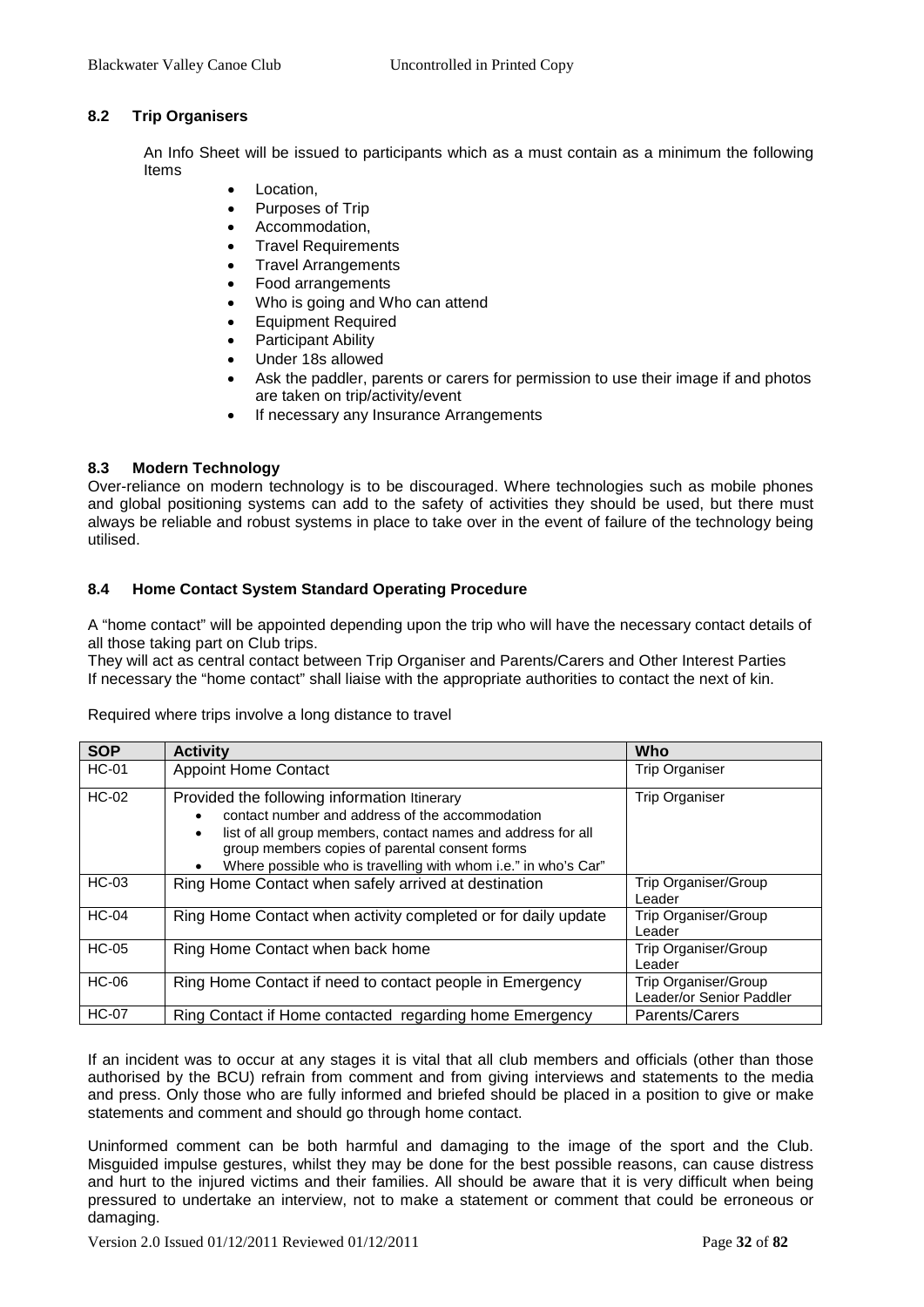# <span id="page-32-0"></span>**8.5 Weather Forecasts.**

Instructors of canoeing activities using areas of exposed open waters that can be subject to hazardous conditions arising from rain, wind and or tidal conditions should always get a weather forecast and consider whether the activities should proceed if there is any indication that the weather is expected to be particularly inclement.

# <span id="page-32-1"></span>**8.6 HM Coast Guard Service.**

HM Coast Guard Service should be informed in all circumstances when canoeing activities take place in areas of open sea/estuaries and sea lochs Otherwise on all other large remote locks inform the Police. The following activities need to be considered

i. Expeditions or journeys will involve an extended passage crossing areas of exposed open sea.

ii. An extended coastal journey will involve participants being more than 500 metres off shore.

iii. Canoeing activities take place on areas of water from which it is possible to drift 100m (1 kilometre) from any shore;

iv. Canoeing activities take place on areas of water that can be subject to hazardous conditions arising from the effects of wind and tide.

**HM Coast Guard Service must also be informed at the end of the sessions such expeditions when all participants are safely off the water.**

### <span id="page-32-2"></span>**9 General Guidance on other Safety Principles**

This Section offers guidance of a general nature on considerations in the use of natural waters and exposure to strong sunlight

### <span id="page-32-3"></span>**9.1 Activities Involving the Use Of Natural Waters.**

It is essential that in programmes of activities, where water related hazards may be encountered, safe practices are adopted at every stage of training, participants adhere to safety procedures and young people are encouraged to show the utmost vigilance for the safety of each other.

The Royal Society for the Prevention of Accidents has identified a series of factors that contribute towards drowning and other incidents. These are

- ignorance, disregard or misjudgement of potential hazards and dangers
- a poor understanding of what constitutes a dangerous situation
- allowing unrestricted access to dangerous situations to those ill equipped to cope
- absence of adequate supervision and
- lack of the means or knowledge of how to help oneself and others in danger.

Group Leaders/Coaches are urged to keep these factors in mind during the conduct of any activity, but especially those associated with water, and to adopt a preventative approach.

### **The inadequate level of control exercised by the group leaders and the lack of self-discipline and responsibility shown by young people themselves has been identified as a further contributory factor to certain accidents.**

One of the essential outcomes of any programme of education should be that participants should be able to recognise danger and to understand how, by forethought and careful planning, it can be minimised or eliminated.

The sites used for any club based water based activities should be familiar to the group leader or supervisor of such activities, and should have been checked for any hazards. The leader should be aware of the meaning of the conventional safety signs and flags.

The water environment presents a number of potential hazards of which any person responsible for the health and safety of others should be fully aware. These are too numerous to list, but it is essential that leaders understand the significance of both the effect of wind and tide and the risk of hypothermia associated with undertaking activities in cold water especially on cold wet windy days.

More obviously the presence of such hazards as steep overhanging banks, hidden underwater obstructions, thick weed, strong currents, off shore winds, tides and pollution should be noted and avoided as far as possible.

Badly discoloured waters should be avoided because it is not easy to determine the depth, the existence of hidden underwater obstructions or the degree of pollution.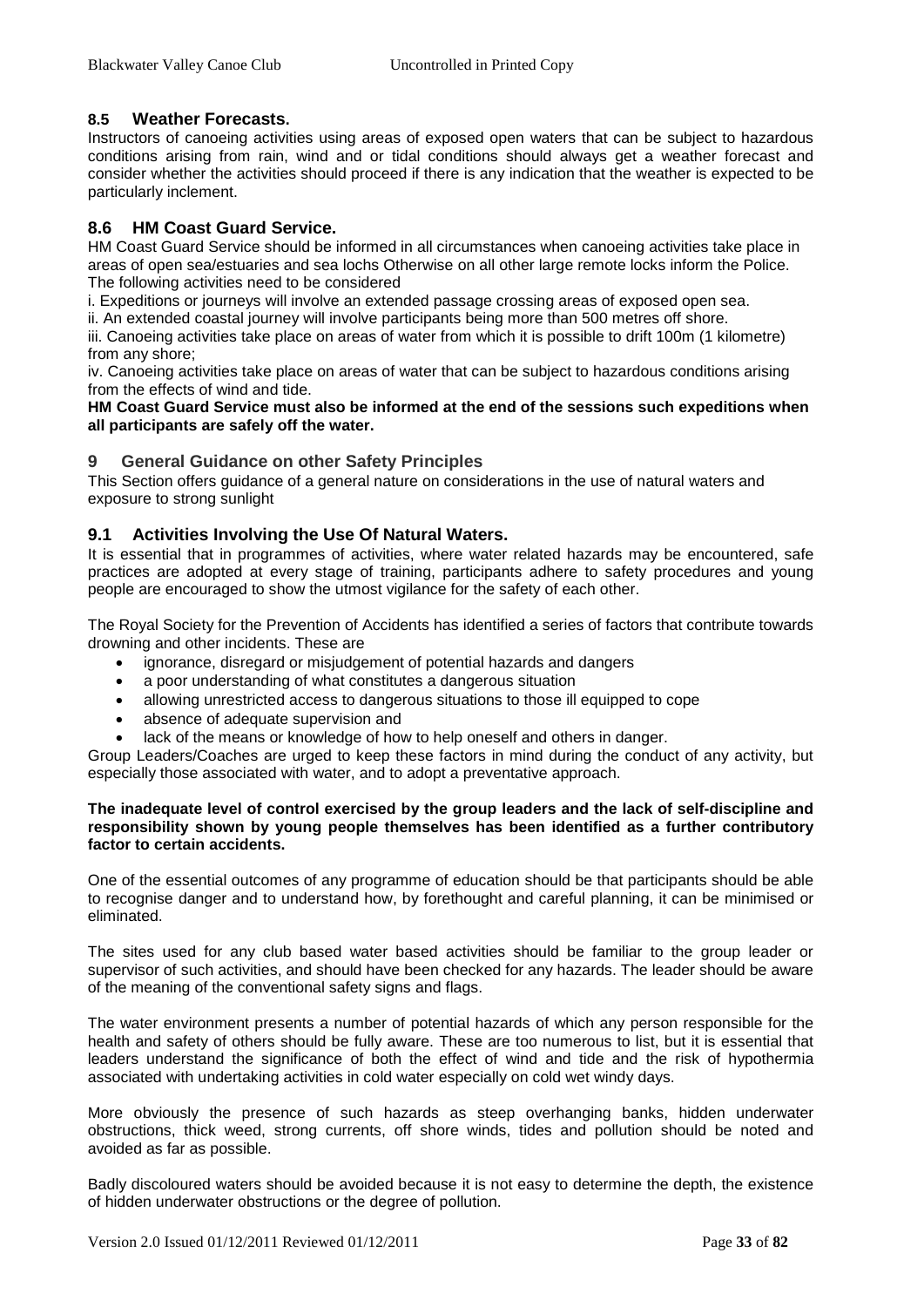A number of additional safety principles apply particularly to the conduct of water based activities:-

- the activity should only be conducted in suitable weather and tidal conditions
- only suitably experienced and qualified leaders or instructors should be used to oversee and manage the activity, as indicated in
- only appropriate and reliable equipment should be used
- all equipment used should be subject to routine safety cheeks and be adequately maintained
- all participants should have developed a level of water confidence appropriate to the activity and
- activity sites that are to be used activities where there is a high probability of participants ingesting water through mouth or nose should always be checked for pollution visually or by smell in the first instance. If doubt exists as to the water quality, further advice may be gained from the local water authority.

# <span id="page-33-0"></span>9.1.1 Polluted Water

#### The hazards associated with **polluted water are as follows**

- Raw untreated sewage and industrial waste. Any beach or river should be checked for the presence of untreated sewerage, and industrial waste before it is used for water based activities.
- Untreated farm yard manure and slurries. It is important that the tributaries to any stream or river are checked for the presence of farm yard manure before the river is used for bathing or activities involving immersion or capsize practice. The risks of disease for water sports participants are reported to be highest during periods of drought on stagnant canals and ponds, and after flash floods when high concentrations of pollutants can be washed into rivers and streams. It should be noted that water sports participants who do not capsize regularly and remain relatively dry are less at risk.
- Blue Green Algae. If participation in water sports involves a high degree of contact with water, water that is discoloured bright green should be avoided. Water sports participants are advised to avoid all contact with water which has a blue green paint-like scum on its surface.
- **Wyles disease (Leptospirisos)** This is carried in the urine of rats. Any areas suspected of being infested should not be used.

<span id="page-33-1"></span>Further information relating to these hazards can be found in section on Risk Assessments

### 9.1.2 Infection Prevention

All participants involved in water based activities should adopt the normal precautions that are recommended to avoid infection.

- all cuts and grazes should he covered with waterproof plasters before participation;
- hands should be washed before eating (or smoking)
- a shower should be taken after participation
- all clothing used for the activity should be routinely washed in clean freshwater after use
- every attempt should be made to avoid ingesting water (and infection) through mouth and nose
- where there may be a possibility of infection then full immersion should be avoided
- footwear should be used at all times to avoid cutting feet and
- any symptoms that would suggest an infection has occurred after participation in water based activities should be immediately brought to the attention of a doctor.

### <span id="page-33-2"></span>**9.2 'Weils Disease**

All Participants/Visitors should be briefed on symptoms of and precautions for Weils disease by Group leader/Coaches etc when paddling on open water and particular in the winter months at Aldershot Lido when the pumps and chemicals are not being used.

### <span id="page-33-3"></span>**9.3 Hypothermia**

All Participants/Visitors should be briefed on symptoms of and precautions for Hypothermia by Group leader/Coaches etc when paddling on open water and particular in the winter months at Aldershot Lido. The club does provide some basic Cags and trousers for Beginners.

#### <span id="page-33-4"></span>**9.4 Risk Assessments**

It is essential that risk assessments are made for all sessions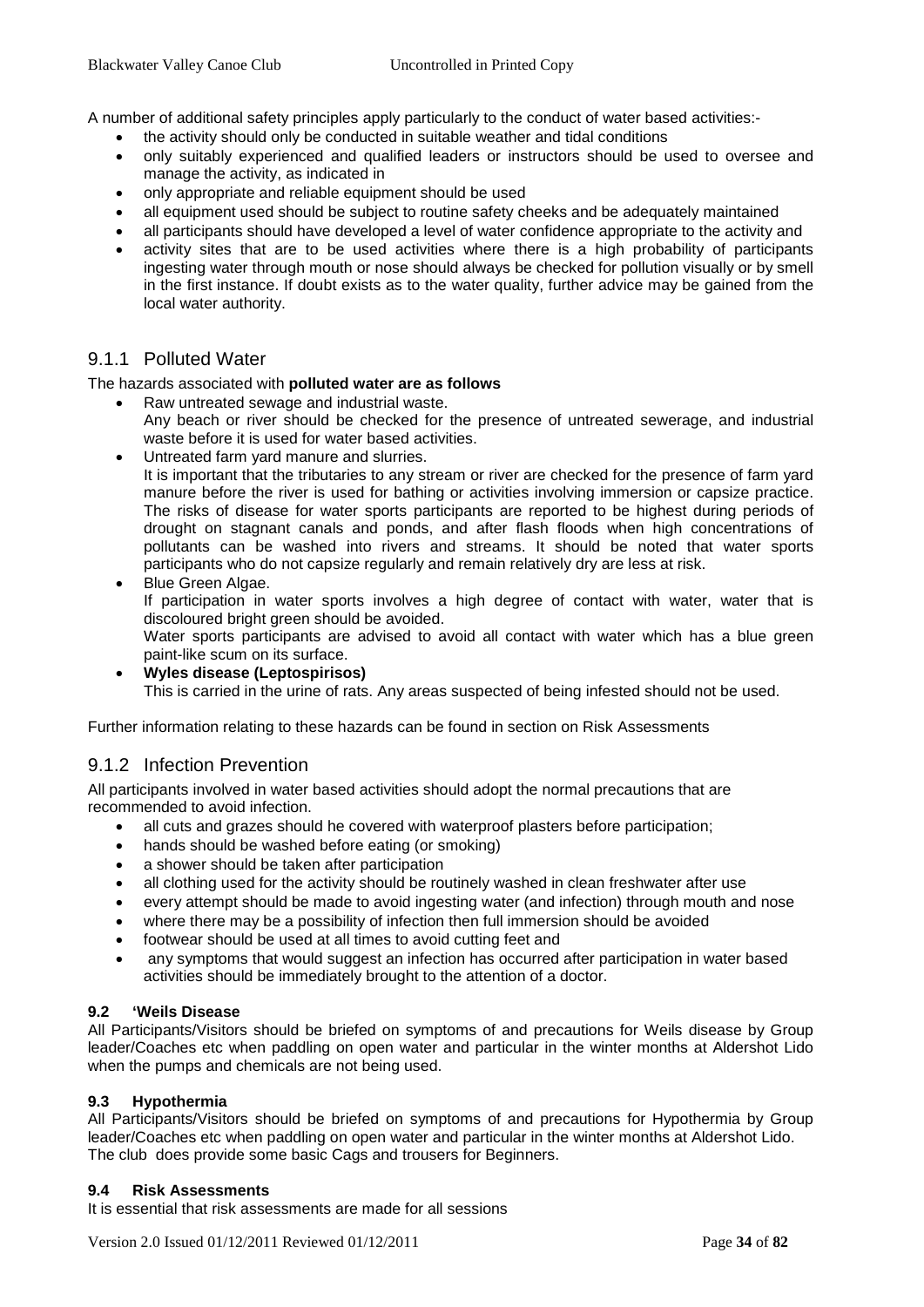# <span id="page-34-0"></span>**9.5 Participant Ability**

Leaders should ensure that venues and activities should reflect the abilities of the participants.

### <span id="page-34-1"></span>**9.6 Risk Awareness for New Entrants**

All Group leaders/Trip Organisers should ensure that participants/parents are aware of the risks involved upon joining the club and all participants are briefed on the risks associated with trip as per best practice.

### <span id="page-34-2"></span>**9.7 Exposure To Strong Sunlight.**

In the light of warnings from the medical profession on the hazards of exposure to sunlight, the following guidance is offered to group leaders/coaches. The guidance is not intended to curtail activities out of doors, but is issued in order to reduce the incidence of avoidable injuries arising from excessive exposure to sunlight.

Although the hazard maybe thought to be very small in the climate of the United Kingdom, the very unpredictability of the weather often results in a state of un-preparedness that makes sunburn not at all uncommon and of all coaches/leaders should bring the following information and guidance to the attention Participants/Visitors and Volunteers

Present medical opinion is that skin cancer is associated with episodes of sunburn during participation in recreational activities. It is believed that a reduction in the incidence of sunburn will reduce the risk of contracting skin cancer later in life.

# <span id="page-34-3"></span>9.7.1 Actions to avoid sun burn injuries during outdoor activities.

i. Participants should have available some form of head cover, such as a peaked 'baseball style' hat, that gives shade to the face, especially the nose. In conditions of very strong direct sunlight, the hat should have a brim that provides shade for the tops of the ears and the back of the neck.

ii. Participants should have available clothing that offers full limb cover, and should only expose legs and arms to the sun for short periods of time.

iii. Participants should not be permitted to undertake extended periods of activity wearing only swimming costumes or shorts and vests or short sleeved T shirts. It is in circumstances such as these that cases of severe sunburn occur

iv. Participants should be encouraged to wear sun glasses on bright sunlit days, because the damage to eyes arising from exposure to bright sunlight reflected from water and sails can be significant.

v. Groups involved in activities on water, even on overcast days, should wear sunglasses or goggles, head cover appropriate to the conditions, and use photo protective sun block creams that give adequate levels of protection to the face, particularly under the chin, the nose, ears and lips.

vi. The risk of sunburn from diffused sunlight reflected from water even on overcast days exists at any time of year.

Leaders should have special regard to the risk of burns to areas of pale skin not normally exposed to sun, such as under the chin, and the backs of legs and arms. The precautionary use of photo protective creams should not, therefore, be abandoned because the sun is not visible.

vii. Participants in land based activities out of doors during the summer months, especially when abroad, should be advised to wear photo protective creams, and to regularly re apply the protection to exposed areas of skin in accordance with the manufacturer's recommendations.

viii Persons responsible for groups involved in activities out of doors during the summer should have with them high factor photo protective sun creams of a non allergic variety as a part of the First Aid provision.

The occurrence of severe sunburn should be regarded as a reportable accident and should be recorded in the appropriate

Accident Report forms. It is important that such records are kept because the incidence of avoidable sunburn injuries may in future have legal implications.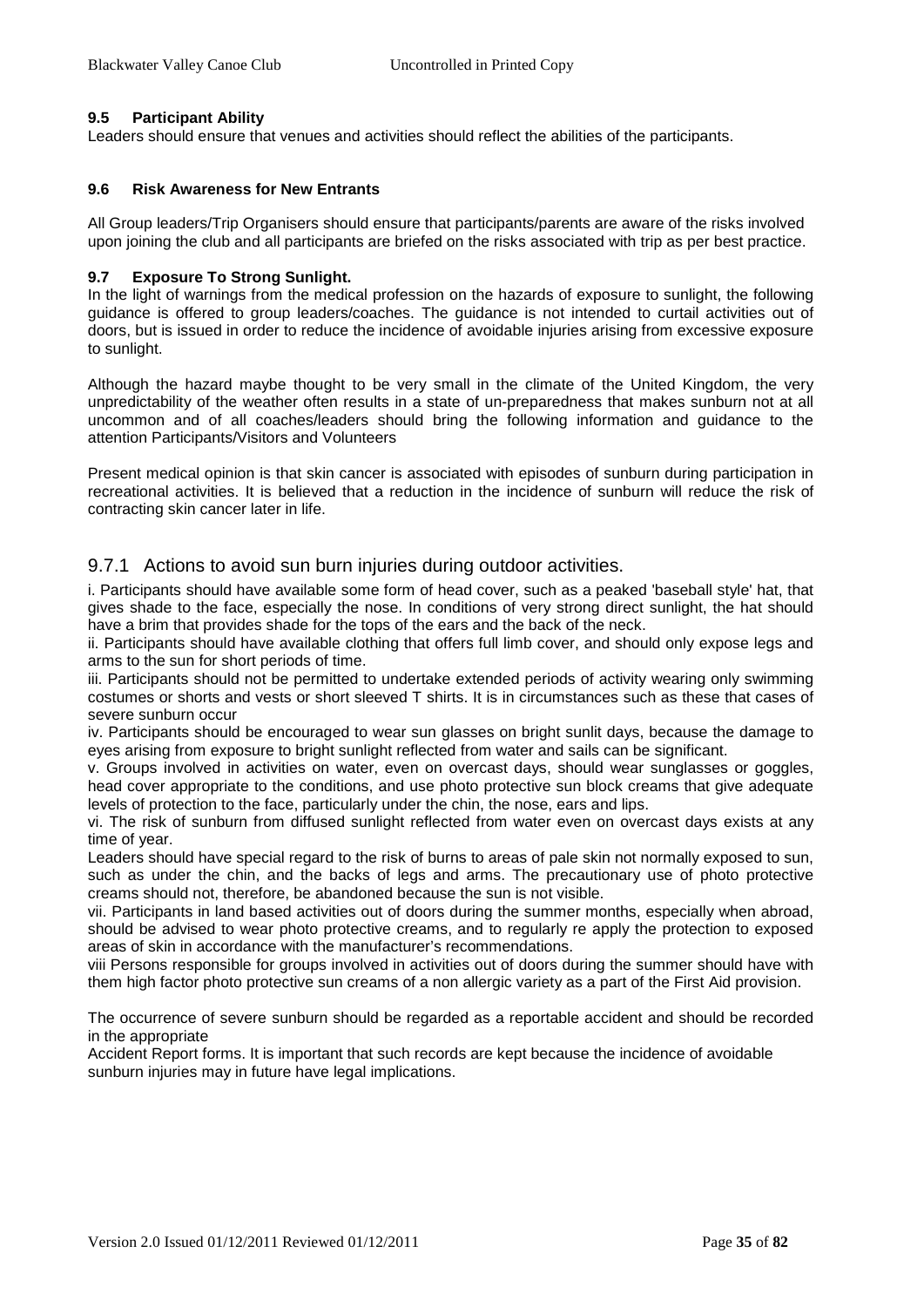# <span id="page-35-0"></span>**10 Organisation and Responsibilities for Carrying out Safety Policies**

The following people are responsible for the general arrangements for carrying out health and safety policy

- Club Management Committee
- Equipment Management Committee
- Equipment Officer
- Pool Safety Office
- All Coaches
- Club Welfare/Child Protection officer

In addition all Club members are responsible for themselves and others as part of the code of conduct of the club,

For more detail information on the roles and responsibilities of the above committees and officers of the Club are described in the Task Descriptions document of the Club.

### <span id="page-35-1"></span>**10.1 Safety Controls**

Club instructors are trained and qualified in canoe safety, life saving procedures, first aid and in manual handling techniques in accordance with the national governing body (British Canoe Union) standards and qualifications.

All formal training courses are conducted by BCU qualified instructors.

Canoe polo is supervised by BCU qualified instructors.

Supervised introductory sessions are conducted by BCU qualified instructors or Club senior experienced members.

The student to instructor ratio is maintained at (or below) the BCU requirements for all training conducted by the club.

Informal/personal canoe training on the pool, unsupervised by a qualified instructor, is only permitted by club members who have attained a level of canoeing competence that includes the capability to conduct self rescue.

#### <span id="page-35-2"></span>**10.2 Pool Safety officer**

A BCU qualified instructor or a senior, competent canoeist is on duty as a pool safety officer whilst canoeing activities take place. The task of the safety officer is to monitor, from the poolside, the activities taking place on the water and to raise the alarm should anyone get into difficulties.

The Pool Safety Officer should have completed the FRST course or similar training

#### <span id="page-35-3"></span>**10.3 Club Welfare/Child Protection Officer**

The Club Welfare Officer (CWO) will follow the BCU Child Protection Policies and Procedures

The Club Welfare Officer will raise awareness of the Child protection policies including anti-bullying within the Club.

Any incidents or concerns related to child protection should be reported to one of the Club`s Welfare/Child Protection officer, whose name's and contact details are on club Notice board, Club Website and are published in newsletters.

The Welfare Child Protection Officer shall issue guidance to members as necessary. Details of the child protection policy shall be available to Club members from the Secretary on request

The club will support all club members/volunteer in training Safeguarding and Protecting Children and Vulnerable Adults.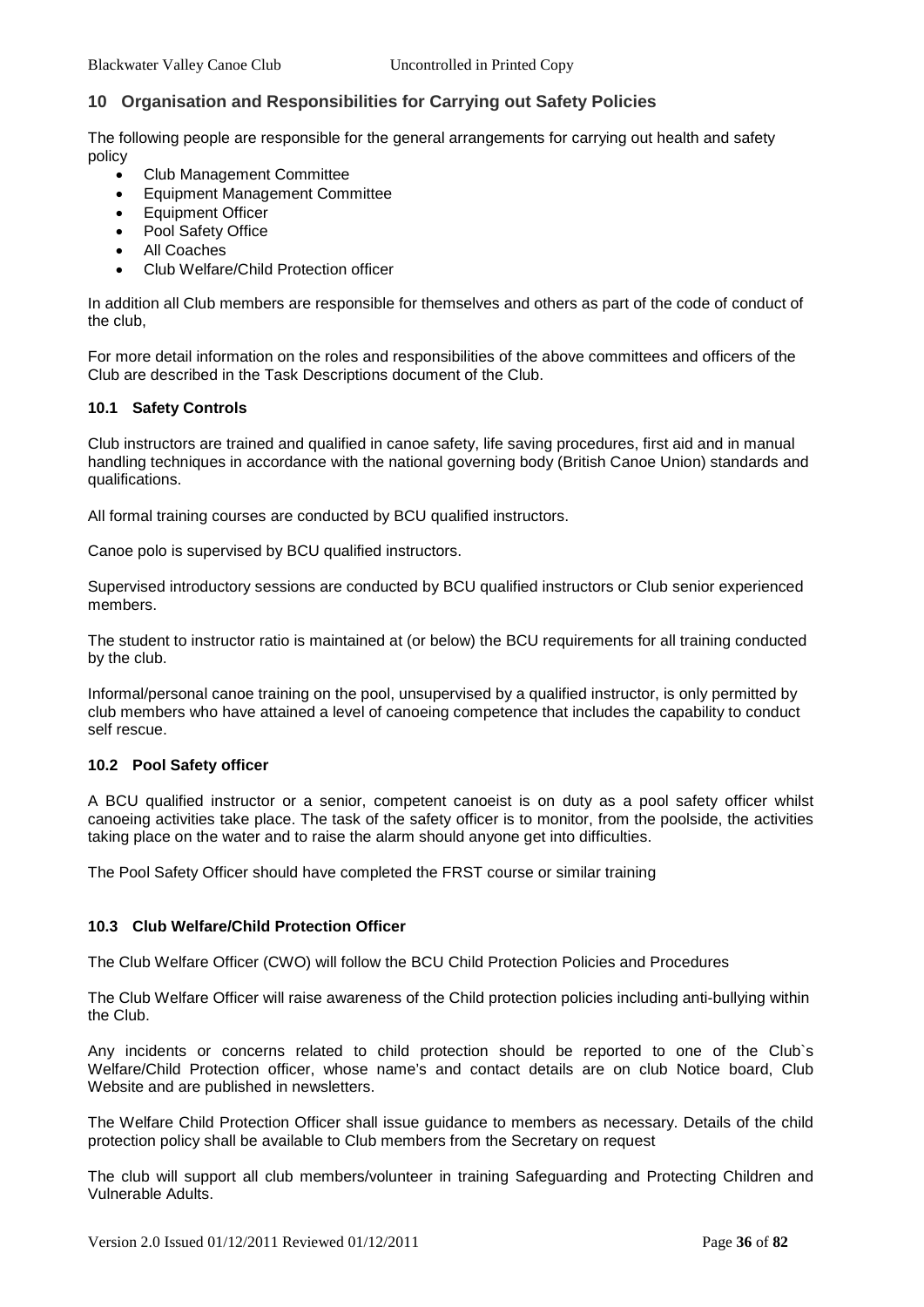# **10.4 Club Governance**

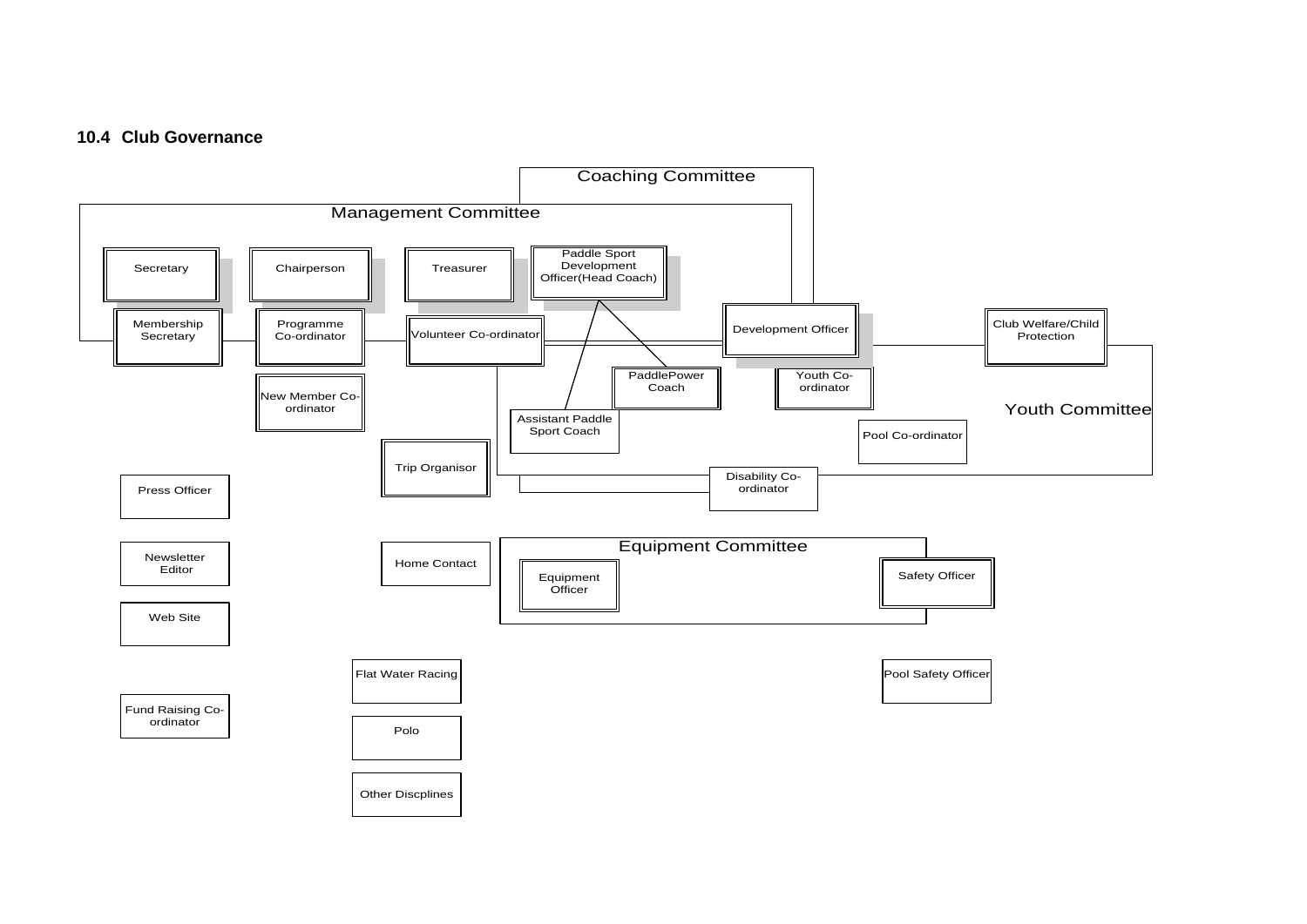# **10.5 New Participant Process**

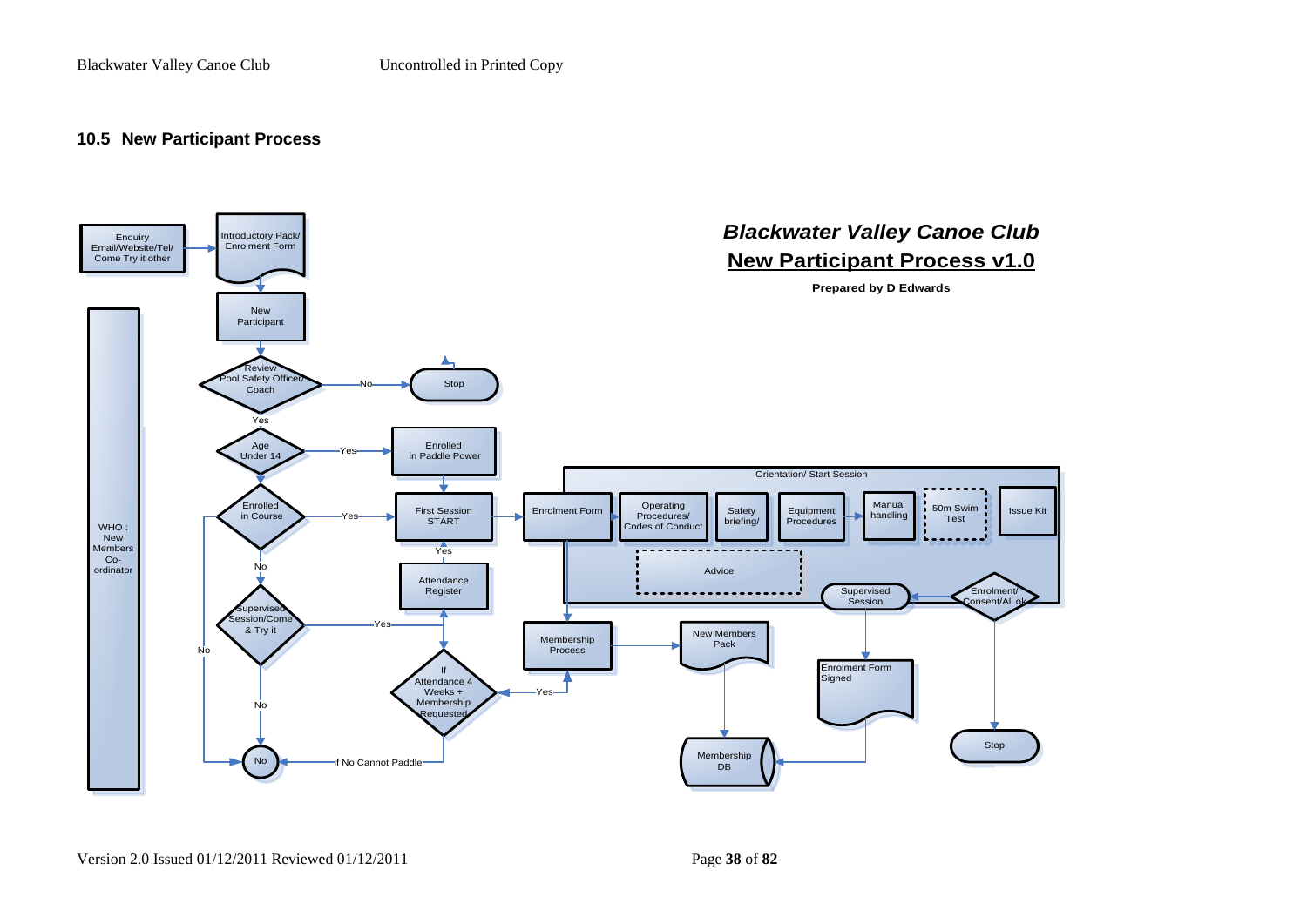# **10.6 Membership Process**

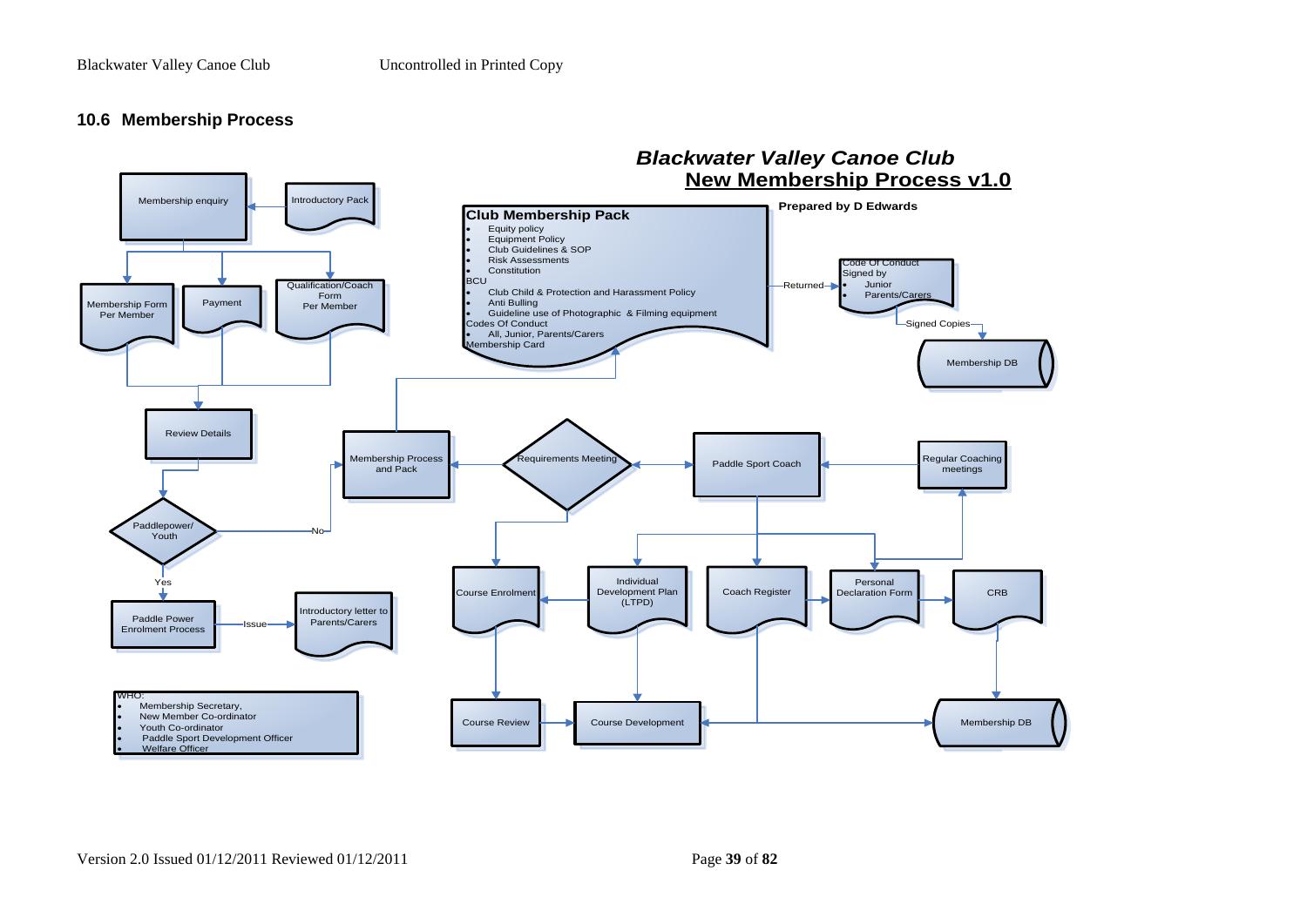### **10.7 Orientation/Start Process**



Version 2.0 Issued 01/12/2011 Reviewed 01/12/2011 Page **40** of **82**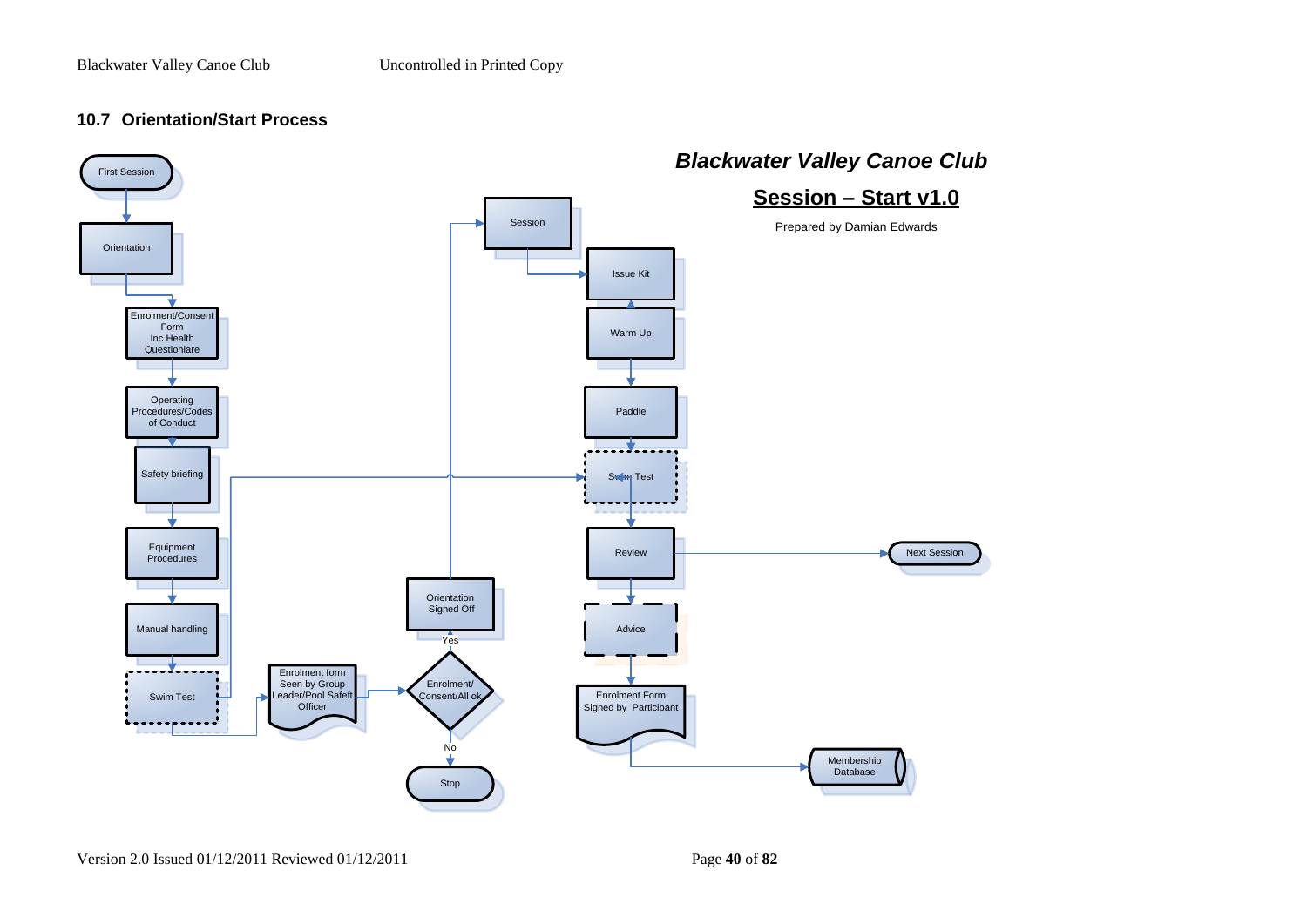**10.8 Paddle Development/Session Process**

# *Blackwater Valley Canoe Club*

*Sessions - Beginner/Intermediate/Advanced/PaddlePower v1.0*



*Prepared by Damian Edwards*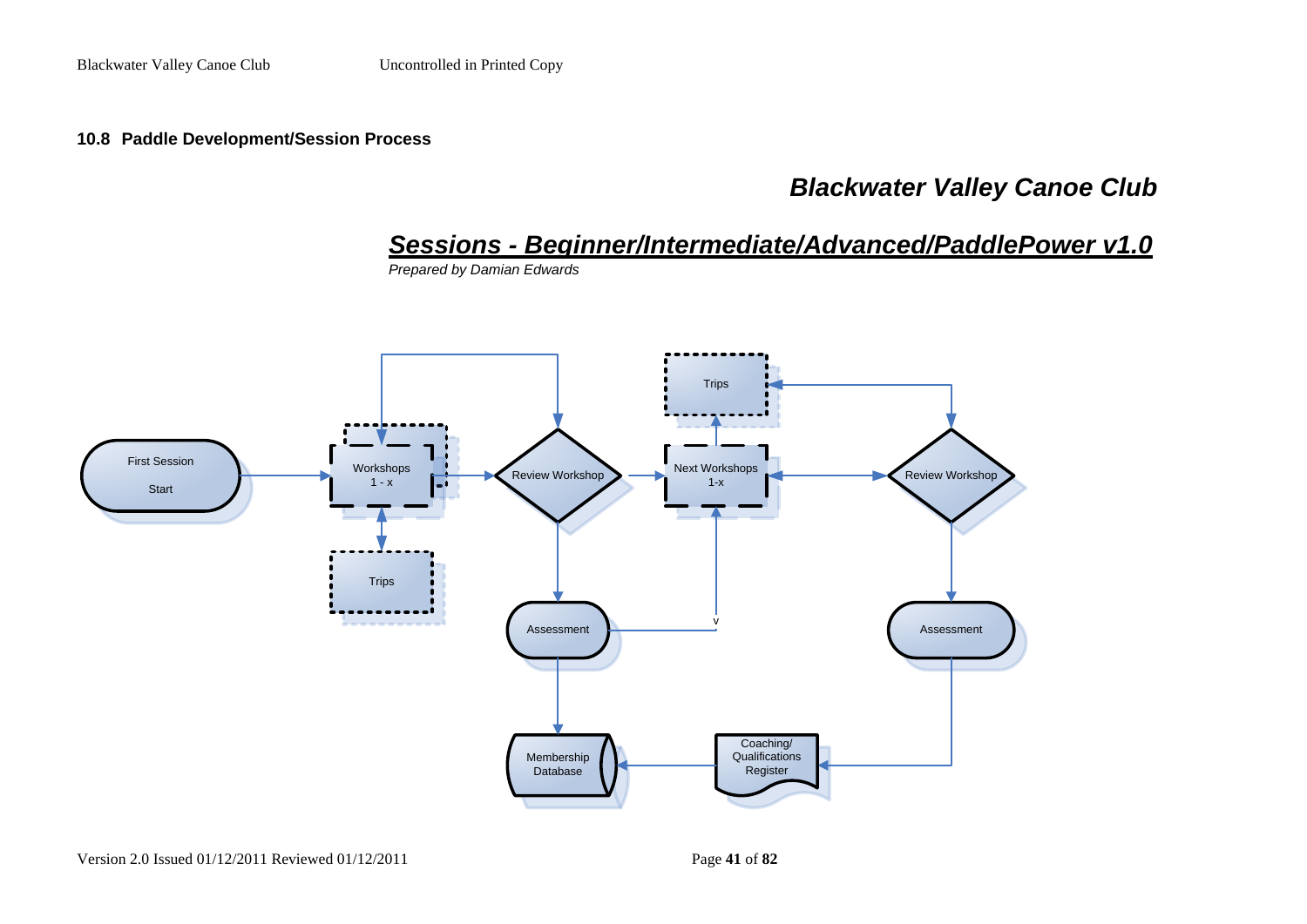# **10.9 Paddle Power /Youth SectionSession Process**

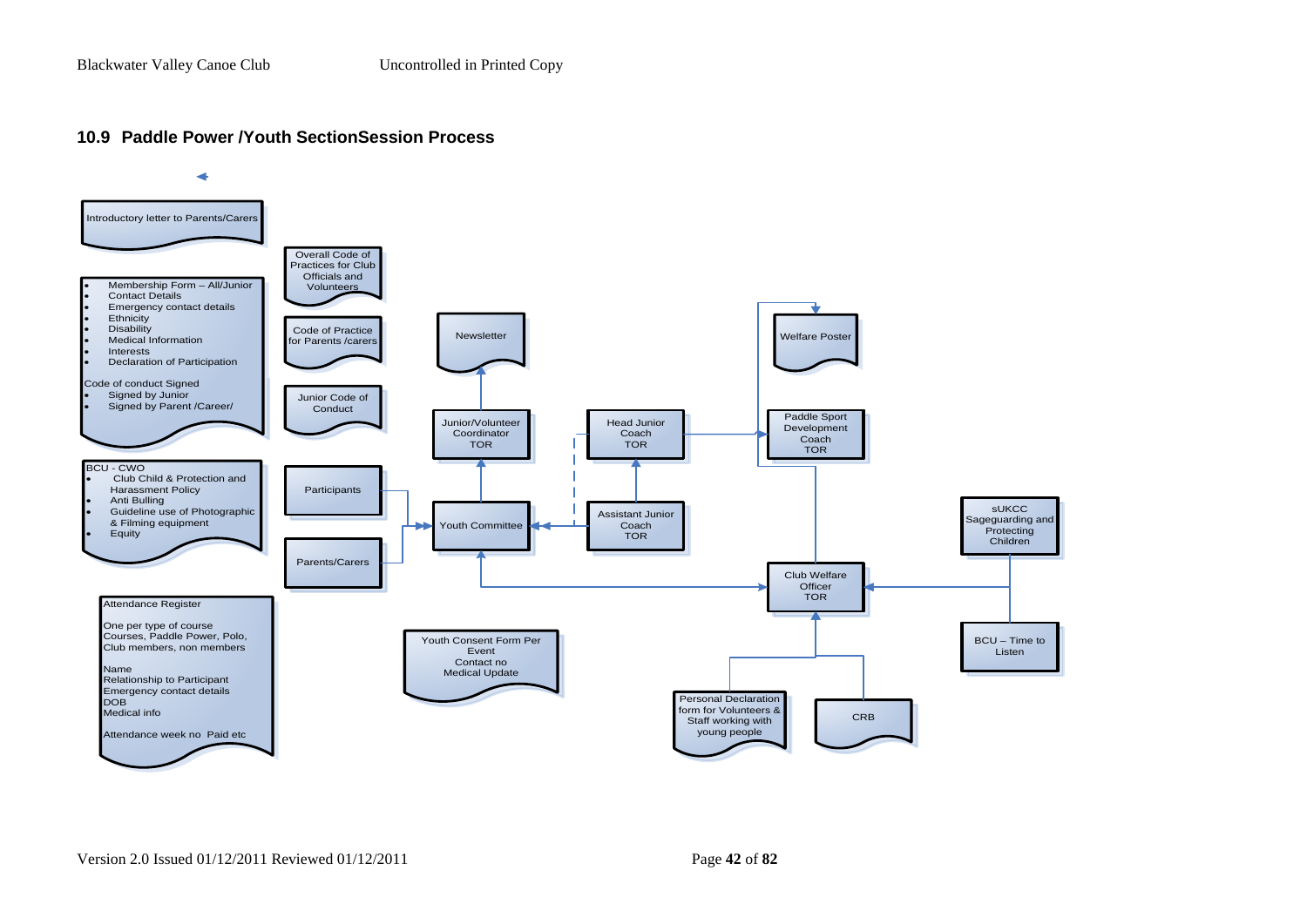## **10.10Operating Procedures – Clubmark**

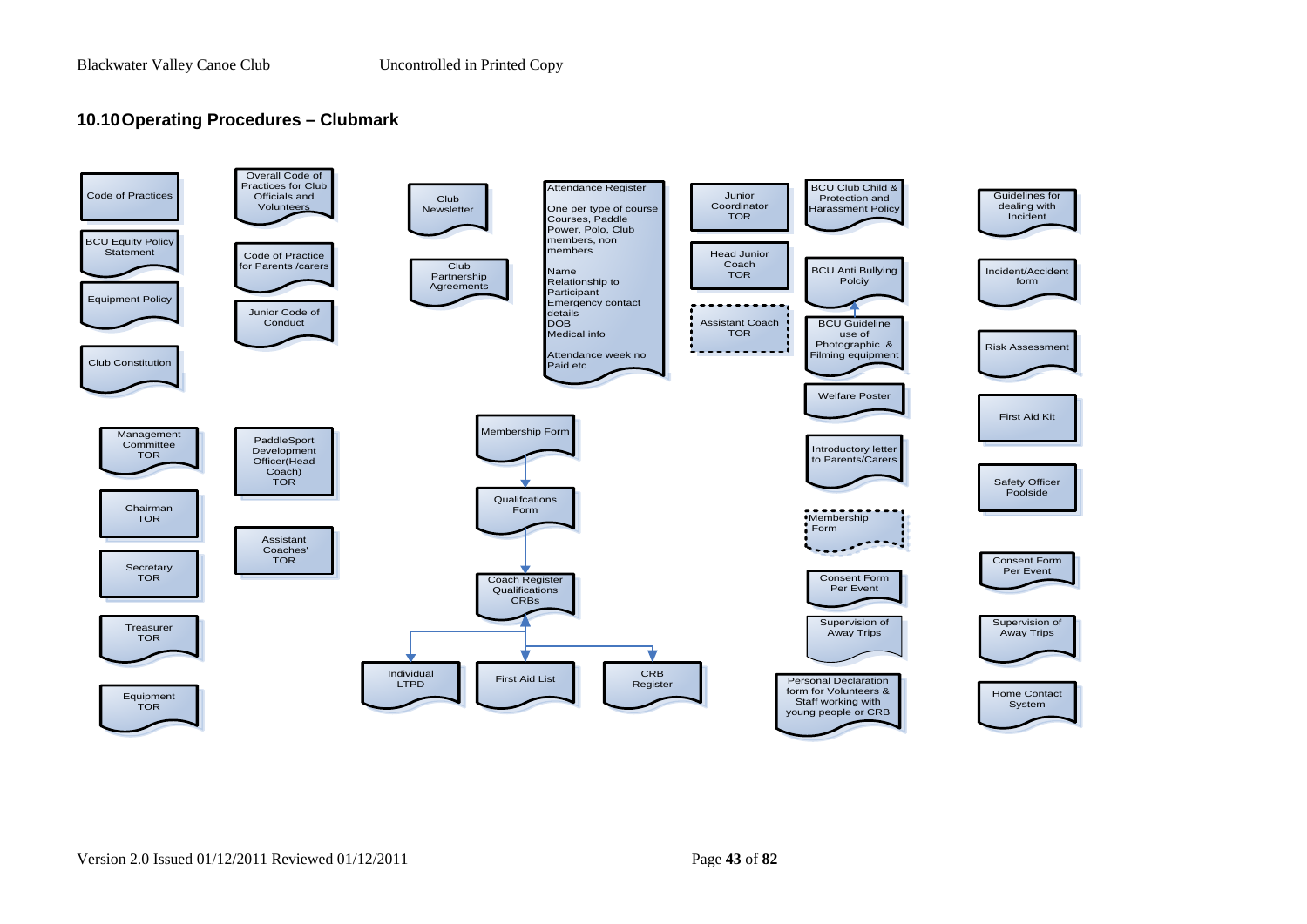# **11 FIRST AID**

# **11.1 Location of first aid boxes**

Onsite Activities at the relevant indoor/outdoor swimming pool venue will use the First aid kit located in Lifeguard/Pool Management room as this will be regularly inspected and top-up' by the local service provider.

For off-site activities, leaders will need to carry an appropriate first-aid kit in Kayak/canoes, safety boats etc. In the event of an accident, a good supply of basic first aid equipment should be readily (within a minute or so) available.

## **11.2 Details of qualified first-aid personnel**

All group leaders/coaches and other participants who have current valid certificates will be listed in the Club database and a list of first aiders will be displayed on club notice board.

# **11.3 Details of all fire procedures**

All visitors / participants should make themselves familiar with the relevant Fire extinguishers location and procedures as displayed by the relevant venue.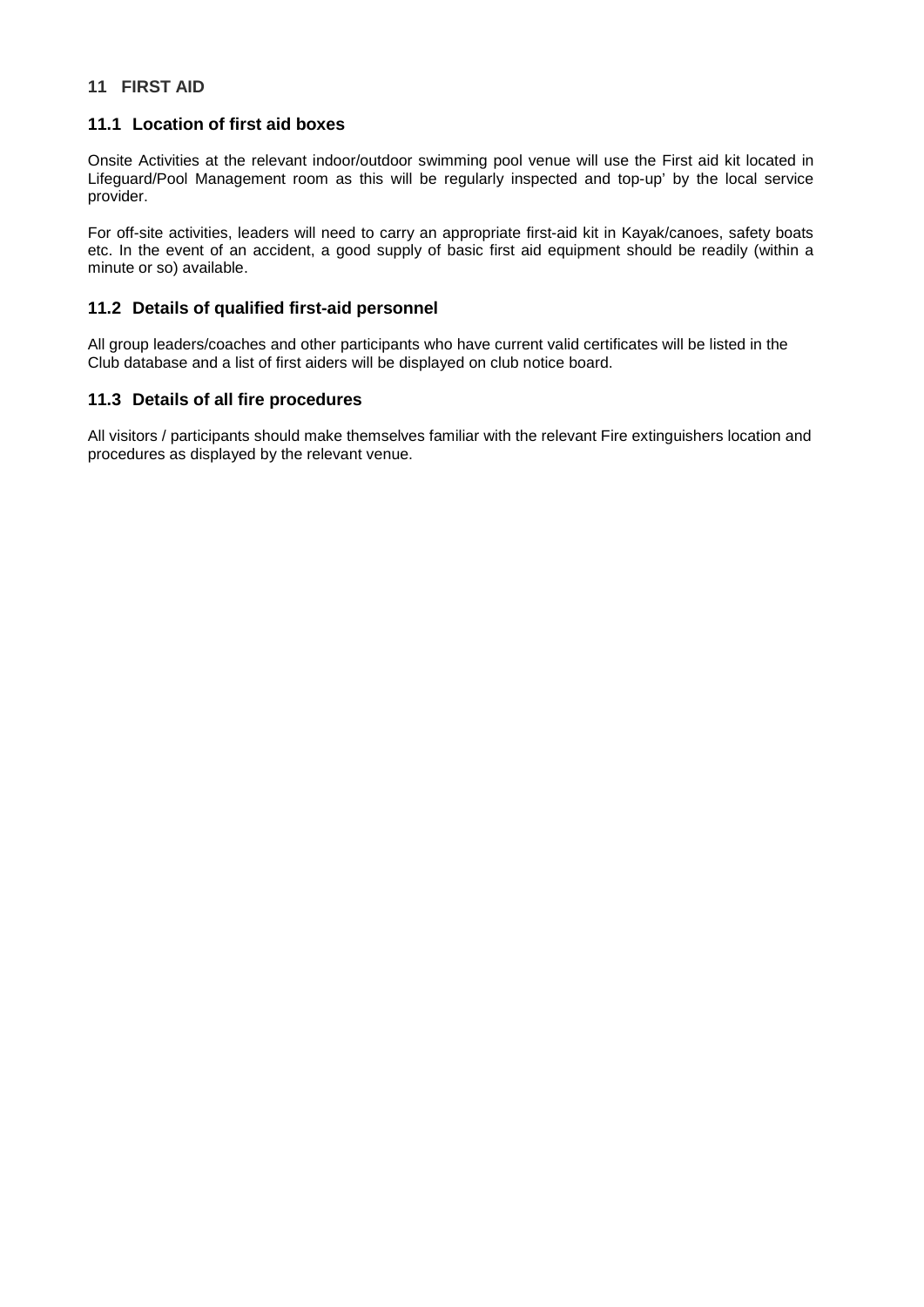#### **12 Procedures for reporting and recording accidents and dangerous incidents/near misses**

### **12.1 Accidents**

Records of accidents and near misses should be maintained and there should be a system for discussing, analysing and informing relevant parties of the action to be taken to minimise the likelihood of their recurrence.

### **12.2 Emergency Procedures**

#### **12.3 Major Accident or Fatality - Immediate Actions**

In the first instance applying appropriate first aid and calling the emergency services shall take priority. Members at the scene of the incident shall co-operate with the emergency services but shall not comment or give interviews or statements to the media.

#### **12.4 Reporting**

Any accident or fatality should be reported to the Club home contact and to BCU as soon as practicable. The BCU Director of Coaching or their nominated delegate may then make their own enquiries to the emergency services and other relevant groups to establish the known facts.

Any member who witnesses an incident is advised to make a record of their recollection of events as soon as possible after the event.

For all incidents the BCU Incident form should be used which is downloadable from the BCU website and in some instances the local authority has its own reporting mechanisms and HSE has to informed under RIDDOR regulations

### **12.5 Comment to the Media**

At all stages it is vital that all club members and officials (other than those authorised by the BCU) refrain from comment and from giving interviews and statements to the media and press. Only those who are fully informed and briefed should be placed in a position to give or make statements and comment.

Uninformed comment can be both harmful and damaging to the image of the sport and the Club. Misguided impulse gestures, whilst they may be done for the best possible reasons, can cause distress and hurt to the injured victims and their families. All should be aware that it is very difficult when being pressured to undertake an interview, not to make a statement or comment that could be erroneous or damaging.

#### **12.6 Pool Incidents**

Any incident at the swimming pool shall be managed in accordance with the operating procedures. In addition the procedures described above shall apply to any incident that result's in a major injury or fatality.

#### **12.7 Minor Accident**

In the first instance applying appropriate first aid and calling the emergency services shall take priority.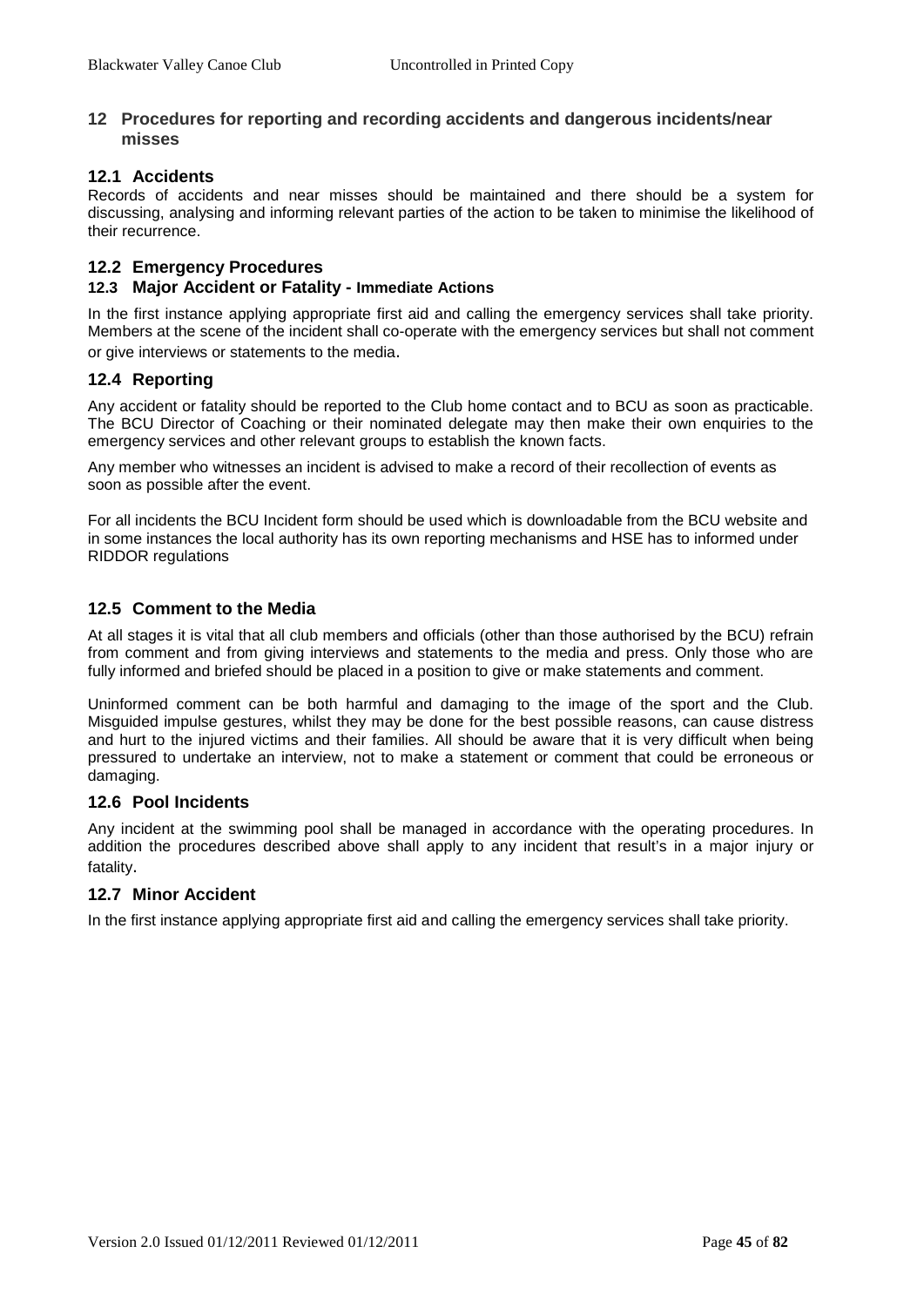### **12.8 Accident Book and "Near Misses**

It is recommended that separate ACCIDENT and NEAR MISS BOOKS are kept as part of an inclusive system for Monitoring Incidents and Accidents

. The reason for this is that:

- Actual accidents and identified near misses or perceived near misses can be logged separately**.**  This allows data analysis to be easier and more focused**.**
- It enables near misses to be considered on their own merits for 'Significant hazard potential appearing out of everyday working practice.
- The accident book may well tend to highlight those hazards which have already been identified. e.g **.** 'slipping and falling on the wooden jetty, when it is wet'.
- These should already be Hazards *I* Risks which have been minimised to a reasonable level, through effective Monitoring of incidents and Accidents, within the organisation. If' slipping on the jetty keeps happening, then the control methods clearly need to be amended through the review process, because they may not be adequate.
- For example If management notice that records in the Near miss book show that powerboats frequently come too close to Open canoe sessions on lake X, then this Hazard can come onto the agenda for discussion and assessment. It may well be the case ,that a new 'control' needs adding to the Risk Assessment for Open canoe groups on lake X

These will be stored in Club House for Access for all parties concerned

#### **A SAFE ETHOS.**

**Bits of paper (in a Risk Assessment and Safety Procedures context) only record how it is intended that safety is organised and risk is controlled. Safety and Risk Management are only as good as the people on site and the judgement calls they make. Human judgement and appropriate responses are central to safety.**

# **RIDDOR '95** - **The Reporting of Injuries, Diseases and Dangerous Occurrences Regulations 1995.**

The Reporting of Accidents and Ill Health at work is a legal requirement, as defined by the H.S.E. Specifically identified 'Accidents' and 'Near Miss Incidents' must therefore be reported to the H.S.E. on a RIDDOR form. **Downloadable forms available through HSE.gov.uk**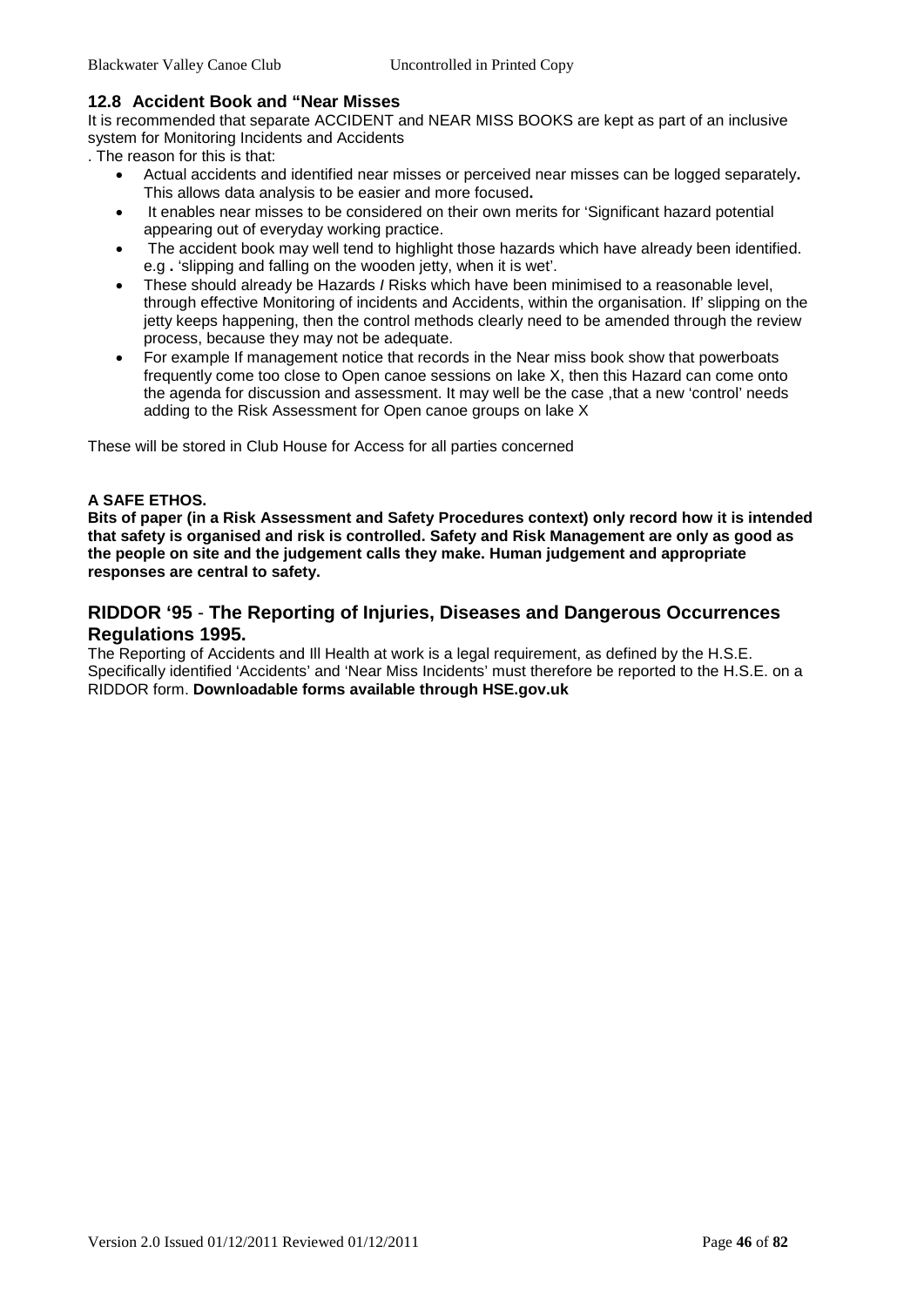#### **13 Standard Operation Procedures for Aldershot Lido/Indoor Pools**

#### **13.1 Swimming Pool Guidance to Authorities and Pool Managers (BCU (Extract)**

The BCU Provides five levels of awards with additional endorsements for first aid, lifesaving and the use of the swimming pools it is the BCU's considered opinion that paddlers trained and coached within its own scheme, more than adequately provide for the safe participation of individuals in canoeing activities taking place in a swimming pool environment.

Indeed it is recognised by the Health and Safety Executive in its publication 'Managing Health and Safety in Swimming Pools' ( HSG 179 isbn 0-7176-1388-7 ) that Lifeguards require specialised skills or additional knowledge to supervise 'specialist' activities such as Canoeing and Sub Aqua adequately.

Further to this and realizing that such 'specialist' knowledge is not necessarily available to most Pool Managers and Pool attendants, the HSE also notes that where pool lifeguards do not have such specialist skills, the manager can take two options:

A: They can provide adequate supervision by either training lifeguards to obtain the necessary skills or by employing lifeguards who already have those skills.

B: They can allow clubs to provide the necessary cover.'

**The BCU believes that the availability of specialist canoeing skills during periods when canoeing activities are taking place within a swimming pool are highly desirable, and would, therefore, strongly support option B above and advises that the specialist skills necessary are:**

**1. When running a club session for club members, the recommended qualification is BCU ` Coach Level 1 or higher**

**2. When running a public session the recommended qualification is BCU Coach Level 2 or higher**

**3. When running Polo activity, the recommended qualification would be the holding of a Polo Coaching award or Polo referee status**

For the full & latest document on Swimming Pool Guidance to Authorities and Pool Managers go to the BCU Website

#### **13.2 Normal Locations**

**Aldershot Lido** – an outdoor swimming pool complex consisting of one pool area varying in depth from less then one metre to several metres (maximum less than 3 metres). The swimming pool facilities of flumes and diving boards are not used by the canoe club – thus they do not feature in this risk assessment.

The canoe club has the use of, in addition to the pool, the changing room facilities and also a club room and canoe store room.

Access to the pool complex by canoe club members is via the entry gate from the car park.

The club meets at the Lido every Wednesday evening from May to December. During the summer months access to the pool water for canoeing activities is from 7pm until 8.30pm and in autumn/winter from 7pm until 8pm

**RAF Odiham indoor swimming pool** – an indoor heated swimming pool consisting of a single pool area (approx 10m by 20m) varying in depth from less than 1m to approx 2m at each end of the Pool. The Pool is surrounded by a tiles surround of approx 2m width.

The canoe club has the use of, in addition to the pool, male and female changing rooms and shower/toilet facilities. Access to the pool complex by canoe club members is via the main entrance to the RAF Odiham sports complex building.

The club may pre-book use of the RAF Odiham Pool on and on a payment basis – on average one evening per month during the winter period

#### **Other Pools used - Alton indoor swimming pool** / **Cranleigh School Indoor Swimming Pool School**

Details to follow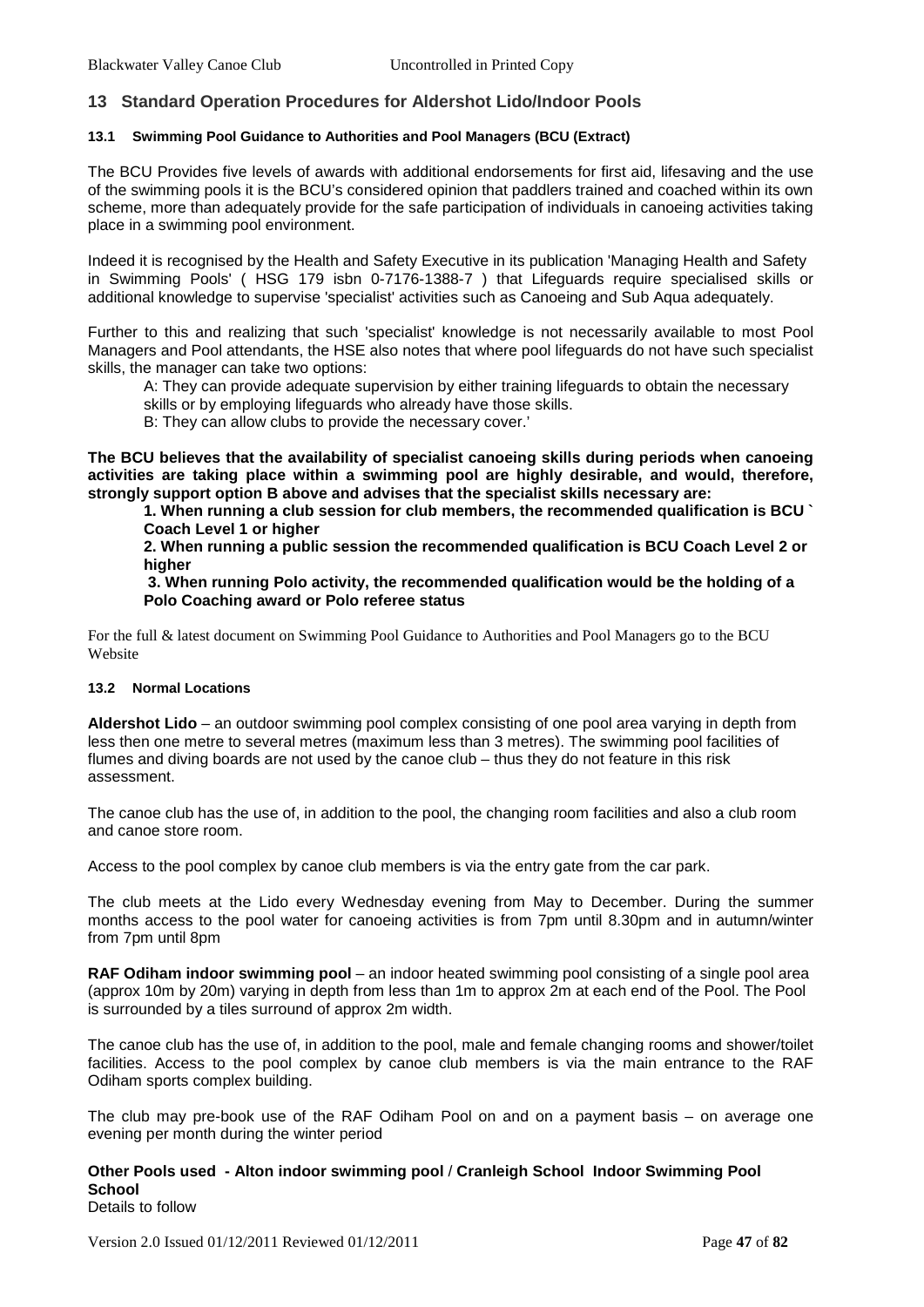#### **13.3 Organisation:**

Each session will have an Instructor in charge, called the Pool Safety Officer who works in conjunction with the relevant Pool staff.

# 13.3.1 Approved Sessions

In order to ensure safety, all groups must have their own instructors

- Supervised introductory canoeing instruction (Go Canoeing & Come and Try it)
- Supervised Adult Courses
- Supervised Paddle Power Courses
- Training and practice in the sport of canoe polo;
- Informal/personal canoe training.
- Additional Session may be arranged to teach and practice canoe rolling and rescue techniques in a warm and clean environment

In addition, there is an element of 'spectatoring' conducted by parents of children being instructed and by club members.

Generally, swimming is not condoned or permitted. Exceptions to this are:

- when conducted in association with canoe capsize and rescue drills:
- During the annual swimming test this is conducted under formal supervision and in a roped-off lane of the swimming pool.
- All new Participants will be requested to do a swim test during their first session.

# 13.3.2 Approved Instructors

Every Instructor must be registered on the list of approved instructors.

In order to be approved the Instructor must have supplied the following sets of information to Head Coach (BVCC Paddlesport Development Officer):

- **Instructor Qualification**
- Re-validation evidence if Instructor qualification not taken in last three years
- Current Valid First Aid Certificate
- Current Valid Foundation Safety and Rescue Training
- Copy of Enhanced Criminal Records Bureau (CRB) check.
- Evidence of up-to-date BCU comprehensive membership.

# 13.3.3 Attendees

- All Under 18's must be in a supervised group.
- The only exception is where they are supervised by their parents who are BCU qualified.
- All club members (including parents and non-paddling members) are briefed on safety rules.
- All new members and visitors are briefed on club procedures and safety rules on first arrival by a qualified instructor or by a suitably competent member of the club. In addition, an element of formal canoe instruction (i.e. courses) covers manually handling, safety and club rules.
- All members should be adequate swimmers for activities undertaken in the Pool and be able to swim at least 50m in canoe clothing or where necessary use of PFD to assist.
- In addition all members undertake an annual swimming test.

Anyone who has reason to be within 1.5m of pool side (green painted area) must wear a buoyancy aid. All other people are requested to remain outside this area.

#### 13.3.4 Night Paddling

Many canoeists paddle in the dark.

- The club does not paddle at Night on any water except during the autumn and winter months when the existing lighting within the Lido is supplemented by portable floodlights to illuminate the pool area,
- Aldershot Lido The number of paddlers are reduced dramatically in the autumn and winter months and the water clarify is reduced, All Paddlers are in supervised groups so the coach is aware of his group at all times and what each paddler is up to. Plus the Pool Safety officers. Sessions will be conducted to take into account the conditions of water.
- Coaches will be working within their remit and group sizes are reduced.
- Polo The Paddling area is restricted to the deep end for a Polo playing area which is marked out and an area of pool briefed by Pool Safety Office for other supervised sessions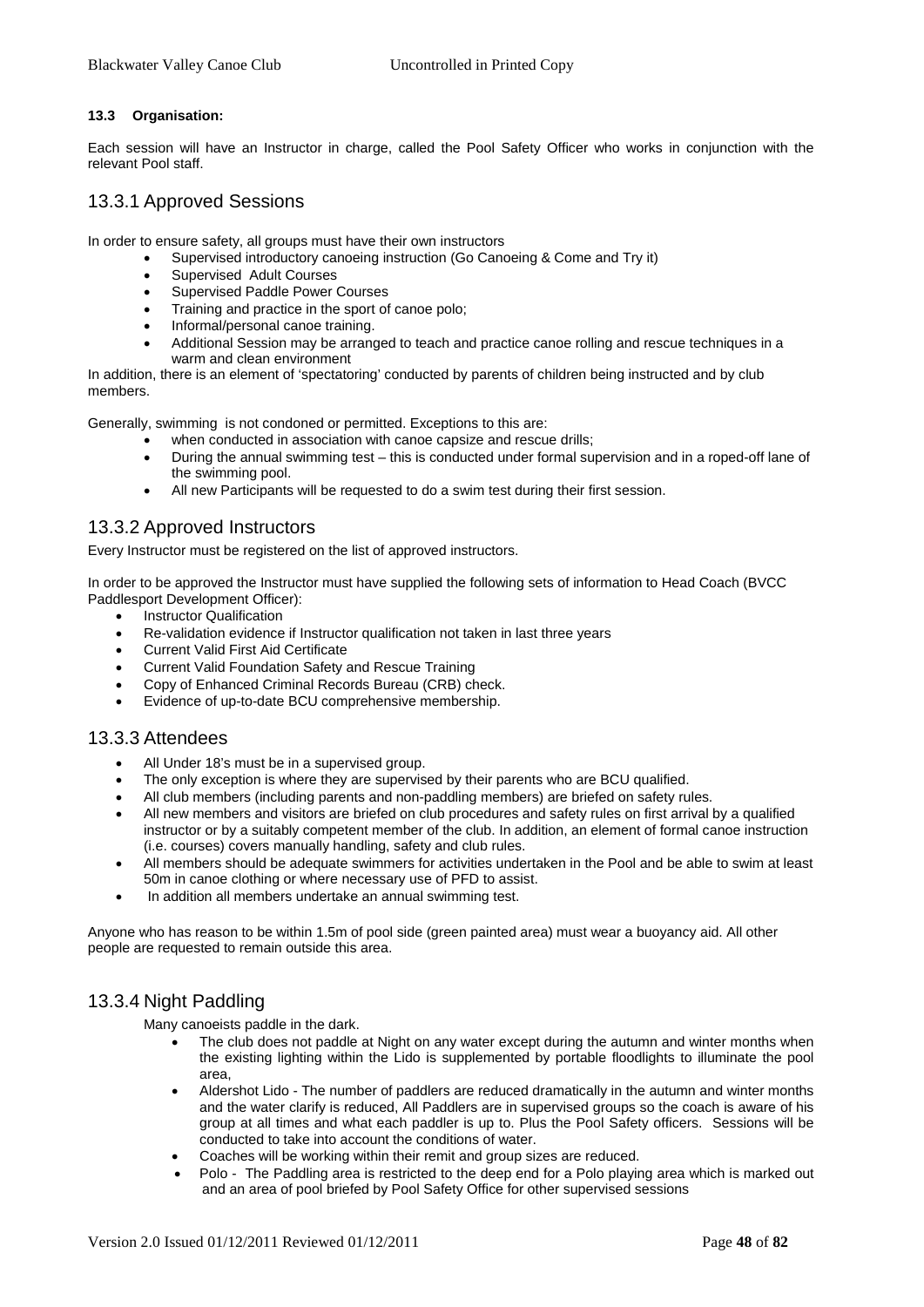# 13.3.5 Equipment

See Equipment Section in this document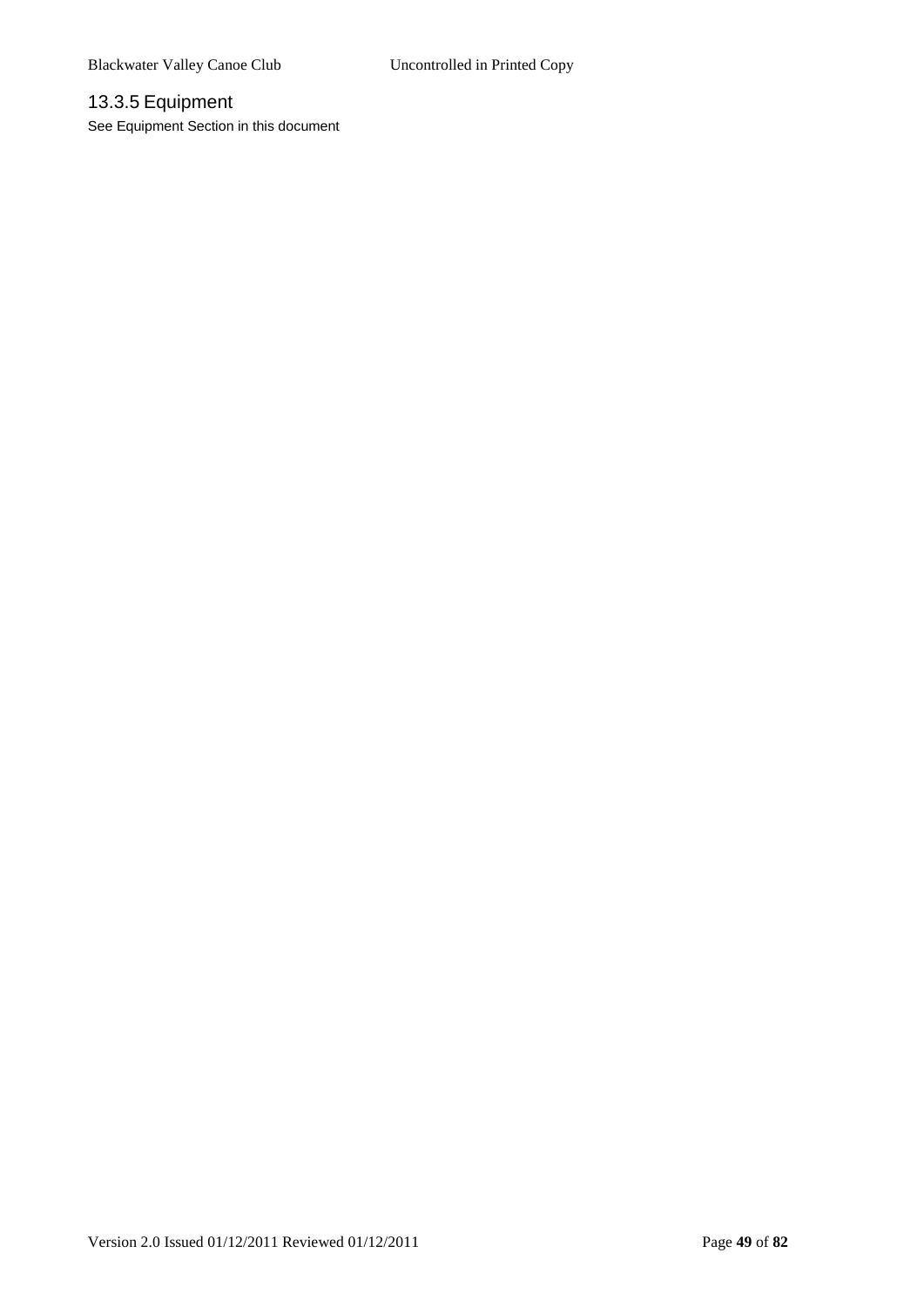# **13.4 Responsibilities:**

| Lido staff            |                                                                                                                      |
|-----------------------|----------------------------------------------------------------------------------------------------------------------|
| SOP-1-1               | Open Side Gate at 19:00 to allow access and open Store room/Club Room                                                |
| SOP-1-2               | Do not allow anyone in the pool area until the Session Leader has arrived and is ready for people                    |
|                       | to enter.                                                                                                            |
| SOP-1-3               | Perform or take over rescue (See Emergency Action Plan)                                                              |
| SOP-1-4               | Raise safety concerns with Session Leader.                                                                           |
|                       |                                                                                                                      |
|                       | <b>Pool Safety officer</b>                                                                                           |
| SOP-2-1               | Introduce themselves as the Session Leader to the Lido staff, when they arrive.                                      |
| SOP-2-2               | Ensure Boats are clean                                                                                               |
| SOP-2-3               | Someone is Issuing Coloured Bids to all paddlers,                                                                    |
| SOP-2-4               | Someone is competing Attendance Register                                                                             |
| SOP-2-5               | Someone is collecting money                                                                                          |
| SOP-2-6               | Making sure no one enters the water until the Pool Safety Office is ready.                                           |
| SOP-2-7               | Ensuring that only groups, if they include U18's, are allowed in if they have approved Instructors.                  |
| SOP-2-8               | Address safety concerns.                                                                                             |
| SOP-2-8               | Ensure                                                                                                               |
|                       | All club members (including parents and non-paddling members) are briefed on safety                                  |
|                       | rules.                                                                                                               |
|                       | All new members and visitors are briefed on club procedures and safety rules on first                                |
|                       | arrival                                                                                                              |
|                       |                                                                                                                      |
|                       | <b>Group Instructors</b>                                                                                             |
| SOP-3-1               | Ensure all Equipment is fitted correctly                                                                             |
| SOP-3-2               | Ensure that the boats are cleaned before entry to the water                                                          |
| SOP-3-3               | Safety and supervision of their own groups                                                                           |
| SOP-3-4               | Ensure Student to Instructor Ratio is maintained at (or below BCU requirements for all training byu                  |
| SOP-3-5               | by the club<br>Raising the alarm in the case of an incident, with their group or in area of pool. This will be three |
|                       | good blasts on a whistle.                                                                                            |
| SOP-3-6               | Explain Emergency Action Plan to Group                                                                               |
| SOP-3-7               | Explaining unacceptable behaviour to group                                                                           |
| SOP-3-8               | Use Helmets for Canoe Polo                                                                                           |
| SOP-3-9               | Ensuring that the groups vacate the Lido car park by 8:50 p.m                                                        |
|                       | All (Participants/Visitors/Volunteers)                                                                               |
| SOP-4-1               | The Overall behaviour of all attending must be consistent with good practice. This includes:                         |
|                       | No running at side of pool                                                                                           |
|                       | No Horse Play                                                                                                        |
|                       | No hitting others with a paddle.                                                                                     |
|                       | No ramming others in or out of boat.                                                                                 |
| $\overline{SOP}$ -4-2 | Note: The Session Leader/Lido staff reserve the right to require someone to get out early if their                   |
|                       | behaviour is not acceptable.                                                                                         |
| SOP-4-3               | Ensure boats are cleaned with disinfectant prior to turning up to pool if they have been in river/sea                |
| SOP-4-4               | Ensure that the boats are hosed down before entry to the water if they have been in river/sea.                       |
| SOP-4-5               | No swimming in area with boats Except for                                                                            |
|                       | when conducted in association with canoe capsize and rescue drills;                                                  |
|                       | during the annual swimming test - this is conducted under formal supervision and in<br>$\bullet$                     |
|                       | a roped-off lane of the swimming pool.                                                                               |
| SOP-4-6               | The Lido car park must be vacated by 8:50 p.m.                                                                       |
| SOP-4-7               | Move to side of pool if emergency alarm raised. (Three good blasts on whistle)                                       |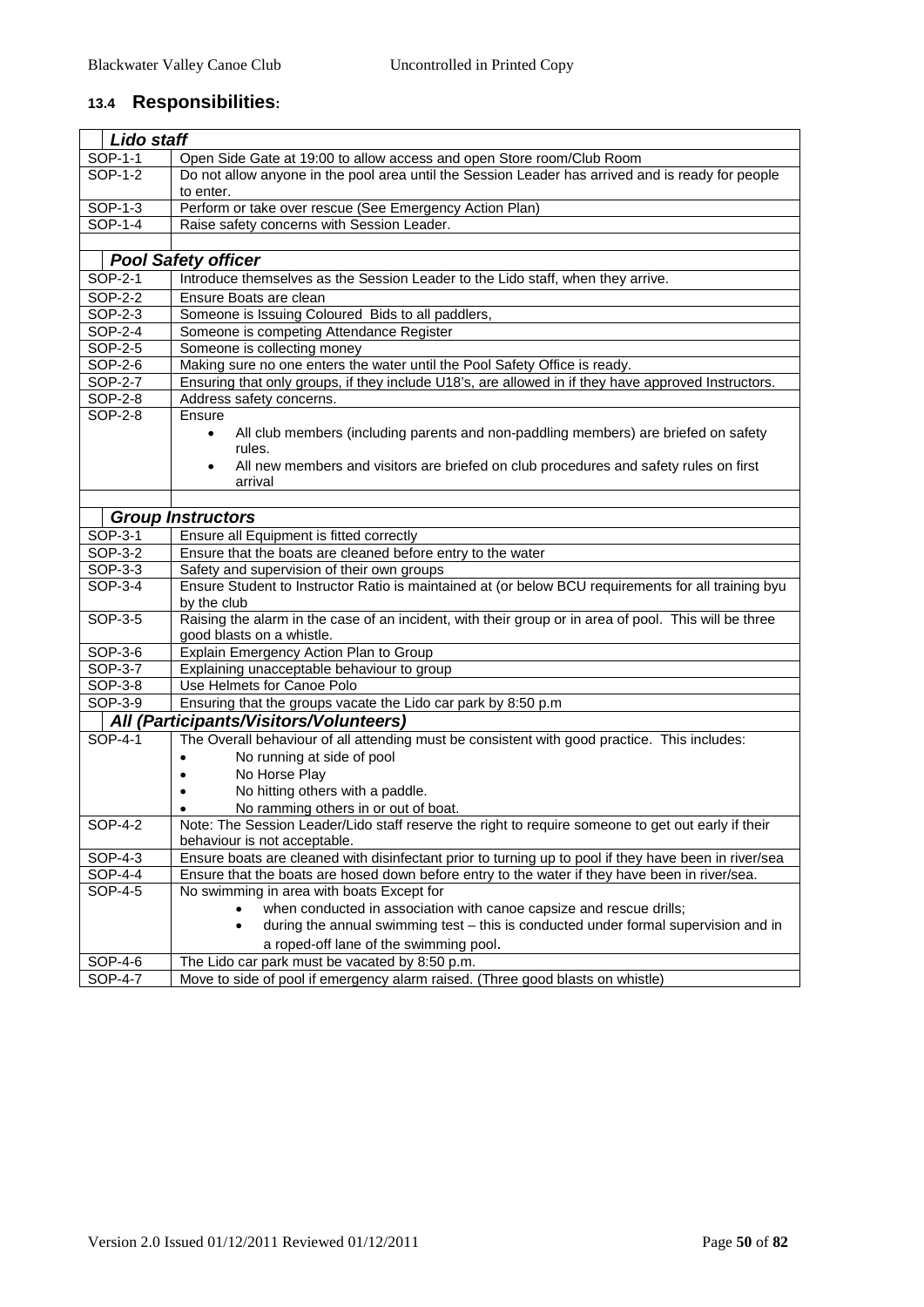# **13.5 Emergency Action Plan for Lido**

In the event of an emergency such as a serious injury or possible drowning:

- A warning must be raised to everyone in the pool using three good blasts on a whistle.
- All paddlers not involved in the incident must move immediately to the side of the pool.
- The Instructors will be responsible for ensuring that the casualty is rescued from the craft/boat,
- Take the casualty to the side of the pool in the boat
- The Aldershot Pools qualified Lifeguards will then take over the rescue and provide initial first aid/life support the casualty needs

Note: The Lido staff will only enter the water if it is safe to do so. Group Leaders must ensure that a clear path to the incident for the lifeguard.

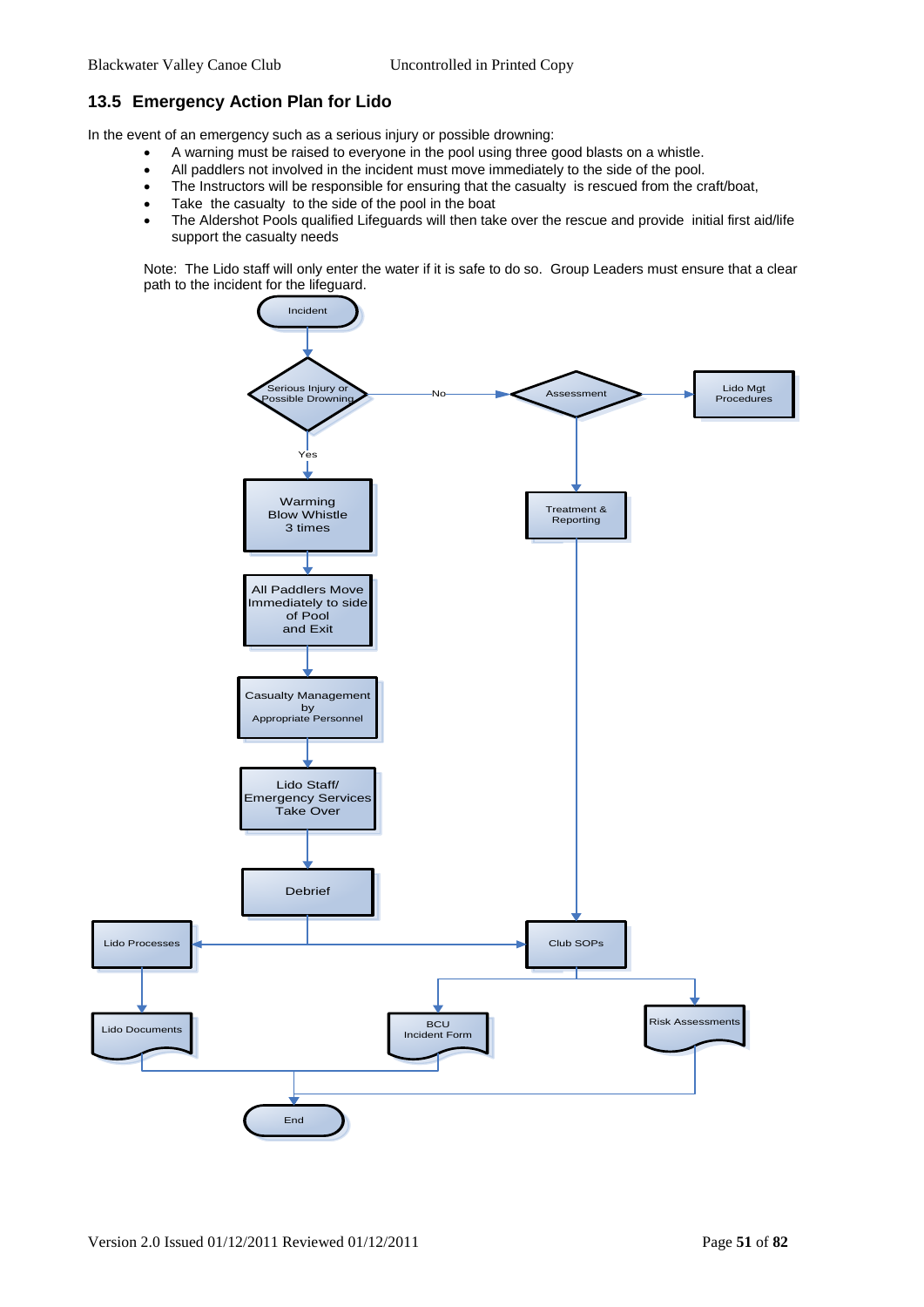### **14 Risk Assessments**

The purpose of these risk assessment is to inform the Participants, Visitors and interested parties regards the safety cover provided by the Blackwater Valley Canoe Club whilst the Club is conducting canoeing and kayaking activities. (For the purpose of this risk assessment the term "canoeing" will be used to include, in addition to canoeing, kayaking in open and closed cockpit kayaks.)

The risk assessments are available for inspection via the Club's website and are in "pdf" format. The copy should be marked as uncontrolled for the avoidance of doubt once it has been downloaded or printed. However, the web copy should be treated as a controlled copy to ensure that it remains current.

The risk assessment has been conducted and prepared in accordance with guidelines given by the Health and Safety Executive with regard to the Health and Safety at Work Act 1974 (HASAW74) and its associated regulations – in particular the Management of Health and Safety at Work Regulations 1999 which requires a risk assessment to be conducted for all potentially hazardous activities.

In addition, the recommendations from canoeing's national governing body – the British Canoe Union – for activities in swimming pools have been followed: "The Canoeist and the Swimming Pool - Guidance to Authorities and Pool Managers" (available as a PDF download from the BCU website)

# **14.1 A Risk Assessment Model**

The H.S.E. promote a Five Steps to Risk Assessment model which provides us with a working model that aids us in identifying hazards , who might be at risk and the controls needed to safeguard those who might be harmed.

Step 1 - Look for the hazard.

Step 2 - Decide who might be harmed.

Step 3 - Evaluate the risks arising from the hazards and decide whether existing precautions are adequate, or should more be done.

Step 4 - Record your findings.

Step 5 - Review your assessment from time to time (this time period needs defining) and revise it if necessary.

#### **14.2 Quality assurance**

This assessment has not been subject to any formal quality assurance. The assessments have been subject to informal peer review. There are no formal recommendations for this specific type of assessment. Where governing body guidance exists, this has been taken into account in the assessment.

#### **14.3 Validity**

This risk assessment is valid for a period of three years from date of issue after which time it should be reviewed, and amended if necessary. The date of the most recent review is given on the revisions box on the front cover. If any of the activities assessed change significantly, the assessment should be reviewed. A review should also take place if there is reason to suspect that the conclusions reached are not valid.

#### **14.4 Objectives and scope**

To assess the risks associated with canoeing and related activities of Blackwater Valley Canoe Club. If necessary, to make recommendations to reduce and control any unacceptable risks identified in the assessment

The assessment scope covers activities that the club can control, or significantly influence. It does not cover activities that are largely under an individual's control, except where that individual is acting on behalf of the club in an official capacity.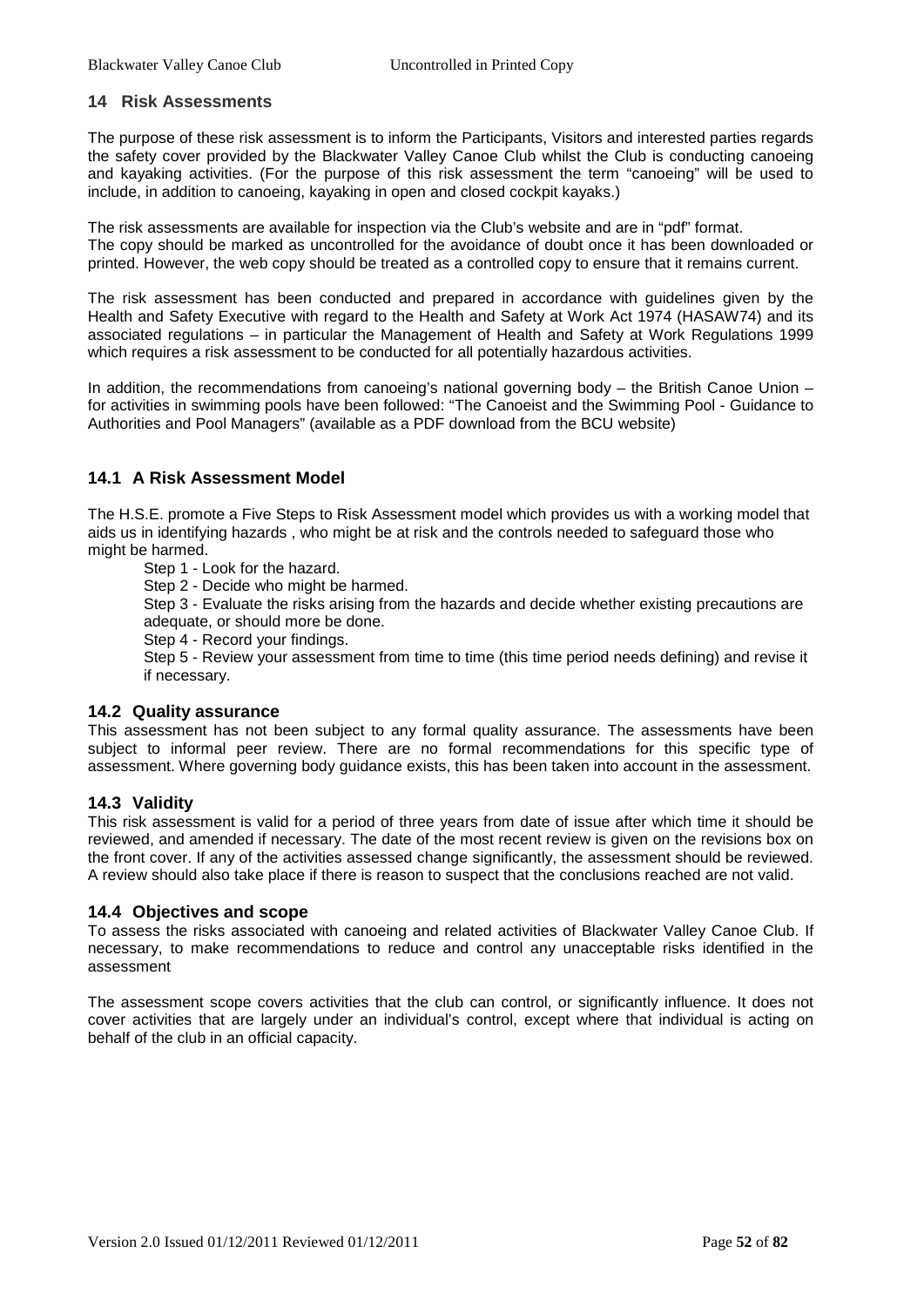# **14.5 Method of Risk Assessment**

There are a number of methodologies that can be used for risk assessment purposes. These range from fully quantified techniques, strongly supported by statistical analysis, to fully qualitative techniques which strongly rely on the experience and objectiveness of the assessor. This assessment uses a semiquantitative technique.

Before describing in detail the technique used, it is important to understand the concept of risk, hazard and potential

- **Hazard** The potential to cause harm. It is independent of the likelihood that an event will occur.
- **Potentia**l The likelihood of that harm occurring.
- **Risk** The combination of hazard and potential.

This can best be described by a mathematical equation:

### **Risk = Hazard x Potential**

The technique used in this assessment consists of a number of logical steps:

- Identification of the hazard
- Decide who might be harmed.
- Estimation of the probability that the hazard will occur
- Quantification of the severity of the hazard.
- Combination of the hazard and probability to give a risk assessment in terms of a risk Level score

### **14.6 Identification of the hazards**

Within paddlesport/outdoor activity there are **Generic risks** associated with the actual type of paddlesport being undertaken .e.g. Sea kayaking **,** Whitewater kayaking etc. Also**,** there are Site **specific risks**  associated with the actual activity location being used.

Generic risks can be identified as follows:

#### **Generic risks for the type of paddlesport activity undertaken.**

| Generic Risk Injuries, causes of death and disabling injuries |                       |                |  |  |  |  |
|---------------------------------------------------------------|-----------------------|----------------|--|--|--|--|
| Impact with something sold (which either falls                | Drowning              | Hypothermia -  |  |  |  |  |
| onto you or onto which you fall)                              |                       | l Hvperthermia |  |  |  |  |
| Poisoning                                                     | Overtaken by darkness |                |  |  |  |  |

| <b>Activity.</b> | Sea, Lakes    | Surf.      | Whitewater.         | River, Sea, Lake, Canal, Pool. |
|------------------|---------------|------------|---------------------|--------------------------------|
| <b>Generic</b>   | Getting lost. | Collision. | Head/Spinal injury. | Entrapment.                    |

|                      | Site specific risks - Example factors which may present a significant risk                           |
|----------------------|------------------------------------------------------------------------------------------------------|
| Sea / Lakes.         | Local winds, rip-currents, effect of tide, water quality, launching/landing areas, difficult access. |
|                      | e.g. Cliffs, dense vegetation. Local creatures .e.g. Crocodiles, weaver fish! Obstacles - groynes,   |
|                      | outflow pipes, dams, sandbanks, ships, other water users. e.g. jet skis.                             |
| <b>Surf</b>          | Local winds, rip- currents, effect of tide. Types of break - beach, bar, reef or other! Launching/   |
|                      | landing areas, other water users, obstacles - groynes, piers. Water quality - sewage outfall pipes.  |
|                      | Local creatures .e.g. jelly fish.                                                                    |
| Whitewater.          | Weirs, bridges, stanchions, piers. Geology type e.g. Limestone - foot entrapments. Features -        |
|                      | angular or rounded boulders i.e. broaching seriousness. Boulders, undercuts, siphons, etc. Flood     |
|                      | characteristics of river/catchment area. Depth of water, constrictions, specific rapids. Other water |
|                      | users e.g. Other boaters in the Ardeche/Local creatures .e.g. Hippopotamus. Launching / landing      |
|                      | points, gorges, dense vegetation. Water quality e.g. Old mineworkings leaking into the river.        |
| River, Sea, Lake     | Water quality. Pollution e.g. Trashed cars, bacteria, litter, effluent. Other water Canal users.     |
|                      | Launching / landing areas e.g. Restricted in canalised sections. Water obstacles. Local weather      |
|                      | conditions. Tides and currents.                                                                      |
| Pool                 | Water quality. Condition of pool. Exit / entry points, depth areas within pool. Emergency doors in   |
|                      | the event of a fire or for paramedic access. Polo: consider the nature of the physical contact       |
|                      | element between participants, particularly soft tissue injuries.                                     |
| <b>Other Hazards</b> | Inappropriate activity for the participants or leaders (e,g. too demanding)                          |
| associated with      | Slipping and tripping hazards (eg boulder fields, iced rocks, muddy paths, wet grass),               |
| adventure            | Work at height (eg from storage rack)Poor lighting (eg twilight), Electricity (eg poor wiring,       |
| activities,          | lighting), Vehicles (eg minibuses, canoe trailers)<br>Low tem                                        |
|                      | conditions).<br><b>FOBUL Forge Geral friam flam mable s G</b>                                        |
|                      | materials such as camping stove fuel),                                                               |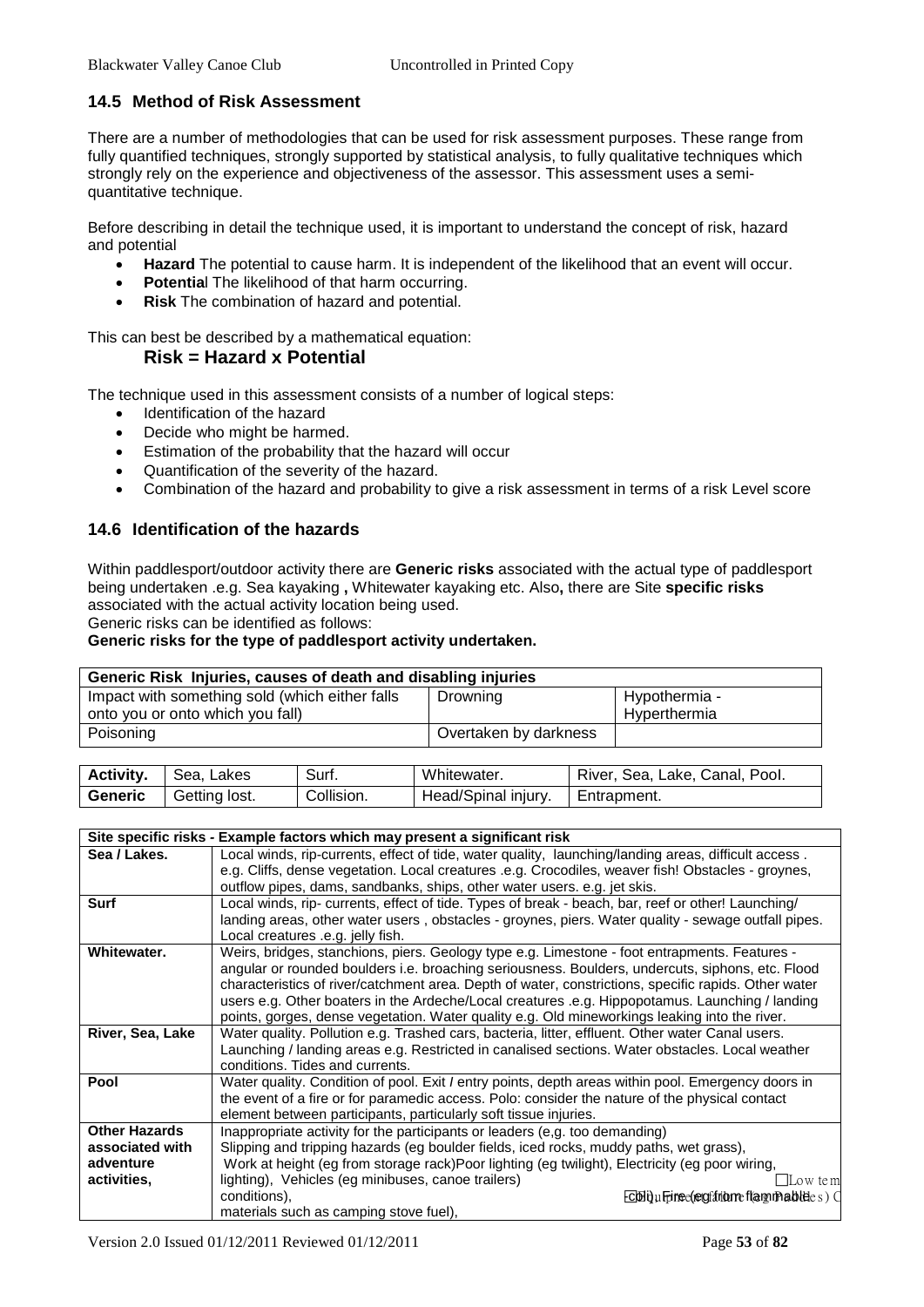## **14.7 Who**

Examples of who needs to be considered in Risk Assessment

- Participant
- Visitor
- Volunteer'
- Youth Under 18
- Members of the public
- People sharing your environment/Site

Further consideration to

- Participants with disabilities
- Inexperienced Participants and Group leaders/instructional coaches/ volunteer
- Visitors
- Young/immature people

As they may be more vulnerable!

### **14.8 Severity of hazard**

| <b>Description</b> | <b>Criteria</b>                                              | <b>Rating Value</b> |
|--------------------|--------------------------------------------------------------|---------------------|
| Negligilble/       | Injuries that could be treated by the local First Aider from |                     |
| Trivial            | First Aid Box                                                |                     |
| Minor              | Injuries that may require more expert treatment,             | 2                   |
|                    | administered at a sick bay or out-patients.                  |                     |
|                    | Minor damage to equipment or infrastructure                  |                     |
| Serious            | Chronic conditions or injuries involving urgent hospital     | 3                   |
|                    | treatment                                                    |                     |
|                    | Significant damage to / loss of equipment or infrastructure. |                     |
| Critical/          | Injuries involving major trauma or single death              | 4                   |
| Major              |                                                              |                     |
| Catastrophic       | <b>Multiple Fatalities</b>                                   | 5                   |
|                    |                                                              |                     |

# **14.9 Probability of Occurrence**

| <b>Description</b>                  | Criteria                  | <b>Rating Value</b> |
|-------------------------------------|---------------------------|---------------------|
| Improbable/<br><b>Most Unlikely</b> | Probability close to zero |                     |
| Remote/<br>Unlikely                 | Injury probable           | 2                   |
| Occasional/<br>Likely               | Injury possible           | 3                   |
| Probable/<br><b>Most Likely</b>     | Injury highly possible    | 4                   |
| Frequent/<br><b>Highley Likely</b>  | <b>Frequent Injuries</b>  | 5                   |

#### **14.10Risk Ratings/Score**

The following table indicates the action required for the size of Risk Level:

| <b>Risk Level</b>            | <b>Action Required</b>                                        | <b>Risk Score</b> |
|------------------------------|---------------------------------------------------------------|-------------------|
| Acceptable                   | <b>Controls Adequate</b>                                      | 1 or 2            |
| Low                          | Review Controls, take action as necessary.                    | 3 or 4            |
| Medium                       | Action to be taken to reduce risk.                            | 6 or 8            |
| <b>High Risk</b>             | Urgent action required. Consider halting<br>activity/process. | 9,12 or 16        |
| UnAcceptable/<br>Intorelable | Activity shall not proceed                                    | $17+$             |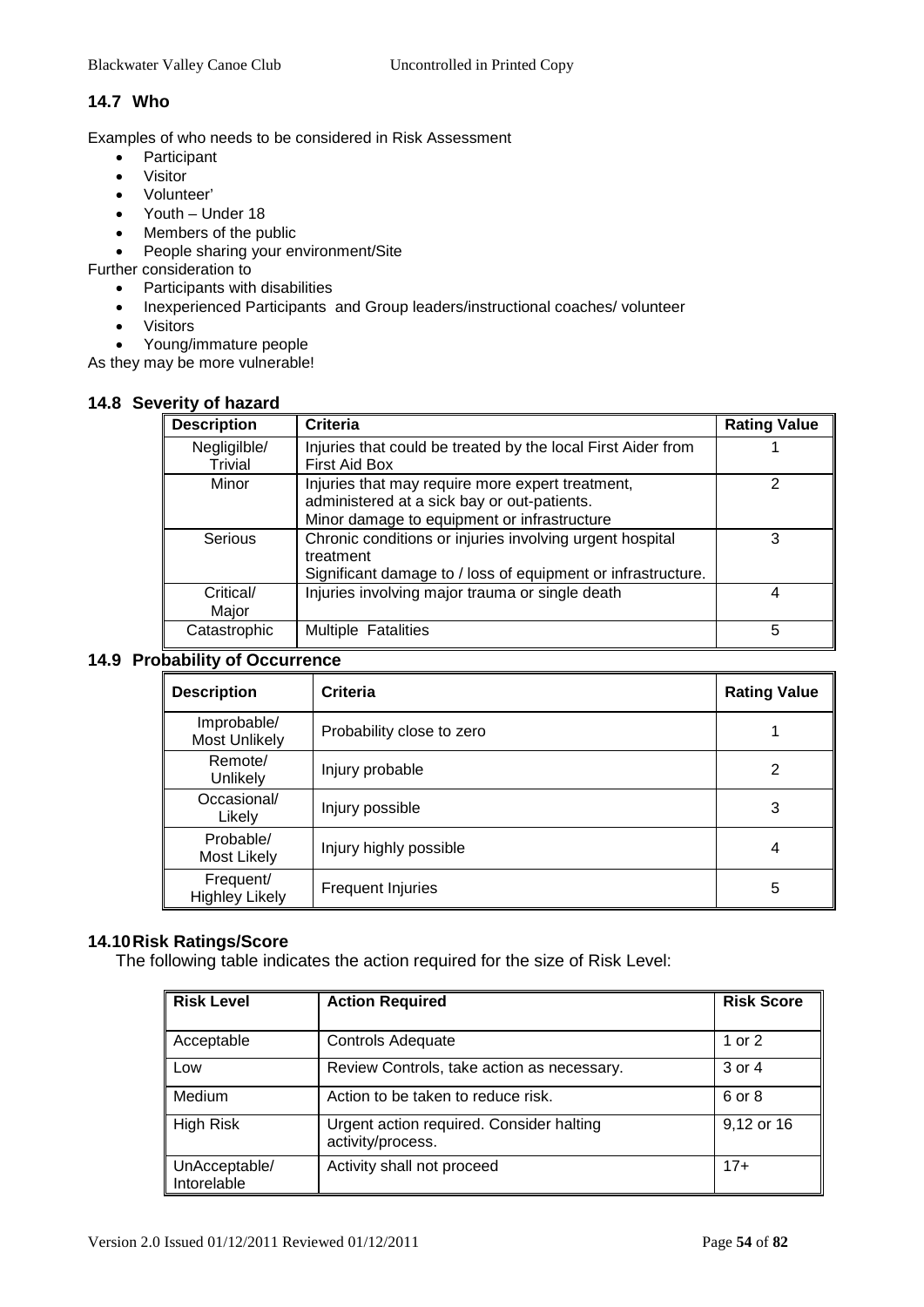# **14.11Risk Matrix**

The matrix below defines the results of all the possible permutations of risk and probability. The matrix provides guidance for the assessors and event organisers / group leader considering an appropriate strategy for management of residual risk

|                       | <b>Probability of Occurence</b> |                                                |                                    |                                |                              |                                       |
|-----------------------|---------------------------------|------------------------------------------------|------------------------------------|--------------------------------|------------------------------|---------------------------------------|
| Hazard<br>Severity of |                                 | <b>Highly</b><br>Likely/<br>Frequent<br>(Fre1) | Most Likely/<br>Probable<br>(Prob) | Likely/<br>Occasional<br>(0cc) | Unlikely<br>/Remote<br>(Rem) | Most unlikely<br>/Improbable<br> Imp) |
|                       | Catastrophic<br>Cat)            | UA                                             | UA                                 | UA                             | <b>High</b>                  | <b>Medium</b>                         |
|                       | Critical/<br>Major (Crit)       | UA                                             | <b>UA</b>                          | <b>High</b>                    | <b>Medium</b>                | Low                                   |
|                       | Serious (S)                     | <b>High</b>                                    | <b>High</b>                        | <b>Medium</b>                  | Low                          | Acceptable                            |
|                       | Minor (M)                       | <b>Medium</b>                                  | <b>Medium</b>                      | Low                            | Low                          | Acceptable                            |
|                       | Negligible /<br>Trivial (Neg)   | <b>Medium</b>                                  | Low                                | Low                            | Acceptable                   | Acceptable                            |

# **14.12Additional Controls Required**

The following hierarchy of options must be considered, in the order shown, when assessing the need for, and the means of achieving, additional controls, particularly for Risk Scores which are 6 or above:

- 1. can the hazard be eliminated or reduced?
- 2. can the activity be carried out in a safer location?
- 3. can physical safeguards be used to protect personnel from the hazard(s)?
- 4. can the number of personnel exposed to the hazard(s) be reduced?
- 5. can the time individuals are exposed to the hazard(s) be reduced?
- 6. can training reduce the likelihood of an accident?
- 7. can Personal Protective Equipment provide protection?

# **14.13Review and Revision of Risk Assessments**

Review should take place when either a

An incident or near miss occurs

Or as a result of feedback from

- Participants
- group leaders/instructional staff
- Equipment officer
- **Visitors**
- People sharing your environment/Site

Ideally a review of the assessment is made each time an activity is carried out and when anything changes e.g. weather, type of group, change of equipment.

On review, check that the precautions for each hazard still adequately control the risk. If not, indicate what you need to do.

A review should also take place when you identify that something is wrong as a result of an accident or near miss.

On completion of a review significant findings should be made available to all affected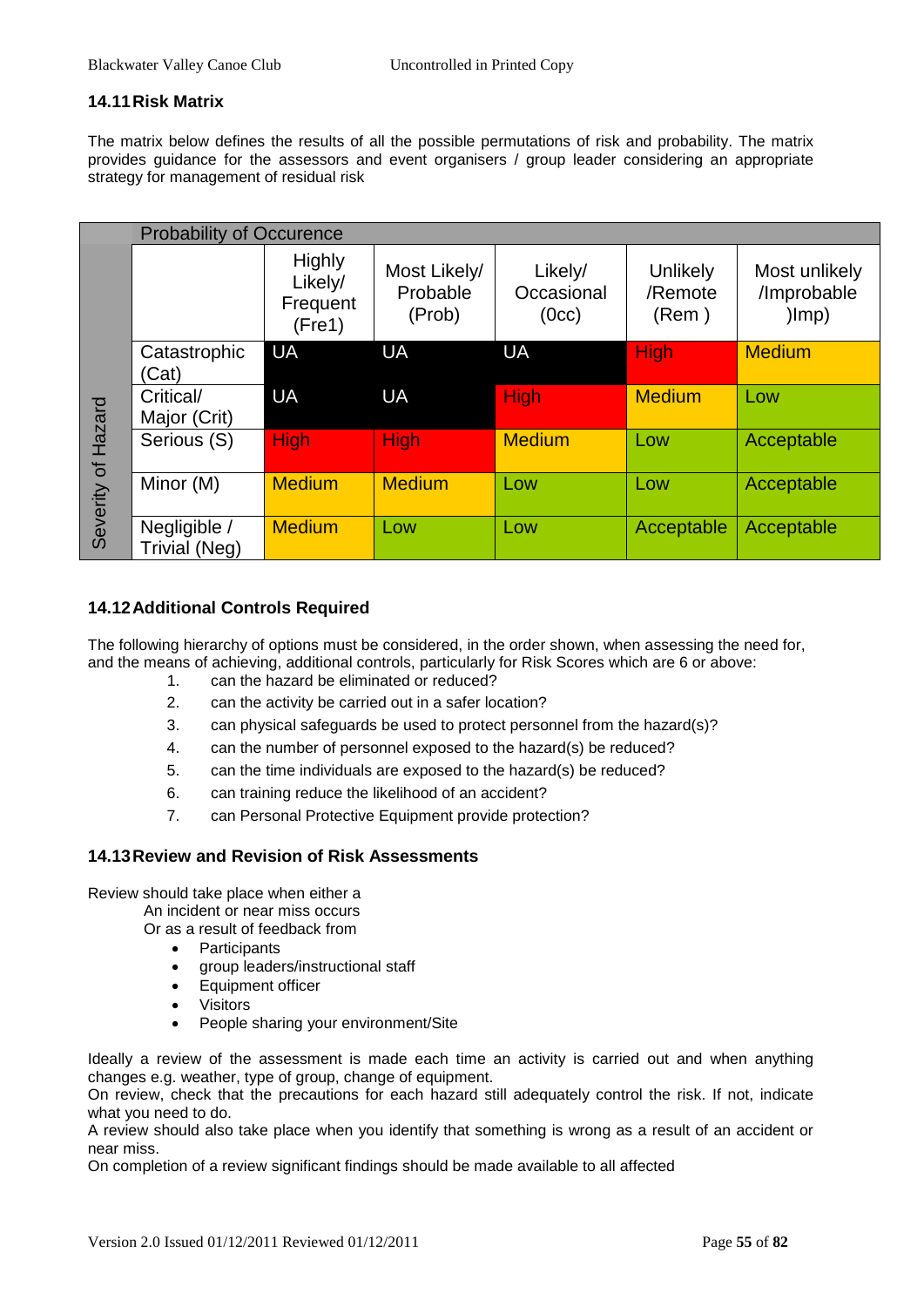# **14.14Dynamic Risk Assessment**

The ongoing assessments we make throughout the day or throughout a session, is referred to as 'the Dynamic Management of Risk'. This is an alternative to generic risk assessment. Dynamic risk assessment is a continuous process of identifying hazards. The risk is assessed and action taken to eliminate or reduce risk. In this way we are continually monitoring and reviewing the rapidly changing circumstances within Paddlesport.

Leaders take clients, students or friends into POTENTIALLY hazardous environments and situations. This is because they are prepared to accept reasonable levels of risk in order to provide an adventurous and interesting experience. Leaders must, however, seek to minimise the risk.

From an outdoor activity point of view Dynamic risk management and assessment should always be complementary to any established generic risk assessment. Arguably as paddlers, in the context of paddler, coach or leader our individual experience and developed understanding and awareness of the environment in which we paddle provides us with the judgement skills to make 'dynamic' on the move decisions relating to both our own and the safety of others.

That said however, and given that dynamic risk assessments cannot always be written down, a clearer understanding of the conscious and sub conscious analysis of risk that goes on in such circumstances is important.

# **14.15Risk Assessments**

The assessment will define individual activities e.g. flat water trip, white water weekend trip etc. Where there are sub-activities that are a component part of several activities, these sub-activities will be dealt with separately in order to avoid duplication.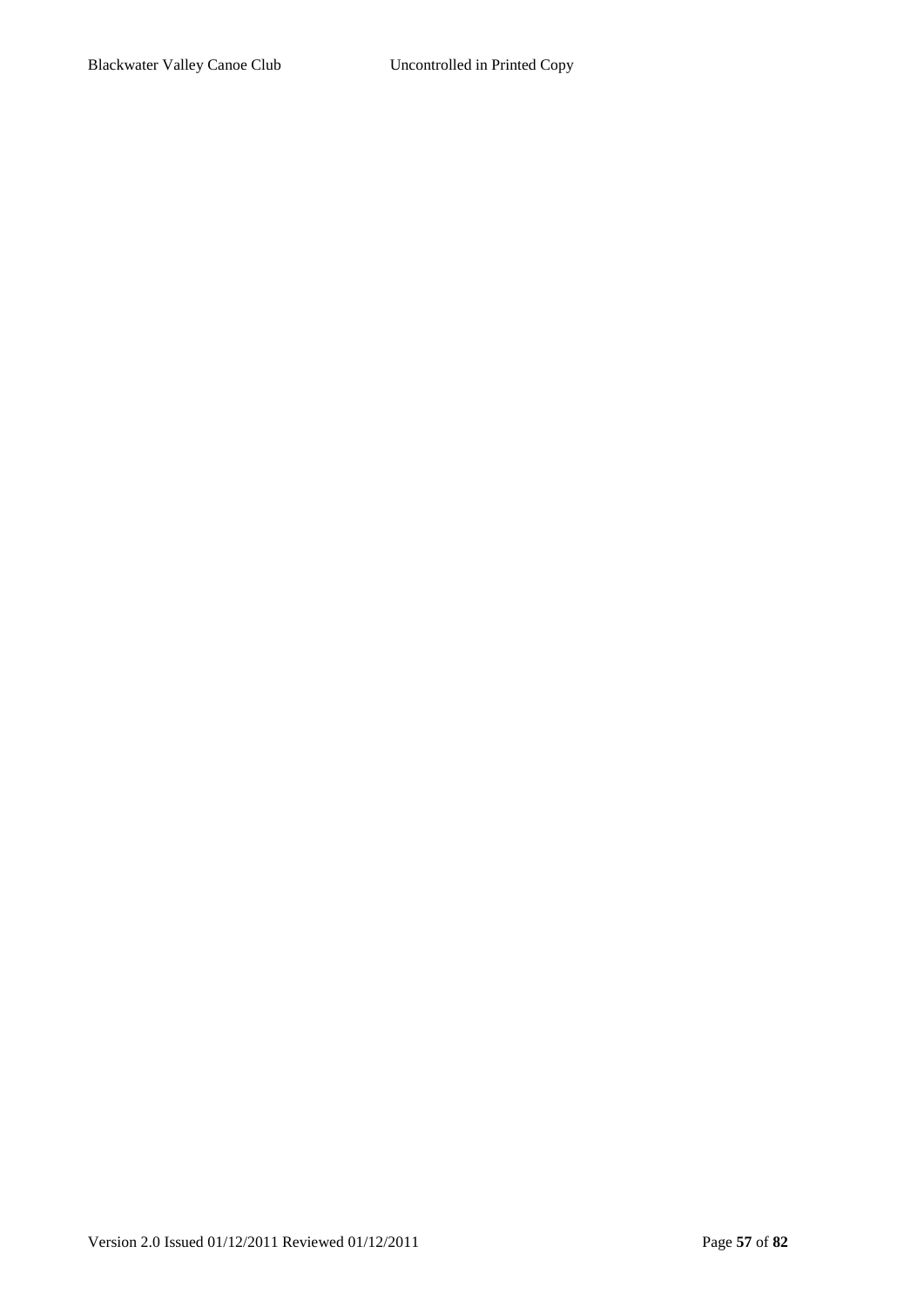## **Swimming pool use**

#### **Description of activity:**

Use of a standard swimming pool for teaching,

The conditions of use of the pool prohibit solo use of the pool and require that it is adequately supervised at all times. It is assumed that the pool is maintained and equipped to a standard suitable for use by the general public (with the exception of provision of lifeguards).

In addition, the recommendations from canoeing's national governing body – the British Canoe Union – for activities in swimming pools have been followed: "The Canoeist and the Swimming Pool - Guidance to Authorities and Pool Managers" (available as a PDF download from the BCU website). Date Oct 2011

The specialist skills necessary are:

1. When running a club session with coaching for club members, the recommended qualification is BCU Coach Level 1 or higher

2. When running a public session the recommended qualification is BCU (UKCC) Level 1 Coach or higher (as per the BCU Terms of Reference)

3. When running Polo activity, the recommended qualification would be the holding of a Polo Coaching award or Polo referee status

| <b>Swiming Pool Use</b>                                    |                                                      |                                                                                                                                     |                 |                    |             |  |  |
|------------------------------------------------------------|------------------------------------------------------|-------------------------------------------------------------------------------------------------------------------------------------|-----------------|--------------------|-------------|--|--|
| <b>Description of hazard</b>                               | <b>Possible</b><br>consequences                      | <b>Control measures</b>                                                                                                             | <b>Severity</b> | <b>Probability</b> | <b>Risk</b> |  |  |
| Slips, trips, falls on<br>poolside                         | Bruising, strains,<br>sprains, cuts, broken<br>bones | Pool infrastructure.<br>$\bullet$<br>No running rule<br>$\bullet$<br>Education<br>$\bullet$                                         | Minor           | Occasional         | Low         |  |  |
| Strike by boat or paddle<br>while in boat (non polo)       | Cuts, bruises, broken<br>bones                       | 'Aggressive' paddling not allowed by pool rules.<br>$\bullet$<br>Buoyancy aids mandatory.                                           | Minor           | Remote             | Low         |  |  |
| Strike by boat or paddle<br>while in boat<br>(polo)        | Cuts, bruises, broken<br>bones                       | Helmets and buoyancy aids mandatory<br>$\bullet$<br>Education<br>$\bullet$                                                          | Minor           | Remote             | Low         |  |  |
| Strike by boat or paddle<br>while swimming<br>in the water | Cuts, bruises, loss of<br>consciousness,<br>Drowning | Swimming (except resulting from capsize) forbidden<br>$\bullet$<br>by pool rules or swimmers segregated<br>Education<br>$\bullet$   | Serious         | Remote             | Low         |  |  |
| Entrapment in kayak during<br>capsize                      | Loss of consciousness,<br>Drowning                   | Equipment selection and maintenance.<br>$\bullet$<br>Training.<br>Pool lifeguard in attendance.<br>Induction training.<br>$\bullet$ | Serious         | Remote             | Medium      |  |  |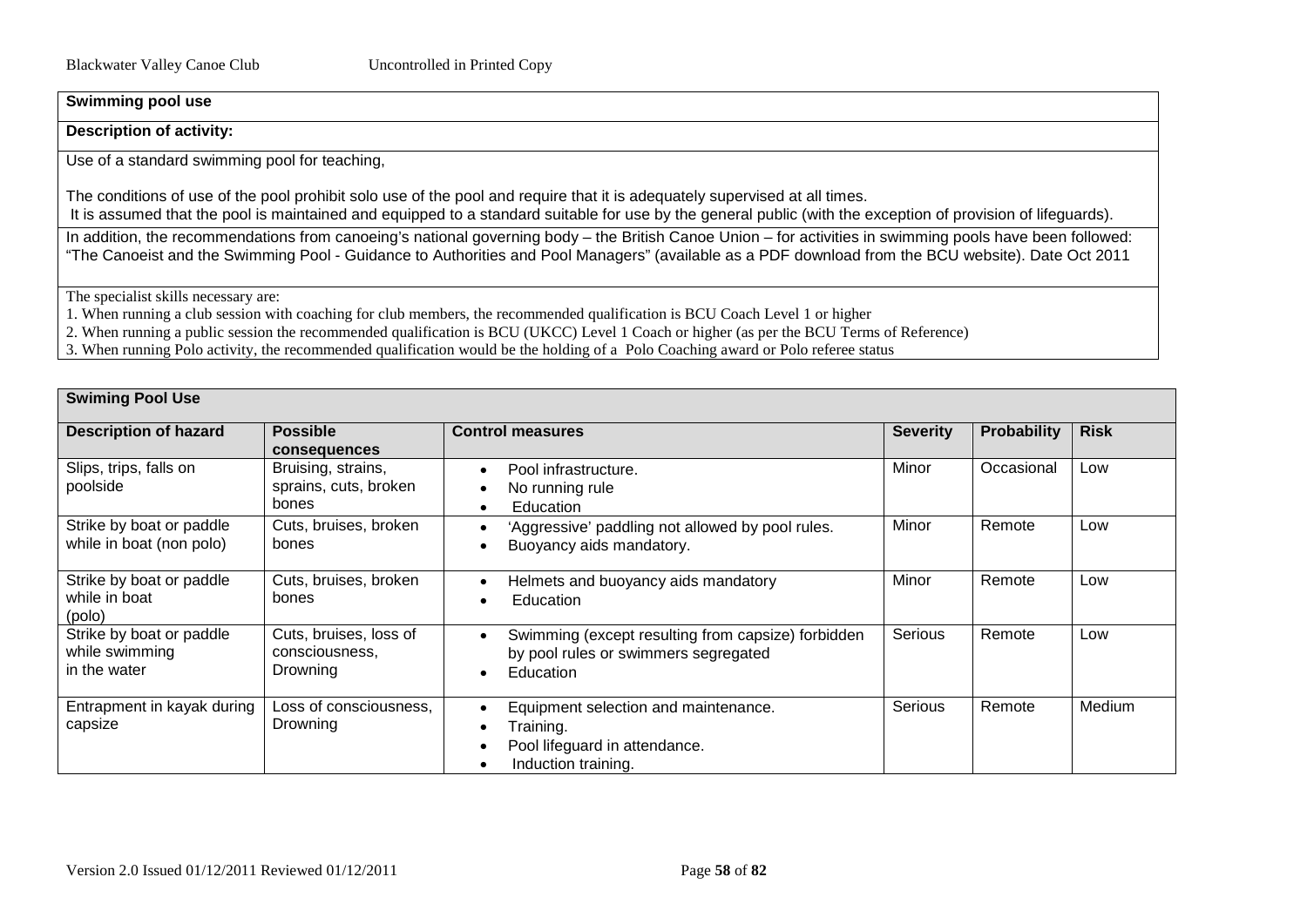| <b>Swiming Pool Use</b>                                                                                               |                                         |                                                                                                                                                                                                                                                           |                 |                    |             |  |  |
|-----------------------------------------------------------------------------------------------------------------------|-----------------------------------------|-----------------------------------------------------------------------------------------------------------------------------------------------------------------------------------------------------------------------------------------------------------|-----------------|--------------------|-------------|--|--|
| <b>Description of hazard</b>                                                                                          | <b>Possible</b><br>consequences         | <b>Control measures</b>                                                                                                                                                                                                                                   | <b>Severity</b> | <b>Probability</b> | <b>Risk</b> |  |  |
| Physical injury or<br>entrapment leading to<br>drowning                                                               | Drowning                                | Education<br>٠<br>Pool lifeguard in attendance                                                                                                                                                                                                            | Critical        | Remote             | Low         |  |  |
| Equipment falling onto pool<br>users                                                                                  | Cuts, bruises, loss of<br>consciousness | Kayaks and paddles securely stored when not in use.<br>$\bullet$<br>Fixing regularly checked.<br>٠<br>Pool lifeguard with first aid training in attendance<br>$\bullet$                                                                                   | Serious         | Improbable         | Low         |  |  |
| Environmental:<br>Contamination of the pool<br>by boats e.g. mud, leaves                                              |                                         | All boats used for external paddling are cleaned and<br>$\bullet$<br>inspected by the user before used in the pool.<br>Continual water recycling and treatment<br>$\bullet$                                                                               | Minor           | Occasional         | Low         |  |  |
| Environmental:<br>Contamination of the pool<br>by bodily fluids e.g.<br>significant blood from cuts /<br>nose bleeds. |                                         | Buoyancy aids mandatory.<br>$\bullet$<br>Helmets mandatory for 'aggressive' paddling.<br>Swimming (except resulting from capsize) forbidden<br>$\bullet$<br>by pool rules or swimmers segregated.<br>Continual water recycling and treatment<br>$\bullet$ | Minor           | Remote             | Low         |  |  |
| Environmental:<br>Contamination of the pool<br>side by spectators (Indoor)                                            |                                         | Shoe covers worn by spectators<br>$\bullet$                                                                                                                                                                                                               | Minor           | Remote             | Acceptable  |  |  |
| Hazards identified but controlled by Pool Operator                                                                    |                                         |                                                                                                                                                                                                                                                           |                 |                    |             |  |  |
| Spillage of pool treatment<br>chemicals                                                                               |                                         |                                                                                                                                                                                                                                                           |                 |                    |             |  |  |
| <b>Electrical hazards</b><br><b>Structural Damage</b>                                                                 |                                         |                                                                                                                                                                                                                                                           |                 |                    |             |  |  |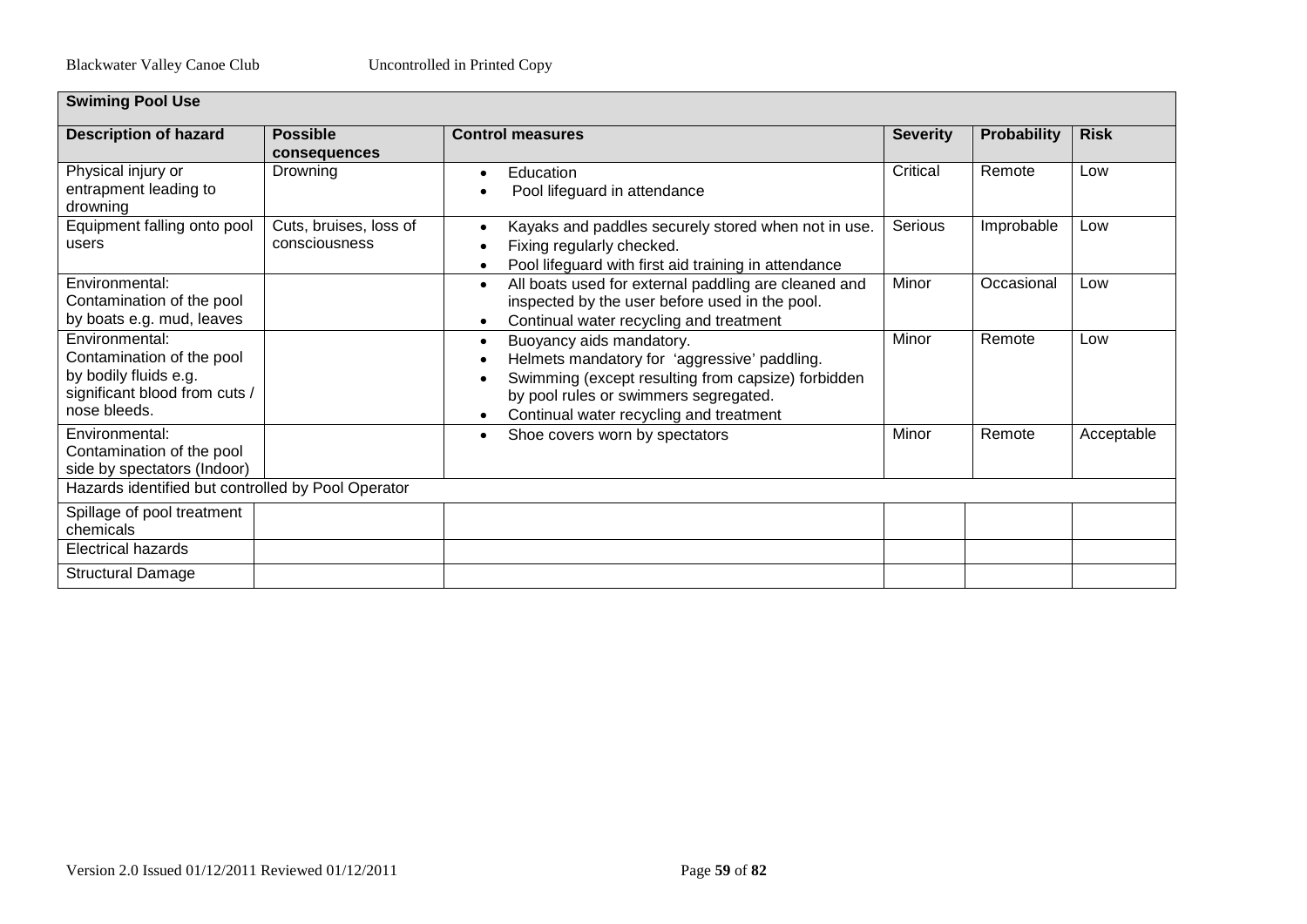### **Canoeing on flat inland water Description of activity**

Paddling on water not exceeding grade 1. Water will be inland and sheltered e.g. rivers, canals, medium lakes (large lakes, as found in the Lake District etc. should be considered to be sheltered coastal water). It is assumed that a group will comprise a minimum of three paddlers and that all paddlers will wear a properly fitting buoyancy aid.

| Canoeing on flat inland water                         |                                                                                                                                  |                                                                                                                                                               |                 |             |             |  |
|-------------------------------------------------------|----------------------------------------------------------------------------------------------------------------------------------|---------------------------------------------------------------------------------------------------------------------------------------------------------------|-----------------|-------------|-------------|--|
| <b>Description of hazard</b>                          | <b>Possible consequences</b>                                                                                                     | <b>Control measures</b>                                                                                                                                       | <b>Severity</b> | Probability | <b>Risk</b> |  |
| Slips, trips & falls while<br>entering/exiting boats. | Cuts & bruises, sprains,<br>strains etc., fractures,<br>Drowning, ingestion of river<br>or canal water                           | Choice of entry/exit point.<br>$\bullet$<br>Training on proper technique<br>$\bullet$                                                                         | Minor           | Occasional  | Low         |  |
| Slips, trips & falls while<br>entering/exiting boats  | Drowning                                                                                                                         | Choice of entry/exit point. Training on proper technique.<br>Wear appropriate buoyancy aid near water's edge                                                  | Critical        | Remote      | Medium      |  |
| Weather                                               | Hypo and hyperthermia,<br>dehydration,<br>sunburn                                                                                | Use of appropriate clothing,<br>$\bullet$<br>Obtaining & acting on a weather forecast.<br>Experienced group leaders who will recognise symptoms.<br>$\bullet$ | Minor           | Occasional  | Low         |  |
| Wildlife (particularly<br>swans)                      | Bites, strikes leading to<br>capsize, stings,                                                                                    | Avoid wildlife.<br>$\bullet$<br>Choice of entry/exit point.<br>Education and vigilance of paddlers (particularly during the<br>nesting season)                | Minor           | Occasional  | Low         |  |
| Weirs                                                 | Inability to escape stopper in<br>boat or if swimming leading<br>to physical injury possible<br>drowning                         | Training so that weirs are recognised and avoided at this<br>level                                                                                            | <b>Serious</b>  | Remote      | Low         |  |
| Entrapment in kayak<br>during capsize                 | Drowning                                                                                                                         | Choice and maintenance of equipment.<br>Training on proper capsize technique.<br>Correct footwear for boat                                                    | Critical        | Remote      | Medium      |  |
| Use of locks                                          | Boat uncontrollable, trapped<br>under lock gate. Swimmer<br>sucked under water                                                   | Locks used under close supervision. Inexperienced<br>$\bullet$<br>paddlers not to use locks<br>Rate of water entry/exit controlled<br>$\bullet$               | Serious         | Remote      | Low         |  |
| Accidental swimming in<br>cold water                  | Hypothermia. Shock of<br>sudden immersion Ingestion<br>of river or canal water. (May<br>cause drowning in extreme<br>conditions) | Correct personal equipment.<br>$\bullet$<br>Training                                                                                                          | Minor           | Occasional  | Low         |  |
| Paddling at night/poor                                | Unable to spot obstacles,                                                                                                        | Education of paddlers. Suitable lights on craft.<br>$\bullet$                                                                                                 | Minor           | Remote      | Low         |  |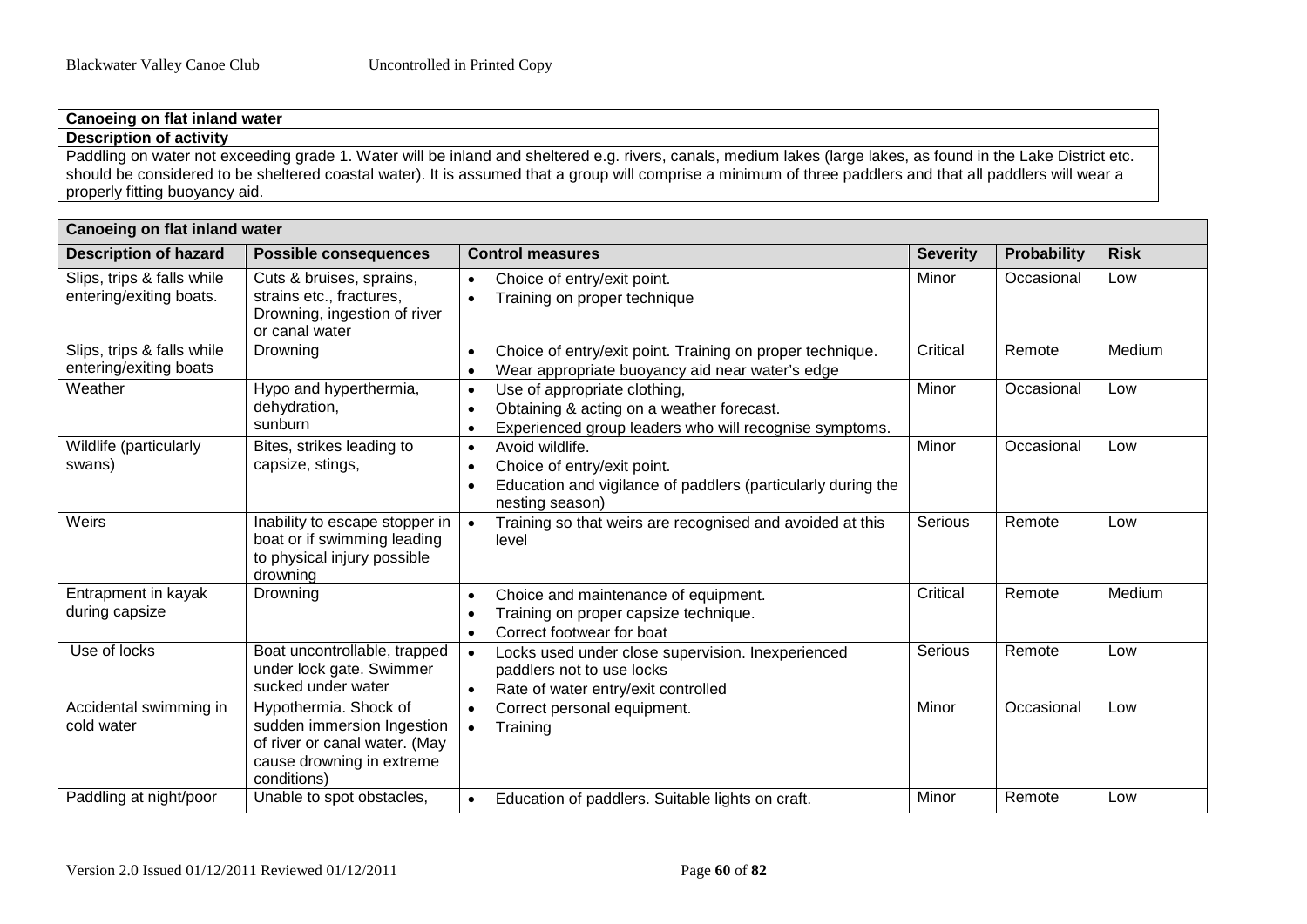| Canoeing on flat inland water  |                                                           |                                                                                                                                                                    |                 |                    |             |  |
|--------------------------------|-----------------------------------------------------------|--------------------------------------------------------------------------------------------------------------------------------------------------------------------|-----------------|--------------------|-------------|--|
| <b>Description of hazard</b>   | <b>Possible consequences</b>                              | <b>Control measures</b>                                                                                                                                            | <b>Severity</b> | <b>Probability</b> | <b>Risk</b> |  |
| visibility                     | increased risk of collision                               | Avoiding paddling if conditions unsuitable                                                                                                                         |                 |                    |             |  |
| Collision with other<br>boats  | Cuts, bruises, fractures,<br>possible drowning            | Observation on water.<br>Avoidance of navigation channels.<br>Check other boat movements before launching                                                          | Serious         | Improbable         | Acceptable  |  |
| Weils disease                  | Flu-like illness, jaundice,<br>possible death (very rare) | Cover cuts before paddling.<br>Shower after paddling.<br>Prompt attention from GP if symptoms develop.<br>GP given appropriate information                         | Serious         | Improbable         | Acceptable  |  |
| Tetanus                        | Tetanus                                                   | Cover cuts before paddling.<br>Shower after paddling.<br>Prompt attention from GP if symptoms develop.<br>GP given appropriate information<br>Tetanus immunisation | Serious         | Improbable         | Acceptable  |  |
| Ingestion of polluted<br>water | Upset stomach, vomiting,<br>diarrhoea                     | Avoid obviously polluted water.<br>$\bullet$<br>Avoid deliberate capsize drill if water quality is suspect.<br>Wash hands before eating or smoking                 | Minor           | Occasional         | Low         |  |

**Notes** 

Drowning

Accidents leading to drowning have been assessed separately as though the consequences are potentially very severe the probability is considered to be very much lower than the probability of cuts and bruises.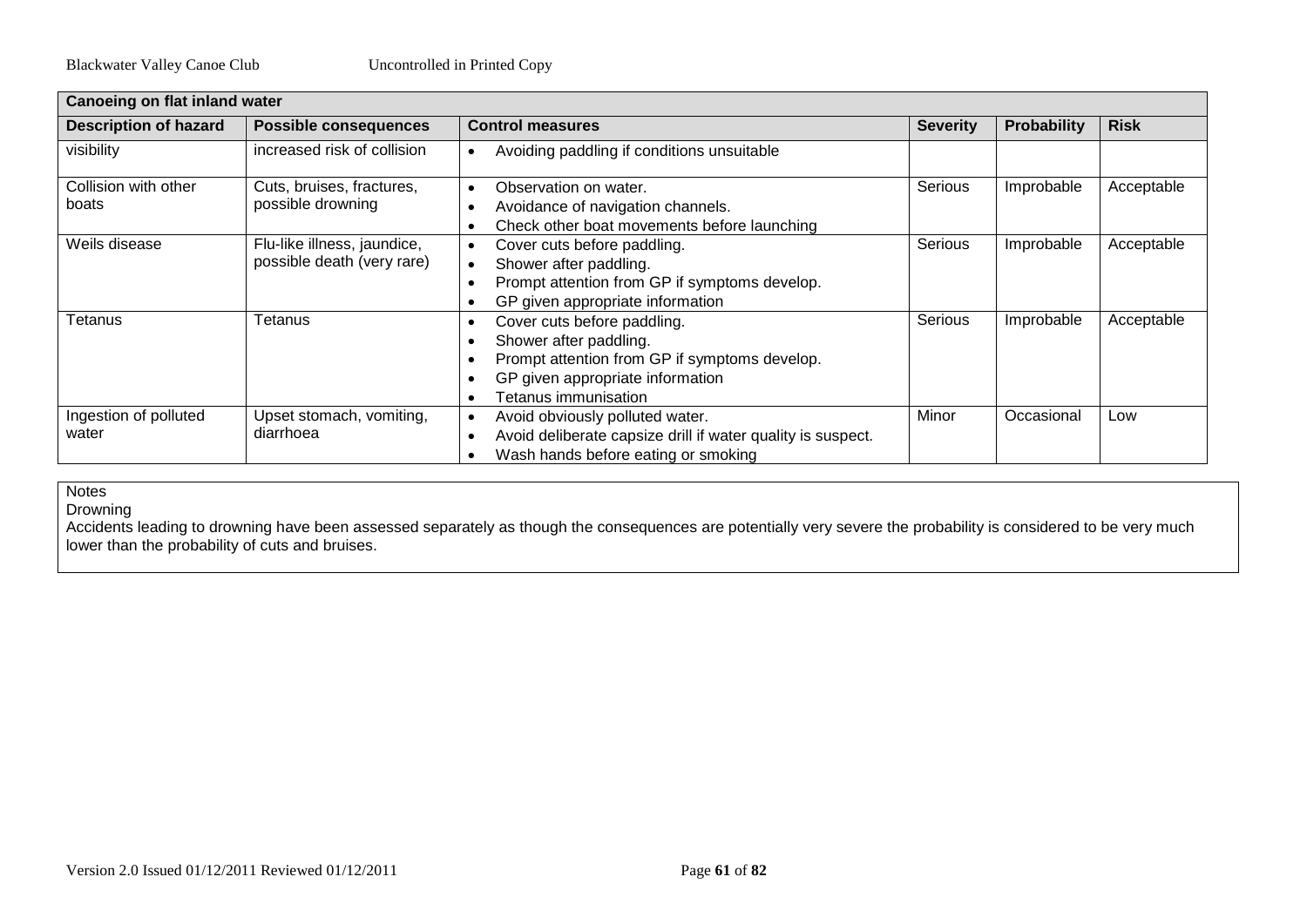| <b>Description of activity</b><br>White water paddling on water up to grade 3, all seasons in UK and abroad. Paddlers should be assessed as competent for the grade of water.<br>A groupshould comprise a minimum of three paddlers.<br>The club may, from time to time, engage in white water trips which exceed the definitions above. In these circumstances the notes below the table shall<br>apply.<br>No formal recommendations on group size can be given as it will depend on the water conditions and paddlers. However, based on the BCU"s "Check<br>list for the guidance of relevant authorities" the following guidance can be given:<br>Moderate water (grade 2) one leader and one competent assistant per group, maximum group size 7;<br>$\bullet$<br>Advanced water (grade 3 or above) one leader and one competent assistant per group, maximum group size 5.<br>$\bullet$ | Inland white water                                                                                                                                      |
|------------------------------------------------------------------------------------------------------------------------------------------------------------------------------------------------------------------------------------------------------------------------------------------------------------------------------------------------------------------------------------------------------------------------------------------------------------------------------------------------------------------------------------------------------------------------------------------------------------------------------------------------------------------------------------------------------------------------------------------------------------------------------------------------------------------------------------------------------------------------------------------------|---------------------------------------------------------------------------------------------------------------------------------------------------------|
|                                                                                                                                                                                                                                                                                                                                                                                                                                                                                                                                                                                                                                                                                                                                                                                                                                                                                                |                                                                                                                                                         |
|                                                                                                                                                                                                                                                                                                                                                                                                                                                                                                                                                                                                                                                                                                                                                                                                                                                                                                |                                                                                                                                                         |
|                                                                                                                                                                                                                                                                                                                                                                                                                                                                                                                                                                                                                                                                                                                                                                                                                                                                                                |                                                                                                                                                         |
|                                                                                                                                                                                                                                                                                                                                                                                                                                                                                                                                                                                                                                                                                                                                                                                                                                                                                                |                                                                                                                                                         |
|                                                                                                                                                                                                                                                                                                                                                                                                                                                                                                                                                                                                                                                                                                                                                                                                                                                                                                |                                                                                                                                                         |
|                                                                                                                                                                                                                                                                                                                                                                                                                                                                                                                                                                                                                                                                                                                                                                                                                                                                                                |                                                                                                                                                         |
| for activities where it is identified as mitigation                                                                                                                                                                                                                                                                                                                                                                                                                                                                                                                                                                                                                                                                                                                                                                                                                                            | Personal protective equipment: properly fitting buoyancy aids and helmets shall be worn by all paddlers at all times. Use of other PPE will be required |
|                                                                                                                                                                                                                                                                                                                                                                                                                                                                                                                                                                                                                                                                                                                                                                                                                                                                                                |                                                                                                                                                         |

| Inland white water                                         |                                                                               |                                                                                                                                                                            |                 |                    |             |
|------------------------------------------------------------|-------------------------------------------------------------------------------|----------------------------------------------------------------------------------------------------------------------------------------------------------------------------|-----------------|--------------------|-------------|
| <b>Description of</b><br>hazard                            | <b>Possible</b><br>consequences                                               | <b>Control measures</b>                                                                                                                                                    | <b>Severity</b> | <b>Probability</b> | <b>Risk</b> |
| Slips, trips & falls<br>while<br>entering/exiting<br>boats | <b>Bruises Cuts,</b><br>fractures, possible<br>Drowning                       | Choice of entry/exit point. Training on proper technique.<br>$\bullet$<br>Wear appropriate buoyancy aid near water's edge<br>$\bullet$<br>Suitable Footwear                | Minor           | Occasional         | Low         |
| Cold Weather                                               | Hypothermia,                                                                  | Use of appropriate clothing,<br>$\bullet$<br>Obtaining & acting on a weather forecast.<br>$\bullet$<br>Experienced group leaders who will recognise symptoms.<br>$\bullet$ | Minor           | Occasional         | LOW         |
| Pinning                                                    | Entrapment in boat<br>Hypothermia, , cuts,<br>fractures, possible<br>Drowning | Experience of group,<br>Training in rescue techniques<br>$\bullet$                                                                                                         | Critical        | Remote             | Medium      |
| Swimming following<br>capsize                              | Hypothermia, bruises,                                                         | Individuals trained in safe swimming technique.<br>$\bullet$<br>Adequate protection of rapids.<br>٠<br>Properly fitting helmet and Buoyancy aid                            | Minor           | Occasional         | Low         |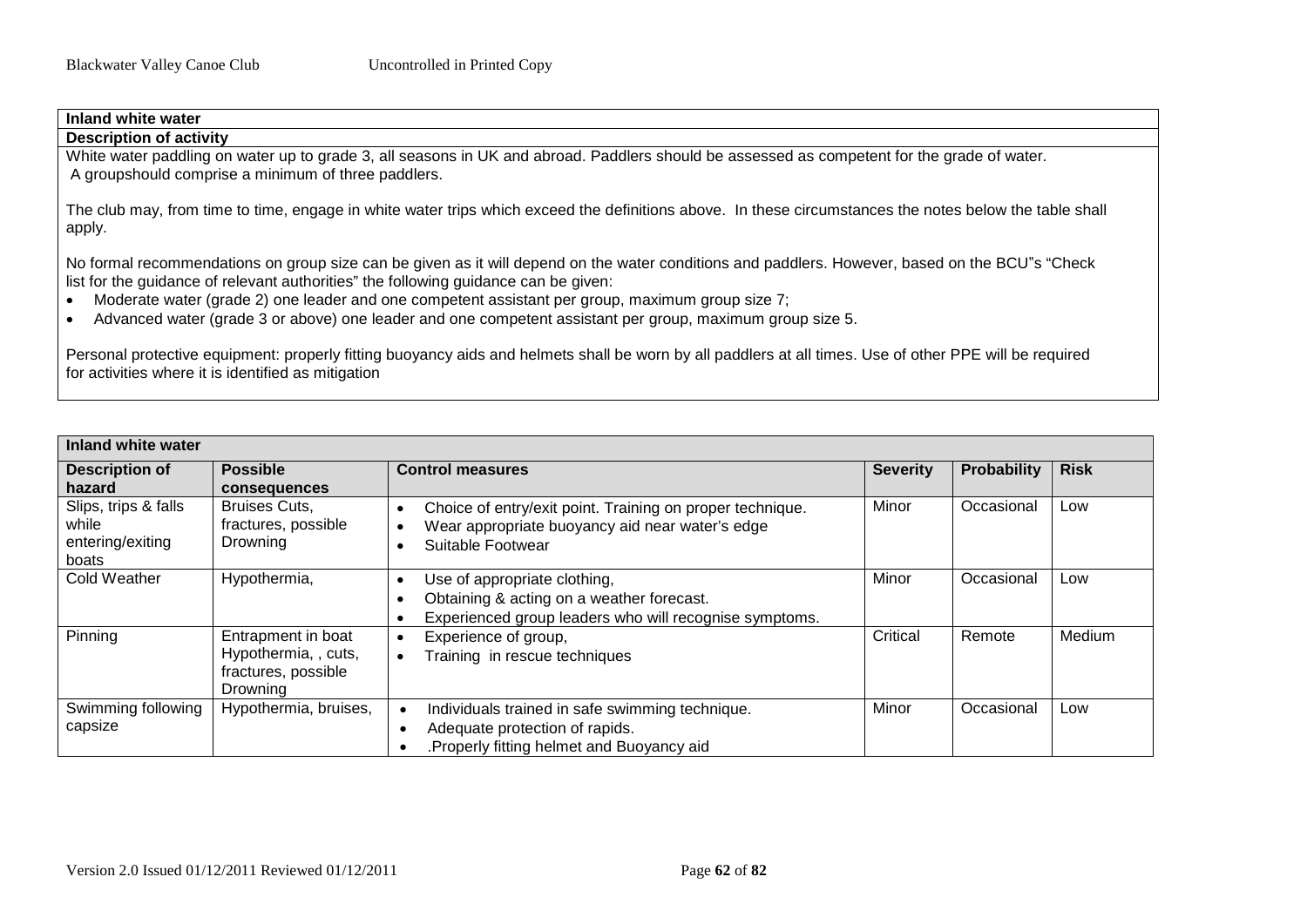| Inland white water              |                                                                                                             |                                                                                                                                                                                                                                                                                                    |                 |                    |             |
|---------------------------------|-------------------------------------------------------------------------------------------------------------|----------------------------------------------------------------------------------------------------------------------------------------------------------------------------------------------------------------------------------------------------------------------------------------------------|-----------------|--------------------|-------------|
| <b>Description of</b><br>hazard | <b>Possible</b><br>consequences                                                                             | <b>Control measures</b>                                                                                                                                                                                                                                                                            | <b>Severity</b> | <b>Probability</b> | <b>Risk</b> |
| Pinning or<br>Swimming          | Drowning                                                                                                    | Experience of group,<br>$\bullet$<br>Appropriate group leader.<br>$\bullet$<br>Training in rescue techniques<br>$\bullet$<br>Individuals trained in safe swimming technique,<br>$\bullet$<br>Adequate protection of rapids,<br>$\bullet$<br>Properly fitting helmet and buoyancy aid,<br>$\bullet$ | Critical        | Remote             | Medium      |
| <b>Stoppers</b>                 | Swimmer unable to<br>escape, may ultimately<br>lead to drowning                                             | Recognition and avoidance of stoppers likely to hold<br>$\bullet$<br>swimmers. If unavoidable, suitable pre-protection                                                                                                                                                                             | Serious         | Remote             | Medium      |
| <b>Strainers</b>                | Capsize, inability of<br>swimmer to escape,<br>leading to drowning                                          | Pre-protection if swimmer is likely to be swept onto strainer<br>$\bullet$<br>Recognition of situations where strainers exist<br>$\bullet$                                                                                                                                                         | Critical        | Remote             | Medium      |
| Weirs                           | Inability to escape<br>stopper in boat or if<br>swimming leading to<br>physical injury<br>possible drowning | Training so that weirs are recognised and avoided at this level<br>$\bullet$                                                                                                                                                                                                                       | Serious         | Remote             | Low         |
| Weils disease                   | Flu-like illness,<br>jaundice, possible<br>death (very rare)                                                | Cover cuts before paddling.<br>$\bullet$<br>Shower after paddling.<br>$\bullet$<br>Prompt attention from GP if symptoms develop.<br>$\bullet$<br>GP given appropriate information<br>$\bullet$                                                                                                     | Serious         | Improbable         | Acceptable  |
| Tetanus                         | Tetanus                                                                                                     | Cover cuts before paddling.<br>$\bullet$<br>Shower after paddling.<br>$\bullet$<br>Prompt attention from GP if symptoms develop.<br>$\bullet$<br>GP given appropriate information<br>$\bullet$<br>Tetanus immunisation<br>$\bullet$                                                                | Serious         | Improbable         | Acceptable  |
| Ingestion of<br>polluted water  | Upset stomach,<br>vomiting, diarrhoea                                                                       | Avoid obviously polluted water.<br>$\bullet$<br>Avoid deliberate capsize drill if water quality is suspect.<br>$\bullet$<br>Wash hands before eating or smoking<br>$\bullet$                                                                                                                       | Minor           | Occasional         | Low         |
| Environment                     | Damage to wildlife.<br>Bites, strikes leading o<br>capsize, stings                                          | Choice of entry/exit point.<br>$\bullet$<br>Avoid wildlife<br>$\bullet$<br>Education and vigilance of paddlers (particularly during the<br>nesting season)                                                                                                                                         | Minor           | Occasional         | Low         |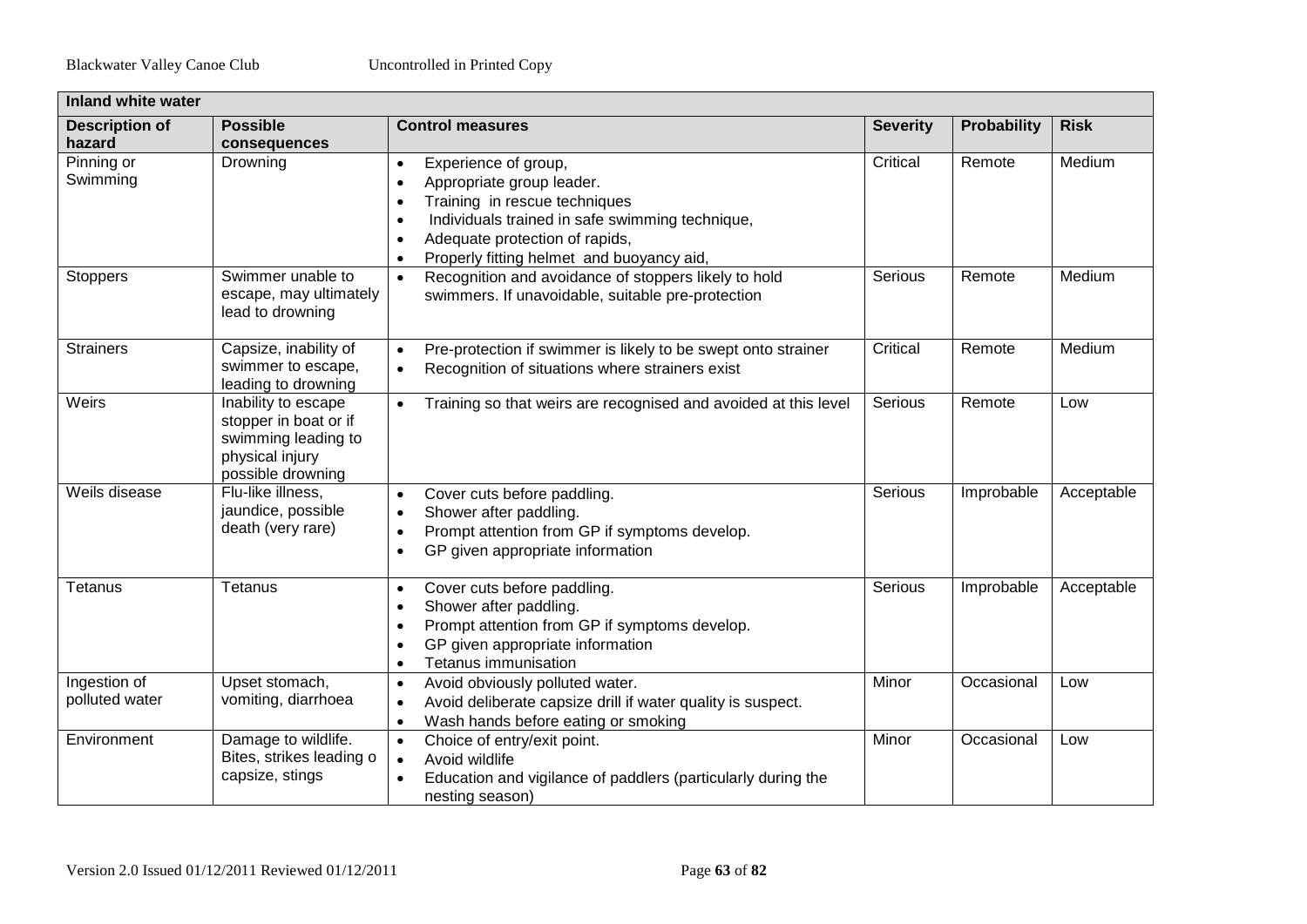**Notes** 

The club may, from time to time, engage in white water trips which exceed the definitions above. In these circumstances, the trip leader should assess the risk and ensure that

trip participants are aware of the risks. Leaders making this type of dynamic risk assessment should bear in mind the following factors:

- The increased power and speed of the water which are likely to make the consequences of any hazard more severe;
- The training of all members of the group, in particular white water safety and rescue training;
- The experience of all members of the group;
- The equipment carried by individuals and amongst the group, in particular all paddlers should carry a throwline, knife, sling and karabiner as a minimum;
- The cumulative effect of including more than one inexperienced paddler in a group particularly on unknown rivers or rivers where there are not convenient pools to pick up swimmers below each rapid.

Participants must then make their own decision as to participation. If the trip leader believes that any paddler"s skills are such that he/she may endanger the group, the trip leadersmay, at their discretion, prohibit any individual from paddling.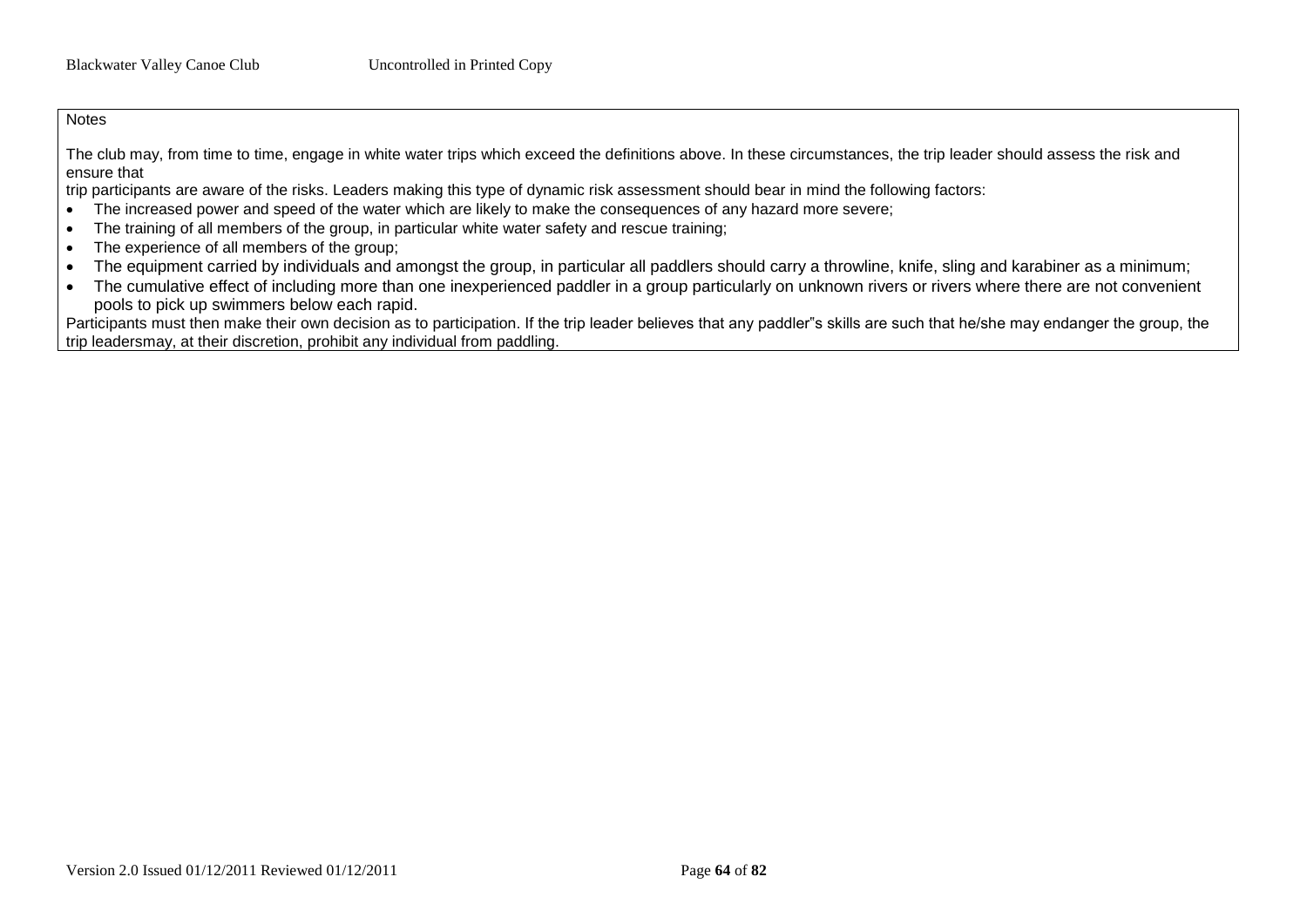# **Surfing**

**Description of activity** 

Paddling on recognised surf beaches in moderate conditions, up to 4 foot/ 1.2 metre surf, all seasons in UK. Paddlers are assumed to be competent for the grade of surf, and be at least of BCU 2 star standard.

Personal protective equipment: properly fitting buoyancy aids and helmet shall be worn by all paddlers at all times. Use of other PPE will be required for activities where it is identified as mitigation.

| <b>Surfing</b>                                                                                         |                                                                                 |                                                                                                                                                                                                                                                                               |                 |                    |             |
|--------------------------------------------------------------------------------------------------------|---------------------------------------------------------------------------------|-------------------------------------------------------------------------------------------------------------------------------------------------------------------------------------------------------------------------------------------------------------------------------|-----------------|--------------------|-------------|
| <b>Description of</b><br>hazard                                                                        | <b>Possible</b><br>consequences                                                 | <b>Control measures</b>                                                                                                                                                                                                                                                       | <b>Severity</b> | <b>Probability</b> | <b>Risk</b> |
| Weather                                                                                                | Hypo and<br>hyperthermia,<br>dehydration,<br>Sunburn,<br>UV damage to eyes      | Use of appropriate clothing, Eyewear<br>$\bullet$<br>Apply Waterproof, correct Factor of Suncream for skin tone and<br>$\bullet$<br>adequate<br>Obtaining & acting on a weather forecast.<br>$\bullet$<br>Experienced group leaders who will recognise symptoms.<br>$\bullet$ | Minor           | Occasional         | Low         |
| Change in weather<br>or sea state                                                                      | Unable to return to<br>shore or land; loss of<br>control leading to<br>drowning | Obtaining, understanding and acting on weather forecast.<br>$\bullet$<br>Awareness of the weather whist paddling.<br>$\bullet$                                                                                                                                                | Serious         | Occasional         | Medium      |
| Collision with other<br>surfers                                                                        | Cuts, bruises,<br>fractures, possible<br>drowning                               | Observation on water.<br>$\bullet$<br>Individuals trained in surf etiquette.<br>$\bullet$<br>Agree usage with other surfers.<br>$\bullet$<br>Leader to brief each paddlers on etiquette and agreed usage.<br>$\bullet$                                                        | Serious         | Occasional         | Medium      |
| Swimming following<br>capsize<br>Collision with other<br>surfers, Change in<br>weather or sea<br>state | Drowning                                                                        | As noted for the Hazards above<br>$\bullet$                                                                                                                                                                                                                                   | Critical        | Remote             | Medium      |
| Offshore breezes                                                                                       | Boats and swimmers<br>blown offshore                                            | Awareness of effects.<br>$\bullet$<br>Staying ashore if strength too high<br>$\bullet$<br>All paddlers carry distress flares.<br>$\bullet$                                                                                                                                    | Serious         | Occasional         | Medium      |
| Offshore currents                                                                                      | Boats and swimmers<br>swept offshore                                            | Awareness of effects.<br>$\bullet$<br>Avoidance of areas/times where currents too strong<br>$\bullet$<br>All paddlers carry distress flares<br>$\bullet$                                                                                                                      | Serious         | Occasional         | Medium      |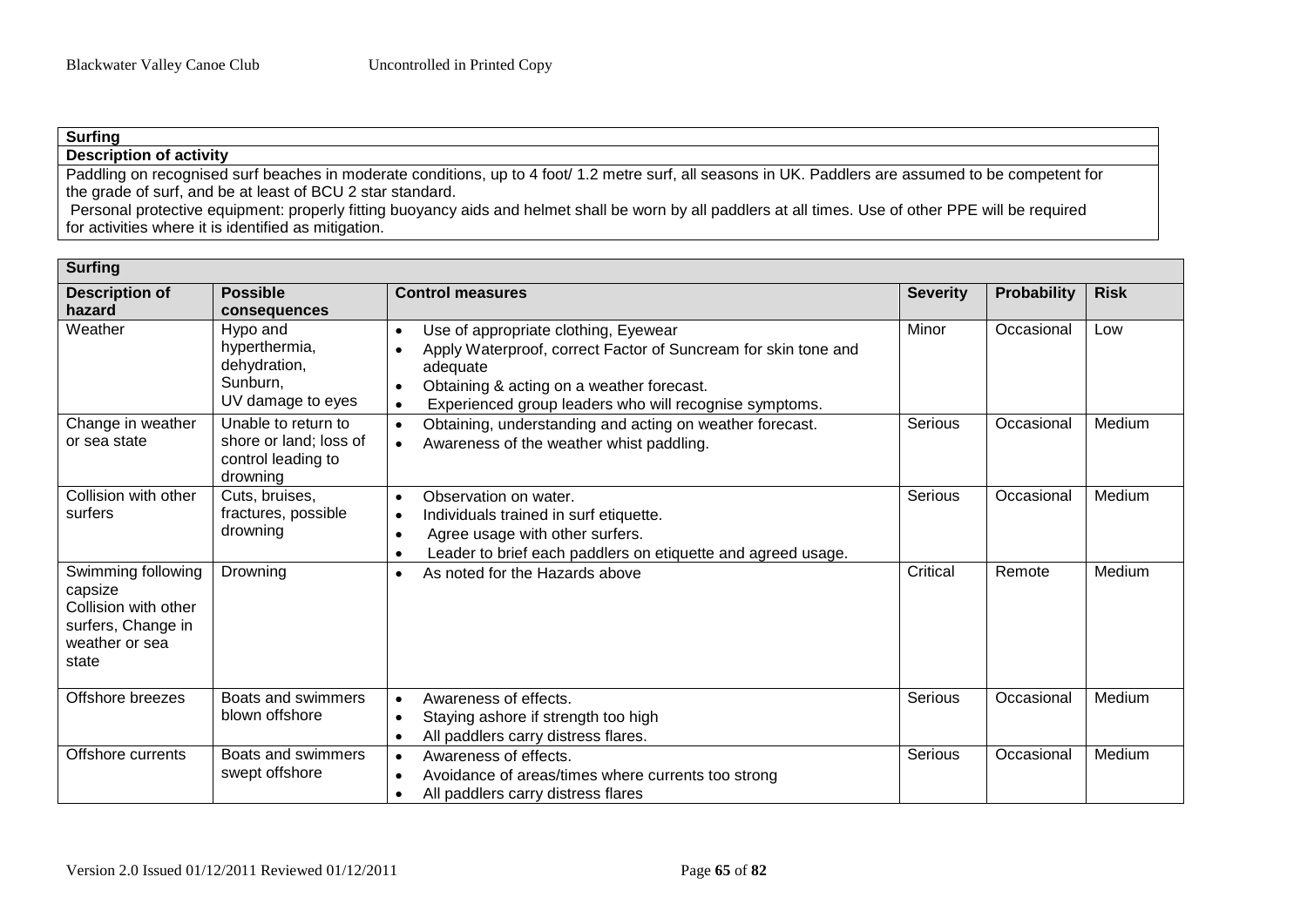| <b>Surfing</b>        |                          |                                                                                   |                 |             |             |
|-----------------------|--------------------------|-----------------------------------------------------------------------------------|-----------------|-------------|-------------|
| <b>Description of</b> | <b>Possible</b>          | <b>Control measures</b>                                                           | <b>Severity</b> | Probability | <b>Risk</b> |
| hazard                | consequences             |                                                                                   |                 |             |             |
| <b>Rip Currents</b>   | Boats and swimmers       | Awareness of effects.<br>$\bullet$                                                | Serious         | Occasional  | Medium      |
|                       | swept offshore           | Avoidance of areas/times where currents too strong<br>$\bullet$                   |                 |             |             |
|                       |                          | Consult Lifeguards on specific beach<br>$\bullet$                                 |                 |             |             |
| Entrapment in         | Drowning                 | Choice and maintenance of equipment.<br>$\bullet$                                 | Critical        | Remote      | Medium      |
| kayak during          |                          | Training on proper capsizes technique.<br>$\bullet$                               |                 |             |             |
| capsize               |                          | Correct footwear for boat<br>$\bullet$                                            |                 |             |             |
| Paddling at           | Unable to spot           | DO NOT PADDLE AT NIGHT<br>$\bullet$                                               | Minor           | Remote      | Low         |
| night/poor visibility | obstacles, increased     | Education of paddlers.<br>$\bullet$                                               |                 |             |             |
|                       | risk of collision        | Suitable lights on craft.<br>$\bullet$                                            |                 |             |             |
|                       |                          | Avoiding paddling if conditions unsuitable<br>$\bullet$                           |                 |             |             |
| Ingestion of          | Upset stomach,           | Avoid obviously polluted water.<br>$\bullet$                                      | Minor           | Occasional  | Low         |
| polluted water        | vomiting, diarrhoea      | Avoid deliberate capsize drill if water quality is suspect.<br>$\bullet$          |                 |             |             |
|                       |                          | Wash hands before eating or smoking<br>$\bullet$                                  |                 |             |             |
| Tetanus               | Tetanus                  | Cover cuts before paddling.<br>$\bullet$                                          | Serious         | Improbable  | Acceptable  |
|                       |                          | Shower after paddling.                                                            |                 |             |             |
|                       |                          | Prompt attention from GP if symptoms develop.<br>$\bullet$                        |                 |             |             |
|                       |                          | GP given appropriate information<br>$\bullet$                                     |                 |             |             |
|                       |                          | Tetanus immunisation<br>$\bullet$                                                 |                 |             |             |
| Environment           | Damage to wildlife.      | Choice of entry/exit point.<br>$\bullet$                                          | Minor           | Occasional  | Low         |
|                       | Bites, strikes leading o | Avoid wildlife<br>$\bullet$                                                       |                 |             |             |
|                       | capsize, Jelly fish      | Education and vigilance of paddlers (particularly during the nesting<br>$\bullet$ |                 |             |             |
|                       | stings                   | season)                                                                           |                 |             |             |

**Notes** 

**Drowning** 

Accidents leading to drowning have been assessed separately as though the consequences are potentially very severe the probability is considered to be very much lower than the probability of cuts and bruises.

Possible Secondary drowning – Insert Notes

The club may, from time to time, engage in surfing trips which exceed the definitions above. In these circumstances, the trip leader should assess the risk and ensure that trip participants are aware of the risks. They must then make their own decision as to participation. Larger surf should only be tackled on rising tides unless individual paddlers are very competent.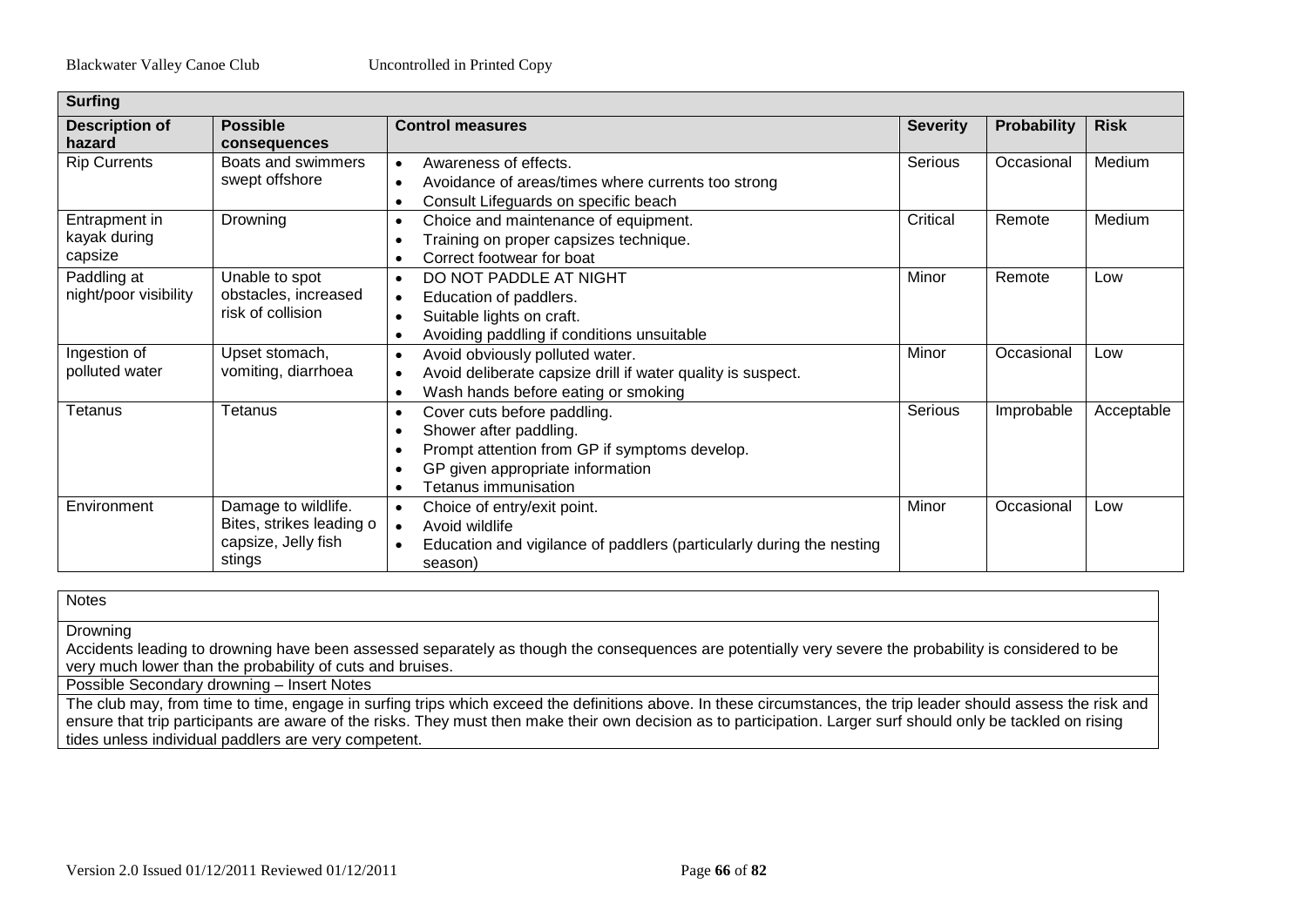**Canoeing on sheltered coastal water (including large lakes)** 

**Description of activity** 

Paddling on coastal water, subject to tides and currents up to several miles from shore in winds not exceeding force 4 (also includes large lakes, as found in the Lake District etc.).

Paddlers to be minimum BCU 2 star or equivalent.

It is assumed that a group will comprise a minimum of three paddlers

Personal protective equipment: properly fitting buoyancy aids shall be worn by all paddlers at all times and all paddlers shall carry distress flares. Use of other PPE will be required for activities where it is identified as mitigation. Carrying a marine VHF radio is recommended.

|                                                             | Canoeing on sheltered coastal water (including large lakes)                                           |                                                                                                                                                                                              |                 |                    |             |
|-------------------------------------------------------------|-------------------------------------------------------------------------------------------------------|----------------------------------------------------------------------------------------------------------------------------------------------------------------------------------------------|-----------------|--------------------|-------------|
| <b>Description of</b><br>hazard                             | <b>Possible consequences</b>                                                                          | <b>Control measures</b>                                                                                                                                                                      | <b>Severity</b> | <b>Probability</b> | <b>Risk</b> |
| Slips, trips & falls<br>while<br>entering/exiting<br>boats. | Cuts & bruises, sprains,<br>strains etc., fractures,<br>Drowning, ingestion of sea<br>water           | Choice of entry/exit point.<br>$\bullet$<br>Training on proper technique<br>$\bullet$                                                                                                        | Minor           | Occasional         | Low         |
| Slips, trips & falls<br>while<br>entering/exiting<br>boats  | Drowning                                                                                              | Choice of entry/exit point. Training on proper technique.<br>Wear appropriate buoyancy<br>aid near water's edge                                                                              | Critical        | Remote             | Medium      |
| No landing zones<br>(e.g. cliffs, dumping<br>beaches)       | Any emergency must be<br>dealt with afloat. In event of<br>medical emergency, help will<br>be delayed | Suitable experience and techniques.<br>$\bullet$<br>Pre-plan escape routes.<br>All paddlers carry distress flares                                                                            | Serious         | Remote             | Low         |
| Weather                                                     | Hypo and hyperthermia,<br>dehydration,<br>Sunburn, UV damage to<br>eves                               | Use of appropriate clothing,<br>$\bullet$<br>obtaining & acting on a weather forecast.<br>Experienced group leaders who will recognise symptoms.<br>$\bullet$                                | Minor           | Occasional         | Low         |
| Change in weather<br>or sea state                           | Unable to return to shore or<br>land; loss of control leading<br>to drowning                          | Obtaining, understanding and acting on weather forecast.<br>Awareness of the weather whist paddling.<br>All paddlers carry distress flares<br>Carrying C+VHF radio within group recommended. | Critical        | Remote             | Medium      |
| Offshore breezes                                            | Boats and swimmers blown<br>offshore                                                                  | Awareness of effects.<br>$\bullet$<br>Staying ashore if strength too high<br>All paddlers carry distress flares.                                                                             | Serious         | Occasional         | Medium      |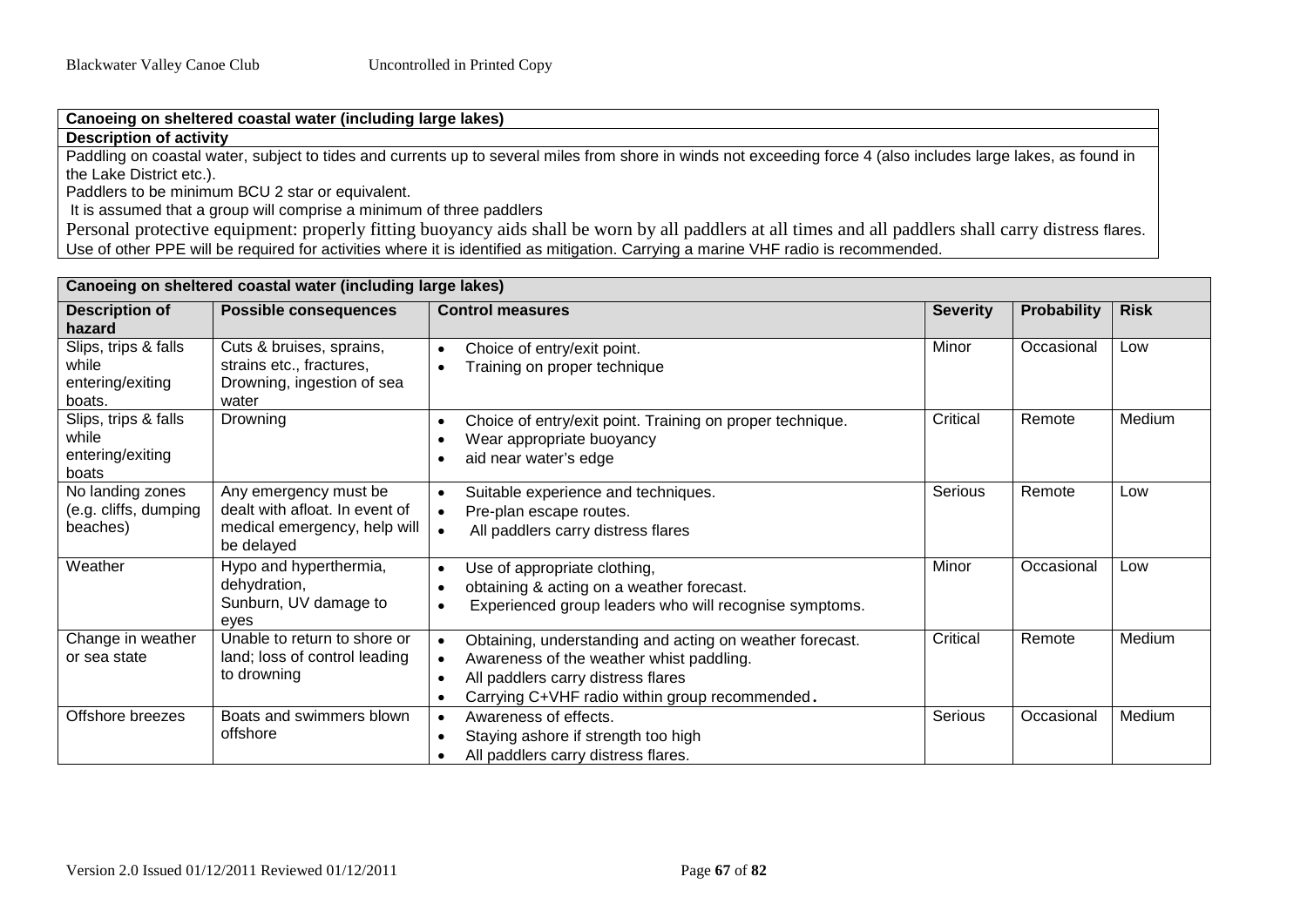|                                          | Canoeing on sheltered coastal water (including large lakes)                                                                                                   |                                                                                                                                                                                                                   |                 |             |             |  |
|------------------------------------------|---------------------------------------------------------------------------------------------------------------------------------------------------------------|-------------------------------------------------------------------------------------------------------------------------------------------------------------------------------------------------------------------|-----------------|-------------|-------------|--|
| <b>Description of</b><br>hazard          | <b>Possible consequences</b>                                                                                                                                  | <b>Control measures</b>                                                                                                                                                                                           | <b>Severity</b> | Probability | <b>Risk</b> |  |
| Offshore currents                        | Boats and swimmers swept<br>offshore                                                                                                                          | Awareness of effects.<br>$\bullet$<br>Avoidance of areas/times where currents too strong<br>All paddlers carry distress flares                                                                                    | Serious         | Occasional  | Medium      |  |
| Tide races and<br>overfalls              | Capsize, impact with rocks                                                                                                                                    | Use of charts and tide tables to avoid.<br>$\bullet$<br>Suitable experience<br>$\bullet$                                                                                                                          | Serious         | Occasional  | Medium      |  |
| Accidental<br>swimming                   | Hypothermia. Shock of<br>sudden immersion Ingestion<br>of sea water. May cause<br>drowning in extreme<br>conditions.<br><b>Possible Secondary</b><br>drowning | Correct personal equipment<br>$\bullet$<br>Training<br>$\bullet$                                                                                                                                                  | Minor           | Occasional  | Low         |  |
| Entrapment in<br>kayak during<br>capsize | Drowning                                                                                                                                                      | Choice and maintenance of equipment.<br>Training on proper capsizes technique.<br>Correct footwear for boat<br>٠                                                                                                  | Critical        | Remote      | Medium      |  |
| Collision with other<br>boats/craft      | Cuts, bruises, fractures,<br>possible drowning                                                                                                                | Observation on water.<br>$\bullet$<br>Avoidance of navigation channels.<br>Check other boat movements before launching<br>Contact Harbourmaster prior to event.<br>Carry appropriate lights at night<br>$\bullet$ | Serious         | Improbable  | Acceptable  |  |
| Paddling at<br>night/poor visibility     | Unable to spot obstacles,<br>increased risk of collision                                                                                                      | Education of paddlers.<br>$\bullet$<br>Suitable lights on craft.<br>$\bullet$<br>Avoiding paddling if conditions unsuitable<br>$\bullet$                                                                          | Minor           | Remote      | Low         |  |
| Wildlife/Environmen                      | Damage to wildlife on shore<br>and offshore.<br>Bites, strikes leading to<br>capsize, stings,                                                                 | Choice of entry/exit<br>$\bullet$<br>Avoid wildlife point.<br>Education and vigilance of paddlers (particularly during the<br>nesting season)                                                                     | Minor           | Occasional  | Low         |  |
| Ingestion of<br>polluted water           | Upset stomach, vomiting,<br>diarrhoea                                                                                                                         | Avoid obviously polluted water.<br>$\bullet$<br>Avoid deliberate capsize drill if water quality is suspect.<br>Wash hands before eating or smoking<br>$\bullet$                                                   | Minor           | Occasional  | Low         |  |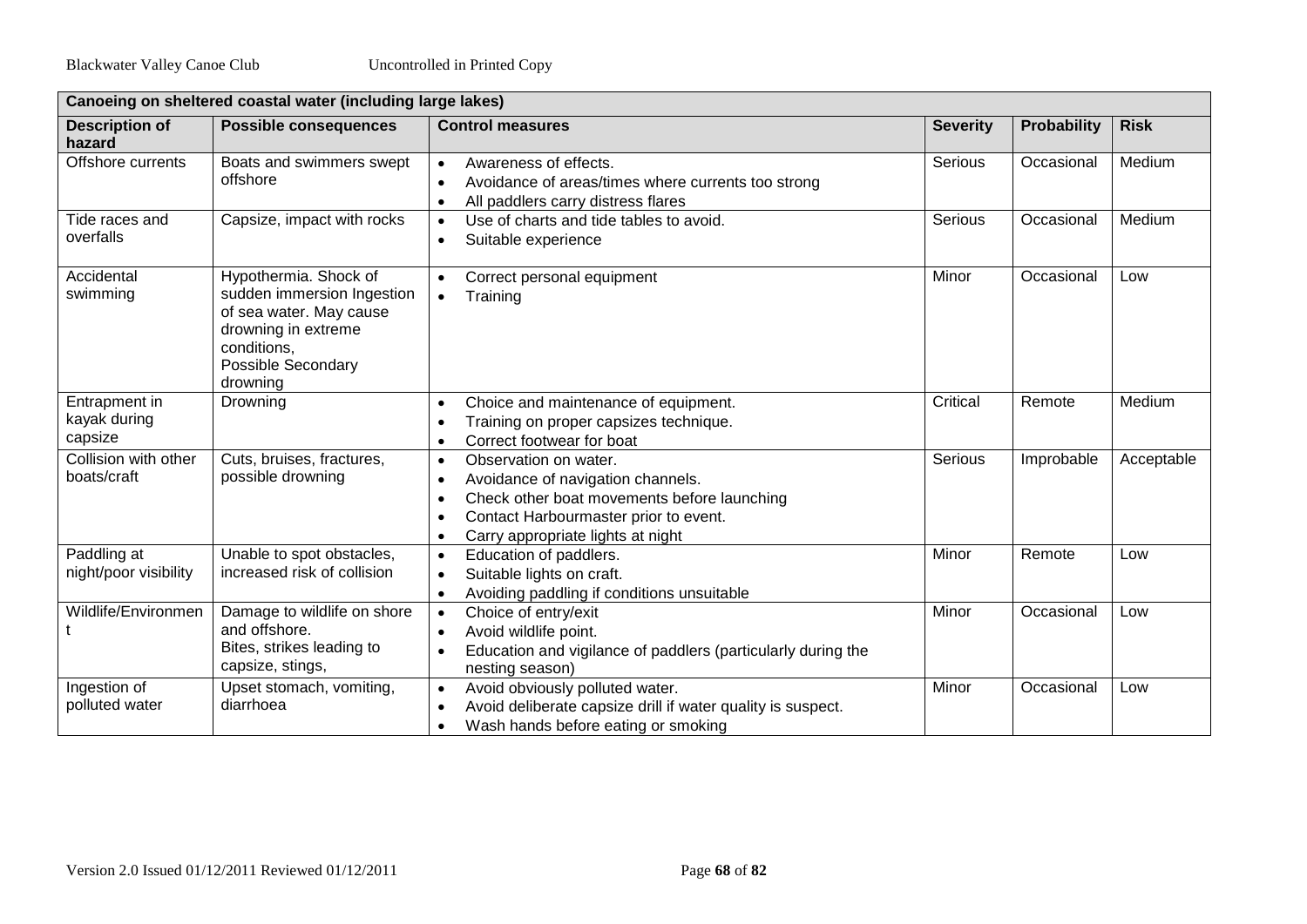N.B. The club may, from time to time, engage in sea trips which exceed the definitions above: particularly if the weather changes or the sea state cannot be determined until reaching the coast. In these circumstances, the trip leader should assess the risk (possibly informally) and ensure that trip participants are made aware of the risks and options by giving a group briefing. They must then make their own decision as to participation. If the trip leader believes that the paddlers skills are such that he/she may endanger the group, the trip leaders may, at their discretion, prohibit any individual from paddling.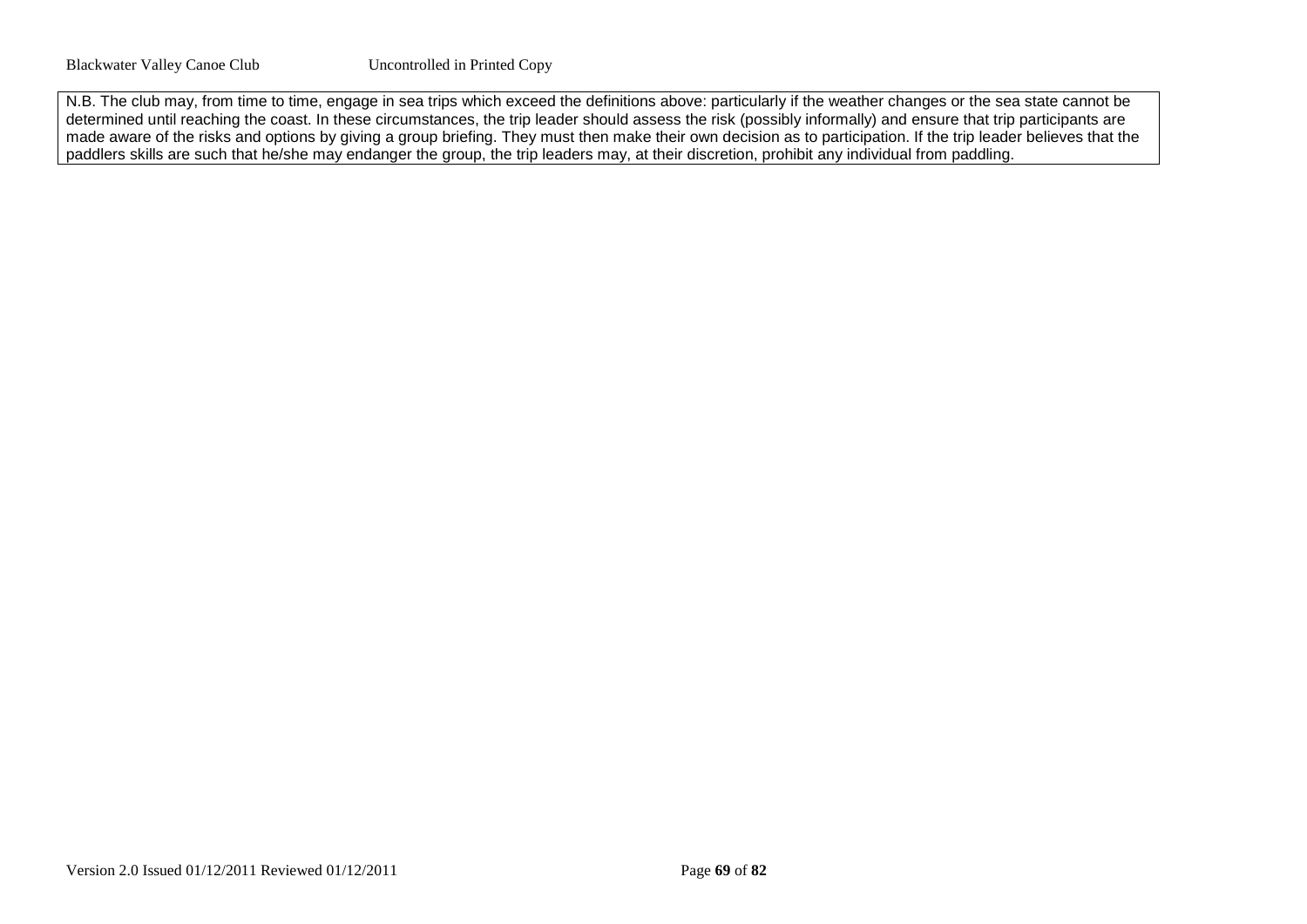| <b>Freestyle</b>                                                                                                                                       |
|--------------------------------------------------------------------------------------------------------------------------------------------------------|
| <b>Description of activity</b>                                                                                                                         |
| White water paddling on weirs or other recognised "playspots" up to grade 3, all seasons in UK. Paddlers are assumed to be competent for the grade of  |
| water, and be at least of BCU 2 star standard                                                                                                          |
| Personal protective equipment: properly fitting buoyancy aids and helmet shall be worn by all paddlers at all times. Use of other PPE will be required |
| for activities where it is identified as mitigation.                                                                                                   |

| <b>Freestyle</b>                                                      |                                                                               |                                                                                                                                                                                                                                                                                                    |                 |                    |             |
|-----------------------------------------------------------------------|-------------------------------------------------------------------------------|----------------------------------------------------------------------------------------------------------------------------------------------------------------------------------------------------------------------------------------------------------------------------------------------------|-----------------|--------------------|-------------|
| <b>Description of</b><br>hazard                                       | <b>Possible</b><br>consequences                                               | <b>Control measures</b>                                                                                                                                                                                                                                                                            | <b>Severity</b> | <b>Probability</b> | <b>Risk</b> |
| Slips, trips & falls<br>while<br>entering/exiting<br>boats            | Bruises Cuts,<br>fractures, possible<br>Drowning                              | Choice of entry/exit point. Training on proper technique.<br>$\bullet$<br>Wear appropriate buoyancy aid near water's edge<br>$\bullet$<br>Suitable Footwear<br>$\bullet$                                                                                                                           | Minor           | Occasional         | Low         |
| Weather                                                               | Hypo and<br>hyperthermia,<br>dehydration,<br>Sunburn,<br>UV damage to eyes    | Use of appropriate clothing, Eyewear<br>$\bullet$<br>Apply Waterproof, correct Factor of Suncream for skin tone<br>$\bullet$<br>and adequate<br>Obtaining & acting on a weather forecast.<br>$\bullet$<br>Experienced group leaders who will recognise symptoms.<br>$\bullet$                      | Minor           | Occasional         | Low         |
| Swimming following<br>capsize                                         | Hypothermia, bruises,                                                         | Individuals trained in safe swimming technique.<br>Adequate protection of rapids.<br>$\bullet$<br>Properly fitting helmet and Buoyancy aid<br>$\bullet$                                                                                                                                            | Minor           | Occasional         | Low         |
| Pinning                                                               | Entrapment in boat<br>Hypothermia, , cuts,<br>fractures, possible<br>Drowning | Experience of group,<br>$\bullet$<br>Training in rescue techniques<br>$\bullet$                                                                                                                                                                                                                    | Critical        | Remote             | Medium      |
| Pinning or<br>Swimming in<br>stoppers, weirs and<br>following capsize | Drowning                                                                      | Experience of group,<br>$\bullet$<br>Appropriate group leader.<br>$\bullet$<br>Training in rescue techniques<br>$\bullet$<br>Individuals trained in safe swimming technique,<br>$\bullet$<br>Adequate protection of rapids,<br>$\bullet$<br>Properly fitting helmet and buoyancy aid,<br>$\bullet$ | Critical        | Remote             | Medium      |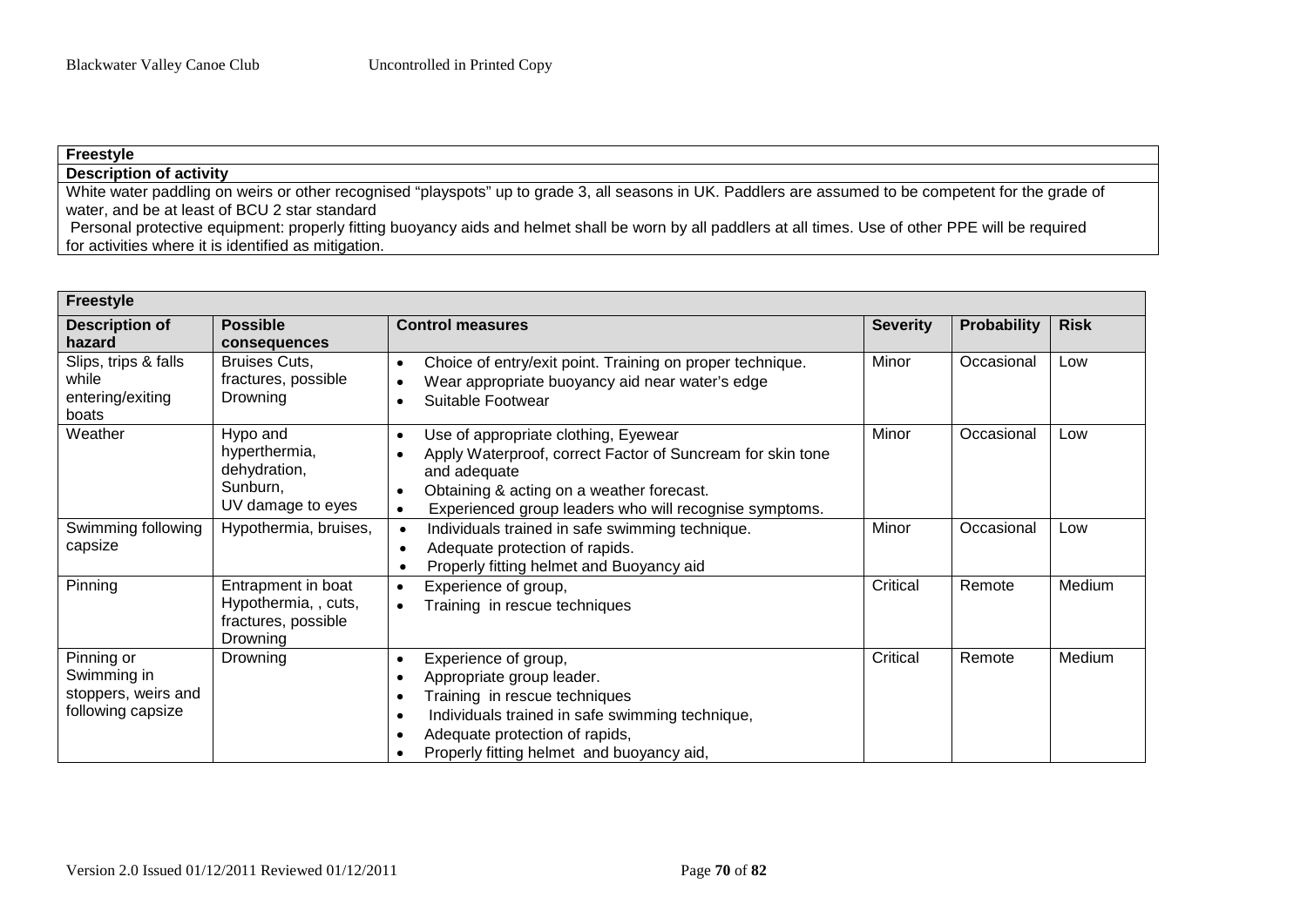| <b>Freestyle</b>                |                                                                                                             |                                                                                                                                                                                                                                     |                      |             |                |
|---------------------------------|-------------------------------------------------------------------------------------------------------------|-------------------------------------------------------------------------------------------------------------------------------------------------------------------------------------------------------------------------------------|----------------------|-------------|----------------|
| <b>Description of</b><br>hazard | <b>Possible</b><br>consequences                                                                             | <b>Control measures</b>                                                                                                                                                                                                             | <b>Severity</b>      | Probability | <b>Risk</b>    |
| <b>Stoppers</b>                 | Swimmer unable to<br>escape, may ultimately<br>lead to drowning                                             | Recognition and avoidance of stoppers likely to hold<br>$\bullet$<br>swimmers. If unavoidable, suitable pre-protection                                                                                                              | Serious/<br>Critical | Remote      | Low/<br>Medium |
| Weirs                           | Inability to escape<br>stopper in boat or if<br>swimming leading to<br>physical injury<br>possible drowning | Training so that weirs are recognised and avoided at this level<br>$\bullet$                                                                                                                                                        | Serious/<br>Critical | Remote      | Low/<br>Medium |
| <b>Strainers</b>                | Capsize, inability of<br>swimmer to escape,<br>leading to drowning                                          | Pre-protection if swimmer is likely to be swept onto strainer<br>$\bullet$<br>Recognition of situations where strainers exist<br>$\bullet$                                                                                          | Serious/<br>Critical | Remote      | Low/<br>Medium |
| Weils disease                   | Flu-like illness,<br>jaundice, possible<br>death (very rare)                                                | Cover cuts before paddling.<br>$\bullet$<br>Shower after paddling.<br>$\bullet$<br>Prompt attention from GP if symptoms develop.<br>$\bullet$<br>GP given appropriate information<br>$\bullet$                                      | Serious              | Improbable  | Acceptable     |
| Tetanus                         | Tetanus                                                                                                     | Cover cuts before paddling.<br>$\bullet$<br>Shower after paddling.<br>$\bullet$<br>Prompt attention from GP if symptoms develop.<br>$\bullet$<br>GP given appropriate information<br>$\bullet$<br>Tetanus immunisation<br>$\bullet$ | Serious              | Improbable  | Acceptable     |
| Ingestion of<br>polluted water  | Upset stomach,<br>vomiting, diarrhoea                                                                       | Avoid obviously polluted water.<br>$\bullet$<br>Avoid deliberate capsize drill if water quality is suspect.<br>$\bullet$<br>Wash hands before eating or smoking<br>$\bullet$                                                        | Minor                | Occasional  | Low            |
| Environment                     | Damage to wildlife.<br>Bites, strikes leading o<br>capsize, stings                                          | Choice of entry/exit point.<br>$\bullet$<br>Avoid wildlife<br>$\bullet$<br>Education and vigilance of paddlers (particularly during the<br>$\bullet$<br>nesting season)                                                             | Minor                | Occasional  | Low            |

**Notes** 

Accidents leading to drowning have been assessed separately as though the consequences are potentially very severe the probability is considered to be very much lower than the probability of cuts and bruises.

The club may, from time to time, engage in freestyle trips which exceed the definitions above. In these circumstances, the trip leader should assess the risk and ensure that trip participants are aware of the risks. They must then make their own decision as to participation.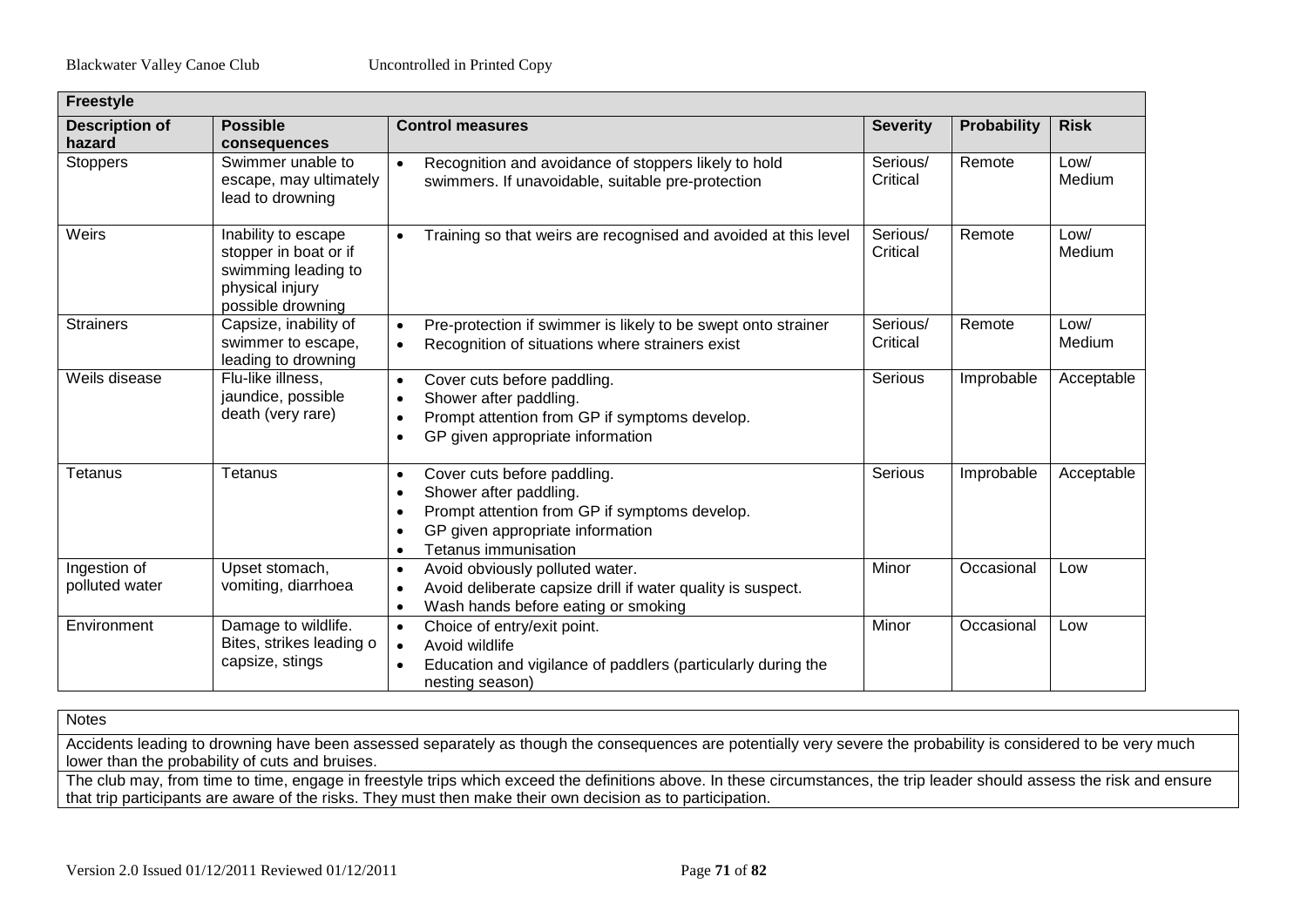| Coaching                                                                                                                                                        |
|-----------------------------------------------------------------------------------------------------------------------------------------------------------------|
| <b>Description of activity</b>                                                                                                                                  |
| The Club provides formal and informal coaching for members. Activities take place on and off the water and on all types of water (placid, moving, white water   |
| and sea). This section relates to the additional risks associated with the coaching activity and should be read in conjunction with the risk assessment related |
| to the relevant paddling activity.                                                                                                                              |

**Coaching Description of hazard Possible consequences Control measures Severity Probability Risk** Inappropriate equipment Hypothermia, injury, malfunction, loss of safety critical item (e.g. buoyancy aid), possible drowning • Adequate briefing, coach to check equipment before launching  $\Box$  Serious Remote Low Loss of control of group Students drifting into danger, possible drowning • Adequate briefing, a minimum of 2 competent paddlers with novice and intermediate groups, coaches in accordance with BCU guidance Serious Remote Low Inappropriate equipment or loss of group control possible drowning • Experience of group, adequate number of competent paddlers, rescue and first aid training for competent paddlers Critical | Improbable | Low Fire Burns, asphyxiation • Briefing on fire escape procedure for any indoor training Critical | Improbable | Low

**Notes** 

Accidents leading to drowning have been assessed separately as though the consequences are potentially very severe the probability is considered to be very much lower than the probability of cuts and bruises.

Check List for the guidance of relevant authorities: sheltered water Level 2 Coach per 8 students; moderate water Level 3 Coach per 6 students; advanced water Level 4 or suitably experienced Level 3 Coach per 4 students.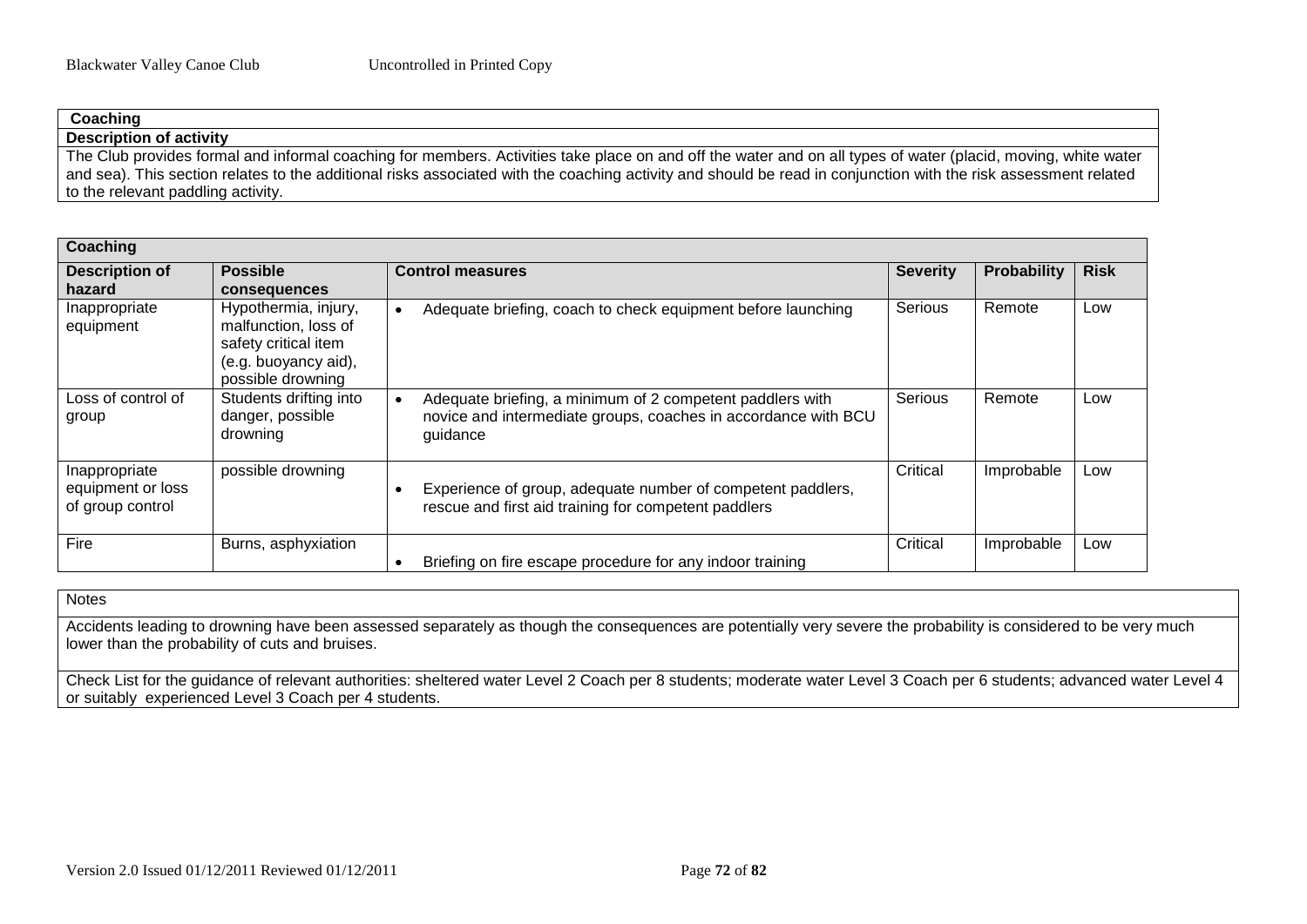.

| <b>Manual handling</b>                                                                                                                                       |
|--------------------------------------------------------------------------------------------------------------------------------------------------------------|
| <b>Description of activity</b>                                                                                                                               |
| Handling of boats and associated equipment related to the sport of canoeing. Examples would include loading boats on and off trailers and roofbars, carrying |
| boats etc                                                                                                                                                    |

| <b>Manual Handling</b>                                                           |                                                            |                                                                                                                                                                                                                                                           |                 |                    |             |  |
|----------------------------------------------------------------------------------|------------------------------------------------------------|-----------------------------------------------------------------------------------------------------------------------------------------------------------------------------------------------------------------------------------------------------------|-----------------|--------------------|-------------|--|
| <b>Description of</b><br>hazard                                                  | <b>Possible</b><br>consequences                            | <b>Control measures</b>                                                                                                                                                                                                                                   | <b>Severity</b> | <b>Probability</b> | <b>Risk</b> |  |
| Lifting boats from<br>low level to high<br>e.g. loading on roof<br>or wall racks | Injuries to lower back                                     | Education -ensure that this subject is taken seriously during<br>coaching for star tests to include keeping back straight and use<br>of two people for heavy/awkward lifts.<br>Warn any individual borrowing a club kayak or canoe before it is<br>lifted | Serious         | Occasional         | Medium      |  |
| Carrying boats over<br>easy terrain                                              | Injuries to lower back<br>sprains, bruising,<br>fractures  | As above. If solo carrying, initial pickup is most hazardous                                                                                                                                                                                              | Minor           | Remote             | Low         |  |
| Carrying boats over<br>difficult terrain                                         | Injuries to lower back,<br>sprains, bruising,<br>fractures | As above, but added probability due to ground To control this,<br>solo carrying should be avoided<br>Proper Footwear                                                                                                                                      | Serious         | Occasional         | Medium      |  |
| Rescue of capsized<br>kayaks<br>/Canoes(e.g. X<br>rescue)                        | Injuries to lower back,<br>sprains, bruising,<br>fractures | Tuition of "back friendly" techniques<br>$\bullet$<br>Suitable techniques used.                                                                                                                                                                           | Serious         | Remote             | Low         |  |
| Dropping heavy<br>objects while lifting                                          | Bruising, minor<br>fractures, Crush toes                   | Education                                                                                                                                                                                                                                                 | Minor           | Occasional         | Low         |  |

**Notes**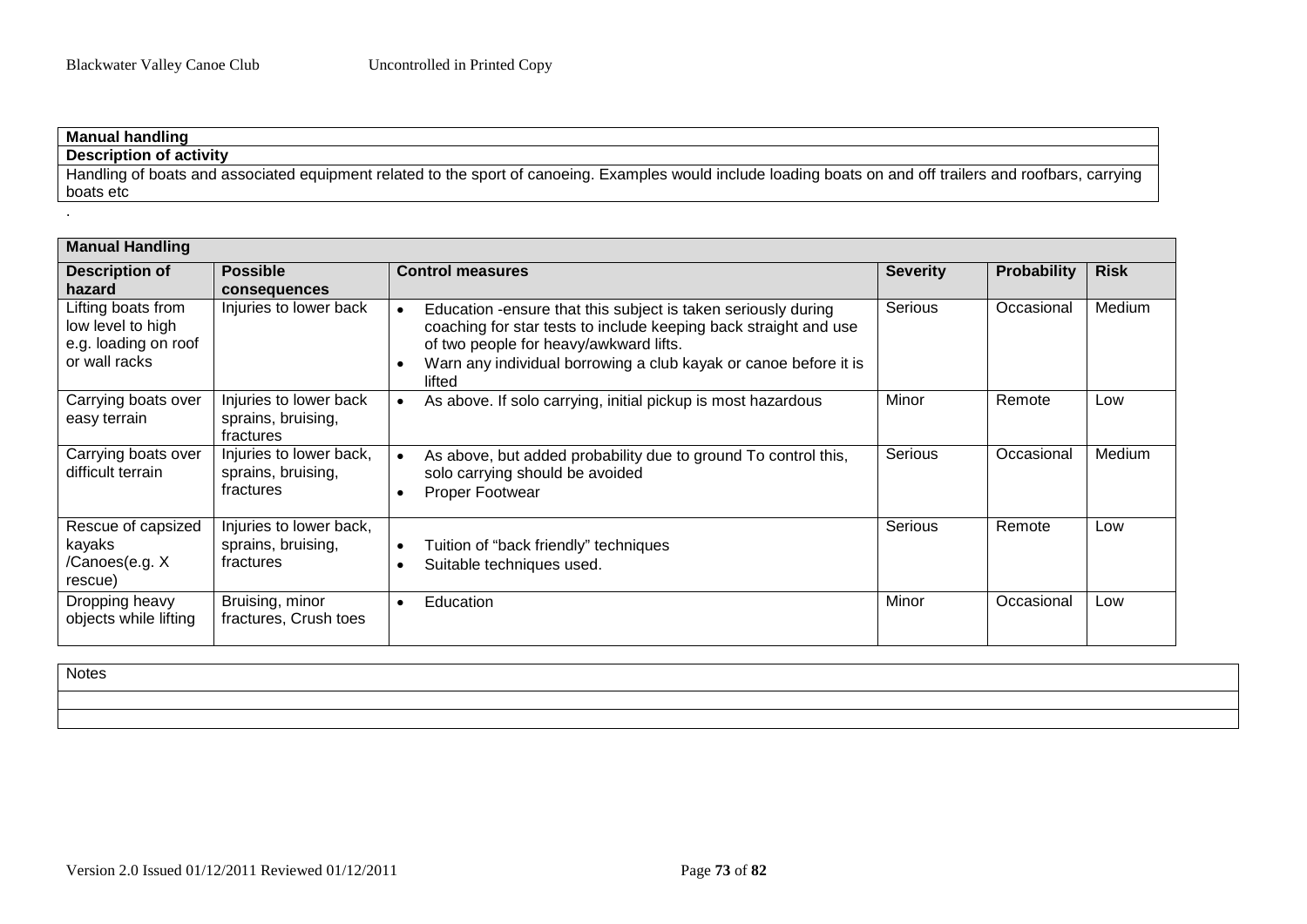# **Driving**

## **Description of activity**

The additional factors that are characteristic of canoeing e.g. additional weight of cars, security of load etc. Specifically, this section does not include hazards relating to normal driving. This must remain the responsibility of the individual driver. It is important that these risks are brought to the attention of individuals who are driving with roof loads for the first time such as individuals hiring club boats.

| <b>Driving</b>                                                                 |                                                                                                                          |                                                                                                                                                                                                                                                                                                                                                                                                    |                 |                    |             |  |
|--------------------------------------------------------------------------------|--------------------------------------------------------------------------------------------------------------------------|----------------------------------------------------------------------------------------------------------------------------------------------------------------------------------------------------------------------------------------------------------------------------------------------------------------------------------------------------------------------------------------------------|-----------------|--------------------|-------------|--|
| <b>Description of</b><br>hazard                                                | <b>Possible</b><br>consequences                                                                                          | <b>Control measures</b>                                                                                                                                                                                                                                                                                                                                                                            | <b>Severity</b> | <b>Probability</b> | <b>Risk</b> |  |
| Changed handling<br>characteristics due<br>to load on roof                     | Loss of control of<br>vehicle, ultimately<br>leading to a crash                                                          | Driver education<br>$\bullet$<br>Convoys driven at appropriate speed to the environment.<br>Use of appropriate roof bars and straps to secure load.<br>Awareness of weight load of roofracl                                                                                                                                                                                                        | Catastrophic    | Remote             | High        |  |
| Passing vehicle<br>impact on parked<br>vehicle or person<br>when loading boats | Damage to vehicle or<br>equipment.<br>Personal injury or<br>fatality                                                     | Sensible choice of loading or unloading location, use of high<br>$\bullet$<br>visibility clothing, use of lookout or warning triangle where<br>sightlines are poor                                                                                                                                                                                                                                 | Critical        | Remote             | Medium      |  |
| Insecure load                                                                  | Load lost, causing<br>other vehicles to take<br>evasive action, risk of<br>injury or fatality from<br>resulting accident | Education -ensure that this subject is taken seriously during<br>$\bullet$<br>coaching for star tests.<br>Peer pressure the club should strongly discourage members<br>$\bullet$<br>from carrying equipment in an unsafe manner.<br>Use of appropriate roof bars and straps to secure load<br>$\bullet$<br>Only lend club boats to individuals with adequate roof bars and<br>$\bullet$<br>straps. | Catastrophic    | Improbable         | Medium      |  |
| Impact on passing<br>vehicle by boats<br>being loaded                          | Damage to vehicle,<br>possibly leading to<br>loss of control which<br>could cause fatalities                             | Education<br>$\bullet$                                                                                                                                                                                                                                                                                                                                                                             | Critical        | Improbable         | Low         |  |
| Changed handling<br>characteristics due<br>to load on trailer                  | Loss of control of<br>vehicle, ultimately<br>leading to a crash                                                          | Driver education.<br>$\bullet$<br>Annual checks on roadworthiness of club trailers.<br>$\bullet$<br>Drivers to visually inspect trailer before driving away.<br>$\bullet$<br>Convoys driven at appropriate speed to the environment.<br>Use of appropriate straps to secure load.                                                                                                                  | Catastrophic    | Improbable         | Medium      |  |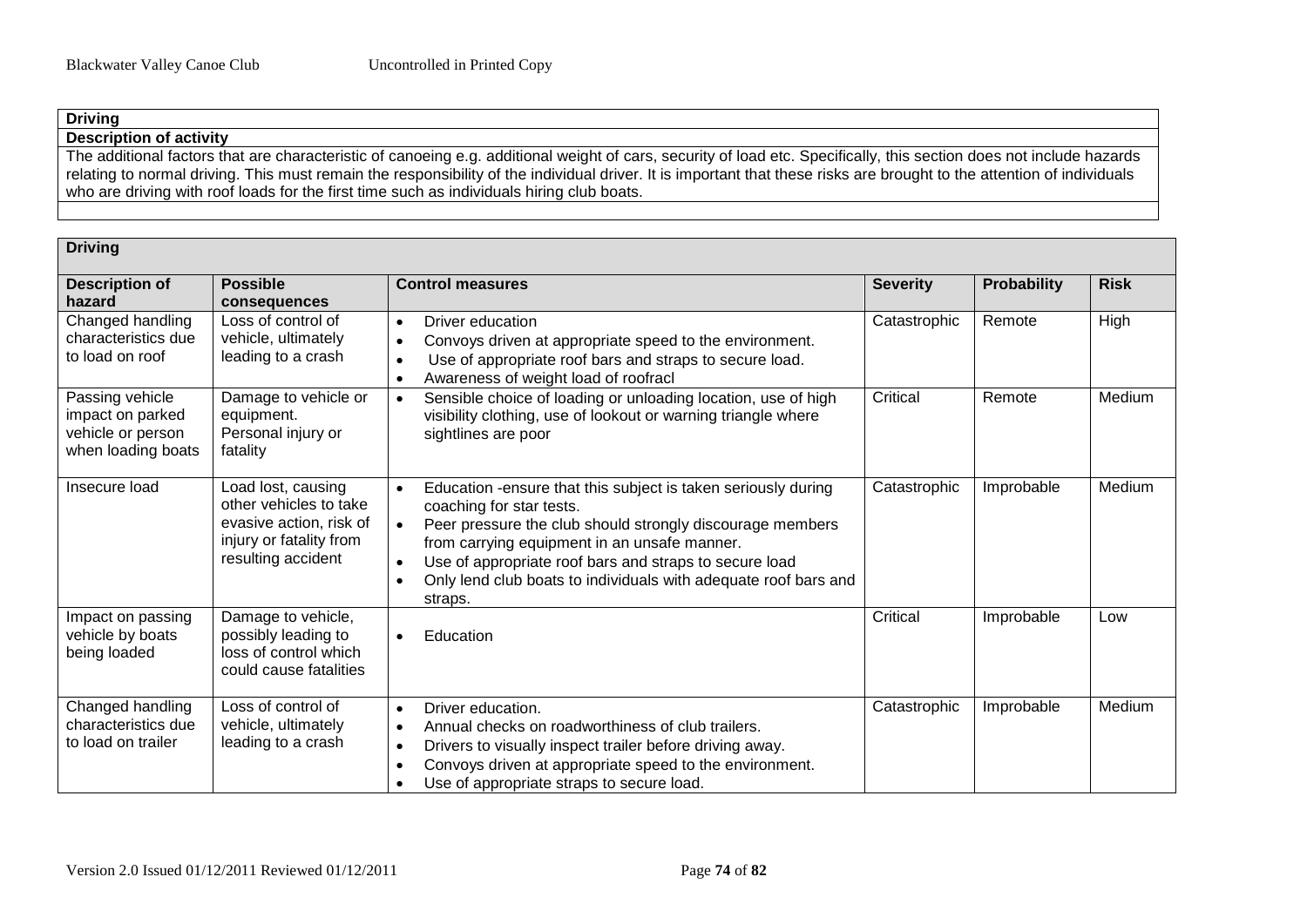| <b>ccess to and from water</b><br>л.                            |
|-----------------------------------------------------------------|
| <b>Description of activity</b>                                  |
| -<br>າ the water<br>Gaining access to and from<br>∪dl<br>$\sim$ |

| <b>Description of</b><br>hazard                                                                            | <b>Possible</b><br>consequences                                                  | <b>Control measures</b>                                                                                             | <b>Severity</b> | <b>Probability</b> | <b>Risk</b> |
|------------------------------------------------------------------------------------------------------------|----------------------------------------------------------------------------------|---------------------------------------------------------------------------------------------------------------------|-----------------|--------------------|-------------|
| Slips, trips & falls                                                                                       | Bruises Cuts,<br>fractures, possible                                             | Inspect the route before use<br>Suitable Footwear<br>$\bullet$                                                      | Minor           | Probable           | Medium      |
| Manual Handling                                                                                            |                                                                                  | See Man Handling Section<br>$\bullet$                                                                               |                 |                    |             |
| Walking in road<br>/Car Park while<br>loading/unloading                                                    | Impact with other<br>traffic (high speeds)                                       | Choice of parking location.<br>$\bullet$<br>Avoiding loading in middle of road, training.<br>$\bullet$<br>$\bullet$ | Critical        | Remote             | Medium      |
| Environment :<br>endangering<br>livestock/wildlife                                                         | Containment of<br>livestock lost, impact<br>on roads and<br>environment          | Ensure gates are closed.<br>$\bullet$<br>Access/egress away from nesting birds.<br>$\bullet$                        | Serious         | Remote             | Low         |
| Environment: litter<br>and damage to<br>fences, hedgerow<br>etc, unacceptable<br>language and<br>behaviour | Loss of good-will with<br>land owners and<br>locals leading to loss<br>of access | Training. Senior members and coaches demonstrate best practice<br>$\bullet$                                         | Minor           | Occasional         | Acceptable  |
| <b>Notes</b>                                                                                               |                                                                                  |                                                                                                                     |                 |                    |             |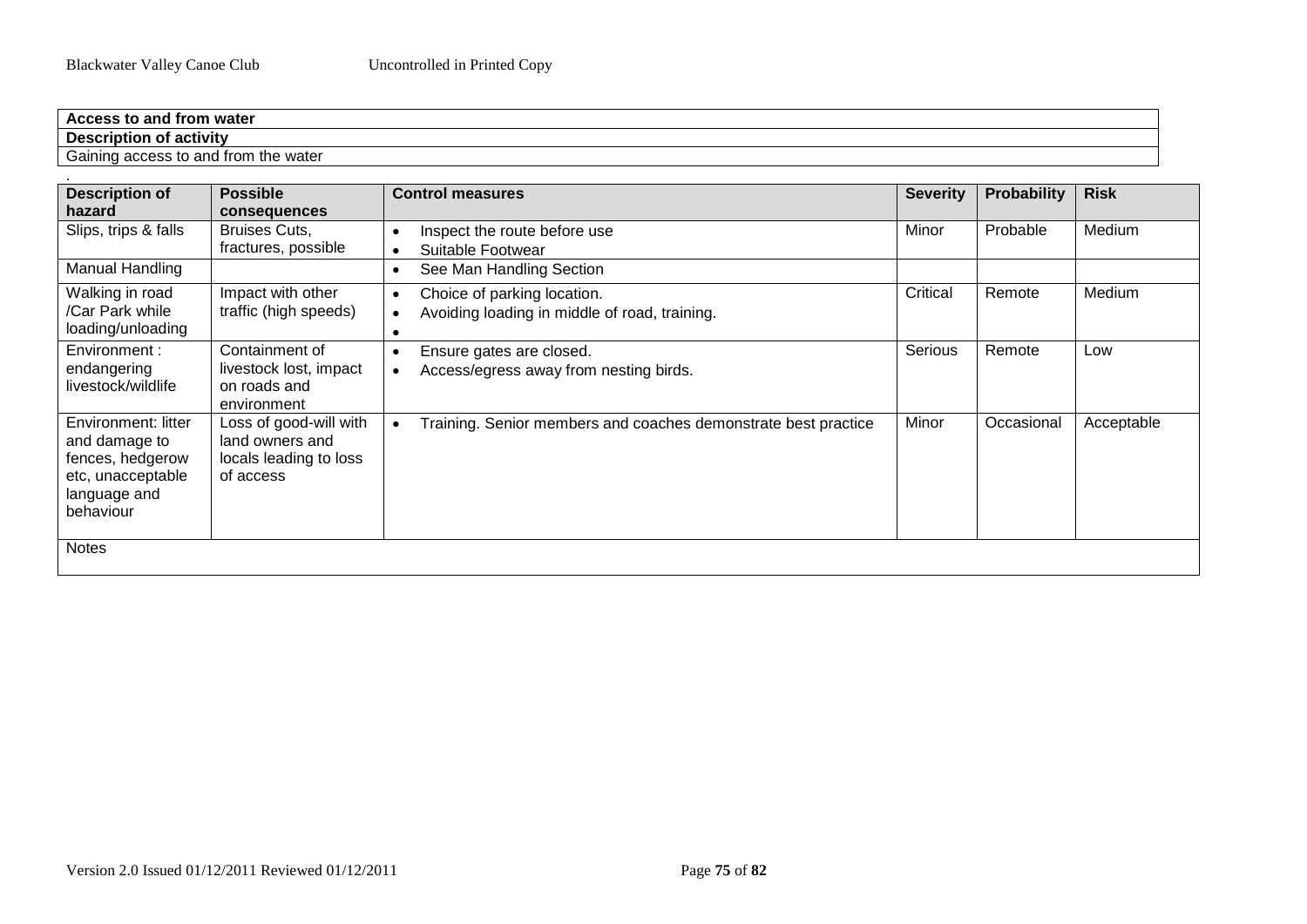# **Description of activity**

**Flat water Touring Trips Basingstoke Canal**

Paddling on Basingstoke Canal

Personal protective equipment: properly fitting buoyancy aids should be worn by all paddlers at all times. Use of other PPE will be required for activities where it is identified as mitigation

| <b>Flat water Touring Trips Basingstoke Canal</b>       |                                                                                |                                                                                                                                                                                                                                                                                  |                 |             |             |  |  |
|---------------------------------------------------------|--------------------------------------------------------------------------------|----------------------------------------------------------------------------------------------------------------------------------------------------------------------------------------------------------------------------------------------------------------------------------|-----------------|-------------|-------------|--|--|
| <b>Description of</b><br>hazard                         | <b>Possible consequences</b>                                                   | <b>Control measures</b>                                                                                                                                                                                                                                                          | <b>Severity</b> | Probability | <b>Risk</b> |  |  |
| <b>Manual Handling</b>                                  |                                                                                | See Man Handling Section<br>$\bullet$                                                                                                                                                                                                                                            |                 |             |             |  |  |
| Walking in road /Car<br>Park while<br>loading/unloading | Impact with other traffic<br>(high speeds)                                     | Choice of parking location.<br>$\bullet$<br>Avoiding loading in middle of road, training.<br>$\bullet$                                                                                                                                                                           | Serious         | Remote      | Low         |  |  |
| Slips, trips & falls<br>while entering/exiting<br>boats | Bruises Cuts, fractures,<br>possible Drowning                                  | Choice of entry/exit point. Training on proper<br>$\bullet$<br>technique.<br>Wear appropriate buoyancy aid near water's edge<br>$\bullet$<br>Suitable Footwear<br>$\bullet$                                                                                                      | Minor           | Occasional  | Low         |  |  |
| Weather                                                 | Hypo and hyperthermia,<br>dehydration,<br>Sunburn,<br>UV damage to eyes        | Use of appropriate clothing, Eyewear<br>$\bullet$<br>Apply Waterproof, correct Factor of Suncream for skin<br>$\bullet$<br>tone and adequate<br>Obtaining & acting on a weather forecast.<br>$\bullet$<br>Experienced group leaders who will recognise<br>$\bullet$<br>symptoms. | Minor           | Occasional  | Low         |  |  |
| Environment : Wildlife                                  | Damage to wildlife. Bites,<br>strikes leading o capsize,<br>stings             | Choice of entry/exit point.<br>$\bullet$<br>Avoid wildlife<br>$\bullet$<br>Education and vigilance of paddlers (particularly<br>$\bullet$<br>during the nesting season)                                                                                                          | Minor           | Occasional  | Low         |  |  |
| Entrapment in kayak<br>during capsize                   | Drowning                                                                       | Choice and maintenance of equipment.<br>$\bullet$<br>Training on proper capsize technique.<br>$\bullet$<br>Correct footwear for boat<br>$\bullet$                                                                                                                                | Critical        | Remote      | Medium      |  |  |
| Use of locks                                            | Boat uncontrollable, trapped<br>under lock gate. Swimmer<br>sucked under water | Locks used under close supervision. Inexperienced<br>$\bullet$<br>paddlers not to use locks<br>Rate of water entry/exit controlled<br>$\bullet$                                                                                                                                  | Serious         | Remote      | Low         |  |  |
| Accidental swimming<br>in cold water                    | Hypothermia. Shock of<br>sudden immersion Ingestion                            | Correct personal equipment.<br>$\bullet$<br>Training<br>$\bullet$                                                                                                                                                                                                                | Minor           | Occasional  | Low         |  |  |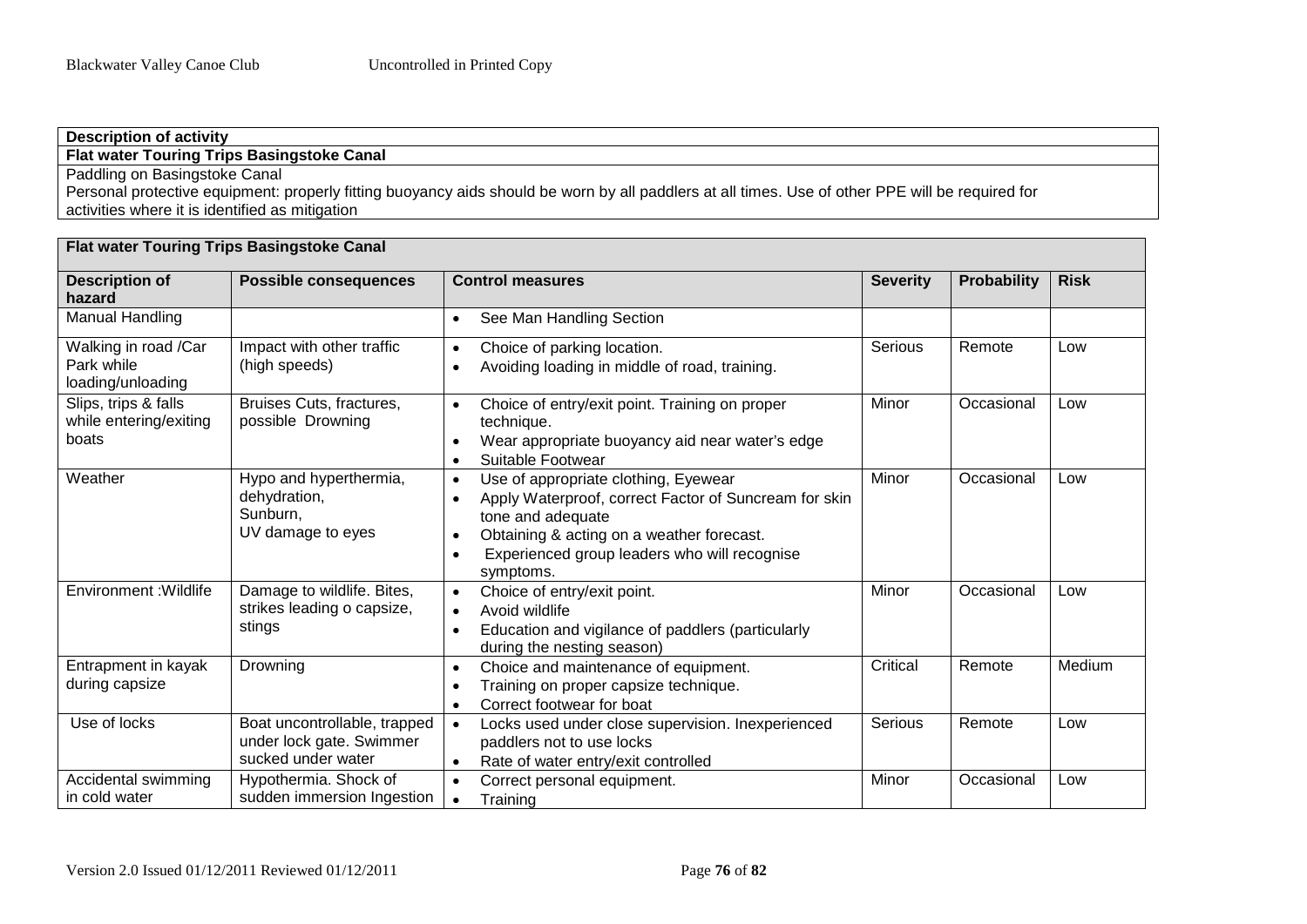| <b>Flat water Touring Trips Basingstoke Canal</b> |                                                                           |                                                                                                                                                                                                                                     |                 |             |             |  |
|---------------------------------------------------|---------------------------------------------------------------------------|-------------------------------------------------------------------------------------------------------------------------------------------------------------------------------------------------------------------------------------|-----------------|-------------|-------------|--|
| <b>Description of</b><br>hazard                   | <b>Possible consequences</b>                                              | <b>Control measures</b>                                                                                                                                                                                                             | <b>Severity</b> | Probability | <b>Risk</b> |  |
|                                                   | of river or canal water. (May<br>cause drowning in extreme<br>conditions) |                                                                                                                                                                                                                                     |                 |             |             |  |
| Paddling at night/poor<br>visibility              | Unable to spot obstacles,<br>increased risk of collision                  | Education of paddlers. Suitable lights on craft.<br>$\bullet$<br>Avoiding paddling if conditions unsuitable<br>$\bullet$                                                                                                            | Minor           | Remote      | Low         |  |
| Collision with other<br>boats                     | Cuts, bruises, fractures,<br>possible drowning                            | Observation on water.<br>$\bullet$<br>Avoidance of navigation channels.<br>$\bullet$<br>Check other boat movements before launching<br>$\bullet$                                                                                    | Serious         | Improbable  | Acceptable  |  |
| Collision with tow path<br>users                  | Cuts, bruises, possible<br>fractures                                      | Check before crossing towpath<br>$\bullet$                                                                                                                                                                                          | Minor           | Occasional  | Low         |  |
| Weils disease                                     | Flu-like illness, jaundice,<br>possible death (very rare)                 | Cover cuts before paddling.<br>$\bullet$<br>Shower after paddling.<br>$\bullet$<br>Prompt attention from GP if symptoms develop.<br>GP given appropriate information<br>$\bullet$                                                   | Serious         | Improbable  | Acceptable  |  |
| Tetanus                                           | Tetanus                                                                   | Cover cuts before paddling.<br>$\bullet$<br>Shower after paddling.<br>$\bullet$<br>Prompt attention from GP if symptoms develop.<br>$\bullet$<br>GP given appropriate information<br>$\bullet$<br>Tetanus immunisation<br>$\bullet$ | Serious         | Improbable  | Acceptable  |  |
| Ingestion of polluted<br>water                    | Upset stomach, vomiting,<br>diarrhoea                                     | Avoid obviously polluted water.<br>$\bullet$<br>Avoid deliberate capsize drill if water quality is<br>$\bullet$<br>suspect.<br>Wash hands before eating or smoking<br>$\bullet$                                                     | Minor           | Occasional  | Low         |  |

**Notes**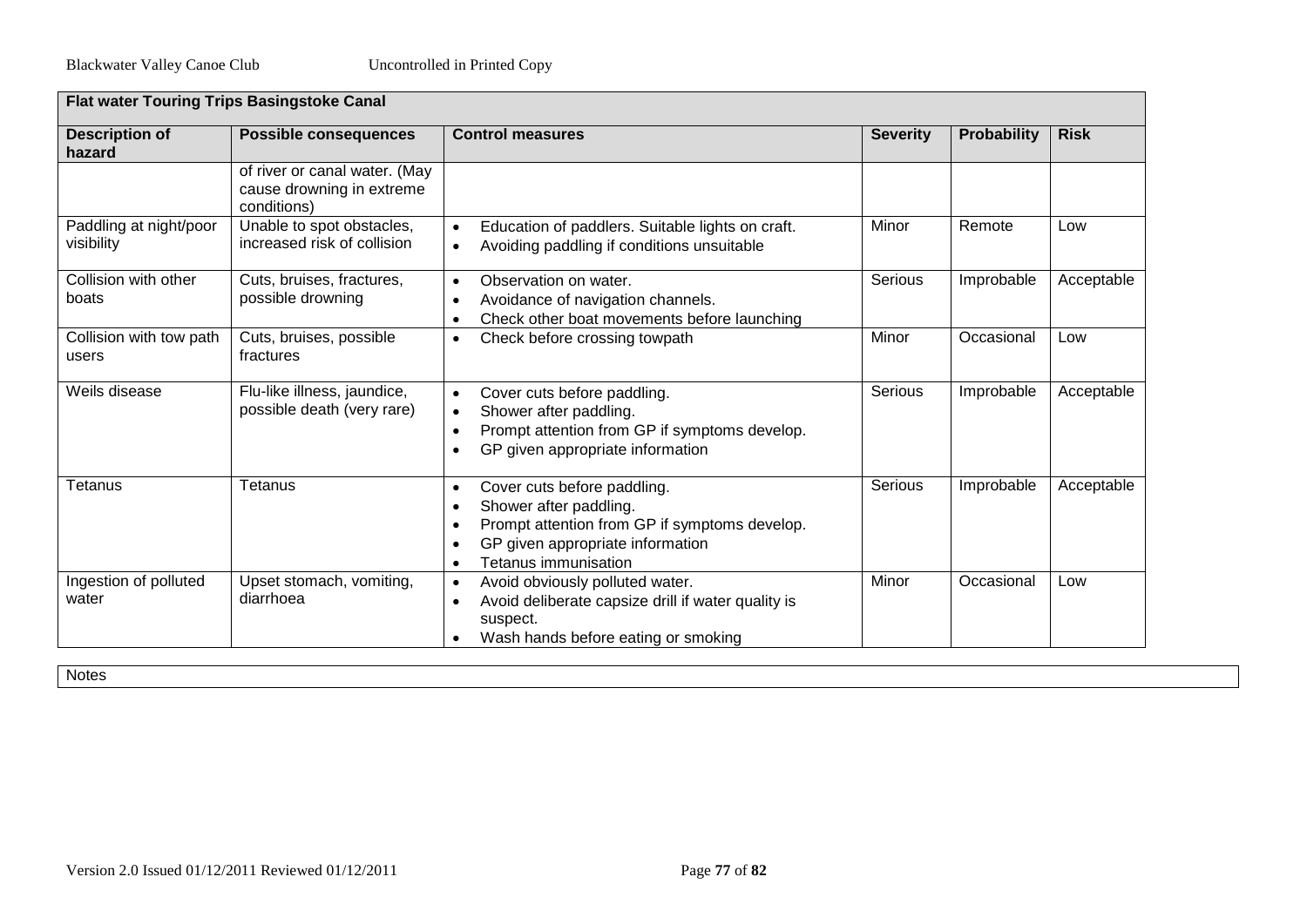## **Description of activity:**

## **Canoe Polo Use of Swimming pool**

Use of a standard swimming pool for teaching, informal practice and non-competitive polo.

The conditions of use of the pool prohibit solo use of the pool and require that it is adequately supervised at all times.1 It is assumed that the pool is maintained and equipped to a standard suitable for use by the general public (with the exception of provision of lifeguards).

## **BCU Guidance –**

#### **. When running Polo activity, the recommended qualification would be the holding of a Polo Coaching award or Polo referee status BCU Polo Level 1 Competition Coach Award**

The basic qualification for coaching Canoe Polo is the Level 1 Competition Coach Award. The underlying aim of the award is to ensure that canoe polo is supervised in an enjoyable, constructive and, above all, safe manner. The syllabus includes a module that addresses the issue of general safety in canoe polo and, specifically, pool safety issues.

### **BCU Polo Referee**

The basic qualification for Canoe Polo referees is the Grade 4 Award. The training stresses the responsibility of the referee for the safety and general well-being of players, the syllabus including a module that addresses the issue of safety in Canoe Polo and, specifically, Pool Safety issues.

#### **Canoe Polo Use of Swimming pool Description of hazard Possible consequences Control measures Severity Probability Risk** Slips, trips, falls on poolside Bruising, strains, sprains, cuts, broken bones • Pool infrastructure • No running rule • Education Minor | Occasional | Low Strike by boat or paddle while in boat (non polo) Cuts, bruises, broken bones • Aggressive' paddling not allowed by pool rules. • Buoyancy aids mandatory. Minor Remote Low Strike by boat or paddle while in boat (polo) Cuts, bruises, broken bones • Helmets and buoyancy aids mandatory • Education Minor Remote Low Strike by boat or paddle while swimming in the water Cuts, bruises, loss of consciousness, Drowning • Swimming (except resulting from capsize) forbidden by pool rules or swimmers segregated • Education Serious Remote Low Entrapment in kayak during capsize Loss of consciousness, Drowning • Equipment selection and maintenance. • Training. • Pool lifeguard in attendance. • Induction training. Serious Remote Low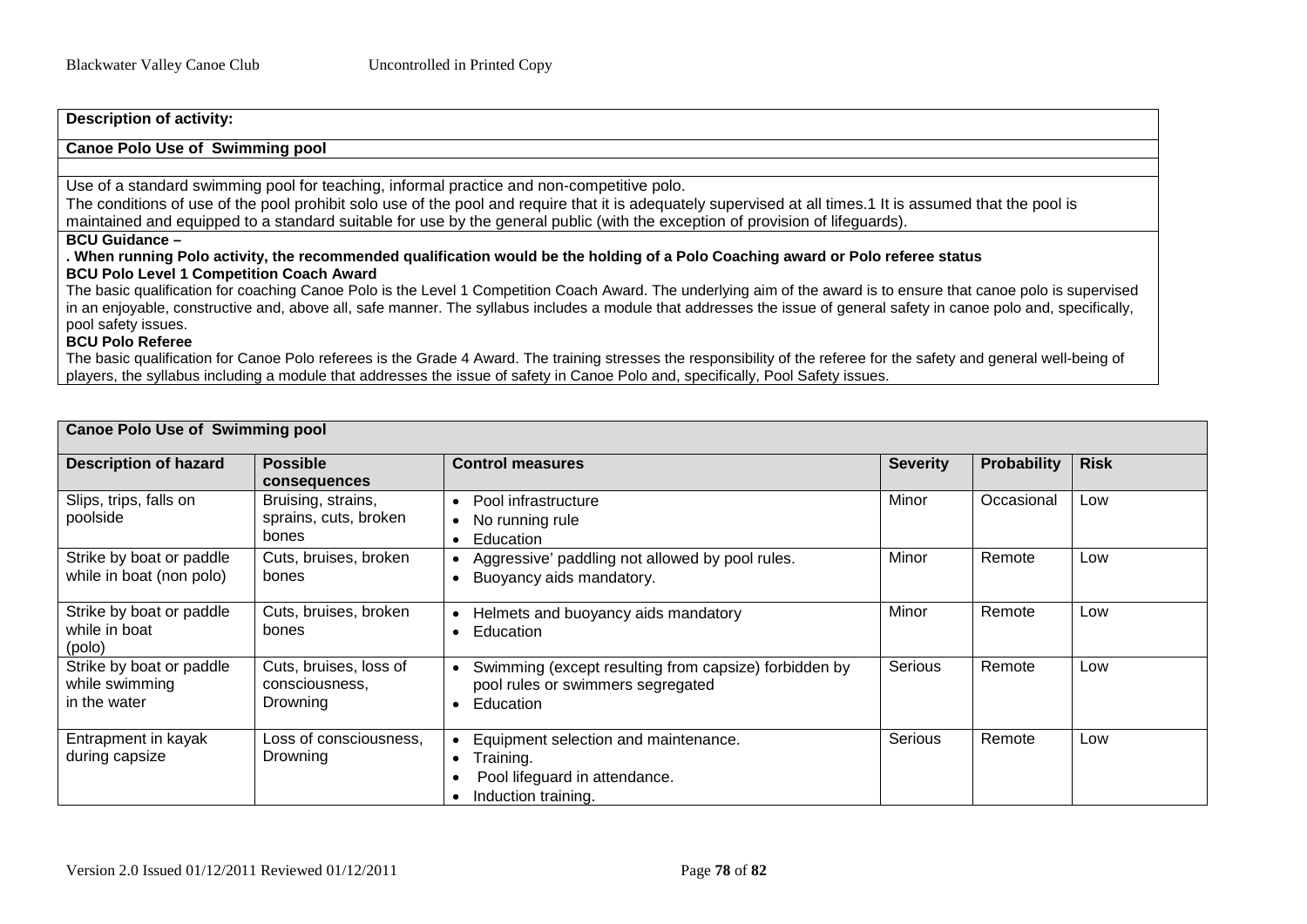| <b>Canoe Polo Use of Swimming pool</b>                                    |                        |                                                         |                 |                    |             |  |  |
|---------------------------------------------------------------------------|------------------------|---------------------------------------------------------|-----------------|--------------------|-------------|--|--|
| <b>Description of hazard</b>                                              | <b>Possible</b>        | <b>Control measures</b>                                 | <b>Severity</b> | <b>Probability</b> | <b>Risk</b> |  |  |
|                                                                           | consequences           |                                                         |                 |                    |             |  |  |
| Physical injury or                                                        | Drowning               | Education<br>$\bullet$                                  | Critical        | Remote             | Low         |  |  |
| entrapment leading to                                                     |                        | Pool lifeguard in attendance                            |                 |                    |             |  |  |
| drowning                                                                  |                        |                                                         |                 |                    |             |  |  |
| Equipment falling onto                                                    | Cuts, bruises, loss of | Kayaks and paddles securely stored when not in use.     | Serious         | Improbable         | Low         |  |  |
| pool users                                                                | consciousness          | Fixing regularly checked.                               |                 |                    |             |  |  |
|                                                                           |                        | Pool lifeguard with first aid training in attendance    |                 |                    |             |  |  |
| Environmental:                                                            |                        | • All boats used for external paddling are cleaned and  | Minor           | Occasional         | Low         |  |  |
| Contamination of the pool                                                 |                        | inspected by the user before used in the pool           |                 |                    |             |  |  |
| by boats e.g. mud, leaves                                                 |                        | • Continual water recycling and treatment               |                 |                    |             |  |  |
| Environmental:                                                            |                        | • Buoyancy aids mandatory.                              | Minor           | Remote             | Low         |  |  |
| Contamination of the pool                                                 |                        | • Helmets mandatory for 'aggressive' paddling.          |                 |                    |             |  |  |
| by bodily fluids e.g.                                                     |                        | • Swimming (except resulting from capsize) forbidden by |                 |                    |             |  |  |
| significant blood from cuts                                               |                        | pool rules or swimmers segregated.                      |                 |                    |             |  |  |
| / nose bleeds.                                                            |                        | • Continual water recycling and treatment               |                 |                    |             |  |  |
| Environmental:                                                            |                        | Shoe covers worn by spectators                          | Minor           | Remote             | Acceptable  |  |  |
| Contamination of the pool                                                 |                        |                                                         |                 |                    |             |  |  |
| side by spectators                                                        |                        |                                                         |                 |                    |             |  |  |
| (Indoor)                                                                  |                        |                                                         |                 |                    |             |  |  |
| Hazards identified but controlled by relevant Management of Swimming Pool |                        |                                                         |                 |                    |             |  |  |
| Spillage of pool treatment                                                |                        |                                                         |                 |                    |             |  |  |
| chemicals                                                                 |                        |                                                         |                 |                    |             |  |  |
| <b>Electrical hazards</b>                                                 |                        |                                                         |                 |                    |             |  |  |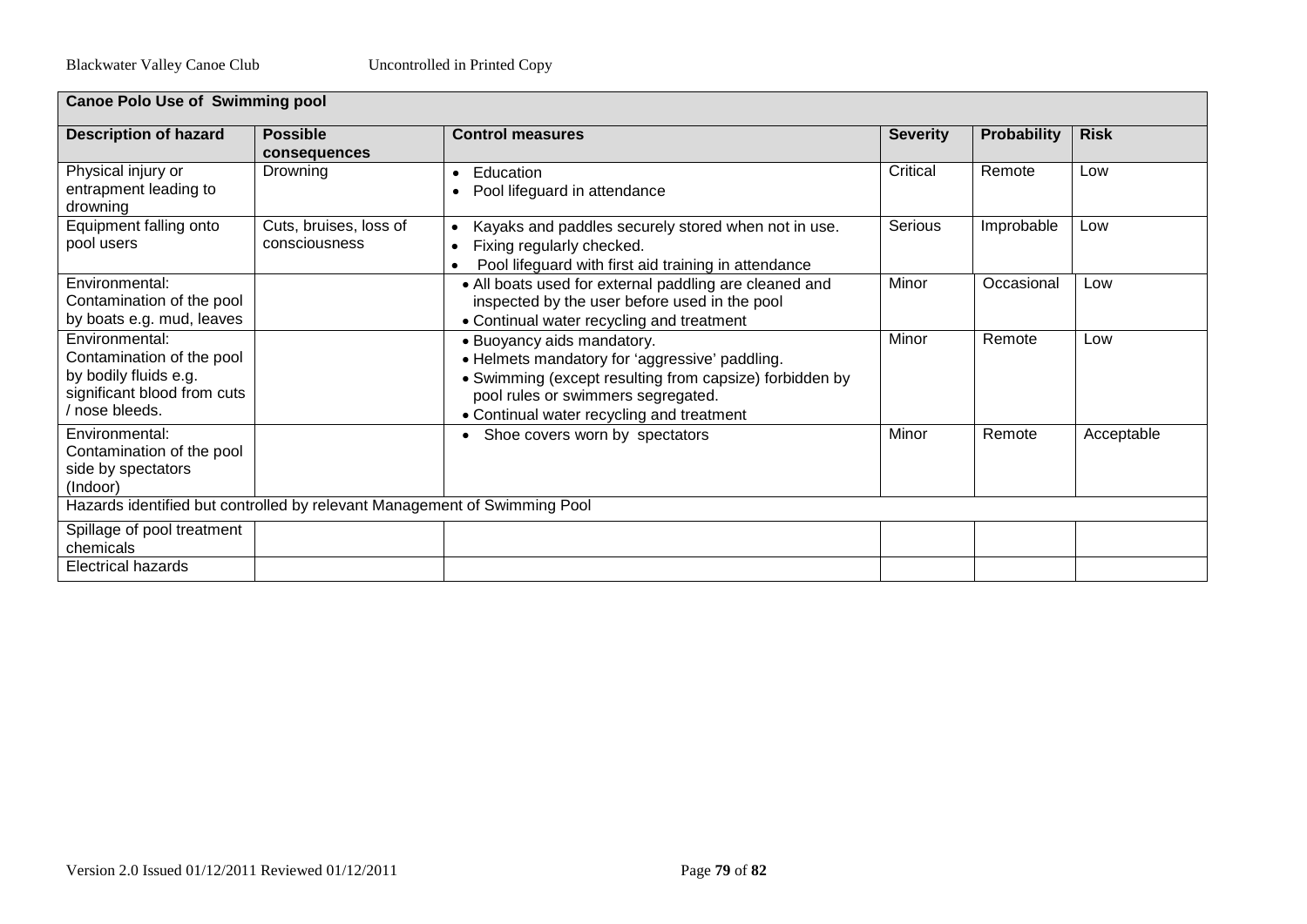| <b>Paddlers with Disabilities</b>                                                                                                                                                                                                                                                                                                                                                                                                                                                          |
|--------------------------------------------------------------------------------------------------------------------------------------------------------------------------------------------------------------------------------------------------------------------------------------------------------------------------------------------------------------------------------------------------------------------------------------------------------------------------------------------|
| Description of activity:                                                                                                                                                                                                                                                                                                                                                                                                                                                                   |
| The Club is open to all irrespective of any impairment or disability. However, it is appreciated that some impairments may affect an<br>individual"s ability to paddle and additional measures may need to be in place to ensure their safety. No generic risk assessment<br>has been prepared: a suitably experienced coach shall work with the individual and possibly their carer's to produce a specific risk<br>assessment and mitigation measures                                    |
| The following measures may not be appropriate in all cases but should be considered depending on the nature of any impairment:<br>• Staff to student ratio<br>Venue (generally use a swimming pool for initial paddling sessions)<br><b>Buoyancy Aid</b><br><b>Helmets</b><br>Open cockpit kayak or sit on top kayak<br>Double kayak<br>Padding or support to ensure a good fit<br>Thermal protection<br>Individual or group tuition<br>Appropriate coaching style<br>$\Box$ Communication |